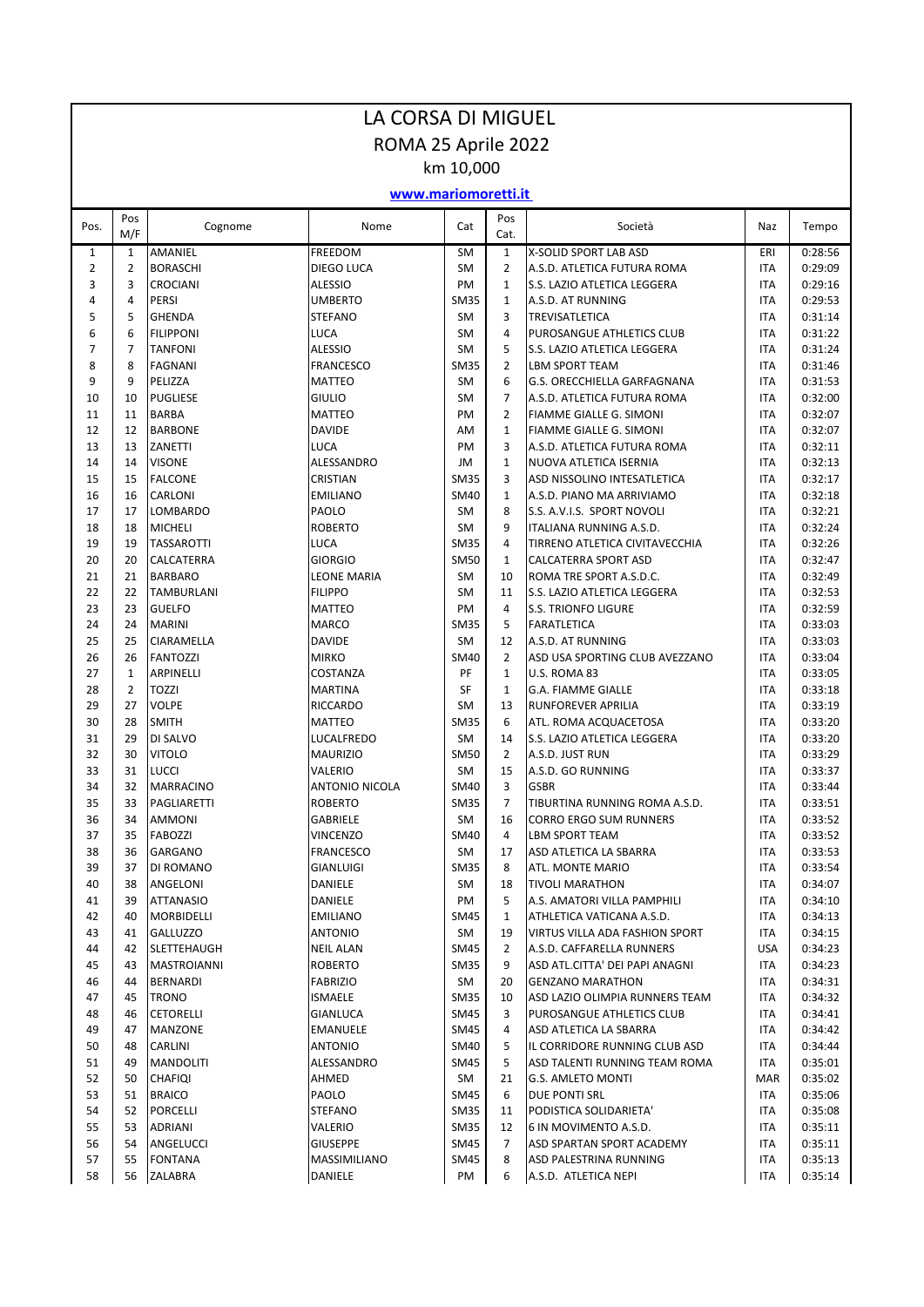| 59  | 57  | <b>D'ANDREA</b>      | <b>MARCO</b>                   | PM                       | 7              | NUOVA ATLETICA ISERNIA                           | ITA                      | 0:35:15            |
|-----|-----|----------------------|--------------------------------|--------------------------|----------------|--------------------------------------------------|--------------------------|--------------------|
| 60  | 3   | <b>FASCETTI</b>      | <b>SVEVA</b>                   | SF                       | $\overline{2}$ | <b>G.A. FIAMME GIALLE</b>                        | <b>ITA</b>               | 0:35:18            |
| 61  | 58  | <b>SABATINI</b>      | <b>SIMONE</b>                  | <b>SM</b>                | 22             | A.S.D. UNIONE ATLETICA ABRUZZO                   | ITA                      | 0:35:20            |
| 62  | 59  | <b>MARTELLETTI</b>   | <b>STEFANO</b>                 | <b>SM35</b>              | 13             | ALTO LAZIO A.S.D.                                | <b>ITA</b>               | 0:35:20            |
| 63  | 60  | <b>BELVISI</b>       | <b>GIAMBATTISTA</b>            | <b>SM</b>                | 23             | A.S.D. PODISTICA APRILIA                         | <b>ITA</b>               | 0:35:23            |
| 64  | 61  | <b>MATTACCHIONI</b>  | <b>DARIO</b>                   | <b>SM40</b>              | 6              | ATL. MONTE MARIO                                 | <b>ITA</b>               | 0:35:23            |
| 65  | 62  | <b>LIPPI</b>         | ANDREA                         | PM                       | 8              | <b>LBM SPORT TEAM</b>                            | <b>ITA</b>               | 0:35:27            |
| 66  | 63  | LABATE               | <b>ANTONIO</b>                 | <b>SM45</b>              | 9              | <b>CIRCOLO CANOTTIERI ANIENE</b>                 | <b>ITA</b>               | 0:35:27            |
| 67  | 64  | SAU                  | ANDREA                         | <b>SM45</b>              | 10             | <b>GSBR</b>                                      | <b>ITA</b>               | 0:35:28            |
| 68  | 65  | <b>NARANZI</b>       | <b>ROBERTO</b>                 | <b>SM45</b>              | 11             | ATLETICA LEGGERA MENTANA ASD                     | <b>ITA</b>               | 0:35:29            |
| 69  | 66  | <b>MARUTA</b>        | <b>MORENO</b>                  | <b>SM40</b>              | $\overline{7}$ | ASD ATLETICO MONTEROTONDO                        | ITA                      | 0:35:33            |
| 70  | 67  | <b>FERRANTE</b>      | <b>DANIELE</b>                 | SM                       | 24             | S.S. LAZIO ATLETICA LEGGERA                      | <b>ITA</b>               | 0:35:34            |
| 71  | 68  | <b>DEL DUCA</b>      | MARCELLO                       | <b>SM45</b>              | 12             | <b>GENZANO MARATHON</b>                          | <b>ITA</b>               | 0:35:39            |
| 72  | 69  | <b>PERRINO</b>       | DANIELE                        | <b>SM</b>                | 25             | ITALIANA RUNNING A.S.D.                          | ITA                      | 0:35:40            |
| 73  | 70  | <b>TURRI</b>         | <b>ANTONIO</b>                 | <b>SM35</b>              | 14             | ASD USA SPORTING CLUB AVEZZANO                   | ITA                      | 0:35:41            |
| 74  | 71  | PIZZICANNELLA        | LUCA                           | <b>SM55</b>              | $\mathbf{1}$   | A.S. ATL. ROCCA DI PAPA                          | <b>ITA</b>               | 0:35:43            |
| 75  | 72  | <b>FELLONI</b>       | <b>GIANLUCA</b>                | <b>SM45</b>              | 13             | PODISTICA SOLIDARIETA'                           | ITA                      | 0:35:44            |
| 76  | 73  | ZANNINI              | <b>ALESSIO</b>                 | <b>SM40</b>              | 8              | ASD NISSOLINO INTESATLETICA                      | <b>ITA</b>               | 0:35:46            |
| 77  | 74  | <b>FOSSATELLI</b>    | <b>EMILIANO</b>                | <b>SM45</b>              | 14             | <b>GSBR</b>                                      | ITA                      | 0:35:47            |
| 78  | 75  | <b>GENOVESE</b>      | SALVATORE ALESSAND             | <b>SM45</b>              | 15             | A.S.D. VILLA DE SANCTIS                          | <b>ITA</b>               | 0:35:49            |
| 79  | 76  | <b>FONTANA</b>       | <b>MARIO</b>                   | <b>SM45</b>              | 16             | <b>RUNCARD</b>                                   | <b>ITA</b>               | 0:35:50            |
| 80  | 77  | <b>CATTABRIGA</b>    | <b>FILIPPO</b>                 | PM                       | 9              | S.S. LAZIO ATLETICA LEGGERA                      | ITA                      | 0:35:51            |
| 81  | 78  | DI STEFANO           | <b>DAVIDE</b>                  | <b>SM40</b>              | 9              | <b>LBM SPORT TEAM</b>                            | <b>ITA</b>               | 0:35:53            |
| 82  | 79  | <b>CRISCI</b>        | <b>GIUSEPPE</b>                | <b>SM35</b>              | 15             | LBM SPORT TEAM                                   | <b>ITA</b>               | 0:35:54            |
| 83  | 80  | <b>MARINELLI</b>     | <b>MARCO</b>                   | <b>SM35</b>              | 16             | S.S. LAZIO ATLETICA LEGGERA                      | <b>ITA</b>               | 0:35:55            |
| 84  | 81  | <b>CAPARDI</b>       | <b>MAURO</b>                   | <b>SM45</b>              | 17             | <b>G.S. CAT SPORT ROMA</b>                       | ITA                      | 0:35:56            |
| 85  | 82  | <b>PASCUCCI</b>      | <b>FABIO</b>                   | <b>SM45</b>              | 18             | A.S. AMATORI VILLA PAMPHILI                      | <b>ITA</b>               | 0:35:58            |
| 86  | 83  | <b>NATALI</b>        | <b>GIULIANO</b>                | <b>SM40</b>              | 10             | TIRRENO ATLETICA CIVITAVECCHIA                   | <b>ITA</b>               | 0:36:01            |
| 87  | 84  | PICCOLINI            | <b>GABRIELE</b>                | <b>SM40</b>              | 11             | ASD USA SPORTING CLUB AVEZZANO                   | <b>ITA</b>               | 0:36:04            |
| 88  | 85  | <b>MARIANI</b>       | SANDRO                         | <b>SM45</b>              | 19             | A.S. AMATORI VILLA PAMPHILI                      | <b>ITA</b>               | 0:36:07            |
| 89  | 86  |                      |                                |                          |                |                                                  |                          |                    |
| 90  | 87  | <b>PALMESI</b>       | <b>MIRKO</b><br><b>ROBERTO</b> | <b>SM40</b><br><b>SM</b> | 12<br>26       | A.S.D. GO RUNNING<br>S.S. LAZIO ATLETICA LEGGERA |                          | 0:36:09<br>0:36:14 |
|     | 88  | <b>GASPARI</b>       |                                | <b>SM35</b>              | 17             |                                                  | <b>ITA</b><br><b>ITA</b> |                    |
| 91  |     | <b>DE STEFANI</b>    | <b>FLAVIO</b>                  |                          |                | FORUM SPORT CENTER SSD SRL                       |                          | 0:36:15            |
| 92  | 89  | <b>DE ANGELIS</b>    | <b>DANIELE</b>                 | <b>SM40</b>              | 13             | RUNNING CLUB LATINA                              | <b>ITA</b>               | 0:36:16            |
| 93  | 90  | <b>COCCHIA</b>       | DOMENICO ALESSANDR             | <b>SM45</b>              | 20             | RUN & SMILE ASD                                  | <b>ITA</b>               | 0:36:17            |
| 94  | 91  | <b>SARCHESE</b>      | CHRISTIAN                      | <b>SM45</b>              | 21             | A.S.D. VILLA ADA                                 | <b>ITA</b>               | 0:36:18            |
| 95  | 92  | <b>IPPOLITO</b>      | LUIGI MIRKO                    | <b>SM40</b>              | 14             | ASD ATLETICA ABRUZZO L'AQUILA                    | <b>ITA</b>               | 0:36:18<br>0:36:26 |
| 96  | 93  | <b>CAPUTO</b>        | CARLO                          | <b>SM40</b>              | 15             | A.S.D. PODISTICA APRILIA                         | ITA                      |                    |
| 97  | 94  | <b>BALDO</b>         | <b>FORTUNATO</b>               | <b>SM40</b>              | 16             | 9,92 RUNNING ASD                                 | ITA                      | 0:36:26            |
| 98  | 95  | <b>ADAMI</b>         | LUCA                           | <b>SM40</b>              | 17             | PODISTICA SOLIDARIETA'                           | ITA                      | 0:36:26            |
| 99  | 96  | <b>FARGIONE</b>      | <b>VINCENZO</b>                | <b>SM55</b>              | $\overline{2}$ | <b>GSBR</b>                                      | ITA                      | 0:36:28            |
| 100 | 97  | <b>MICHESI</b>       | <b>DANIELE</b>                 | <b>SM40</b>              | 18             | TIRRENO ATLETICA CIVITAVECCHIA                   | <b>ITA</b>               | 0:36:29            |
| 101 | 98  | <b>AGOSTINI</b>      | <b>FILIPPO</b>                 | <b>SM45</b>              | 22             | <b>CORSA DEI SANTI</b>                           | <b>ITA</b>               | 0:36:31            |
| 102 | 99  | <b>GEMINI</b>        | ANDREA                         | <b>SM50</b>              | 3              | RUNCARD                                          | ITA                      | 0:36:31            |
| 103 | 100 | <b>DIFINO</b>        | DANIELE                        | SM                       | 27             | ASD RUTIGLIANO ROAD RUNNERS                      | ITA                      | 0:36:31            |
| 104 | 101 | PRIMERANO MIRARCHI   | <b>FRANCESCO</b>               | <b>SM35</b>              | 18             | A.S.D. PIANO MA ARRIVIAMO                        | ITA                      | 0:36:36            |
| 105 |     | 102 CARDINALI        | MAURO                          | <b>SM50</b>              | 4              | ASD RUNNERS FOR EMERGENCY                        | <b>ITA</b>               | 0:36:36            |
| 106 |     | 103 CLAUDI           | <b>FABIO</b>                   | SM45                     | 23             | ASD SPARTAN SPORT ACADEMY                        | <b>ITA</b>               | 0:36:37            |
| 107 | 104 | <b>CIPRIETTI</b>     | SAMUELE                        | SM                       | 28             | <b>RUNCARD</b>                                   | ITA                      | 0:36:38            |
| 108 |     | 105 OLIVE            | <b>GIUSEPPE</b>                | <b>SM40</b>              | 19             | FREE RUNNERS ISERNIA                             | ITA                      | 0:36:40            |
| 109 |     | 106 BONADONNA        | LUCA                           | <b>SM55</b>              | 3              | LEPROTTI DI VILLA ADA                            | ITA                      | 0:36:41            |
| 110 |     | 107 MURATORE         | ANDREA                         | SM                       | 29             | SSD RUNNER TRAINER A R.L.                        | <b>ITA</b>               | 0:36:41            |
| 111 | 108 | <b>SILVESTRI</b>     | ANDREA                         | <b>SM40</b>              | 20             | <b>GRIFO RUNNERS PERUGIA ASD</b>                 | ITA                      | 0:36:42            |
| 112 |     | 109 CASTELLANI       | GIOVANNI                       | SM                       | 30             | ASD ATLETICO MONTEROTONDO                        | ITA                      | 0:36:42            |
| 113 |     | 110 <b>DE SANTIS</b> | <b>GIUSEPPE</b>                | <b>SM40</b>              | 21             | <b>GRUPPO MARCIATORI SIMBRUINI</b>               | ITA                      | 0:36:43            |
| 114 |     | 111 CUCCAGNA         | SIMONE                         | SM                       | 31             | LYCEUM ROMA XIII A.P.D.                          | <b>ITA</b>               | 0:36:44            |
| 115 |     | 112 GIULIO TONOLO    | <b>FABRIZIO</b>                | <b>SM50</b>              | 5              | A.S.D. PODISTICA TORINO                          | ITA                      | 0:36:46            |
| 116 |     | 113 BOURSIER NIUTTA  | SIMONE                         | <b>SM35</b>              | 19             | PODISTICA SOLIDARIETA'                           | <b>ITA</b>               | 0:36:48            |
| 117 | 114 | DI MONACO            | VINCENZO                       | <b>SM45</b>              | 24             | FREE RUNNERS ISERNIA                             | <b>ITA</b>               | 0:36:48            |
| 118 | 115 | <b>GIROLAMI</b>      | <b>MARCO</b>                   | <b>SM40</b>              | 22             | PODISTICA CASALOTTI                              | ITA                      | 0:36:50            |
| 119 |     | 116 PACIFICI         | <b>ROBERTO</b>                 | SM                       | 32             | RUNCARD                                          | ITA                      | 0:36:50            |
| 120 | 117 | <b>COVUCCIA</b>      | RENZO                          | <b>SM45</b>              | 25             | A.S. ROMA ROAD R.CLUB                            | <b>ITA</b>               | 0:36:50            |
| 121 |     | 118 SCHIAVO          | <b>ALESSIO</b>                 | <b>SM45</b>              | 26             | AMATORI PODISTICA TERNI                          | <b>ITA</b>               | 0:36:51            |
| 122 |     | 119 MORESI           | ALESSANDRO                     | <b>SM40</b>              | 23             | A.S.D. ATLETICA ZAGAROLO                         | <b>ITA</b>               | 0:36:52            |
| 123 | 120 | <b>GIACOMETTI</b>    | <b>FABRIZIO</b>                | <b>SM50</b>              | 6              | RUNCARD                                          | ITA                      | 0:36:54            |
| 124 |     | 121 REALI            | ALESSANDRO                     | <b>SM40</b>              | 24             | A.S.D. PIANO MA ARRIVIAMO                        | ITA                      | 0:36:55            |
| 125 |     | 122 BALDINI          | <b>FABRIZIO</b>                | <b>SM45</b>              | 27             | <b>GSBR</b>                                      | ITA                      | 0:36:55            |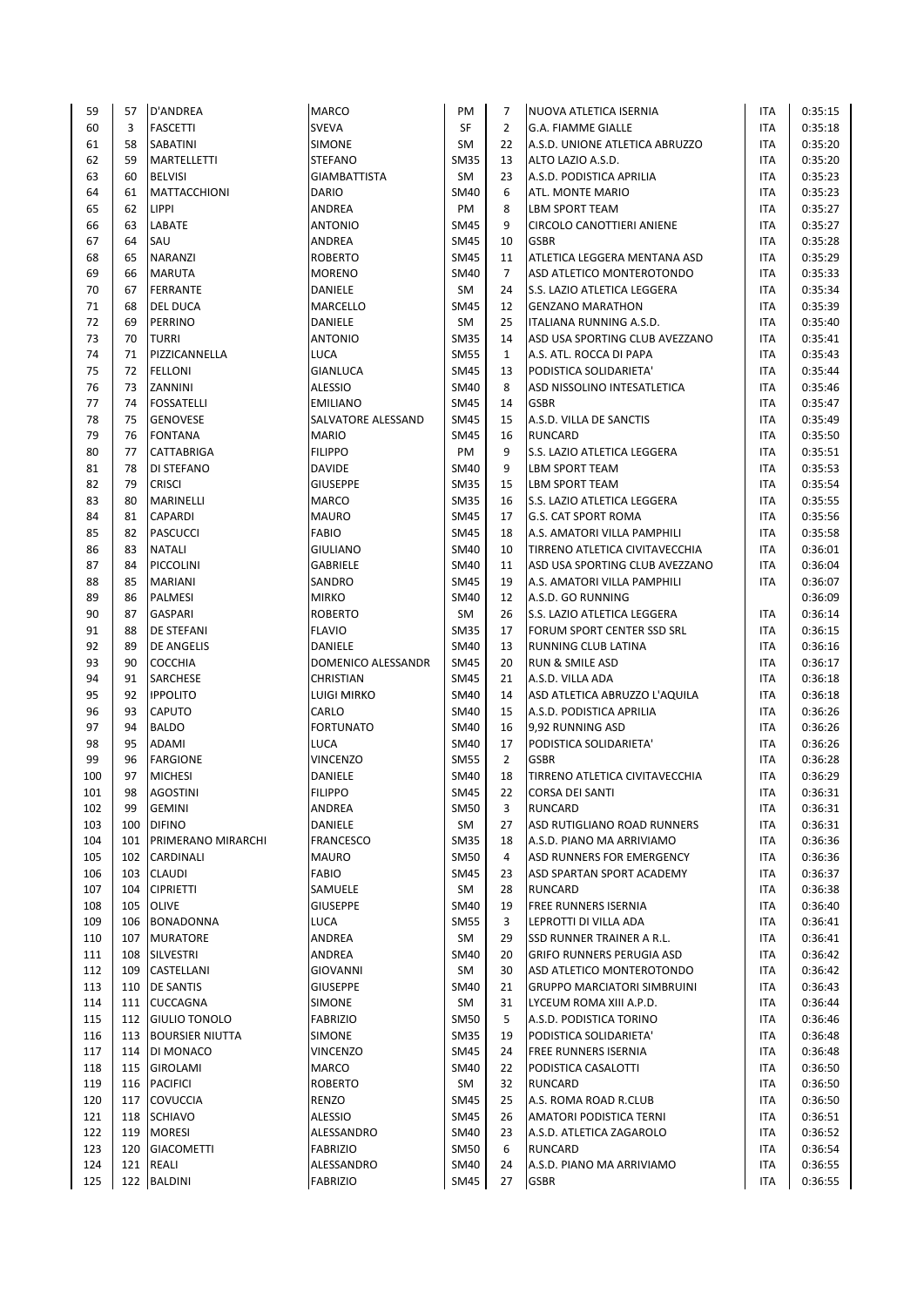| 126 | 123 | <b>CANTERANI</b>          | <b>ENRICO</b>           | <b>SM55</b> | 4              | PFIZER ITALIA RUNNING TEAM       | ITA        | 0:36:56 |
|-----|-----|---------------------------|-------------------------|-------------|----------------|----------------------------------|------------|---------|
| 127 |     | 124   SANTONI             | <b>FRANCESCO</b>        | SM          | 33             | <b>RUNCARD</b>                   | <b>ITA</b> | 0:36:56 |
| 128 |     | 125 <b>DE PAOLA</b>       | <b>FABIO</b>            | <b>SM50</b> | $\overline{7}$ | PODISTICA SOLIDARIETA'           | <b>ITA</b> | 0:36:56 |
| 129 | 126 | <b>VICALVI</b>            | <b>GIANLUCA</b>         | <b>SM40</b> | 25             | <b>LBM SPORT TEAM</b>            | <b>ITA</b> | 0:36:57 |
| 130 | 127 | <b>CARATOZZOLO</b>        | <b>MARIO</b>            | <b>SM40</b> | 26             | SSD RUNNER TRAINER A R.L.        | <b>ITA</b> | 0:36:57 |
| 131 | 128 | <b>CAPANNOLO</b>          | VALERIO                 | <b>SM40</b> | 27             | LBM SPORT TEAM                   | <b>ITA</b> | 0:36:57 |
| 132 | 129 | <b>CELENTANO</b>          | PIERO                   | <b>SM40</b> | 28             | ASD ATLETICO MONTEROTONDO        | ITA        | 0:36:58 |
| 133 | 130 | SANTALUCIA                | SANTO                   | <b>SM45</b> | 28             | TEAM CAMELOT A.S.D.              | ITA        | 0:36:59 |
|     |     |                           |                         |             | 8              |                                  |            |         |
| 134 |     | 131 PELLEGRINI            | CARLO                   | <b>SM50</b> |                | ATHLETICA VATICANA A.S.D.        | <b>ITA</b> | 0:37:00 |
| 135 | 132 | <b>POJE</b>               | <b>KYLE JOSEPH</b>      | SM          | 34             | ATHLETICA VATICANA A.S.D.        | <b>USA</b> | 0:37:00 |
| 136 | 133 | <b>POMPEI</b>             | <b>CRISTIAN</b>         | <b>SM45</b> | 29             | <b>RUNCARD</b>                   | ITA        | 0:37:00 |
| 137 | 134 | <b>SIMONGINI</b>          | CARLO                   | SM60        | $\mathbf{1}$   | <b>GSBR</b>                      | <b>ITA</b> | 0:37:00 |
| 138 | 135 | <b>BRANCA</b>             | SALVATORE               | <b>SM50</b> | 9              | PFIZER ITALIA RUNNING TEAM       | <b>ITA</b> | 0:37:01 |
| 139 | 136 | CAVALCANTI                | <b>DANIELE</b>          | <b>SM40</b> | 29             | <b>RUNCARD</b>                   | <b>ITA</b> | 0:37:02 |
| 140 | 4   | <b>CAVALERI</b>           | ANGELINA GIUSEPPIN      | <b>SF45</b> | $\mathbf{1}$   | PODISTICA SOLIDARIETA'           | <b>ITA</b> | 0:37:04 |
| 141 | 137 | <b>BATTISTA</b>           | <b>GIANLUCA</b>         | <b>SM50</b> | 10             | <b>GSBR</b>                      | <b>ITA</b> | 0:37:04 |
| 142 |     | 138 ZITO                  | <b>ENRICO</b>           | <b>SM45</b> | 30             | <b>LBM SPORT TEAM</b>            | <b>ITA</b> | 0:37:06 |
| 143 | 139 | <b>GELANGA</b>            | <b>STEFANO</b>          | <b>SM50</b> | 11             | ALTO LAZIO A.S.D.                | <b>ITA</b> | 0:37:06 |
| 144 | 140 | DI COSIMO                 | <b>MICHELE</b>          | <b>SM35</b> | 20             | <b>RUNCARD</b>                   | ITA        | 0:37:07 |
| 145 | 141 | <b>SPINOSA</b>            | <b>GIANLUCA</b>         | <b>SM45</b> | 31             | X-SOLID SPORT LAB ASD            | <b>ITA</b> | 0:37:07 |
| 146 | 142 | <b>OLIVIERI</b>           | <b>LUCA</b>             | <b>SM40</b> | 30             | PUROSANGUE ATHLETICS CLUB        | <b>ITA</b> | 0:37:07 |
| 147 | 143 | D'AMICO                   | <b>MARCO</b>            | <b>SM40</b> | 31             | FORUM SPORT CENTER SSD SRL       | <b>ITA</b> | 0:37:08 |
| 148 | 144 | <b>BRAVETTI</b>           | <b>MARCO</b>            | <b>SM45</b> | 32             | ASD LAZIO OLIMPIA RUNNERS TEAM   | <b>ITA</b> | 0:37:09 |
| 149 | 145 | <b>CAROSI</b>             | LORENZO                 | SM          | 35             | CALCATERRA SPORT ASD             | <b>ITA</b> | 0:37:11 |
| 150 | 146 | <b>CRISTOFORI</b>         | ANDREA                  | <b>SM40</b> | 32             | <b>LBM SPORT TEAM</b>            | ITA        | 0:37:13 |
| 151 | 147 | DE PAOLIS                 | <b>ENRICO</b>           | SM          | 36             | <b>RUNCARD</b>                   | ITA        | 0:37:13 |
| 152 | 148 | MARENNA                   | DANIELE                 | <b>SM35</b> | 21             | S.S.D. TELESIA RUNNING TEAM      | <b>ITA</b> | 0:37:13 |
| 153 | 149 | <b>SCHIAVON</b>           | MARCO                   | <b>SM35</b> | 22             | A.S.D. PIANO MA ARRIVIAMO        | <b>ITA</b> | 0:37:13 |
| 154 | 150 | PALLESCHI                 | DANIELE                 | <b>SM45</b> | 33             | ITALIANA RUNNING A.S.D.          | <b>ITA</b> | 0:37:16 |
| 155 | 151 | <b>LETTIERI</b>           | <b>GIUSEPPE</b>         | SM          | 37             | FREE RUNNERS ISERNIA             | <b>ITA</b> | 0:37:16 |
| 156 | 152 | <b>COGNINI</b>            | <b>GIOVANNI</b>         | <b>SM35</b> | 23             | ASD ATLETICO MONTEROTONDO        | ITA        | 0:37:17 |
| 157 |     | 153 DOLDI                 | CORRADO                 | <b>SM45</b> | 34             | ASD PODISTICA 2007 TORTRETESTE   | <b>ITA</b> | 0:37:18 |
|     |     |                           |                         |             |                |                                  |            |         |
| 158 | 154 | <b>BIAGIONI</b>           | <b>ALESSIO</b>          | <b>SM45</b> | 35             | A.S.D. PIANO MA ARRIVIAMO        | ITA        | 0:37:19 |
| 159 | 155 | <b>COIANIZ</b>            | ALESSANDRO              | <b>SM55</b> | 5              | A.S.D. PIANO MA ARRIVIAMO        | ITA        | 0:37:19 |
| 160 | 156 | <b>PANCI</b>              | ANDREA                  | SM40        | 33             | OLIBANUM OVERRUNNERS ASD         | ITA        | 0:37:19 |
| 161 | 157 | ZUFFRANIERI               | <b>FABIO</b>            | <b>SM50</b> | 12             | A.S. ROMA ROAD R.CLUB            | <b>ITA</b> | 0:37:19 |
| 162 | 5   | MITIDIERI                 | LUCIA                   | SF          | 3              | A.S.D. PIANO MA ARRIVIAMO        | ITA        | 0:37:20 |
| 163 | 158 | <b>TALIANI</b>            | <b>MIRKO</b>            | <b>SM45</b> | 36             | ATHLETICA VATICANA A.S.D.        | ITA        | 0:37:20 |
| 164 | 159 | LONGO                     | <b>MATTEO</b>           | <b>SM35</b> | 24             | <b>LBM SPORT TEAM</b>            | <b>ITA</b> | 0:37:21 |
| 165 | 160 | <b>GONZALEZ HERNANDEZ</b> | <b>BRAYAN DUWAN</b>     | SM          | 38             | <b>GSBR</b>                      | COL        | 0:37:22 |
| 166 | 6   | <b>BRAVETTI</b>           | ANNALAURA               | <b>SF45</b> | $\overline{2}$ | PODISTICA SOLIDARIETA'           | <b>ITA</b> | 0:37:22 |
| 167 | 161 | <b>PICA</b>               | <b>FRANCESCO</b>        | <b>SM35</b> | 25             | <b>SSD RUNNER TRAINER A R.L.</b> | <b>ITA</b> | 0:37:24 |
| 168 | 162 | <b>GAFFI</b>              | <b>MIRCO</b>            | <b>SM40</b> | 34             | <b>SSD RUNNER TRAINER A R.L.</b> | <b>ITA</b> | 0:37:25 |
| 169 | 163 | MORGANTINI                | DANIELE                 | <b>SM40</b> | 35             | LEPROTTI DI VILLA ADA            | ITA        | 0:37:25 |
| 170 | 164 | <b>MINOTTI</b>            | <b>ROBERTO</b>          | <b>SM50</b> | 13             | ATL. COLLEFERRO SEGNI            | ITA        | 0:37:25 |
| 171 | 165 | <b>MANSUETI</b>           | RENZO                   | <b>SM55</b> | 6              | DUE PONTI SRL                    | ITA        | 0:37:26 |
| 172 |     | 166 BOTTOMEI              | MARCO                   | <b>SM50</b> | 14             | A.S.D. RUNNING EVOLUTION         | ITA        | 0:37:26 |
| 173 |     | 167 DALLAGO               | <b>GIANNI</b>           | <b>SM50</b> | 15             | PODISTICA POMEZIA A.S.D.         | ITA        | 0:37:27 |
| 174 |     | 168   PORCHIANELLO        | MARCO                   | <b>SM35</b> | 26             | TIRRENO ATLETICA CIVITAVECCHIA   | ITA        | 0:37:29 |
| 175 |     | 169   FORESTIERE          | DANIELE                 | <b>SM55</b> | 7              | ATL. MONTE MARIO                 | ITA        | 0:37:31 |
| 176 |     | 170 BIANCHI               | <b>MASSIMO</b>          | <b>SM50</b> | 16             | S.S. LAZIO ATLETICA LEGGERA      | ITA        | 0:37:32 |
| 177 |     | 171   BRANCATELLI         | ANDREA                  | <b>SM40</b> | 36             | CIRCOLO CANOTTIERI ANIENE        | ITA        | 0:37:33 |
| 178 |     | 172 ACCARDO               | ANDREA                  | <b>SM45</b> | 37             | CIRCOLO CANOTTIERI ANIENE        | ITA        | 0:37:33 |
| 179 | 173 | <b>MOLINARI</b>           | DANILO                  | SM40        | 37             | <b>TIVOLI MARATHON</b>           | ITA        | 0:37:33 |
| 180 |     | 174 PEROTTA               | MARCELLO                | <b>SM50</b> | 17             | PUROSANGUE ATHLETICS CLUB        | <b>ITA</b> | 0:37:34 |
| 181 |     | 175 VITULANO              | <b>MATTEO</b>           | <b>SM45</b> | 38             | ASD LAZIO OLIMPIA RUNNERS TEAM   | ITA        | 0:37:36 |
| 182 |     | 176 <b>DE MARCO</b>       | GUERRINO                | <b>SM50</b> | 18             | RUNCARD                          | ITA        | 0:37:36 |
| 183 |     | 177   MAFFEI              | DANIELE                 | <b>SM50</b> | 19             | LBM SPORT TEAM                   | ITA        | 0:37:36 |
| 184 |     | 178   DALESSANDRO         | <b>GUGLIELMO</b>        | <b>SM45</b> | 39             | PODISTICA SOLIDARIETA'           | <b>ITA</b> | 0:37:38 |
| 185 |     | 179 CIGNITTI              | MASSIMILIANO            | <b>SM45</b> | 40             | ITALIANA RUNNING A.S.D.          | ITA        | 0:37:39 |
| 186 |     | 180   MARTINI             | ANDREA                  | <b>SM50</b> | 20             | ASD TALENTI RUNNING TEAM ROMA    | ITA        | 0:37:40 |
| 187 |     | 181   SVALUTO MOREOLO     | MATTEO                  | SM          | 39             | LBM SPORT TEAM                   | ITA        | 0:37:41 |
| 188 |     | 182 DESANTIS              | <b>MATTEO</b>           | SM          | 40             | A.S.D. RUNNERS SAN GEMINI        | <b>ITA</b> | 0:37:42 |
|     |     |                           |                         |             | 8              |                                  |            |         |
| 189 |     | 183 SCODANIBBIO           | CARLO                   | <b>SM55</b> |                | ASD LAZIO OLIMPIA RUNNERS TEAM   | ITA        | 0:37:44 |
| 190 |     | 184 CAVALIERE             | DANIELE<br><b>FABIO</b> | <b>SM40</b> | 38             | PODISTICA SOLIDARIETA'           | ITA        | 0:37:44 |
| 191 |     | 185 SICARI                |                         | <b>SM45</b> | 41             | <b>GSBR</b>                      | <b>ITA</b> | 0:37:45 |
| 192 | 186 | <b>GIANNOLA</b>           | ANDREA                  | SM45        | 42             | A.S. ROMA ROAD R.CLUB            | <b>ITA</b> | 0:37:45 |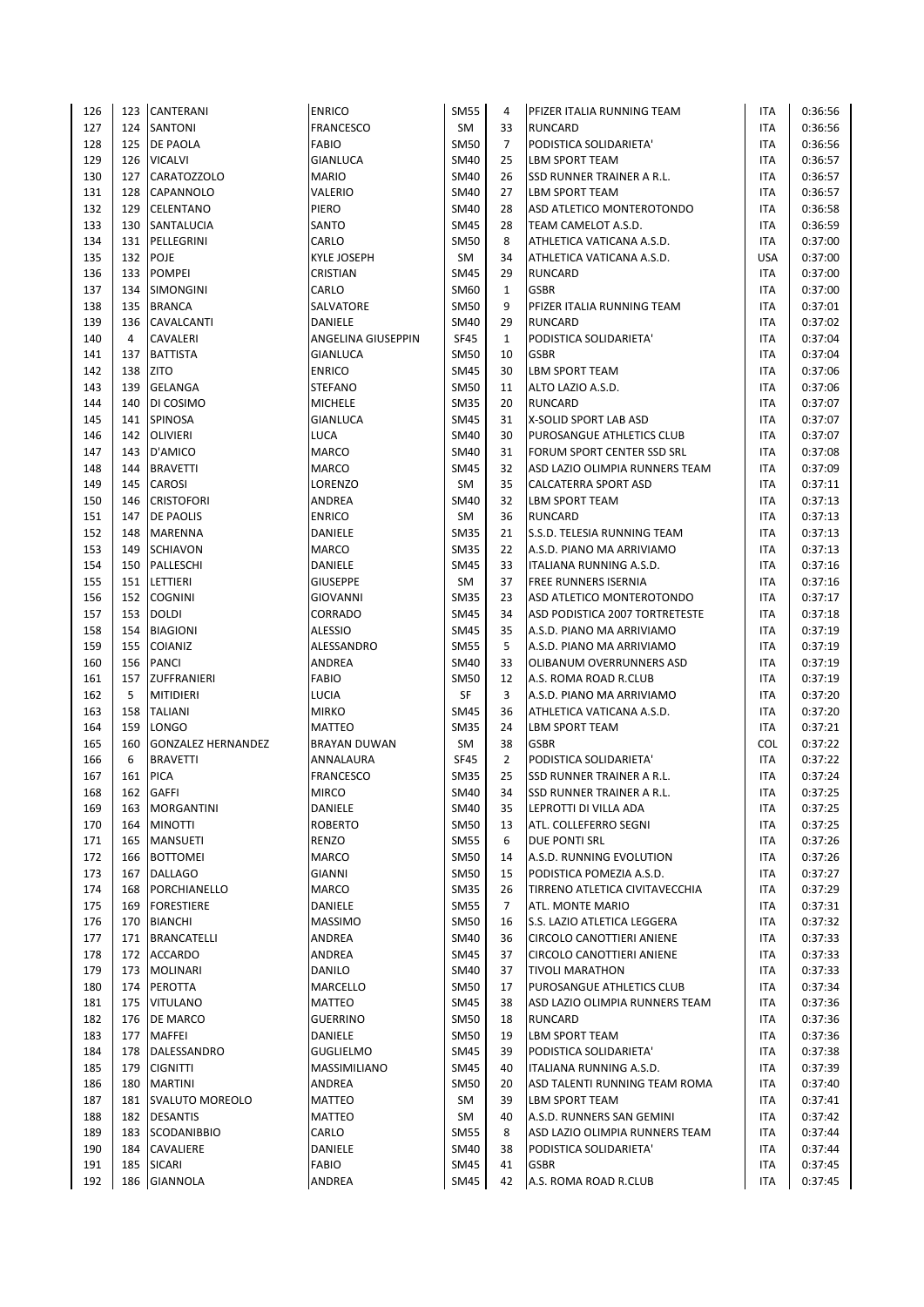| 193 | 187 | LOLI              | ANDREA                 | <b>SM45</b>                | 43             | <b>GSBR</b>                    | <b>ITA</b> | 0:37:46 |
|-----|-----|-------------------|------------------------|----------------------------|----------------|--------------------------------|------------|---------|
| 194 | 188 | SEGUELLA          | <b>GENNARO</b>         | <b>SM35</b>                | 27             | FREE RUNNERS ISERNIA           | <b>ITA</b> | 0:37:47 |
| 195 | 189 | <b>FABBRI</b>     | ANDREA                 | <b>SM40</b>                | 39             | A.S. AMATORI VILLA PAMPHILI    | <b>ITA</b> | 0:37:47 |
| 196 | 190 | <b>CIFONELLI</b>  | <b>MATTEO</b>          | <b>SM40</b>                | 40             | ATLETICA WINNER FOLIGNO        | <b>ITA</b> | 0:37:51 |
| 197 | 7   | <b>TOMASSI</b>    | LINDA                  | <b>SF40</b>                | $\mathbf{1}$   | ASD PALESTRINA RUNNING         | <b>ITA</b> | 0:37:52 |
| 198 | 191 | SERPELLA          | <b>DOMENICO</b>        | <b>SM45</b>                | 44             | ATL. ROMA ACQUACETOSA          | <b>ITA</b> | 0:37:52 |
| 199 | 192 | <b>FOIS</b>       | <b>PLACIDO</b>         | <b>SM50</b>                | 21             | ATHLETICA VATICANA A.S.D.      | <b>ITA</b> | 0:37:52 |
| 200 | 193 | MANZINI           | <b>RICCARDO</b>        | <b>SM50</b>                | 22             | PODISTICA POMEZIA A.S.D.       | <b>ITA</b> | 0:37:52 |
| 201 | 194 | PAPAGNO           | <b>CLAUDIO</b>         | <b>SM40</b>                | 41             | A.S.D. PIANO MA ARRIVIAMO      | <b>ITA</b> | 0:37:54 |
| 202 | 195 | <b>GALOTTA</b>    | <b>MARCO SALVATORE</b> | <b>SM45</b>                | 45             | A.S.D. VEGAN POWER TEAM        | <b>ITA</b> | 0:37:54 |
|     |     |                   |                        |                            |                |                                |            |         |
| 203 | 196 | ANSELMI           | ALESSANDRO             | <b>SM50</b><br><b>SM40</b> | 23             | RUNNING CLUB LATINA            | <b>ITA</b> | 0:37:54 |
| 204 | 197 | <b>CEGLIA</b>     | LUCA                   |                            | 42             | PODISTICA SOLIDARIETA'         | <b>ITA</b> | 0:37:55 |
| 205 | 198 | DE FRANCO         | ALESSANDRO             | <b>SM40</b>                | 43             | ATL. COLLEFERRO SEGNI          | <b>ITA</b> | 0:37:58 |
| 206 | 199 | <b>PINTUCCI</b>   | <b>STEFANO</b>         | <b>SM45</b>                | 46             | <b>LBM SPORT TEAM</b>          | <b>ITA</b> | 0:37:59 |
| 207 | 200 | <b>DUSSONI</b>    | <b>DARIO</b>           | <b>SM40</b>                | 44             | A.S.D. PI8 RUNNING             | <b>ITA</b> | 0:38:00 |
| 208 | 201 | <b>BERIONNE</b>   | <b>STEFANO</b>         | <b>SM40</b>                | 45             | ASD LAZIO OLIMPIA RUNNERS TEAM | <b>ITA</b> | 0:38:01 |
| 209 | 202 | <b>OLIVIERI</b>   | <b>ALESSIO</b>         | <b>SM45</b>                | 47             | ALTO LAZIO A.S.D.              | <b>ITA</b> | 0:38:01 |
| 210 | 203 | <b>GIUSEPPONE</b> | <b>TEODORO</b>         | <b>SM45</b>                | 48             | ATL. MONTE MARIO               | <b>ITA</b> | 0:38:01 |
| 211 | 204 | SALVATI           | LANFRANCO              | SM60                       | $\overline{2}$ | PUROSANGUE ATHLETICS CLUB      | <b>ITA</b> | 0:38:02 |
| 212 | 205 | <b>SERINO</b>     | <b>GIANPAOLO</b>       | <b>SM40</b>                | 46             | A.S.D. PODISTICA APRILIA       | <b>ITA</b> | 0:38:03 |
| 213 | 206 | <b>CASTALDI</b>   | <b>STEFANO</b>         | <b>SM35</b>                | 28             | <b>ITALIA SPORT RUNNING</b>    | <b>ITA</b> | 0:38:03 |
| 214 | 207 | <b>FAILLA</b>     | <b>FEDERICO</b>        | <b>SM35</b>                | 29             | <b>RUNCARD</b>                 | <b>ITA</b> | 0:38:05 |
| 215 | 208 | LANCIA            | DANIEL                 | <b>SM50</b>                | 24             | RUNNERS TEAM FERENTINO         | <b>ITA</b> | 0:38:06 |
| 216 | 8   | SONMEZ            | <b>AYSE BURCIN</b>     | <b>SF35</b>                | $\mathbf{1}$   | S.S. LAZIO ATLETICA LEGGERA    | <b>ITA</b> | 0:38:07 |
| 217 | 209 | <b>IANNILLI</b>   | CARLO                  | <b>SM60</b>                | 3              | MILLEPIEDI 1978 A.S.D.         | <b>ITA</b> | 0:38:07 |
| 218 | 210 | ORATI             | <b>MATTEO</b>          | <b>SM35</b>                | 30             | <b>GSBR</b>                    | <b>ITA</b> | 0:38:08 |
| 219 | 211 | <b>GIULIANI</b>   | ANGELO                 | SM60                       | 4              | A.S.D. RUNNING EVOLUTION       | <b>ITA</b> | 0:38:08 |
| 220 | 212 | <b>BELLOCCO</b>   | <b>DANILO</b>          | <b>SM40</b>                | 47             | ASD PODISTICA 2007 TORTRETESTE | <b>ITA</b> | 0:38:09 |
| 221 | 213 | <b>SICA</b>       | ALESSANDRO             | <b>SM35</b>                | 31             | <b>ITALIA SPORT RUNNING</b>    | <b>ITA</b> | 0:38:09 |
| 222 | 214 | <b>CELOZZI</b>    | <b>MAURIZIO</b>        | <b>SM45</b>                | 49             | ATLETICA FIANO ROMANO          | <b>ITA</b> | 0:38:10 |
| 223 | 215 | <b>COLIZZI</b>    | <b>RENATO</b>          | <b>SM</b>                  | 41             | <b>RUNCARD</b>                 | <b>ITA</b> | 0:38:11 |
| 224 | 216 | <b>CATTABRIGA</b> | VALERIO                | <b>SM</b>                  | 42             | S.S. LAZIO ATLETICA LEGGERA    | <b>ITA</b> | 0:38:12 |
| 225 | 217 | <b>SCARCELLA</b>  | <b>RUGGERO</b>         | SM60                       | 5              | <b>VIOLETTACLUB</b>            | <b>ITA</b> | 0:38:12 |
| 226 | 218 | <b>TARULLI</b>    | RICCARDO STEFANO       | <b>SM45</b>                | 50             | ATLETICA CECCHINA AL.PA. ASD   |            | 0:38:12 |
|     |     |                   |                        |                            |                |                                | <b>ITA</b> |         |
| 227 | 219 | CARMIGNATO        | <b>DAVIDE</b>          | <b>SM45</b>                | 51             | A.S.D. ATLETICA CAVE           | <b>ITA</b> | 0:38:13 |
| 228 | 9   | LUNGU             | LUMINITA               | <b>SF50</b>                | $\mathbf{1}$   | <b>GSBR</b>                    | ROU        | 0:38:13 |
| 229 | 10  | <b>DEL GROSSO</b> | VERONICA               | <b>SF35</b>                | $\overline{2}$ | ASD USA SPORTING CLUB AVEZZANO | <b>ITA</b> | 0:38:15 |
| 230 | 220 | <b>ALOE</b>       | SALVATORE              | <b>SM50</b>                | 25             | PODISTI VALMONTONE             | <b>ITA</b> | 0:38:15 |
| 231 | 221 | RIZZA             | MARCO                  | <b>SM40</b>                | 48             | PODISTICA CASALOTTI            | <b>ITA</b> | 0:38:15 |
| 232 | 222 | LO VERDE          | SANDRO                 | <b>SM40</b>                | 49             | SPORT TEAM TRIGORIA ASD        | <b>ITA</b> | 0:38:17 |
| 233 | 223 | <b>VELLUTI</b>    | ANDREA                 | <b>SM45</b>                | 52             | A.S.D. ATLETICA CAVE           | <b>ITA</b> | 0:38:17 |
| 234 | 11  | DI BENEDETTO      | <b>MORENA</b>          | <b>SF40</b>                | $\overline{2}$ | NUOVA ATLETICA ISERNIA         | <b>ITA</b> | 0:38:17 |
| 235 | 224 | <b>MARCUCCI</b>   | <b>MATTEO</b>          | <b>SM45</b>                | 53             | TERNANA MARATHON CLUB A.S.D.   | <b>ITA</b> | 0:38:18 |
| 236 | 225 | GALLI             | CARLO                  | <b>SM40</b>                | 50             | PODISTICA POMEZIA A.S.D.       | ITA        | 0:38:18 |
| 237 | 226 | PALMA             | <b>MASSIMO</b>         | <b>SM40</b>                | 51             | <b>GSBR</b>                    | ITA        | 0:38:18 |
| 238 | 12  | <b>RAPONI</b>     | VALENTINA              | SF35                       | 3              | TIBURTINA RUNNING ROMA A.S.D.  | <b>ITA</b> | 0:38:19 |
| 239 | 227 | DI MARCO          | PIER MARCO EMANUEL     | SM                         | 43             | <b>RUNCARD</b>                 | ITA        | 0:38:20 |
| 240 | 228 | <b>BITETTI</b>    | MARCO                  | <b>SM45</b>                | 54             | A.S.D. ATL. ENERGIA ROMA       | ITA        | 0:38:22 |
| 241 | 229 | SANTORO           | NICOLA                 | <b>SM45</b>                | 55             | <b>LBM SPORT TEAM</b>          | ITA        | 0:38:22 |
| 242 |     | 230 TENAGLIA      | LUCA MARIA             | SM                         | 44             | A.S.D. PIANO MA ARRIVIAMO      | ITA        | 0:38:23 |
| 243 | 231 | <b>PROFITA</b>    | <b>ANTONIO</b>         | <b>SM45</b>                | 56             | G.S. ORECCHIELLA GARFAGNANA    | <b>ITA</b> | 0:38:24 |
| 244 | 232 | <b>FELLI</b>      | ALESSANDRO             | SM40                       | 52             | ASD USA SPORTING CLUB AVEZZANO | ITA        | 0:38:24 |
| 245 | 233 | FASANA            | DANIELE                | SM40                       | 53             | A.S.D. DINAMO SPORT            | ITA        | 0:38:25 |
| 246 | 234 | <b>FANIGLIULO</b> | <b>COSIMO</b>          | <b>SM40</b>                | 54             | A.S.D. OLIMPIA GROTTAGLIE      | <b>ITA</b> | 0:38:26 |
| 247 | 235 | <b>CORSI</b>      | DANIELE                | <b>SM40</b>                | 55             | FORUM SPORT CENTER SSD SRL     | <b>ITA</b> | 0:38:26 |
| 248 | 236 | CARDINALI         | <b>FEDERICO</b>        | <b>SM35</b>                | 32             | ASD TALENTI RUNNING TEAM ROMA  | ITA        | 0:38:28 |
| 249 | 237 | <b>CHIODI</b>     | <b>ANTONIO</b>         | <b>SM35</b>                | 33             | ATLETICA VENAFRO               | ITA        | 0:38:28 |
| 250 | 238 | GERMANO           | <b>GIAMMARCO</b>       | SM                         | 45             | <b>RUNCARD</b>                 | ITA        | 0:38:28 |
| 251 | 239 | <b>FRANCHI</b>    | <b>GIUSEPPE</b>        | <b>SM50</b>                | 26             | A.S.D. ASI ATLETICA ROMA       | ITA        | 0:38:28 |
| 252 | 13  | PRANTEDA          | <b>GIULIA</b>          | <b>SF35</b>                | 4              | <b>GSBR</b>                    | ITA        | 0:38:29 |
| 253 | 240 | EGERTON           | JAMES                  | SM                         | 46             | S.S. LAZIO ATLETICA LEGGERA    |            | 0:38:29 |
| 254 | 241 | <b>CLEMENTI</b>   | <b>CLAUDIO</b>         | SM40                       | 56             | <b>GSBR</b>                    | ITA        | 0:38:29 |
| 255 | 242 | CARLETTI          | <b>MAURIZIO</b>        | <b>SM55</b>                | 9              | S.S. LAZIO ATLETICA LEGGERA    | ITA        | 0:38:30 |
| 256 | 243 | <b>CELESTE</b>    | PAOLO                  | <b>SM45</b>                | 57             | <b>GSBR</b>                    | ITA        | 0:38:31 |
| 257 | 244 | <b>FRATE</b>      | MATTEO                 | SM                         | 47             | <b>FREE RUNNERS ISERNIA</b>    | ITA        | 0:38:31 |
| 258 | 245 | RINALDI TUFI      | FRANCESCO              | <b>SM40</b>                | 57             | S.S. LAZIO ATLETICA LEGGERA    | <b>ITA</b> | 0:38:32 |
| 259 | 246 | PANZAVOLTA        | CESARE                 | <b>SM55</b>                | 10             | PODISTICA SOLIDARIETA'         | ITA        | 0:38:33 |
|     |     |                   |                        |                            |                |                                |            |         |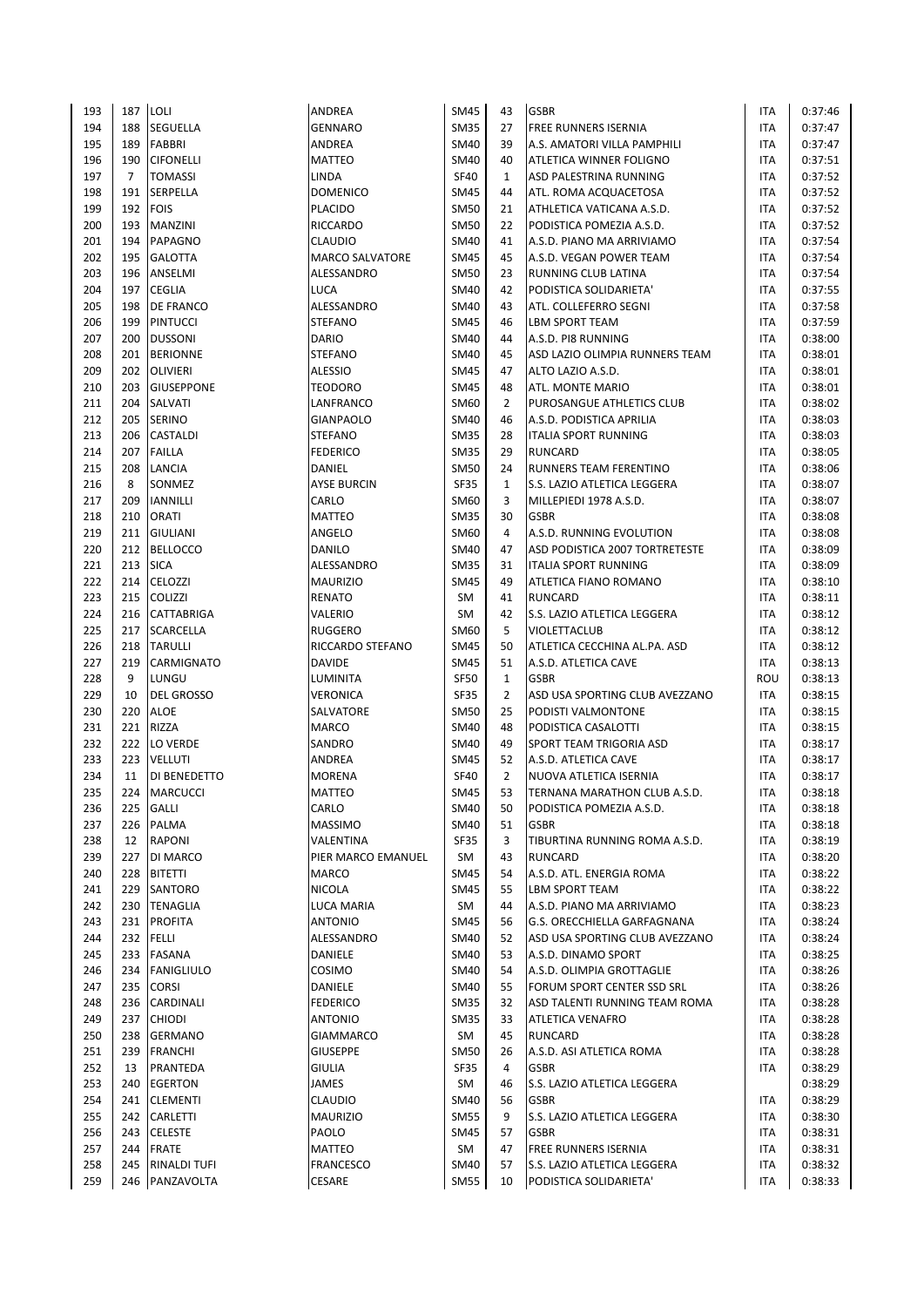| 260 | 247 | <b>CUOMO</b>            | <b>ROSARIO</b>         | <b>SM40</b> | 58             | <b>FREE RUNNERS ISERNIA</b>    | ITA        | 0:38:33 |
|-----|-----|-------------------------|------------------------|-------------|----------------|--------------------------------|------------|---------|
| 261 | 248 | <b>SMERA</b>            | <b>SERGIO</b>          | <b>SM45</b> | 58             | ALTO LAZIO A.S.D.              | <b>ITA</b> | 0:38:34 |
| 262 | 249 | <b>SCIUTO</b>           | ALESSANDRO             | <b>SM50</b> | 27             | A.S. AMATORI VILLA PAMPHILI    | <b>ITA</b> | 0:38:35 |
| 263 | 250 | PERRONE                 | <b>ANTONIO</b>         | SM40        | 59             | ASD CORRICASTROVILLARI         | <b>ITA</b> | 0:38:36 |
| 264 | 251 | <b>PORTOGHESI</b>       | VALERIO                | <b>SM35</b> | 34             | DOPOLAVORO ATAC MARATHON CLUB  | <b>ITA</b> | 0:38:36 |
| 265 | 252 | <b>AGOSTINO</b>         | <b>GIUSEPPE</b>        | <b>SM40</b> | 60             | PODISTICA POMEZIA A.S.D.       | <b>ITA</b> | 0:38:36 |
| 266 | 253 | <b>FOGGIA</b>           | MASSIMILIANO           | <b>SM50</b> | 28             | FORUM SPORT CENTER SSD SRL     | ITA        | 0:38:37 |
| 267 | 254 | <b>RICOZZI</b>          | <b>MARCO</b>           | <b>SM35</b> | 35             | POL. CIOCIARA ANTONIO FAVA     | <b>ITA</b> | 0:38:37 |
| 268 | 255 | PETROLLINI              | ALESSIO                | SM          | 48             | <b>FREE RUNNERS ISERNIA</b>    | <b>ITA</b> | 0:38:38 |
| 269 | 256 | <b>MANCUSO</b>          | <b>FABIO</b>           | <b>SM45</b> | 59             | A.S.D. PIANO MA ARRIVIAMO      | <b>ITA</b> | 0:38:40 |
| 270 | 257 | <b>ANGIUS</b>           | <b>MATTEO</b>          | <b>SM40</b> | 61             | <b>GSBR</b>                    | ITA        | 0:38:40 |
| 271 | 14  | <b>CAPPELLI</b>         | <b>GIULIA</b>          | JF          | $\mathbf{1}$   | PUROSANGUE ATHLETICS CLUB      | <b>ITA</b> | 0:38:41 |
| 272 | 258 | CARILLO                 | PASQUALE               | <b>SM35</b> | 36             | A.S.D. PIANO MA ARRIVIAMO      | <b>ITA</b> | 0:38:41 |
| 273 | 259 | <b>DE GIORGIO</b>       | <b>GIULIANO</b>        | <b>SM35</b> | 37             | PODISTICA CIAMPINO             | ITA        | 0:38:44 |
| 274 | 260 | <b>MICHELI</b>          | ANDREA                 | <b>SM50</b> | 29             | ATL. MONTE MARIO               | <b>ITA</b> | 0:38:44 |
| 275 |     | 261 BOSI                | CHRISTIAN              | <b>SM50</b> | 30             | <b>RUNCARD</b>                 | <b>ITA</b> | 0:38:46 |
| 276 | 262 | SOSCIA                  | <b>GIUSEPPE</b>        | SM          | 49             | ASD MONTEMILETTO TEAM RUNNERS  | <b>ITA</b> | 0:38:46 |
| 277 | 263 | <b>ROSSI</b>            | <b>GIANLUCA</b>        | <b>SM</b>   | 50             | A.S.D. RUNNING EVOLUTION       | <b>ITA</b> | 0:38:46 |
| 278 | 264 | LIGUORI                 | SALVATORE              | <b>SM40</b> | 62             | FORUM SPORT CENTER SSD SRL     | <b>ITA</b> | 0:38:47 |
| 279 | 265 | MAZZILLI                | <b>ROBERTO</b>         | <b>SM35</b> | 38             | ATL. MONTE MARIO               | <b>ITA</b> | 0:38:47 |
| 280 | 266 | <b>GIOVANNUCCI</b>      | MARCO                  | <b>SM55</b> | 11             | S.S. LAZIO ATLETICA LEGGERA    | <b>ITA</b> | 0:38:47 |
| 281 | 267 | PISCIOTTANO             | <b>ROSSANO</b>         | <b>SM50</b> | 31             | RUNNERS CANINO ASD             | ITA        | 0:38:50 |
| 282 | 268 | <b>PREZIOSO</b>         | ALESSANDRO             | <b>SM45</b> | 60             | SAI FRECCE BIANCHE TRIATHLON   | <b>ITA</b> | 0:38:50 |
| 283 | 15  | CORSO                   | LUISA ASSUNTA          | <b>SF45</b> | 3              | A.S.D. PIANO MA ARRIVIAMO      | <b>ITA</b> | 0:38:51 |
| 284 | 269 | <b>LIONETTI</b>         | <b>STEFANO</b>         | <b>SM50</b> | 32             | ASD RUNNERS FOR EMERGENCY      | <b>ITA</b> | 0:38:53 |
| 285 | 270 | <b>NUNZIANTE CESARO</b> | <b>OTTAVIO</b>         | <b>SM45</b> | 61             | <b>RUNCARD</b>                 | <b>ITA</b> | 0:38:55 |
| 286 | 271 | <b>NATILI</b>           | UGO                    | <b>SM45</b> | 62             | ALTO LAZIO A.S.D.              | <b>ITA</b> | 0:38:55 |
| 287 | 272 | <b>DANUBIO</b>          | SAVERIO                | <b>SM35</b> | 39             | IPPOLIFE S.S.D. A R.L.         | <b>ITA</b> | 0:38:56 |
| 288 | 273 | <b>ROSITO</b>           | <b>FRANCESCO</b>       | <b>SM50</b> | 33             | ASD RUNNING VAIRANO            | <b>ITA</b> | 0:38:58 |
| 289 | 274 | <b>CIURLEO</b>          | <b>VINCENZO</b>        | <b>SM50</b> | 34             | <b>GSBR</b>                    | <b>ITA</b> | 0:38:58 |
| 290 |     | 275 ALFARANO            | ANDREA                 | SM40        | 63             | <b>LBM SPORT TEAM</b>          | <b>ITA</b> | 0:39:00 |
| 291 |     | 276 DI SILVIO           | <b>FABIO</b>           | <b>SM35</b> | 40             | A.S.D. VILLA DE SANCTIS        | <b>ITA</b> | 0:39:00 |
| 292 | 277 | <b>MARIOTTINI</b>       | <b>NICOLA</b>          | <b>SM35</b> | 41             | TRAIL RUNNING PROJECT ASD      | ITA        | 0:39:01 |
| 293 | 278 | <b>ADINOLFI</b>         | PAOLO                  | <b>SM</b>   | 51             | <b>RUNCARD</b>                 | <b>ITA</b> | 0:39:01 |
| 294 | 279 | DI MAIO                 | PASQUALE               | <b>SM50</b> | 35             | PUROSANGUE ATHLETICS CLUB      | <b>ITA</b> | 0:39:01 |
| 295 | 280 | <b>GIANNINI</b>         | DANIELE                | <b>SM50</b> | 36             | <b>GSBR</b>                    | <b>ITA</b> | 0:39:03 |
| 296 | 281 | ZACCAGNINO              | PAOLO                  | <b>SM55</b> | 12             | <b>LBM SPORT TEAM</b>          | ITA        | 0:39:03 |
| 297 | 282 | <b>BLANCO ABUAZI</b>    | <b>RUBEN DAVID</b>     | <b>SM35</b> | 42             | <b>RUNCARD</b>                 | ITA        | 0:39:05 |
| 298 | 283 | ZACCARA                 | <b>JACOPO</b>          | SM          | 52             | S.S. LAZIO ATLETICA LEGGERA    | <b>ITA</b> | 0:39:06 |
| 299 | 284 | <b>GAROFALO</b>         | LIBORIO                | <b>SM50</b> | 37             | ASD SPARTAN SPORT ACADEMY      | <b>ITA</b> | 0:39:06 |
| 300 | 285 | <b>GETULI</b>           | <b>FABRIZIO</b>        | <b>SM35</b> | 43             | S.S. LAZIO ATLETICA LEGGERA    | <b>ITA</b> | 0:39:07 |
| 301 | 286 | LAURI                   | <b>ALBERTO</b>         | <b>SM55</b> | 13             | PODISTICA SOLIDARIETA'         | <b>ITA</b> | 0:39:08 |
| 302 | 287 | <b>ANTONIOZZI</b>       | <b>EMILIANO</b>        | <b>SM45</b> | 63             | <b>GSBR</b>                    | <b>ITA</b> | 0:39:08 |
| 303 | 288 | <b>VITALE</b>           | <b>FABRIZIO</b>        | <b>SM55</b> | 14             | ASD LAZIO OLIMPIA RUNNERS TEAM | ITA        | 0:39:09 |
| 304 | 289 | <b>CARRONE TAMBURRO</b> | ANDREA                 | <b>SM50</b> | 38             | <b>TIVOLI MARATHON</b>         | ITA        | 0:39:09 |
| 305 | 290 | <b>MOSTORINO RIVERA</b> | <b>WILLIAM ALFREDO</b> | <b>SM45</b> | 64             | G.S. CAT SPORT ROMA            | PER        | 0:39:09 |
| 306 | 291 | <b>TROPEA</b>           | ALESSANDRO             | SM          | 53             | <b>RUNCARD</b>                 | ITA        | 0:39:09 |
| 307 | 292 | CAPPELLA                | EMANUELE               | <b>SM45</b> | 65             | S.S. LAZIO ATLETICA LEGGERA    | ITA        | 0:39:10 |
| 308 | 16  | <b>OTTOGALLI</b>        | MARTINA                | PF          | $\overline{2}$ | ATLETICA DOLCE NORD-EST        | ITA        | 0:39:10 |
| 309 | 293 | <b>IANNOLA</b>          | <b>IVAN</b>            | SM50        | 39             | ATL. MONTE MARIO               | ITA        | 0:39:10 |
| 310 | 17  | MANGANO                 | <b>NOEMI</b>           | SF          | 4              | ATLETICA CECCHINA AL.PA. ASD   | ITA        | 0:39:11 |
| 311 | 294 | PERNICIANO              | PAOLO                  | SM40        | 64             | ATL. MONTE MARIO               | ITA        | 0:39:11 |
| 312 | 295 | DI COCCO                | ANDREA                 | <b>SM50</b> | 40             | <b>LBM SPORT TEAM</b>          | ITA        | 0:39:11 |
| 313 | 296 | <b>GIORGIO</b>          | <b>ROBERTO</b>         | <b>SM50</b> | 41             | ASD LAZIO OLIMPIA RUNNERS TEAM | <b>ITA</b> | 0:39:11 |
| 314 | 18  | CARDARELLI              | <b>FABIOLA</b>         | <b>SF45</b> | 4              | #ILOVERUN ATHLETIC TERNI       | <b>ITA</b> | 0:39:12 |
| 315 | 297 | GRECO                   | <b>ETTORE</b>          | SM60        | 6              | AS.TRA. ROMA                   | ITA        | 0:39:12 |
| 316 | 298 | <b>BITTARELLI</b>       | <b>GUGLIELMO</b>       | <b>SM50</b> | 42             | <b>LBM SPORT TEAM</b>          | ITA        | 0:39:12 |
| 317 | 299 | TRINGALI                | <b>DOMENICO</b>        | <b>SM50</b> | 43             | <b>LBM SPORT TEAM</b>          | <b>ITA</b> | 0:39:14 |
| 318 | 300 | DE CARVALHO             | ANTONIO CARLOS         | SM60        | $\overline{7}$ | AS.TRA. ROMA                   | <b>BRA</b> | 0:39:15 |
| 319 | 301 | <b>TESSA</b>            | YURI                   | <b>SM50</b> | 44             | RUNCARD                        | ITA        | 0:39:15 |
| 320 | 302 | <b>ZUCCA</b>            | <b>GUIDO</b>           | <b>SM35</b> | 44             | TX FITNESS S.S.D. ARL          | ITA        | 0:39:16 |
| 321 | 303 | SALVATI                 | CRISTIAN               | <b>SM35</b> | 45             | ALTO LAZIO A.S.D.              | ITA        | 0:39:16 |
| 322 | 304 | DI GIAMMARCO            | ANGELO                 | SM40        | 65             | <b>GSBR</b>                    | ITA        | 0:39:16 |
| 323 | 305 | <b>GROPPA</b>           | STEFANO                | <b>SM45</b> | 66             | DUE PONTI SRL                  | ITA        | 0:39:17 |
| 324 | 306 | <b>GIONFRIDDO</b>       | MATTEO                 | SM          | 54             | PODISTICA SOLIDARIETA'         | ITA        | 0:39:19 |
| 325 | 307 | PAREGIANI               | GIANLUCA               | <b>SM50</b> | 45             | A.S. ROMA ROAD R.CLUB          | <b>ITA</b> | 0:39:19 |
| 326 | 308 | <b>JORIO</b>            | VALERIO                | <b>SM55</b> | 15             | <b>GSBR</b>                    | <b>ITA</b> | 0:39:21 |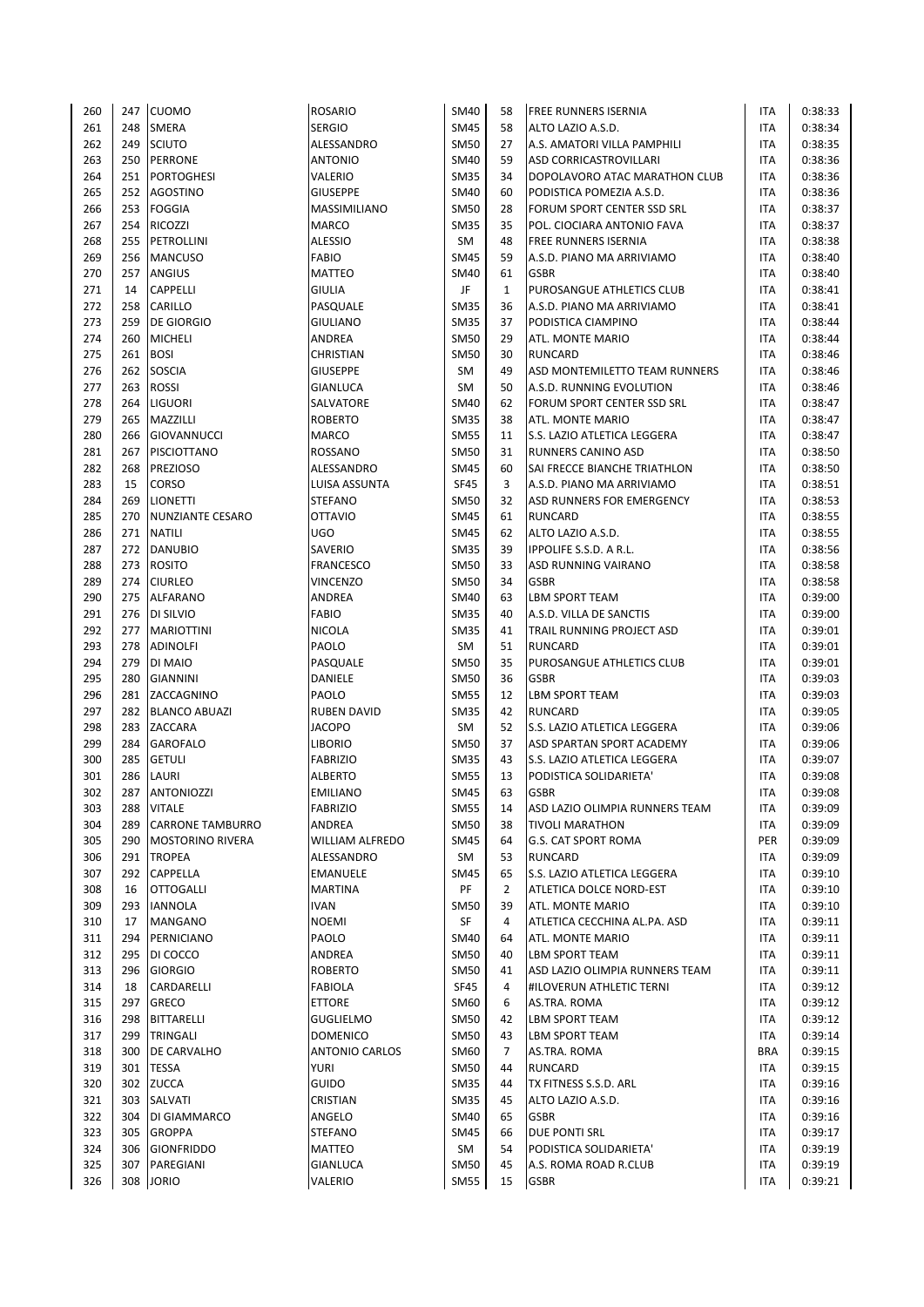| 327        | 309        | <b>BULTRINI</b>                     | <b>AGOSTINO</b>            | <b>SM45</b>                | 67             | TIBURTINA RUNNING ROMA A.S.D.                 | ITA                      | 0:39:21            |
|------------|------------|-------------------------------------|----------------------------|----------------------------|----------------|-----------------------------------------------|--------------------------|--------------------|
| 328        | 310        | <b>PARDOS</b>                       | <b>IGNASI</b>              | <b>SM45</b>                | 68             | <b>RUNCARD</b>                                | <b>ITA</b>               | 0:39:22            |
| 329        |            | 311 SEGUELLA                        | <b>EMANUELE</b>            | SM                         | 55             | <b>FREE RUNNERS ISERNIA</b>                   | <b>ITA</b>               | 0:39:22            |
| 330        |            | 312 BANDINI                         | <b>FRANCESCO</b>           | <b>SM35</b>                | 46             | A.S.D. ATL. ENERGIA ROMA                      | <b>ITA</b>               | 0:39:22            |
| 331        | 313        | <b>ROSSI</b>                        | EMANUELE                   | <b>SM40</b>                | 66             | PODISTREET A.S.D.                             | <b>ITA</b>               | 0:39:23            |
| 332        | 314        | <b>TOMMASI</b>                      | MATTEO                     | SM                         | 56             | ASD USA SPORTING CLUB AVEZZANO                | <b>ITA</b>               | 0:39:24            |
| 333        | 315        | ARIGONI                             | ALESSANDRO                 | <b>SM50</b>                | 46             | <b>GSBR</b>                                   | ITA                      | 0:39:24            |
| 334        | 316        | <b>CONTI</b>                        | <b>SIMONE</b>              | <b>SM35</b>                | 47             | <b>RUNCARD</b>                                | <b>ITA</b>               | 0:39:26            |
| 335        | 317        | <b>GIANCARLI</b>                    | <b>FABIO</b>               | <b>SM50</b>                | 47             | ASD ATLETICA LA SBARRA                        | <b>ITA</b>               | 0:39:26            |
| 336        | 19         | PANTANO                             | ARIANNA                    | SF                         | 5              | A.S.D. JUST RUN                               | <b>ITA</b>               | 0:39:27            |
| 337        | 318        | SOMMA                               | <b>FILIPPO</b>             | <b>SM45</b>                | 69             | A.S.D. AT RUNNING                             | <b>ITA</b>               | 0:39:27            |
| 338        | 319        | <b>FRUSTAGLI</b>                    | PASQUALE                   | <b>SM55</b>                | 16             | A.S.D. GO RUNNING                             | <b>ITA</b>               | 0:39:28            |
| 339        | 20         | DI VITA                             | LUISA                      | <b>SF50</b>                | $\overline{2}$ | CIRCOLO CANOTTIERI ANIENE                     | <b>ITA</b>               | 0:39:28            |
| 340        | 320        | DANESE                              | <b>ERNESTO</b>             | <b>SM45</b>                | 70             | G.S. CAT SPORT ROMA                           | <b>ITA</b>               | 0:39:28            |
| 341        | 321        | <b>CIOTOLA</b>                      | SIMONE                     | SM                         | 57             | RUNFOREVER APRILIA                            | <b>ITA</b>               | 0:39:29            |
| 342        |            | 322 BIANCHINI                       | <b>GIANLUIGI</b>           | <b>SM40</b>                | 67             | RUNFOREVER APRILIA                            | <b>ITA</b>               | 0:39:30            |
| 343        |            | 323 BATTAGLIA                       | <b>EMANUELE</b>            | <b>SM35</b>                | 48             | RUNFOREVER APRILIA                            | <b>ITA</b>               | 0:39:30            |
| 344        | 324        | <b>MESTRE</b>                       | ANDREA                     | <b>SM55</b>                | 17             | ACSI CAMPIDOGLIO PALATINO                     | ITA                      | 0:39:31            |
| 345        | 325        | <b>SCAMARCIO</b>                    | <b>MARIANO</b>             | SM60                       | 8              | PODISTICA SOLIDARIETA'                        | <b>ITA</b>               | 0:39:32            |
| 346        | 326        | PISANU                              | <b>FIORENZO</b>            | <b>SM55</b>                | 18             | ASD ATLETICO MONTEROTONDO                     | <b>ITA</b>               | 0:39:33            |
| 347        | 327        | <b>PROIETTI</b>                     | ANDREA                     | PM                         | 10<br>68       | <b>LBM SPORT TEAM</b>                         | <b>ITA</b>               | 0:39:33            |
| 348        | 328<br>329 | LOMBARDI                            | <b>DOMENICO</b>            | <b>SM40</b>                | 69             | ASD 'NOCERA RUNNERS FOLGORE'                  | <b>ITA</b>               | 0:39:33            |
| 349        |            | ANACLERICO                          | <b>FRANCESCO</b>           | SM40                       |                | PUROSANGUE ATHLETICS CLUB                     | <b>ITA</b>               | 0:39:34            |
| 350<br>351 | 330<br>331 | <b>RINCHIUSI</b><br><b>GIANNINI</b> | EMANUELE<br><b>EUGENIO</b> | <b>SM45</b><br><b>SM45</b> | 71<br>72       | A.S.D. ATLETICA NEPI<br>ATL. MONTE MARIO      | <b>ITA</b><br><b>ITA</b> | 0:39:39<br>0:39:40 |
| 352        | 332        | <b>MERCIARO</b>                     | <b>RENZO</b>               | <b>SM35</b>                | 49             | <b>ASD RUNNERS CHIETI</b>                     | ITA                      | 0:39:41            |
| 353        | 333        | ROSAMILIA                           | NICOLA                     | <b>SM55</b>                | 19             | <b>RUNCARD</b>                                | <b>ITA</b>               | 0:39:42            |
| 354        | 334        | ABA'                                | <b>TULLIO</b>              | <b>SM55</b>                | 20             | A.S.D. CENTRO FITNESS MONTELLO                | <b>ITA</b>               | 0:39:42            |
| 355        | 335        | <b>NUGARI</b>                       | PAOLO FILIPPO              | <b>SM45</b>                | 73             | ASD LAZIO OLIMPIA RUNNERS TEAM                | <b>ITA</b>               | 0:39:42            |
| 356        | 336        | <b>GUGLIELMI</b>                    | <b>MICHELE</b>             | <b>SM50</b>                | 48             | A.S. AMATORI VILLA PAMPHILI                   | <b>ITA</b>               | 0:39:44            |
| 357        | 337        | COCUZZOLI                           | <b>PATRIZIO</b>            | <b>SM45</b>                | 74             | POL. CIOCIARA ANTONIO FAVA                    | <b>ITA</b>               | 0:39:44            |
| 358        | 338        | <b>LUCCHETTI</b>                    | <b>ALBERTO</b>             | PM                         | 11             | ASD AREA ATLETICA SAN CESAREO                 | <b>ITA</b>               | 0:39:45            |
| 359        | 339        | DI LORETO                           | <b>SIMONE</b>              | <b>SM</b>                  | 58             | ASD USA SPORTING CLUB AVEZZANO                | ITA                      | 0:39:45            |
| 360        | 340        | ZANNA                               | <b>SIMONE</b>              | <b>SM45</b>                | 75             | <b>LBM SPORT TEAM</b>                         | <b>ITA</b>               | 0:39:46            |
| 361        | 341        | SCANU                               | WILLIAM                    | <b>SM45</b>                | 76             | U.S. ROMA 83                                  | <b>ITA</b>               | 0:39:46            |
| 362        | 342        | <b>MANCINI</b>                      | <b>MIRCO</b>               | SM40                       | 70             | <b>FORHANS TEAM</b>                           | <b>ITA</b>               | 0:39:47            |
| 363        | 343        | CARAVASSILIS                        | MARCO                      | <b>SM50</b>                | 49             | PFIZER ITALIA RUNNING TEAM                    | ITA                      | 0:39:48            |
| 364        | 344        | <b>QUISPE LOPEZ</b>                 | JOSE LUIS                  | <b>SM50</b>                | 50             | ATL. MONTE MARIO                              | PER                      | 0:39:48            |
| 365        | 345        | <b>CAMPISI</b>                      | LUCA RAFFAELE              | <b>SM45</b>                | 77             | A.S. ROMA ROAD R.CLUB                         | ITA                      | 0:39:48            |
| 366        | 346        | <b>CRISCUOLO</b>                    | <b>VINCENZO</b>            | SM                         | 59             | <b>RUNCARD</b>                                | <b>ITA</b>               | 0:39:51            |
| 367        | 347        | MARANDOLA                           | <b>GIUSEPPE</b>            | <b>SM35</b>                | 50             | POL. CIOCIARA ANTONIO FAVA                    | <b>ITA</b>               | 0:39:51            |
| 368        | 348        | <b>FRATTASI</b>                     | <b>MASSIMO</b>             | SM40                       | 71             | POL. CIOCIARA ANTONIO FAVA                    | <b>ITA</b>               | 0:39:51            |
| 369        | 349        | <b>ONORATI</b>                      | <b>GIORGIO</b>             | <b>SM45</b>                | 78             | VIRTUS VILLA ADA FASHION SPORT                | <b>ITA</b>               | 0:39:54            |
| 370        | 350        | PELUCCHI                            | <b>GIAMPAOLO</b>           | <b>SM55</b>                | 21             | PODISTICA SOLIDARIETA'                        | ITA                      | 0:39:54            |
| 371        | 351        | SANTAMICONE                         | <b>MASSIMO</b>             | <b>SM45</b>                | 79             | <b>AMATORI PODISTICA TERNI</b>                | ITA                      | 0:39:54            |
| 372        | 352        | PATRIZI                             | ANGELO                     | <b>SM50</b>                | 51             | ALTO LAZIO A.S.D.                             | <b>ITA</b>               | 0:39:55            |
| 373        | 353        | DI MASSIMO                          | ANTONIO                    | <b>SM55</b>                | 22             | <b>GSBR</b>                                   | ITA                      | 0:39:56            |
| 374        | 354        | <b>BACCARI</b>                      | <b>FRANCESCO</b>           | <b>SM50</b>                | 52             | VIOLETTACLUB                                  | ITA                      | 0:39:56            |
| 375        | 355        | CASINI                              | GIOVANNI                   | <b>SM55</b>                | 23             | ATL. MONTE MARIO                              | ITA                      | 0:39:57            |
| 376        | 356        | DI PIETRO                           | <b>FABRIZIO</b>            | <b>SM55</b>                | 24             | ATLETICA FIANO ROMANO                         | ITA                      | 0:39:57            |
| 377        | 357        | CAPOCCIA                            | <b>STEFANO</b>             | <b>SM55</b>                | 25             | PODISTICA SOLIDARIETA'                        | <b>ITA</b>               | 0:39:58            |
| 378        | 358        | SALOMONE                            | PAOLO                      | <b>SM40</b>                | 72             | A.O.C. TEAM - ASD                             | ITA                      | 0:39:59            |
| 379        | 21         | FRATANGELI IACHINI                  | <b>FEDERICA</b>            | <b>SF45</b>                | 5              | IPPOLIFE S.S.D. A R.L.                        | ITA                      | 0:39:59            |
| 380        | 359        | LORETI                              | PASQUALE                   | <b>SM55</b>                | 26             | <b>TIVOLI MARATHON</b>                        | <b>ITA</b>               | 0:39:59            |
| 381        | 360        | SGAMBETTERRA                        | <b>MIRKO</b>               | <b>SM35</b>                | 51             | TX FITNESS S.S.D. ARL                         | <b>ITA</b>               | 0:40:00            |
| 382        | 361        | <b>FIORILLO</b>                     | CARMINE                    | SM60                       | 9              | TIBURTINA RUNNING ROMA A.S.D.                 | <b>ITA</b>               | 0:40:00            |
| 383<br>384 | 362<br>363 | CALVANELLI<br><b>FLORENZI</b>       | MARCO<br><b>MASSIMO</b>    | <b>SM45</b><br><b>SM40</b> | 80<br>73       | ASS.ATL.LIBERTAS ORVIETO                      | ITA<br><b>ITA</b>        | 0:40:01<br>0:40:01 |
| 385        | 364        | MONTECOLLE                          | DARIO                      | <b>SM50</b>                | 53             | A.S. AMATORI VILLA PAMPHILI<br>LIBERI PODISTI | ITA                      | 0:40:03            |
| 386        | 365        | <b>VENTRONE</b>                     | <b>GENNARO</b>             | <b>SM45</b>                | 81             | ASD SEMPRE DI CORSA TEAM                      | ITA                      | 0:40:05            |
| 387        | 366        | GRAZIANO                            | PIETRO                     | <b>SM45</b>                | 82             | <b>RUNCARD</b>                                | ITA                      | 0:40:05            |
| 388        | 367        | CASALI                              | OLIVIERO                   | <b>SM45</b>                | 83             | PODISTICA CASALOTTI                           | <b>ITA</b>               | 0:40:05            |
| 389        | 368        | DE TOMA                             | ANDREA                     | <b>SM35</b>                | 52             | <b>RUNCARD</b>                                | ITA                      | 0:40:06            |
| 390        | 369        | <b>OCCHIOGROSSO</b>                 | <b>DAVIDE</b>              | SM40                       | 74             | RUNCARD                                       | ITA                      | 0:40:07            |
| 391        | 370        | <b>GRIECO</b>                       | DOMENICO                   | <b>SM35</b>                | 53             | ALTO LAZIO A.S.D.                             | ITA                      | 0:40:08            |
| 392        |            | 371 ALBA                            | <b>GIANLUCA</b>            | <b>SM50</b>                | 54             | PODISTICA SOLIDARIETA'                        | <b>ITA</b>               | 0:40:08            |
| 393        | 372        | <b>CIARLI</b>                       | DAVIDE                     | SM60                       | 10             | A.S. AMATORI VILLA PAMPHILI                   | <b>ITA</b>               | 0:40:08            |
|            |            |                                     |                            |                            |                |                                               |                          |                    |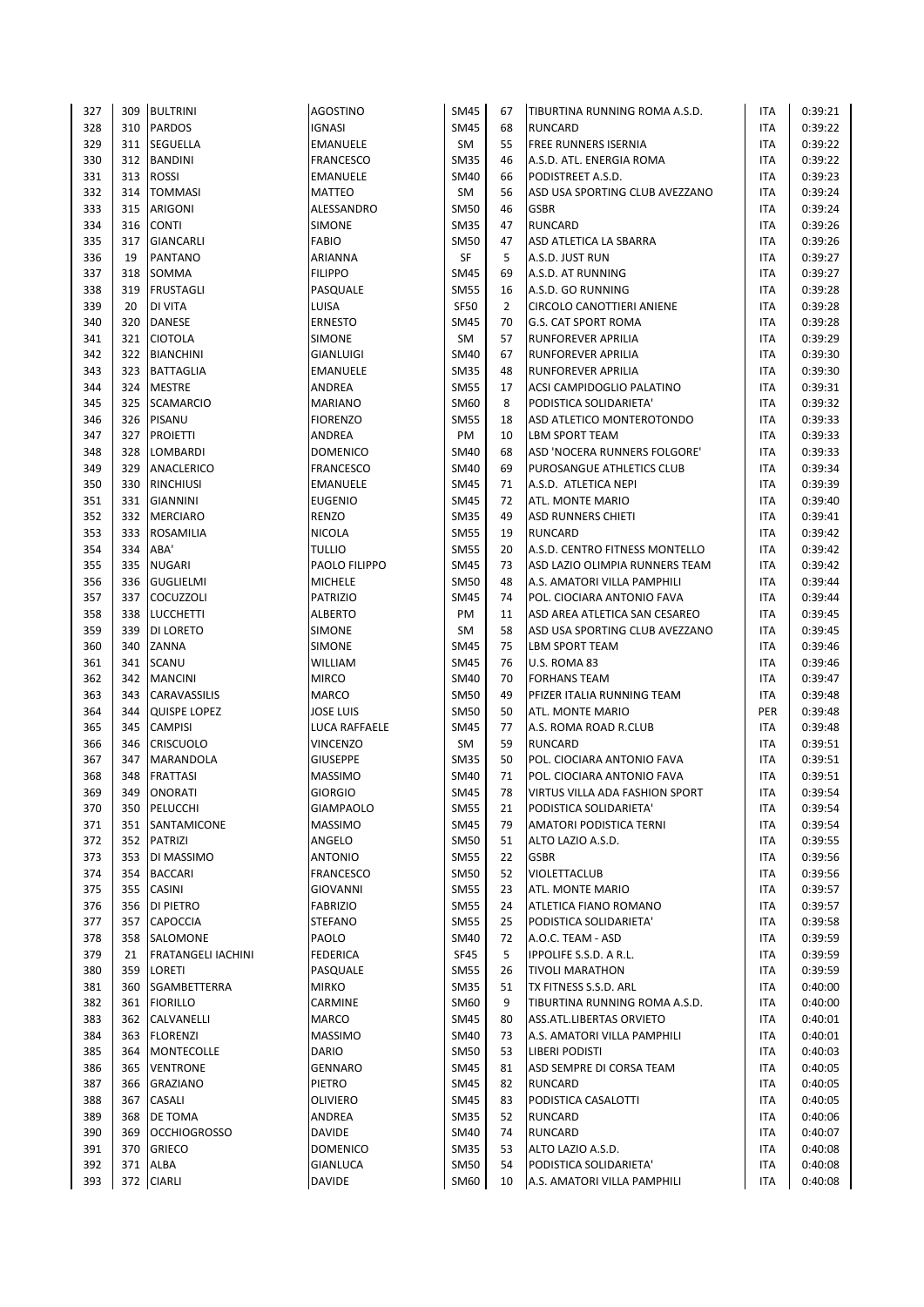| 394        | 22        | KELLER                         | MARZIA                       | <b>SF40</b>                | 3                  | AMATORI PODISTICA TERNI                           | ITA                      | 0:40:08            |
|------------|-----------|--------------------------------|------------------------------|----------------------------|--------------------|---------------------------------------------------|--------------------------|--------------------|
| 395        | 373       | <b>NERI</b>                    | <b>ALESSIO</b>               | SM                         | 60                 | LBM SPORT TEAM                                    | ITA                      | 0:40:09            |
| 396        | 374       | SANELLI                        | <b>MARIO</b>                 | <b>SM40</b>                | 75                 | ATHLETICA VATICANA A.S.D.                         | <b>ITA</b>               | 0:40:09            |
| 397        | 375       | <b>FRATICELLI</b>              | <b>LUCA</b>                  | SM                         | 61                 | C.U.S. CAMERINO                                   | <b>ITA</b>               | 0:40:10            |
| 398        |           | 376 CAFAZZO                    | PIERFRANCESCO                | <b>SM50</b>                | 55                 | S.S. LAZIO ATLETICA LEGGERA                       | <b>ITA</b>               | 0:40:11            |
| 399        | 377       | VELIU                          | DANILO                       | PM                         | 12                 | C.U.S. CAMERINO                                   | <b>ITA</b>               | 0:40:12            |
| 400        | 378       | PATTACINI                      | <b>ROBERTO</b>               | <b>SM45</b>                | 84                 | <b>RUNCARD</b>                                    | ITA                      | 0:40:12            |
| 401        | 23        | <b>MARTINELLI</b>              | ANGELA                       | <b>SF45</b>                | 6                  | <b>LBM SPORT TEAM</b>                             | <b>ITA</b>               | 0:40:12            |
| 402        | 379       | <b>RODINI</b>                  | <b>MICHELE</b>               | SM                         | 62                 | <b>RUNCARD</b>                                    | <b>ITA</b>               | 0:40:12            |
| 403        | 380       | <b>CASABURI</b>                | <b>IVAN</b>                  | <b>SM40</b>                | 76                 | <b>GSBR</b>                                       | <b>ITA</b>               | 0:40:12            |
| 404        | 381       | DI VASTA                       | <b>GIORGIO</b>               | <b>SM40</b>                | 77                 | <b>ATLETICA ENI</b>                               | <b>ITA</b>               | 0:40:13            |
| 405        | 382       | <b>MORGANTINI</b>              | <b>GIANLUCA</b>              | SM40                       | 78                 | CALCATERRA SPORT ASD                              | <b>ITA</b>               | 0:40:15            |
| 406        | 383       | <b>IRILLI</b>                  | <b>EMILIANO</b>              | <b>SM45</b>                | 85                 | <b>TIVOLI MARATHON</b>                            | <b>ITA</b>               | 0:40:16            |
| 407        | 384       | <b>NAPOLI</b>                  | <b>FILIPPO</b>               | <b>SM65</b>                | $\mathbf{1}$       | PODISTICA POMEZIA A.S.D.                          | <b>ITA</b>               | 0:40:17            |
| 408        | 385       | <b>GUADAGNINI</b>              | LIBERATO                     | SM40                       | 79                 | A.S.D. AT RUNNING                                 | ITA                      | 0:40:17            |
| 409        | 386       | <b>LUPI</b>                    | <b>JORGE ANTONIO</b>         | <b>SM35</b>                | 54                 | ATL. COLLEFERRO SEGNI                             | <b>ITA</b>               | 0:40:18            |
| 410        | 387       | <b>COPPOLA</b>                 | <b>FABRIZIO</b>              | <b>SM45</b>                | 86                 | VILLA AURELIA SPORTING CLUB                       | <b>ITA</b>               | 0:40:19            |
| 411        | 388       | CASO                           | <b>DAMIANO</b>               | <b>SM40</b>                | 80                 | ATL. COLLEFERRO SEGNI                             | ITA                      | 0:40:19            |
| 412        | 389       | <b>MENTA</b>                   | MARCO                        | SM                         | 63                 | A.S.D. CAFFARELLA RUNNERS                         | <b>ITA</b>               | 0:40:19            |
| 413        | 390       | <b>GAMBACORTA</b>              | <b>FRANCESCO</b>             | PM                         | 13                 | <b>GSBR</b>                                       | <b>ITA</b>               | 0:40:20            |
| 414        | 391       | <b>BERNARDINI</b>              | <b>STEFANO</b>               | <b>SM55</b>                | 27                 | S.S. LAZIO ATLETICA LEGGERA                       | <b>ITA</b>               | 0:40:20            |
| 415        | 392       | <b>FRANCISCI</b>               | <b>FABIO</b>                 | SM60                       | 11                 | <b>GSBR</b>                                       | ITA                      | 0:40:21            |
| 416        | 393       | <b>ALFONZI</b>                 | <b>FABRIZIO</b>              | <b>SM45</b>                | 87                 | ATL. MONTE MARIO                                  | <b>ITA</b>               | 0:40:21            |
| 417        | 394       | ATZENI                         | <b>MAURO</b>                 | SM60                       | 12                 | PUROSANGUE ATHLETICS CLUB                         | <b>ITA</b>               | 0:40:22            |
| 418        | 395       | <b>CIAMPA</b>                  | <b>MARCO</b><br><b>FABIO</b> | <b>SM55</b>                | 28<br>56           | ASD SPARTAN SPORT ACADEMY                         | ITA                      | 0:40:23            |
| 419        | 396       | SANGIOVANNI<br><b>IMPEDOVO</b> |                              | <b>SM50</b>                |                    | PFIZER ITALIA RUNNING TEAM                        | ITA                      | 0:40:24            |
| 420<br>421 | 24<br>397 | D'AGOSTINO                     | PAOLA<br><b>MAURO</b>        | <b>SF55</b><br><b>SM45</b> | $\mathbf{1}$<br>88 | ASD LAZIO OLIMPIA RUNNERS TEAM                    | <b>ITA</b><br><b>ITA</b> | 0:40:25<br>0:40:26 |
| 422        | 398       | CARLETTI                       | LEONARDO                     | <b>SM35</b>                | 55                 | A.S.D. PIANO MA ARRIVIAMO<br>WORKOUTGYM A.S.D.    | ITA                      | 0:40:27            |
| 423        | 399       | <b>MADONNA</b>                 | <b>GENNARO</b>               | <b>SM55</b>                | 29                 | ATL. COLLEFERRO SEGNI                             | <b>ITA</b>               | 0:40:27            |
| 424        | 400       | <b>HUZA</b>                    | <b>MARIUS RAZVAN</b>         | <b>SM40</b>                | 81                 | <b>GSBR</b>                                       | ITA                      | 0:40:28            |
| 425        | 401       | <b>TACCHINI</b>                | <b>ENRICO</b>                | <b>SM50</b>                | 57                 | TEAM CASA DELLA SALUTE 42195                      | <b>ITA</b>               | 0:40:31            |
| 426        | 402       | DI MASSIMO                     | <b>MAURIZIO</b>              | <b>SM50</b>                | 58                 | ATLETICA CECCHINA AL.PA. ASD                      | ITA                      | 0:40:31            |
| 427        | 403       | ZANCHE'                        | <b>LUCA</b>                  | <b>SM45</b>                | 89                 | ASD ATLETICO MONTEROTONDO                         | <b>ITA</b>               | 0:40:31            |
| 428        | 404       | <b>SILIPO</b>                  | <b>GIUSEPPE</b>              | <b>SM40</b>                | 82                 | A. S. D. MILONRUNNERS CROTONE                     | <b>ITA</b>               | 0:40:32            |
| 429        | 405       | <b>NAFRA</b>                   | <b>FABIO</b>                 | <b>SM50</b>                | 59                 | PODISTICA CASALOTTI                               | <b>ITA</b>               | 0:40:34            |
| 430        | 406       | <b>FANTEGROSSI</b>             | LUCA                         | <b>SM50</b>                | 60                 | A.S.D. RUN                                        | <b>ITA</b>               | 0:40:36            |
| 431        | 407       | COLOMBU                        | <b>EMANUELE</b>              | <b>SM45</b>                | 90                 | TIBURTINA RUNNING ROMA A.S.D.                     | ITA                      | 0:40:37            |
| 432        | 25        | <b>VINCI</b>                   | SILVIA                       | <b>SF45</b>                | $\overline{7}$     | PUROSANGUE ATHLETICS CLUB                         | <b>ITA</b>               | 0:40:37            |
| 433        | 408       | <b>MANCUSO</b>                 | <b>FRANCESCO MARIA</b>       | SM40                       | 83                 | <b>LBM SPORT TEAM</b>                             | <b>ITA</b>               | 0:40:38            |
| 434        | 409       | <b>MOCCIA</b>                  | <b>GIUSEPPE</b>              | SM40                       | 84                 | PODISTICA SOLIDARIETA'                            | ITA                      | 0:40:39            |
| 435        | 410       | <b>ASHKRE</b>                  | <b>AMDEHUN AYEL</b>          | <b>SM50</b>                | 61                 | <b>G.S. CAT SPORT ROMA</b>                        | ETH                      | 0:40:39            |
| 436        | 411       | <b>NOVARO</b>                  | <b>MARCO</b>                 | <b>SM55</b>                | 30                 | <b>RIFONDAZIONE PODISTICA</b>                     | <b>ITA</b>               | 0:40:40            |
| 437        | 412       | CAVALLO                        | <b>FEDERICO</b>              | <b>SM45</b>                | 91                 | ATHLETICA VATICANA A.S.D.                         | ITA                      | 0:40:41            |
| 438        | 413       | <b>GIACOMELLI</b>              | MARCO                        | <b>SM50</b>                | 62                 | <b>LBM SPORT TEAM</b>                             | ITA                      | 0:40:42            |
| 439        | 414       | <b>BRUGNONI</b>                | ANDREA                       | SM                         | 64                 | A.S.D. RUNNING EVOLUTION                          | <b>ITA</b>               | 0:40:42            |
| 440        | 415       | <b>AQUILINO</b>                | ALESSANDRO                   | <b>SM45</b>                | 92                 | <b>RUNCARD</b>                                    | <b>ITA</b>               | 0:40:42            |
| 441        | 416       | ZANCHETTA                      | GABRIELE                     | <b>SM45</b>                | 93                 | <b>RUNCARD</b>                                    | <b>ITA</b>               | 0:40:42            |
| 442        | 417       | NAPOLEONI                      | ANDREA                       | <b>SM45</b>                | 94                 | ASD NISSOLINO INTESATLETICA                       | ITA                      | 0:40:43            |
| 443        | 418       | COLA                           | <b>GIAMPAOLO</b>             | <b>SM50</b>                | 63                 | ATL. MONTEFIASCONE                                | ITA                      | 0:40:43            |
| 444        |           | 419 FELIZIANI                  | MARCO                        | <b>SM45</b>                | 95                 | PUROSANGUE ATHLETICS CLUB                         | <b>ITA</b>               | 0:40:45            |
| 445        | 420       | BERNABEI                       | ANDREA                       | <b>SM45</b>                | 96                 | X-SOLID SPORT LAB ASD                             | ITA                      | 0:40:45            |
| 446        | 421       | <b>VICINI</b>                  | EMANUELE                     | SM                         | 65                 | VIRTUS VILLA ADA FASHION SPORT                    | ITA                      | 0:40:46            |
| 447        |           | 422 ZIBELLINI                  | RICCARDO                     | SM                         | 66                 | RUNCARD                                           | ITA                      | 0:40:46            |
| 448        |           | 423 PIERONI                    | RENZO                        | SM65                       | $\overline{2}$     | AS.TRA. ROMA                                      | <b>ITA</b>               | 0:40:47            |
| 449        | 424       | <b>BIAGIONI</b>                | <b>FABIO</b>                 | <b>SM45</b>                | 97                 | LBM SPORT TEAM                                    | ITA                      | 0:40:47            |
| 450        | 425       | CAREDDA                        | LUCIANO                      | <b>SM45</b>                | 98                 | <b>GSBR</b>                                       | ITA                      | 0:40:47            |
| 451        |           | 426 ATTANASIO                  | FRANCESCO                    | <b>SM45</b>                | 99                 | A.S. AMATORI VILLA PAMPHILI                       | ITA                      | 0:40:49            |
| 452        | 427       | <b>MARINO</b>                  | ALEX                         | SM                         | 67                 | <b>RUNCARD</b>                                    | ITA                      | 0:40:50            |
| 453        | 428       | <b>BERSANI</b>                 | AMEDEO FRANCESCO             | <b>SM50</b>                | 64                 | RUNCARD                                           | ITA                      | 0:40:53            |
| 454<br>455 | 26<br>429 | COLONNELLI<br>CAPUANO          | <b>ILARIA</b><br>PAOLO       | <b>SF40</b><br><b>SM50</b> | 4<br>65            | PODISTICA CIAMPINO<br>S.S. LAZIO ATLETICA LEGGERA | ITA<br><b>ITA</b>        | 0:40:53<br>0:40:54 |
| 456        | 430       | DI MARZIO                      | <b>CRISTIAN FERNAND</b>      | <b>SM35</b>                | 56                 | LBM SPORT TEAM                                    | ITA                      | 0:40:55            |
| 457        | 431       | <b>SCUNGIO</b>                 | SIMONE                       | <b>SM45</b>                | 100                | ALTO LAZIO A.S.D.                                 | ITA                      | 0:40:56            |
| 458        | 432       | <b>FRISCIA</b>                 | <b>MICHELE</b>               | <b>SM55</b>                | 31                 | A.S. AMATORI VILLA PAMPHILI                       | ITA                      | 0:40:56            |
| 459        | 27        | <b>KNIGHTS</b>                 | SARAH                        | <b>SF55</b>                | $\overline{2}$     | <b>RUNCARD</b>                                    | <b>ITA</b>               | 0:40:56            |
| 460        |           | 433 MASSATANI                  | <b>ADRIANO</b>               | SM50                       | 66                 | <b>RUNCARD</b>                                    | ITA                      | 0:40:57            |
|            |           |                                |                              |                            |                    |                                                   |                          |                    |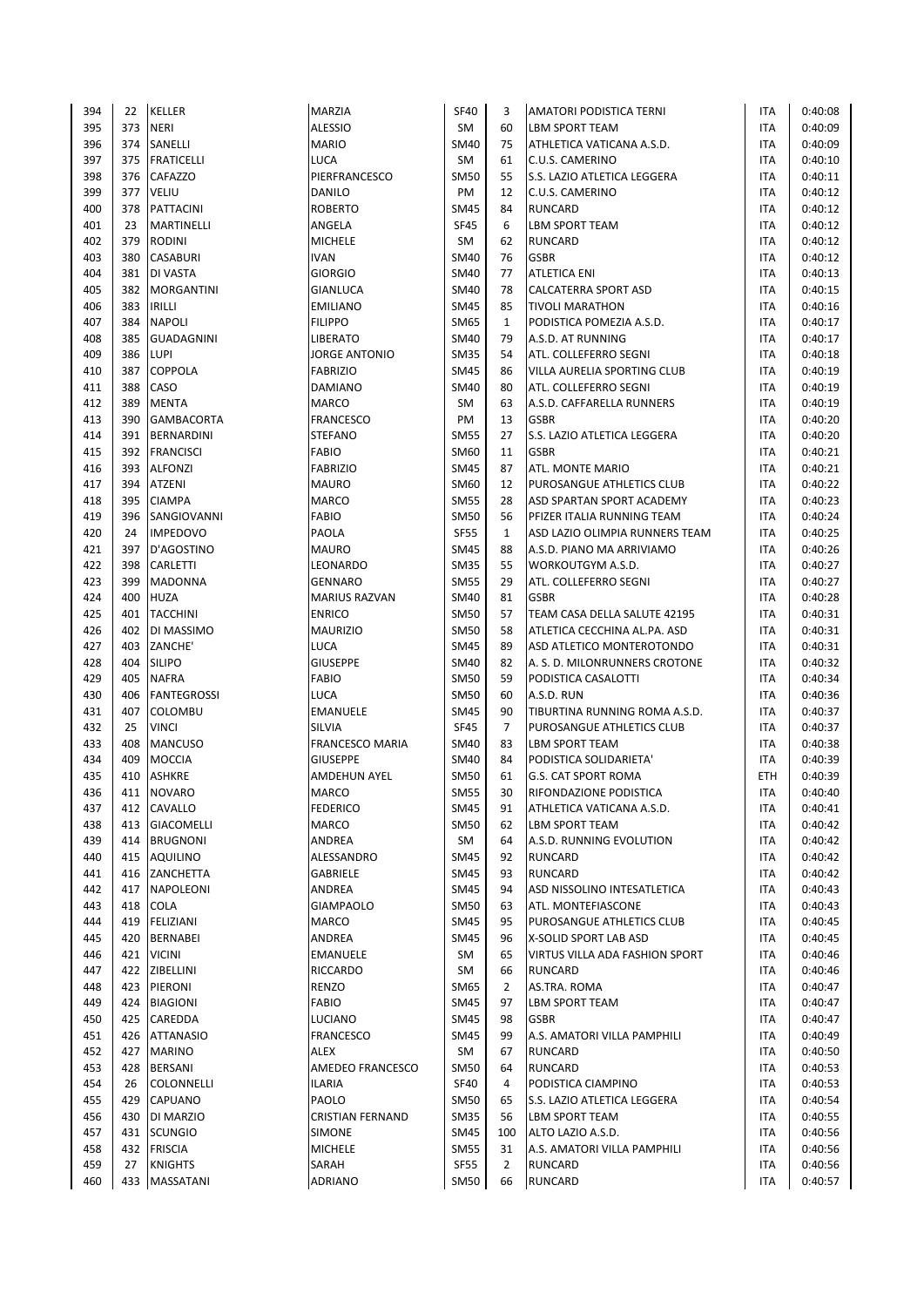| 461 | 434 | <b>CERACCHI</b>         | ALESSANDRO       | <b>SM45</b> | 101            | A.S.D. GO RUNNING                | ITA        | 0:40:57 |
|-----|-----|-------------------------|------------------|-------------|----------------|----------------------------------|------------|---------|
| 462 | 435 | <b>BARONE</b>           | <b>MANUEL</b>    | <b>SM35</b> | 57             | <b>RUNCARD</b>                   | ITA        | 0:40:57 |
| 463 | 436 | PELO                    | <b>IACOPO</b>    | SM40        | 85             | WORKOUTGYM A.S.D.                | <b>ITA</b> | 0:40:57 |
| 464 | 437 | <b>VESPA</b>            | <b>MATTEO</b>    | <b>SM35</b> | 58             | ASD LAZIO OLIMPIA RUNNERS TEAM   | <b>ITA</b> | 0:40:58 |
| 465 | 438 | <b>MORANTI</b>          | <b>MATTIA</b>    | SM          | 68             | <b>RUNFOREVER APRILIA</b>        | <b>ITA</b> | 0:40:58 |
| 466 | 439 | GALEAZZI                | ALESSANDRO       | <b>SM55</b> | 32             | PODISTICA SOLIDARIETA'           | <b>ITA</b> | 0:40:59 |
| 467 | 440 | <b>IACOVACCI</b>        | <b>FILIPPO</b>   | <b>SM45</b> | 102            | 101 RUNNING ASD                  | ITA        | 0:40:59 |
| 468 | 441 | <b>DE FOGLIO</b>        | <b>MARCO</b>     | <b>SM40</b> | 86             | ASD USA SPORTING CLUB AVEZZANO   | <b>ITA</b> | 0:40:59 |
| 469 | 442 | <b>PAGHERA</b>          | MARCO ALDO       | SM40        | 87             | <b>SSD RUNNER TRAINER A R.L.</b> | <b>ITA</b> | 0:41:00 |
| 470 | 28  | PERSI                   | <b>ELISA</b>     | <b>SF40</b> | 5              | ASD ATLETICO MONTEROTONDO        | <b>ITA</b> | 0:41:00 |
| 471 | 443 | <b>EUSEPI</b>           | <b>LUCA</b>      | SM40        | 88             | <b>RUNNERS CANINO ASD</b>        | <b>ITA</b> | 0:41:00 |
| 472 | 444 | <b>GREGORI</b>          | LORENZO          | <b>SM35</b> | 59             | A.S.D. PIANO MA ARRIVIAMO        | <b>ITA</b> | 0:41:01 |
| 473 | 445 | <b>FRAIOLI</b>          | <b>FRANCESCO</b> | <b>SM45</b> | 103            | <b>RUNCARD</b>                   | <b>ITA</b> | 0:41:01 |
| 474 | 446 | MANGIO'                 | <b>GIOVANNI</b>  | <b>SM55</b> | 33             | A.S.D. STILELIBERO               | ITA        | 0:41:01 |
| 475 | 447 | SALATIELLO              | <b>MARCO</b>     | <b>SM50</b> | 67             | <b>RUNCARD</b>                   | ITA        | 0:41:02 |
| 476 | 448 | LORENZINI               | <b>RENZO</b>     | <b>SM55</b> | 34             | S.S. LAZIO ATLETICA LEGGERA      | <b>ITA</b> | 0:41:02 |
| 477 | 449 | <b>RUGGIERO</b>         | <b>GIOVANNI</b>  | SM40        | 89             | <b>GSBR</b>                      | <b>ITA</b> | 0:41:04 |
| 478 | 29  | <b>MIDEI</b>            | <b>FEDERICA</b>  | <b>SF45</b> | 8              | 6 IN MOVIMENTO A.S.D.            | ITA        | 0:41:04 |
| 479 | 450 | TERRACCIANO             | CARMINE          | <b>SM45</b> | 104            | PODISTICA POMEZIA A.S.D.         | <b>ITA</b> | 0:41:04 |
| 480 | 30  | <b>VENDETTI</b>         | ERIKA            | <b>SF50</b> | 3              | PUROSANGUE ATHLETICS CLUB        | <b>ITA</b> | 0:41:04 |
| 481 | 451 | <b>MAGNANTE</b>         | <b>LUCA</b>      | <b>SM45</b> | 105            | A.S.D. GO RUNNING                | <b>ITA</b> | 0:41:06 |
| 482 | 452 | <b>MANCINI</b>          | <b>VINCENZO</b>  | <b>SM50</b> | 68             | ASD SPARTAN SPORT ACADEMY        | <b>ITA</b> | 0:41:07 |
| 483 | 453 | LUSTRO                  | <b>JACOPO</b>    | <b>SM40</b> | 90             | X-SOLID SPORT LAB ASD            | <b>ITA</b> | 0:41:07 |
| 484 | 454 | <b>GALASSI</b>          | <b>GABRIELE</b>  | <b>SM35</b> | 60             | WORKOUTGYM A.S.D.                | <b>ITA</b> | 0:41:08 |
| 485 | 455 | SPALVIERI               | PAOLO            | <b>SM40</b> | 91             | S.S. LAZIO ATLETICA LEGGERA      | ITA        | 0:41:08 |
| 486 | 456 | <b>MANNA</b>            | <b>MARCO</b>     | SM          | 69             | A.S.D. FREE RUNNER               | ITA        | 0:41:09 |
| 487 | 457 | LA ROSA                 | <b>MARIO</b>     | <b>SM45</b> | 106            | <b>ITALIA SPORT RUNNING</b>      | <b>ITA</b> | 0:41:09 |
| 488 | 458 | <b>FALCETTA</b>         | LORENZO          | <b>SM50</b> | 69             | <b>GSBR</b>                      | <b>ITA</b> | 0:41:11 |
| 489 | 459 | CARDILLI                | <b>GIULIO</b>    | <b>SM45</b> | 107            | ASD USA SPORTING CLUB AVEZZANO   | ITA        | 0:41:12 |
| 490 | 460 | <b>DURANTE</b>          | ANDREA           | <b>SM45</b> | 108            | PUROSANGUE ATHLETICS CLUB        | ITA        | 0:41:12 |
| 491 | 461 | CAPOZUCCHI              | CARLO            | <b>SM45</b> | 109            | ALTO LAZIO A.S.D.                | ITA        | 0:41:14 |
| 492 | 462 | <b>DELLA VALLE</b>      | <b>GIANLUCA</b>  | <b>SM45</b> | 110            | A.S.D. JUST RUN                  | <b>ITA</b> | 0:41:15 |
| 493 | 463 | <b>CROCESI</b>          | <b>SIMONE</b>    | <b>SM45</b> | 111            | <b>GSBR</b>                      | ITA        | 0:41:15 |
| 494 | 464 |                         | <b>FABIO</b>     | <b>SM45</b> | 112            | ASD ATLETICA VAL TAVO            | <b>ITA</b> | 0:41:16 |
|     | 465 | DI MICHELE              |                  | <b>SM55</b> |                |                                  | <b>ITA</b> | 0:41:16 |
| 495 |     | <b>MODICA</b>           | MARCELLO         |             | 35             | ASD RUNNERS FOR EMERGENCY        |            |         |
| 496 | 31  | LAURENZA                | LUCREZIA         | SF          | 6              | A.S.D. CENTRO FITNESS MONTELLO   | <b>ITA</b> | 0:41:17 |
| 497 | 466 | <b>MICHESI</b>          | VALTER           | SM65        | 3              | TIRRENO ATLETICA CIVITAVECCHIA   | <b>ITA</b> | 0:41:17 |
| 498 | 467 | <b>MACI</b>             | <b>LUCA</b>      | <b>SM40</b> | 92             | PODISTICA SOLIDARIETA'           | ITA        | 0:41:18 |
| 499 | 32  | DE BLASI                | ELEONORA         | <b>SF40</b> | 6              | PODISTICA SOLIDARIETA'           | <b>ITA</b> | 0:41:19 |
| 500 | 468 | DE PASCALIS             | PASQUALE         | <b>SM50</b> | 70             | ASD SPARTAN SPORT ACADEMY        | <b>ITA</b> | 0:41:19 |
| 501 | 469 | <b>RASILE</b>           | <b>MAURIZIO</b>  | <b>SM50</b> | 71             | PODISTICA SOLIDARIETA'           | <b>ITA</b> | 0:41:19 |
| 502 | 470 | <b>COSTANZI FANTINI</b> | <b>EDOARDO</b>   | SM40        | 93             | <b>LBM SPORT TEAM</b>            | <b>ITA</b> | 0:41:20 |
| 503 | 471 | <b>AQUILINI</b>         | ALESSANDRO       | <b>SM45</b> | 113            | A.S.D. PODISTICA APRILIA         | <b>ITA</b> | 0:41:20 |
| 504 | 472 | PAPA                    | PASQUALE         | <b>SM55</b> | 36             | A.S.D. PODISTICA APRILIA         | ITA        | 0:41:20 |
| 505 | 33  | <b>BRUNETTI</b>         | MAYA             | <b>SF40</b> | $\overline{7}$ | FORUM SPORT CENTER SSD SRL       | <b>ITA</b> | 0:41:21 |
| 506 | 473 | DAMIANI                 | DAVIDE           | <b>SM35</b> | 61             | WORKOUTGYM A.S.D.                | ITA        | 0:41:22 |
| 507 |     | 474 PIERI               | MATTEO           | SM          | 70             | LBM SPORT TEAM                   | <b>ITA</b> | 0:41:22 |
| 508 | 475 | COLAROSSI               | FABIO            | <b>SM35</b> | 62             | PODISTICA POMEZIA A.S.D.         | ITA        | 0:41:22 |
| 509 | 476 | <b>VINCI</b>            | <b>MASSIMO</b>   | <b>SM55</b> | 37             | ASD SPARTAN SPORT ACADEMY        | ITA        | 0:41:22 |
| 510 | 477 | <b>MANZI</b>            | <b>FABRIZIO</b>  | <b>SM40</b> | 94             | IL CORRIDORE RUNNING CLUB ASD    | ITA        | 0:41:22 |
| 511 |     | 478 FONSECA             | CORRADO          | <b>SM50</b> | 72             | A.S.D. STILELIBERO               | <b>ITA</b> | 0:41:23 |
| 512 | 34  | <b>JACOROSSI</b>        | RAFFAELA         | SF55        | 3              | ASD TALENTI RUNNING TEAM ROMA    | ITA        | 0:41:23 |
| 513 | 479 | <b>SCALIA</b>           | <b>ANTONIO</b>   | <b>SM50</b> | 73             | PFIZER ITALIA RUNNING TEAM       | ITA        | 0:41:23 |
| 514 | 480 | FALABELLA               | <b>FABRIZIO</b>  | <b>SM55</b> | 38             | <b>GRUPPO MILLEPIEDI</b>         | ITA        | 0:41:27 |
| 515 | 481 | CALI'                   | ANDREA           | <b>SM45</b> | 114            | X-SOLID SPORT LAB ASD            | <b>ITA</b> | 0:41:27 |
| 516 | 482 | <b>BARDI</b>            | ANGELO ANDREA    | <b>SM35</b> | 63             | RUNCARD                          | ITA        | 0:41:28 |
| 517 | 483 | SOLLAZZO                | ALESSANDRO       | <b>SM50</b> | 74             | A.S.D. GO RUNNING                | ITA        | 0:41:28 |
| 518 | 484 | <b>IACHETTI</b>         | <b>GIULIO</b>    | <b>SM45</b> | 115            | A.S.D. TRA LE RIGHE              | <b>ITA</b> | 0:41:29 |
| 519 | 485 | CASTELLI                | CRISTIANO        | <b>SM50</b> | 75             | ASD RUNNERS FOR EMERGENCY        | <b>ITA</b> | 0:41:30 |
| 520 | 486 | <b>FIGUNDIO</b>         | <b>ANTONIO</b>   | <b>SM55</b> | 39             | ATLETICA CORREREPOLLINO          | ITA        | 0:41:31 |
| 521 | 487 | <b>BERRETTA</b>         | <b>ALBERTO</b>   | <b>SM50</b> | 76             | PUROSANGUE ATHLETICS CLUB        | ITA        | 0:41:31 |
| 522 | 488 | DE STEFANO              | <b>MICHELE</b>   | <b>SM35</b> | 64             | S.S. LAZIO ATLETICA LEGGERA      | <b>ITA</b> | 0:41:31 |
| 523 |     | 489 TAROZZI             | PAOLO            | <b>SM45</b> | 116            | PODISTICA SOLIDARIETA'           | <b>ITA</b> | 0:41:32 |
| 524 | 490 | POLVERINI               | ANDREA           | <b>SM50</b> | 77             | <b>GSBR</b>                      | ITA        | 0:41:32 |
| 525 | 491 | <b>MORETTI</b>          | MATTEO           | SM          | 71             | RUNCARD                          | ITA        | 0:41:32 |
| 526 | 492 | SOSPIZIO                | ALESSANDRO       | <b>SM50</b> | 78             | ASD RUNNERS FOR EMERGENCY        | <b>ITA</b> | 0:41:33 |
| 527 |     | 493 MATTIANGELI         | VINCENZO         | <b>SM50</b> | 79             | IPPOLIFE S.S.D. A R.L.           | <b>ITA</b> | 0:41:34 |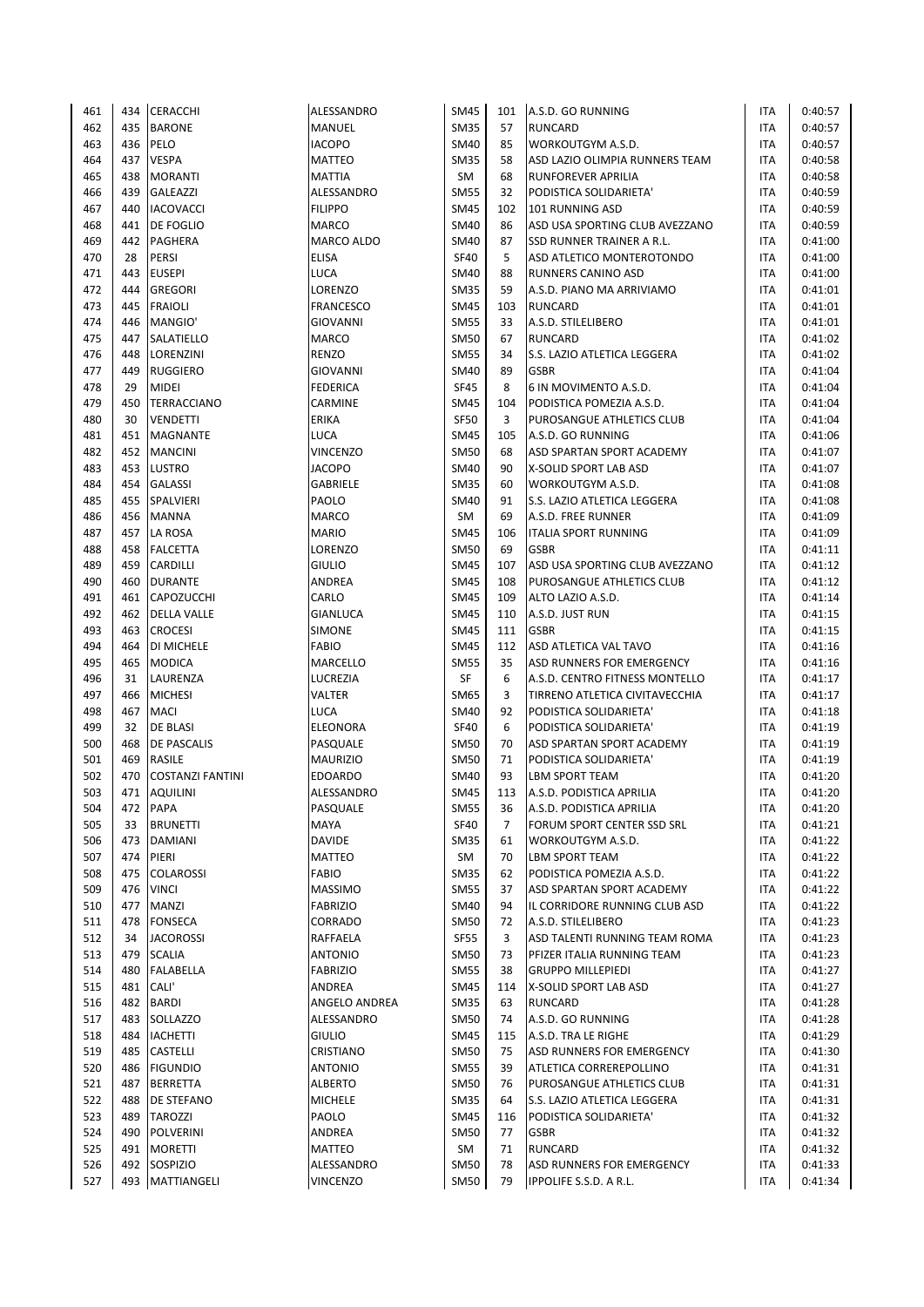| 528 | 494 | <b>GERMANI</b>        | <b>GIUSEPPE</b>       | <b>SM45</b> | 117            | ATL. COLLEFERRO SEGNI                 | <b>ITA</b> | 0:41:35 |
|-----|-----|-----------------------|-----------------------|-------------|----------------|---------------------------------------|------------|---------|
| 529 | 495 | <b>ARIENZO</b>        | <b>FRANCESCO</b>      | <b>SM40</b> | 95             | PODISTICA SOLIDARIETA'                | <b>ITA</b> | 0:41:35 |
| 530 | 496 | VERGERIO DI CESANA    | <b>FRANCESCO</b>      | <b>SM50</b> | 80             | DUE PONTI SRL                         | <b>ITA</b> | 0:41:36 |
| 531 | 497 | <b>CRESTINI</b>       | <b>MAURO</b>          | SM60        | 13             | <b>RUNCARD</b>                        | <b>ITA</b> | 0:41:36 |
| 532 | 498 | <b>FELICISSIMO</b>    | SANDRO                | <b>SM40</b> | 96             | ASD MAGIC RUNNERS TAGLIACOZZO         | <b>ITA</b> | 0:41:36 |
| 533 | 35  | PIETROLUNGO           | <b>FRANCESCA</b>      | SF          | $\overline{7}$ | <b>FARATLETICA</b>                    | <b>ITA</b> | 0:41:37 |
| 534 | 499 | <b>CORRADO</b>        | <b>OVIDIO</b>         | <b>SM50</b> | 81             | <b>GSBR</b>                           | ITA        | 0:41:37 |
| 535 | 500 | <b>FORTINO</b>        | <b>ANTONIO</b>        | <b>SM40</b> | 97             | ASD 'NOCERA RUNNERS FOLGORE'          | <b>ITA</b> | 0:41:37 |
| 536 | 501 | <b>RUSSO</b>          | <b>ROBERTO</b>        | <b>SM45</b> | 118            | ASD RUNNERS FOR EMERGENCY             | <b>ITA</b> | 0:41:39 |
| 537 | 502 | <b>MORANO</b>         | <b>SIMONE</b>         | <b>SM45</b> | 119            | ASD ATL.CITTA' DEI PAPI ANAGNI        | <b>ITA</b> | 0:41:42 |
| 538 | 503 | AGOSTINONE            | <b>MARIO</b>          | AM          | $\overline{2}$ | ASD ATLETICA VAL TAVO                 | ITA        | 0:41:42 |
| 539 | 504 | PREGNOLATO            | <b>MARCO</b>          | <b>SM45</b> | 120            | ASD NISSOLINO INTESATLETICA           | <b>ITA</b> | 0:41:43 |
| 540 | 505 | <b>CRUCIANI</b>       | <b>GIUSEPPE</b>       | <b>SM55</b> | 40             | PODISTICA CIAMPINO                    | ITA        | 0:41:44 |
| 541 | 506 | <b>COSTANTINI</b>     | <b>LUCA</b>           | <b>SM35</b> | 65             | LBM SPORT TEAM                        | ITA        | 0:41:45 |
| 542 | 507 | <b>BORGOGNONI</b>     | MARCO                 | <b>SM45</b> | 121            | RUNNERS CANINO ASD                    | <b>ITA</b> | 0:41:47 |
| 543 | 508 | <b>LEVA</b>           | ANDREA                | <b>SM45</b> | 122            | ATL. COLLEFERRO SEGNI                 | <b>ITA</b> | 0:41:47 |
| 544 | 509 | <b>MIRCOLI</b>        | <b>MASSIMO</b>        | <b>SM55</b> | 41             | A.S. AMATORI VILLA PAMPHILI           | <b>ITA</b> | 0:41:48 |
| 545 | 36  | <b>BALWAS</b>         | WIOLETTA              | <b>SF45</b> | 9              | <b>GRUPPO MILLEPIEDI</b>              | POL        | 0:41:48 |
| 546 | 510 | <b>BLANDINO</b>       | ANDREA                | <b>SM45</b> | 123            | ITALIANA RUNNING A.S.D.               | ITA        | 0:41:48 |
| 547 |     | 511 FOTI              | LUCIANO               | <b>SM55</b> | 42             | A.S. ROMA ROAD R.CLUB                 | <b>ITA</b> | 0:41:48 |
| 548 | 512 | <b>LA FARINA</b>      | <b>RICCARDO</b>       | <b>SM40</b> | 98             | PODISTICA SOLIDARIETA'                | <b>ITA</b> | 0:41:49 |
| 549 |     | 513 AGOSTINI          | MASSIMILIANO          | <b>SM55</b> | 43             | <b>RUNCARD</b>                        | ITA        | 0:41:49 |
| 550 |     | 514 ZINGONE           | ANTONIO               | <b>SM45</b> | 124            | <b>TIVOLI MARATHON</b>                | <b>ITA</b> | 0:41:49 |
| 551 | 37  | <b>PESCE</b>          | <b>FRANCESCA</b>      | <b>SF35</b> | 5              | ASD ATLETICA ABRUZZO L'AQUILA         | <b>ITA</b> | 0:41:49 |
| 552 | 515 | <b>MARCONI</b>        | <b>FRANCESCO</b>      | <b>SM</b>   | 72             | <b>RUNCARD</b>                        | <b>ITA</b> | 0:41:50 |
| 553 | 516 | <b>DE NICOLA</b>      | <b>GIANLUCA</b>       | <b>SM50</b> | 82             | PODISTICA SOLIDARIETA'                | <b>ITA</b> | 0:41:51 |
| 554 | 517 | <b>DE CAROLIS</b>     | ALESSANDRO            | <b>SM45</b> | 125            | <b>RUNCARD</b>                        | <b>ITA</b> | 0:41:51 |
| 555 | 38  | ONDOLI                | <b>BEATRICE</b>       | <b>SF</b>   | 8              | ATL. COLOSSEO 2000                    | <b>ITA</b> | 0:41:52 |
| 556 | 518 | <b>BENETTI</b>        | <b>MASSIMO</b>        | <b>SM50</b> | 83             | <b>G.S. CAT SPORT ROMA</b>            | <b>ITA</b> | 0:41:53 |
| 557 | 519 | <b>GRASSO</b>         | <b>LIBERATORE</b>     | <b>SM55</b> | 44             | ASD MARATHON CL. ARIANO IRPINO        | <b>ITA</b> | 0:41:53 |
| 558 | 520 | <b>VITALE</b>         | <b>STEFANO</b>        | <b>SM50</b> | 84             | A.S. ATL. ROCCA DI PAPA               | <b>ITA</b> | 0:41:53 |
| 559 | 39  | MARCOZZI              | ALESSIA               | <b>SF40</b> | 8              | <b>RUNCARD</b>                        | <b>ITA</b> | 0:41:53 |
| 560 | 40  | <b>POMPONI</b>        | <b>STEFANIA</b>       | <b>SF45</b> | 10             | PODISTICA SOLIDARIETA'                | ITA        | 0:41:54 |
| 561 | 41  | COLLATINA             | <b>CHIARA</b>         | SF          | 9              | PODISTICA SOLIDARIETA'                | <b>ITA</b> | 0:41:54 |
| 562 | 521 | <b>CAMILLI</b>        | PAOLO                 | <b>SM</b>   | 73             | DUE PONTI SRL                         | <b>ITA</b> | 0:41:55 |
| 563 | 522 | <b>BUGARINI</b>       | <b>GIULIO</b>         | <b>SM55</b> | 45             | A.S. ROMA ROAD R.CLUB                 | <b>ITA</b> | 0:41:56 |
| 564 | 523 | <b>CRESCENZI</b>      | ANDREA                | SM60        | 14             | <b>G.S. CAT SPORT ROMA</b>            | ITA        | 0:41:56 |
| 565 | 524 | <b>SIMONICCA</b>      | DANILO                | <b>SM45</b> | 126            | A.S. ROMA ROAD R.CLUB                 | <b>ITA</b> | 0:41:56 |
| 566 | 525 | <b>SESSA</b>          | CARMINE               | <b>SM50</b> | 85             | A. S. D. MILONRUNNERS CROTONE         | <b>ITA</b> | 0:41:56 |
| 567 | 42  | <b>GIORDANI</b>       | <b>ELENA</b>          | <b>SF45</b> | 11             | <b>RUNCARD</b>                        | <b>ITA</b> | 0:41:57 |
| 568 | 526 | <b>MAGNOLI</b>        | LAURO                 | <b>SM45</b> | 127            | FORUM SPORT CENTER SSD SRL            | <b>ITA</b> | 0:41:57 |
| 569 | 527 | SALVATORE             | <b>FELICE</b>         | <b>SM45</b> | 128            | A.S.D. JUST RUN                       | <b>ITA</b> | 0:41:57 |
| 570 |     | 528 TRIVELLI          | <b>ROBERTO</b>        | <b>SM50</b> | 86             | A.S.D. RUNNING EVOLUTION              | <b>ITA</b> | 0:41:59 |
| 571 | 529 | <b>ALFANI</b>         | PAOLO                 | <b>SM50</b> | 87             | <b>RUNCARD</b>                        | ITA        | 0:42:00 |
| 572 | 530 | <b>CIOCARI</b>        | <b>DENNIS</b>         | <b>SM35</b> | 66             | <b>RUNCARD</b>                        | ITA        | 0:42:00 |
| 573 | 531 | <b>ZAPPI</b>          | ARCANGELO             | <b>SM35</b> | 67             | A.S. AMATORI VILLA PAMPHILI           | <b>ITA</b> | 0:42:00 |
| 574 | 43  | LAZZARO               | LAURA                 | SF50        | 4              | ASD ATLETICO MONTEROTONDO             | <b>ITA</b> | 0:42:01 |
| 575 | 44  | AGRESTA               | <b>GIULIA</b>         | <b>SF50</b> | 5              | ASD LAZIO OLIMPIA RUNNERS TEAM        | ITA        | 0:42:02 |
| 576 | 532 | PETRONI               | GIANLUCA              | <b>SM50</b> | 88             | <b>GSBR</b>                           | ITA        | 0:42:02 |
| 577 | 533 | <b>MASCARO</b>        | <b>ANTONIO</b>        | <b>SM55</b> | 46             | <b>GSBR</b>                           | ITA        | 0:42:03 |
| 578 |     | 534 FASSINA           | <b>STEFANO</b>        | <b>SM55</b> | 47             | A.S.D. ATLETICA FUTURA ROMA           | <b>ITA</b> | 0:42:03 |
| 579 | 535 | <b>MENDICINO</b>      | <b>GIUSEPPE</b>       | <b>SM45</b> | 129            | A. S. D. MILONRUNNERS CROTONE         | <b>ITA</b> | 0:42:03 |
| 580 | 536 | <b>CARBONE</b>        | ADAMO                 | <b>SM45</b> | 130            | <b>GSBR</b>                           | ITA        | 0:42:04 |
| 581 | 537 | SIGNORI               | <b>FRANCESCO</b>      | <b>SM55</b> | 48             | A.S.D. GO RUNNING                     | <b>ITA</b> | 0:42:04 |
| 582 |     | 538 ULPIANI           | <b>STEFANO</b>        | <b>SM40</b> | 99             | A.S.D. GO RUNNING                     | <b>ITA</b> | 0:42:04 |
| 583 | 539 | PIGNATONE             | <b>STEFANO</b>        | <b>SM50</b> | 89             | ASD LAZIO OLIMPIA RUNNERS TEAM        | <b>ITA</b> | 0:42:04 |
| 584 | 540 | <b>BONADEO</b>        | <b>DAVIDE</b>         | <b>SM50</b> | 90             | IPPOLIFE S.S.D. A R.L.                | <b>ITA</b> | 0:42:04 |
| 585 | 541 | SALI                  | <b>EMILIANO MARIA</b> | <b>SM45</b> | 131            | <b>RUNCARD</b>                        | ITA        | 0:42:05 |
| 586 | 542 | DANIELE               | <b>MASSIMO</b>        | <b>SM50</b> | 91             | <b>OUTDOOR TRAINING SPORT E BENES</b> | <b>ITA</b> | 0:42:05 |
| 587 | 543 | <b>CAGLIOTI</b>       | <b>STEFANO</b>        | <b>SM35</b> | 68             | <b>RUNCARD</b>                        | ITA        | 0:42:06 |
| 588 | 45  | RONSIVALLE            | <b>FEDERICA</b>       | <b>SF35</b> | 6              | <b>GSBR</b>                           | ITA        | 0:42:06 |
| 589 | 544 | <b>TRODINI</b>        | MARCO                 | <b>SM50</b> | 92             | S.S. LAZIO ATLETICA LEGGERA           | ITA        | 0:42:06 |
| 590 | 545 | MOSCARELLI            | <b>RICCARDO</b>       | <b>SM35</b> | 69             | <b>RUNCARD</b>                        | ITA        | 0:42:07 |
| 591 | 546 | <b>TUFO</b>           | MASSIMILIANO          | <b>SM45</b> | 132            | FORUM SPORT CENTER SSD SRL            | ITA        | 0:42:08 |
| 592 | 547 | PALAZZI               | ALESSANDRO            | SM60        | 15             | A.S.D. GO RUNNING                     | <b>ITA</b> | 0:42:09 |
| 593 | 46  | <b>ARNAUD PERALTA</b> | <b>VIRGINIA</b>       | SF35        | $\overline{7}$ | A.S.D. ATLETICA NEPI                  | <b>ITA</b> | 0:42:09 |
| 594 | 548 | SALI                  | <b>DIEGO</b>          | SM40        | 100            | ASD ATLETICO MONTEROTONDO             | <b>ITA</b> | 0:42:09 |
|     |     |                       |                       |             |                |                                       |            |         |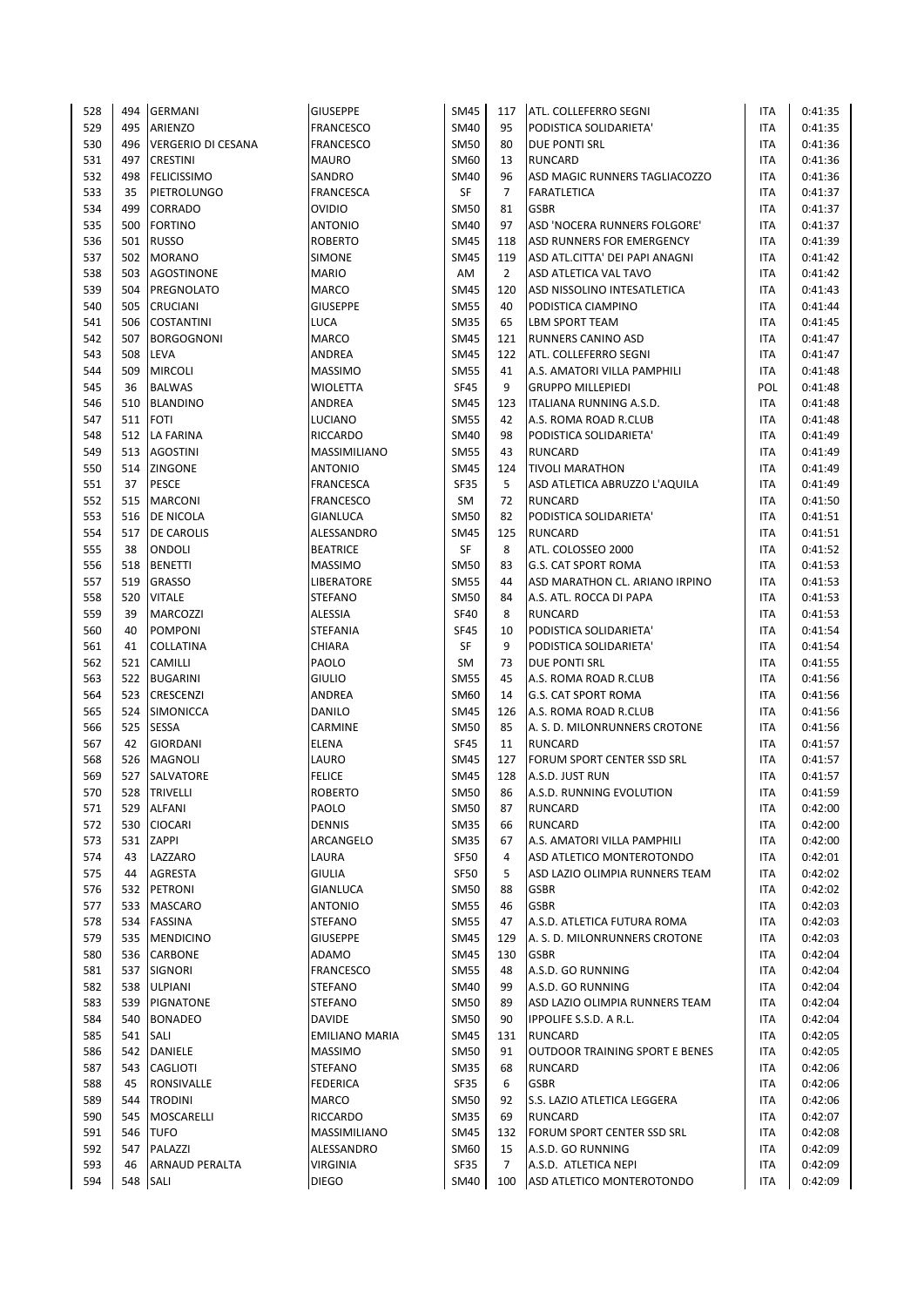| 595        | 549 | <b>CESARINI</b>                     | PAOLO            | <b>SM35</b> | 70           | <b>RUNCARD</b>                                    | <b>ITA</b> | 0:42:10 |
|------------|-----|-------------------------------------|------------------|-------------|--------------|---------------------------------------------------|------------|---------|
| 596        | 550 | <b>ROSA</b>                         | <b>GIANLUCA</b>  | <b>SM50</b> | 93           | PUROSANGUE ATHLETICS CLUB                         | <b>ITA</b> | 0:42:10 |
| 597        |     | 551 TADDEI                          | <b>MARCO</b>     | <b>SM55</b> | 49           | PODISTICA SOLIDARIETA'                            | <b>ITA</b> | 0:42:11 |
| 598        |     | 552 LAZZARI                         | ANDREA           | <b>SM40</b> | 101          | <b>RUNCARD</b>                                    | <b>ITA</b> | 0:42:11 |
| 599        |     | 553 OCCHINEGRO                      | <b>ANTONIO</b>   | <b>SM45</b> | 133          | <b>LBM SPORT TEAM</b>                             | <b>ITA</b> | 0:42:11 |
| 600        | 554 | <b>PAGLIARO</b>                     | ORLANDO          | SM          | 74           | PODISTICA POMEZIA A.S.D.                          | ITA        | 0:42:11 |
| 601        | 47  | LEONARDI                            | DANIELA          | <b>SF40</b> | 9            | ASD USA SPORTING CLUB AVEZZANO                    | ITA        | 0:42:13 |
| 602        |     | 555 TOPPANO                         | ANDREA           | <b>SM55</b> | 50           | <b>GSBR</b>                                       | <b>ITA</b> | 0:42:13 |
| 603        |     | 556 SCHETTINI                       | <b>GIOVANNI</b>  | <b>SM40</b> | 102          | <b>DUE PONTI SRL</b>                              | <b>ITA</b> | 0:42:14 |
| 604        | 48  | <b>RAMBOTTI</b>                     | SABINA           | <b>SF45</b> | 12           | DUE PONTI SRL                                     | ITA        | 0:42:14 |
| 605        | 557 | <b>BITTONI</b>                      | RICCARDO         | <b>SM35</b> | 71           | A.S.D. GO RUNNING                                 | ITA        | 0:42:14 |
| 606        | 558 | <b>CAPPELLI</b>                     | <b>STEFANO</b>   | <b>SM50</b> | 94           | PUROSANGUE ATHLETICS CLUB                         | <b>ITA</b> | 0:42:15 |
| 607        | 559 | <b>BUCCHERI</b>                     | ANDREA           | <b>SM35</b> | 72           | FORUM SPORT CENTER SSD SRL                        | <b>ITA</b> | 0:42:15 |
| 608        | 560 | <b>RICCI</b>                        | LORENZO          | SM          | 75           | CIRC.CANOTTIERI TEVERE REMO                       | ITA        | 0:42:15 |
| 609        | 561 | <b>HUSSAIN</b>                      | KHALIL           | <b>SM40</b> | 103          | ITALIA MARATHON CLUB SSDRL                        | SYR        | 0:42:17 |
| 610        |     | 562 SCARSELLA                       | <b>EMILIANO</b>  | <b>SM45</b> | 134          | A.S.D. GO RUNNING                                 | ITA        | 0:42:18 |
| 611        | 49  | <b>DI LENA</b>                      | LUDOVICA         | <b>SF40</b> | 10           | <b>RUNCARD</b>                                    | <b>ITA</b> | 0:42:18 |
| 612        | 563 | <b>FESTOSI</b>                      | ROMUALDO         | <b>SM40</b> | 104          | PODISTICA POMEZIA A.S.D.                          | <b>ITA</b> | 0:42:19 |
| 613        | 564 | PIETRELLA                           | RICCARDO         | <b>SM55</b> | 51           | PFIZER ITALIA RUNNING TEAM                        | <b>ITA</b> | 0:42:19 |
| 614        | 565 | <b>TISTARELLI</b>                   | <b>ALBERTO</b>   | <b>SM60</b> | 16           | PUROSANGUE ATHLETICS CLUB                         | <b>ITA</b> | 0:42:19 |
| 615        | 566 | <b>VIGO</b>                         | <b>FRANCESCO</b> | <b>SM35</b> | 73           | <b>RUNCARD</b>                                    | <b>ITA</b> | 0:42:20 |
| 616        | 567 | <b>SANSON</b>                       | DANTE            | <b>SM55</b> | 52           | PODISTICA POMEZIA A.S.D.                          | ITA        | 0:42:20 |
| 617        |     | 568 TRAINO                          | LUIGI            | <b>SM55</b> | 53           | PODISTICA SOLIDARIETA'                            | <b>ITA</b> | 0:42:22 |
| 618        | 50  | <b>MATTA</b>                        | AMBRA            | <b>SF</b>   | 10           | <b>CAGLIARI MARATHON CLUB</b>                     | <b>ITA</b> | 0:42:22 |
| 619        | 569 | <b>OTTAVIANI</b>                    | <b>CLAUDIO</b>   | <b>SM45</b> | 135          | ITALIANA RUNNING A.S.D.                           | <b>ITA</b> | 0:42:22 |
| 620        | 570 | <b>NATALE</b>                       | <b>MICHELE</b>   | <b>SM55</b> | 54           | <b>LBM SPORT TEAM</b>                             | ITA        | 0:42:24 |
| 621        | 571 | <b>RUGGERI</b>                      | <b>ROBERTO</b>   | <b>SM70</b> | $\mathbf{1}$ | <b>G.S. CAT SPORT ROMA</b>                        | <b>ITA</b> | 0:42:24 |
| 622        |     | 572 MARZEGLIA                       | <b>DARIO</b>     | <b>SM45</b> | 136          | <b>GSBR</b>                                       | <b>ITA</b> | 0:42:25 |
| 623        | 573 | <b>DI SILVESTRE</b>                 | MASSIMILIANO     | <b>SM50</b> | 95           | PODISTICA SOLIDARIETA'                            | <b>ITA</b> | 0:42:25 |
| 624        | 574 | <b>FORCINA</b>                      | <b>MARCO</b>     | <b>SM45</b> | 137          | PODISTICA SOLIDARIETA'                            | <b>ITA</b> | 0:42:26 |
| 625        |     | 575 PILI D'OTTAVIO                  | <b>GIOVANNI</b>  | <b>SM40</b> | 105          | A.S.D. VILLA DE SANCTIS                           | <b>ITA</b> | 0:42:26 |
| 626        |     | 576 CASTELLANO                      | <b>MASSIMO</b>   | <b>SM50</b> | 96           | A.S.D. RUNNING EVOLUTION                          | ITA        | 0:42:26 |
| 627        | 577 | <b>CERIA</b>                        | <b>ROBERTO</b>   | <b>SM40</b> | 106          | A.S.D. RUNNING EVOLUTION                          | ITA        | 0:42:27 |
| 628        | 578 | <b>LEMBO</b>                        | <b>ALESSIO</b>   | <b>SM35</b> | 74           | <b>RUNCARD</b>                                    | ITA        | 0:42:27 |
| 629        | 51  | RANIERI                             | <b>ILARIA</b>    | SF          | 11           | <b>LBM SPORT TEAM</b>                             | <b>ITA</b> | 0:42:27 |
| 630        | 579 | D'ETTORE                            | <b>EMILIO</b>    | <b>SM45</b> | 138          | <b>RUNCARD</b>                                    | <b>ITA</b> | 0:42:27 |
| 631        | 580 | <b>GIANUARIO</b>                    | <b>FABRIZIO</b>  | <b>SM45</b> | 139          | RIFONDAZIONE PODISTICA                            | ITA        | 0:42:27 |
| 632        | 581 | PERROTTA                            | <b>MARCO</b>     | SM          | 76           | A.S.D. GO RUNNING                                 | <b>ITA</b> | 0:42:28 |
| 633        | 582 | MASTROLEMBO BARNA'                  | SANDRO FRANCESCO | <b>SM35</b> | 75           | LBM SPORT TEAM                                    | <b>ITA</b> | 0:42:28 |
| 634        | 583 | <b>AMICI</b>                        | ALESSANDRO       | <b>SM40</b> | 107          | <b>ATLETICA PEGASO</b>                            | <b>ITA</b> | 0:42:28 |
| 635        | 584 | <b>CLEMENTI</b>                     | <b>MARCO</b>     | SM          | 77           | <b>RUNCARD</b>                                    | ITA        | 0:42:29 |
| 636        | 585 | <b>GIUSSANI SAAVEDRA</b>            | LUIS MARIA       | <b>SM35</b> | 76           | <b>SSD RUNNER TRAINER A R.L.</b>                  | <b>ITA</b> | 0:42:29 |
| 637        | 586 | <b>MUCCI</b>                        | <b>GIUSEPPE</b>  | <b>SM</b>   | 78           | <b>RUNCARD</b>                                    | <b>ITA</b> | 0:42:29 |
|            | 587 |                                     | ANDREA           | <b>SM35</b> | 77           | PODISTICA SOLIDARIETA'                            | ITA        | 0:42:30 |
| 638<br>639 | 588 | <b>VICINI</b><br><b>DELL'AQUILA</b> | LORENZO          | <b>SM40</b> | 108          | DUE PONTI SRL                                     | ITA        | 0:42:30 |
|            | 589 |                                     | PASQUALINO       | <b>SM55</b> | 55           | S.S. LAZIO ATLETICA LEGGERA                       | <b>ITA</b> |         |
| 640<br>641 |     | <b>GIANNI</b><br>590 SINICCO        | <b>GIORGIO</b>   | SM60        | 17           |                                                   | ITA        | 0:42:30 |
| 642        | 591 |                                     | <b>DIEGO</b>     | <b>SM50</b> | 97           | ASD SPARTAN SPORT ACADEMY<br><b>DUE PONTI SRL</b> | ITA        | 0:42:31 |
| 643        |     | <b>CAMILLI</b>                      |                  | <b>SM40</b> |              |                                                   |            | 0:42:31 |
|            |     | 592 PEDICO                          | MARCO            | SF          | 109          | PUROSANGUE ATHLETICS CLUB<br>DUE PONTI SRL        | ITA        | 0:42:31 |
| 644        | 52  | CALO'                               | MIA              |             | 12           |                                                   | ITA        | 0:42:31 |
| 645        |     | 593 TANGARI                         | ANDREA           | <b>SM45</b> | 140          | ASD ATLETICO MONTEROTONDO                         | ITA        | 0:42:33 |
| 646        | 594 | <b>BAROCCI</b>                      | MASSIMILIANO     | <b>SM50</b> | 98           | ASD TALENTI RUNNING TEAM ROMA                     | <b>ITA</b> | 0:42:35 |
| 647        | 595 | <b>BUONGIORNO</b>                   | <b>JACOPO</b>    | SM          | 79           | SSD RUNNER TRAINER A R.L.                         | ITA        | 0:42:35 |
| 648        |     | 596 AVERSA                          | ALESSANDRO       | SM60        | 18           | A.S. ALBATROS ROMA                                | <b>ITA</b> | 0:42:35 |
| 649        |     | 597 CAFORA                          | DANIELE          | <b>SM40</b> | 110          | <b>GSBR</b>                                       | <b>ITA</b> | 0:42:35 |
| 650        | 53  | DI BIAGIO                           | DANIELA          | <b>SF45</b> | 13           | A.S.D. GO RUNNING                                 | <b>ITA</b> | 0:42:35 |
| 651        | 598 | PIRANI                              | <b>MASSIMO</b>   | <b>SM55</b> | 56           | <b>GENZANO MARATHON</b>                           | ITA        | 0:42:36 |
| 652        | 54  | PASI                                | <b>NORMA</b>     | <b>SF35</b> | 8            | ALGHERO MARATHON                                  | ITA        | 0:42:36 |
| 653        | 599 | LABARTINO                           | PIETRO           | <b>SM50</b> | 99           | ATL.STUD. RIETI ANDREA MILARDI                    | ITA        | 0:42:37 |
| 654        | 600 | <b>MAGRINI</b>                      | STEFANO          | <b>SM55</b> | 57           | ASD ATLETICO MONTEROTONDO                         | ITA        | 0:42:38 |
| 655        | 601 | <b>DE ANGELIS</b>                   | ALBERTO          | <b>SM50</b> | 100          | A.S.D. TRA LE RIGHE                               | ITA        | 0:42:38 |
| 656        | 602 | <b>URBANI</b>                       | DANIELE          | <b>SM50</b> | 101          | FORUM SPORT CENTER SSD SRL                        | ITA        | 0:42:39 |
| 657        | 55  | ABBATE                              | <b>ROBERTA</b>   | SF          | 13           | <b>CUS PRO PATRIA MILANO</b>                      | ITA        | 0:42:41 |
| 658        | 603 | <b>MATSUDA</b>                      | TAKEHIRO         | <b>SM55</b> | 58           | <b>RUNCARD</b>                                    | ITA        | 0:42:41 |
| 659        | 604 | <b>CICIA</b>                        | CARLO            | <b>SM50</b> | 102          | PODISTI VALMONTONE                                | ITA        | 0:42:41 |
| 660        | 605 | <b>DE ROSA</b>                      | DANIELE          | <b>SM50</b> | 103          | <b>G.S. CAT SPORT ROMA</b>                        | ITA        | 0:42:41 |
| 661        |     | 606 PETRUCCI                        | ALDO             | SM45        | 141          | <b>LBM SPORT TEAM</b>                             | ITA        | 0:42:41 |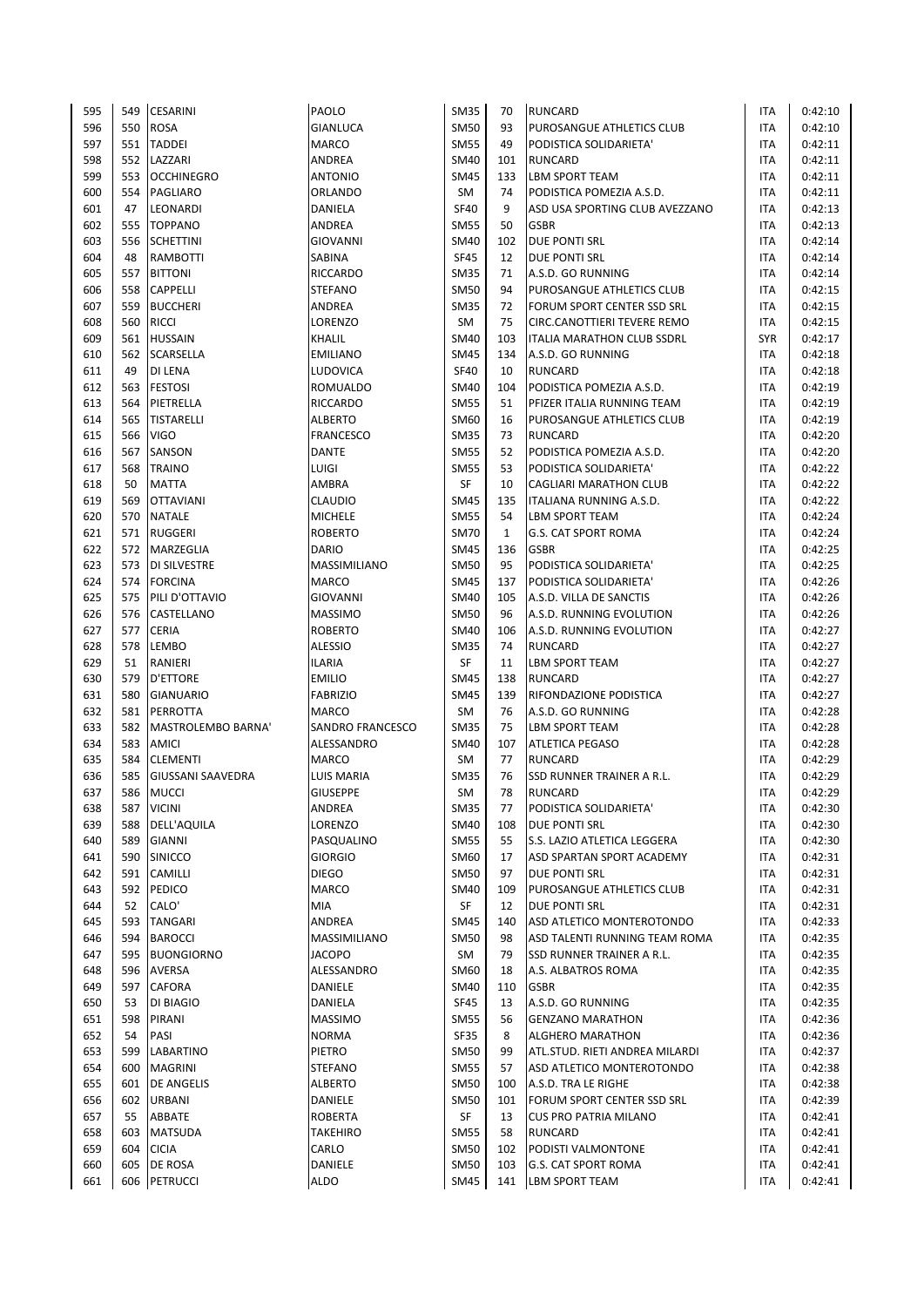| 662        | 607       | SQUILLACCIOTTI          | PAOLO                      | <b>SM45</b>       | 142       | <b>RIFONDAZIONE PODISTICA</b>                      | <b>ITA</b>        | 0:42:41 |
|------------|-----------|-------------------------|----------------------------|-------------------|-----------|----------------------------------------------------|-------------------|---------|
| 663        | 56        | ALIQUO'                 | DANIELA                    | <b>SF55</b>       | 4         | A.S.D. LIBERATLETICA                               | <b>ITA</b>        | 0:42:41 |
| 664        | 608       | <b>MONACO</b>           | <b>STEFANO</b>             | <b>SM45</b>       | 143       | PODISTICA CASALOTTI                                | <b>ITA</b>        | 0:42:41 |
| 665        | 609       | AZZARA'                 | <b>FRANCESCO</b>           | SM40              | 111       | <b>RUNCARD</b>                                     | <b>ITA</b>        | 0:42:43 |
| 666        | 610       | <b>TALIENTE</b>         | <b>DAVIDE</b>              | <b>SM55</b>       | 59        | CIRC.CANOTTIERI TEVERE REMO                        | <b>ITA</b>        | 0:42:44 |
| 667        | 611       | PIOLATTO                | <b>GIACOMO</b>             | <b>SM55</b>       | 60        | A.S.D. A.N.B. FIAMME CREMISI                       | <b>ITA</b>        | 0:42:46 |
| 668        | 612       | <b>D'AMORE</b>          | <b>FLAVIO</b>              | <b>SM50</b>       | 104       | <b>ITALIA MARATHON CLUB SSDRL</b>                  | <b>ITA</b>        | 0:42:47 |
| 669        | 613       | <b>PAOLETTI</b>         | PAOLO                      | <b>SM45</b>       | 144       | <b>LBM SPORT TEAM</b>                              | <b>ITA</b>        | 0:42:47 |
| 670        | 614       | REALI                   | PAOLO                      | <b>SM55</b>       | 61        | FORUM SPORT CENTER SSD SRL                         | <b>ITA</b>        | 0:42:47 |
| 671        | 615       | <b>LUCIDI</b>           | <b>FABRIZIO</b>            | <b>SM45</b>       | 145       | <b>GSBR</b>                                        | ITA               | 0:42:48 |
| 672        | 616       | <b>SALESI</b>           | VALERIANO                  | <b>SM50</b>       | 105       | A.S. AMATORI VILLA PAMPHILI                        | <b>ITA</b>        | 0:42:48 |
| 673        | 617       | <b>IANNICCARI</b>       | <b>FEDERICO</b>            | SM                | 80        | VIRTUS VILLA ADA FASHION SPORT                     | <b>ITA</b>        | 0:42:50 |
| 674        | 618       | <b>BARILE</b>           | <b>VINCENZO</b>            | <b>SM40</b>       | 112       | SSD RUNNER TRAINER A R.L.                          | <b>ITA</b>        | 0:42:51 |
| 675        | 619       | <b>MATTOGNO</b>         | VALENTINO                  | <b>SM45</b>       | 146       | ASD RUNNERS TEAM COLLEFERRO                        | <b>ITA</b>        | 0:42:51 |
| 676        | 620       | <b>RUSSO</b>            | <b>NICOLA</b>              | <b>SM35</b>       | 78        | ATL. MONTE MARIO                                   | <b>ITA</b>        | 0:42:51 |
| 677        | 621       | CASSONE                 | <b>ROBERTO</b>             | <b>SM50</b>       | 106       | APROCIS RUNNERS TEAM                               | <b>ITA</b>        | 0:42:51 |
| 678        | 622       | <b>GOGLIA</b>           | CARMINE                    | <b>SM45</b>       | 147       | <b>RUNCARD</b>                                     | <b>ITA</b>        | 0:42:52 |
| 679        | 623       | CROSTELLA               | <b>FILIPPO</b>             | <b>SM45</b>       | 148       | PUROSANGUE ATHLETICS CLUB                          | <b>ITA</b>        | 0:42:52 |
| 680        | 624       | D'AMICO                 | <b>MASSIMO</b>             | <b>SM55</b>       | 62        | LBM SPORT TEAM                                     | <b>ITA</b>        | 0:42:52 |
| 681        | 625       | VALENTINI               | LORENZO EMMANUEL           | <b>SM45</b>       | 149       | CALCATERRA SPORT ASD                               | <b>ITA</b>        | 0:42:53 |
| 682        | 626       | <b>CICCONE</b>          | <b>ALESSIO</b>             | <b>SM35</b>       | 79        | <b>RUNCARD</b>                                     | ITA               | 0:42:53 |
| 683        | 57        | <b>CECCHINI SAULINI</b> | <b>BENEDETTA</b>           | <b>SF</b>         | 14        | PODISTICA SOLIDARIETA'                             | ITA               | 0:42:53 |
| 684        | 627       | DI GUGLIELMO            | <b>GERARDO</b>             | <b>SM45</b>       | 150       | IL CORRIDORE RUNNING CLUB ASD                      | <b>ITA</b>        | 0:42:54 |
| 685        | 628       | PARASMO                 | <b>MARCO</b>               | <b>SM45</b>       | 151       | A.S.D. CENTRO FITNESS MONTELLO                     | <b>ITA</b>        | 0:42:55 |
| 686        | 629       | <b>GIORGI</b>           | <b>DAVID</b>               | <b>SM40</b>       | 113       | PODISTICA SOLIDARIETA'                             | <b>ITA</b>        | 0:42:55 |
| 687        | 630       | <b>VELLUCCI</b>         | <b>IVANO</b>               | SM40              | 114       | X-SOLID SPORT LAB ASD                              | ITA               | 0:42:55 |
| 688        | 631       | <b>COLANTONI</b>        | <b>SERGIO</b>              | SM60              | 19        | PODISTICA SOLIDARIETA'                             | <b>ITA</b>        | 0:42:55 |
| 689        | 632       | <b>SIGNORI</b>          | SAVERIO                    | SM60              | 20        | CIRCOLO CANOTTIERI ANIENE                          | <b>ITA</b>        | 0:42:55 |
| 690        | 633       | D'AMBROSIO              | <b>GIANLUCA</b>            | <b>SM50</b>       | 107       | ASD ATLETICO MONTEROTONDO                          | <b>ITA</b>        | 0:42:56 |
| 691        | 58        | <b>BABALIC</b>          | ANISOARA                   | <b>SF50</b>       | 6         | ITALIANA RUNNING A.S.D.                            | ROU               | 0:42:56 |
| 692        | 634       | <b>IUELE</b>            | <b>ANTONIO</b>             | <b>SM45</b>       | 152       | <b>RUNCARD</b>                                     | <b>ITA</b>        | 0:42:56 |
| 693        | 635       | CASTELLANO              | <b>GIUSEPPE</b>            | <b>SM35</b>       | 80        | <b>GSBR</b>                                        | <b>ITA</b>        | 0:42:57 |
| 694        | 636       | DE LUCIA                | <b>GIANCARLO</b>           | <b>SM55</b>       | 63        | S.S. LAZIO ATLETICA LEGGERA                        | ITA               | 0:42:58 |
| 695        | 637       | <b>RUNCI</b>            | <b>ALESSIO</b>             | <b>SM</b>         | 81        | <b>RUNCARD</b>                                     | <b>ITA</b>        | 0:42:58 |
| 696        | 638       | FABBRI                  | <b>FRANCESCO</b>           | <b>SM50</b>       | 108       | <b>G.S. CAT SPORT ROMA</b>                         | <b>ITA</b>        | 0:42:58 |
|            |           |                         |                            |                   |           |                                                    |                   |         |
| 697        | 639       | <b>FABIANI</b>          | <b>ANTONIO</b>             | <b>SM50</b>       | 109       | <b>RUN &amp; SMILE ASD</b>                         | <b>ITA</b>        | 0:42:59 |
| 698        | 640       | <b>BIANCO</b>           | <b>GIAMPAOLO</b>           | <b>SM40</b>       | 115       | A.S. AMATORI VILLA PAMPHILI                        | ITA               | 0:42:59 |
| 699<br>700 | 641<br>59 | BALZAMONTI<br>SAOLINI   | DANIELE                    | <b>SM40</b><br>SF | 116<br>15 | A.S.D. GO RUNNING<br><b>IPPOLIFE S.S.D. A R.L.</b> | ITA<br><b>ITA</b> | 0:42:59 |
|            | 642       | <b>FRANGELLA</b>        | <b>EMILY</b><br>ALESSANDRO |                   |           | <b>GSBR</b>                                        |                   | 0:43:00 |
| 701        |           |                         |                            | <b>SM35</b>       | 81        |                                                    | <b>ITA</b>        | 0:43:01 |
| 702        | 60        | <b>CECCONI</b>          | <b>ELISABETTA</b>          | <b>SF45</b>       | 14        | TIBURTINA RUNNING ROMA A.S.D.                      | <b>ITA</b>        | 0:43:01 |
| 703        | 643       | <b>CESARINI</b>         | MARCO                      | SM45              | 153       | <b>RUNCARD</b>                                     | <b>ITA</b>        | 0:43:01 |
| 704        | 644       | <b>MADONNA</b>          | <b>MAURO</b>               | <b>SM40</b>       | 117       | PUROSANGUE ATHLETICS CLUB                          | <b>ITA</b>        | 0:43:03 |
| 705        | 645       | PAONE                   | <b>DAVIDE</b>              | SM                | 82        | <b>RUNCARD</b>                                     | ITA               | 0:43:03 |
| 706        | 61        | <b>IBERTO</b>           | STEFANIA                   | <b>SF40</b>       | 11        | <b>MARATHON CLUB IMPERIA</b>                       | ITA               | 0:43:03 |
| 707        | 62        | CATERINI                | <b>FULVIA</b>              | SF                | 16        | <b>GSBR</b>                                        | <b>ITA</b>        | 0:43:04 |
| 708        | 646       | <b>BONIFAZI</b>         | <b>MASSIMO</b>             | <b>SM50</b>       | 110       | <b>RUNCARD</b>                                     | <b>ITA</b>        | 0:43:04 |
| 709        | 63        | SCIALANCA               | SONIA                      | <b>SF40</b>       | 12        | SSD RUNNER TRAINER A R.L.                          | ITA               | 0:43:04 |
| 710        | 647       | SALENTO                 | VINCENZO                   | <b>SM55</b>       | 64        | DUE PONTI SRL                                      | ITA               | 0:43:04 |
| 711        | 648       | ORLANDO                 | <b>DAVIDE</b>              | SM                | 83        | <b>ITALIA SPORT RUNNING</b>                        | ITA               | 0:43:04 |
| 712        | 649       | <b>AVOLIO</b>           | <b>GIUSEPPE</b>            | <b>SM55</b>       | 65        | FORUM SPORT CENTER SSD SRL                         | <b>ITA</b>        | 0:43:04 |
| 713        | 650       | <b>STOLZI</b>           | ANDREA                     | <b>SM45</b>       | 154       | A.S. AMATORI VILLA PAMPHILI                        | <b>ITA</b>        | 0:43:04 |
| 714        | 651       | PRESAGHI                | <b>ENRICO</b>              | <b>SM55</b>       | 66        | <b>RUNCARD</b>                                     | ITA               | 0:43:05 |
| 715        | 652       | ARENA                   | <b>PIERGIORGIO</b>         | <b>SM50</b>       | 111       | PODISTICA SOLIDARIETA'                             | <b>ITA</b>        | 0:43:05 |
| 716        | 653       | MACCARONE               | <b>ROSARIO</b>             | <b>SM35</b>       | 82        | <b>RUNCARD</b>                                     | <b>ITA</b>        | 0:43:06 |
| 717        | 654       | <b>RUSCIO BEVIVINO</b>  | <b>GIOVANNI</b>            | <b>SM45</b>       | 155       | <b>LBM SPORT TEAM</b>                              | <b>ITA</b>        | 0:43:06 |
| 718        | 655       | <b>FELICIANI</b>        | PIERLUIGI                  | <b>SM40</b>       | 118       | PUROSANGUE ATHLETICS CLUB                          | <b>ITA</b>        | 0:43:07 |
| 719        | 656       | MARINELLI               | <b>CLAUDIO</b>             | SM65              | 4         | S.S. LAZIO ATLETICA LEGGERA                        | <b>ITA</b>        | 0:43:07 |
| 720        | 657       | <b>ROSSI</b>            | <b>MARCO LUIGI</b>         | <b>SM55</b>       | 67        | <b>GSBR</b>                                        | ITA               | 0:43:09 |
| 721        | 658       | ARRIGONI                | SILVIO                     | <b>SM55</b>       | 68        | PODISTICA POMEZIA A.S.D.                           | ITA               | 0:43:09 |
| 722        | 64        | LEUZZI                  | CATERINA                   | <b>SF40</b>       | 13        | ATL. COLLEFERRO SEGNI                              | ITA               | 0:43:10 |
| 723        | 659       | <b>FILERI</b>           | <b>GIOVANNI</b>            | <b>SM55</b>       | 69        | FORUM SPORT CENTER SSD SRL                         | <b>ITA</b>        | 0:43:11 |
| 724        | 660       | <b>GENNARINI</b>        | <b>CLAUDIO</b>             | <b>SM55</b>       | 70        | PODISTICA SOLIDARIETA'                             | ITA               | 0:43:12 |
| 725        | 661       | <b>SANTUCCI</b>         | <b>MATTHEW JOSEPH</b>      | SM                | 84        | MILLEPIEDI 1978 A.S.D.                             | ITA               | 0:43:12 |
| 726        | 662       | <b>BANDINI</b>          | <b>FILIPPO</b>             | SM40              | 119       | 6 IN MOVIMENTO A.S.D.                              | ITA               | 0:43:12 |
| 727        | 663       | <b>FEDELI</b>           | <b>IRENEO</b>              | SM65              | 5         | ASD RUNNERS FOR EMERGENCY                          | <b>ITA</b>        | 0:43:12 |
| 728        | 664       | DI VINCENZO             | <b>GIULIANO</b>            | <b>SM50</b>       | 112       | LBM SPORT TEAM                                     | <b>ITA</b>        | 0:43:13 |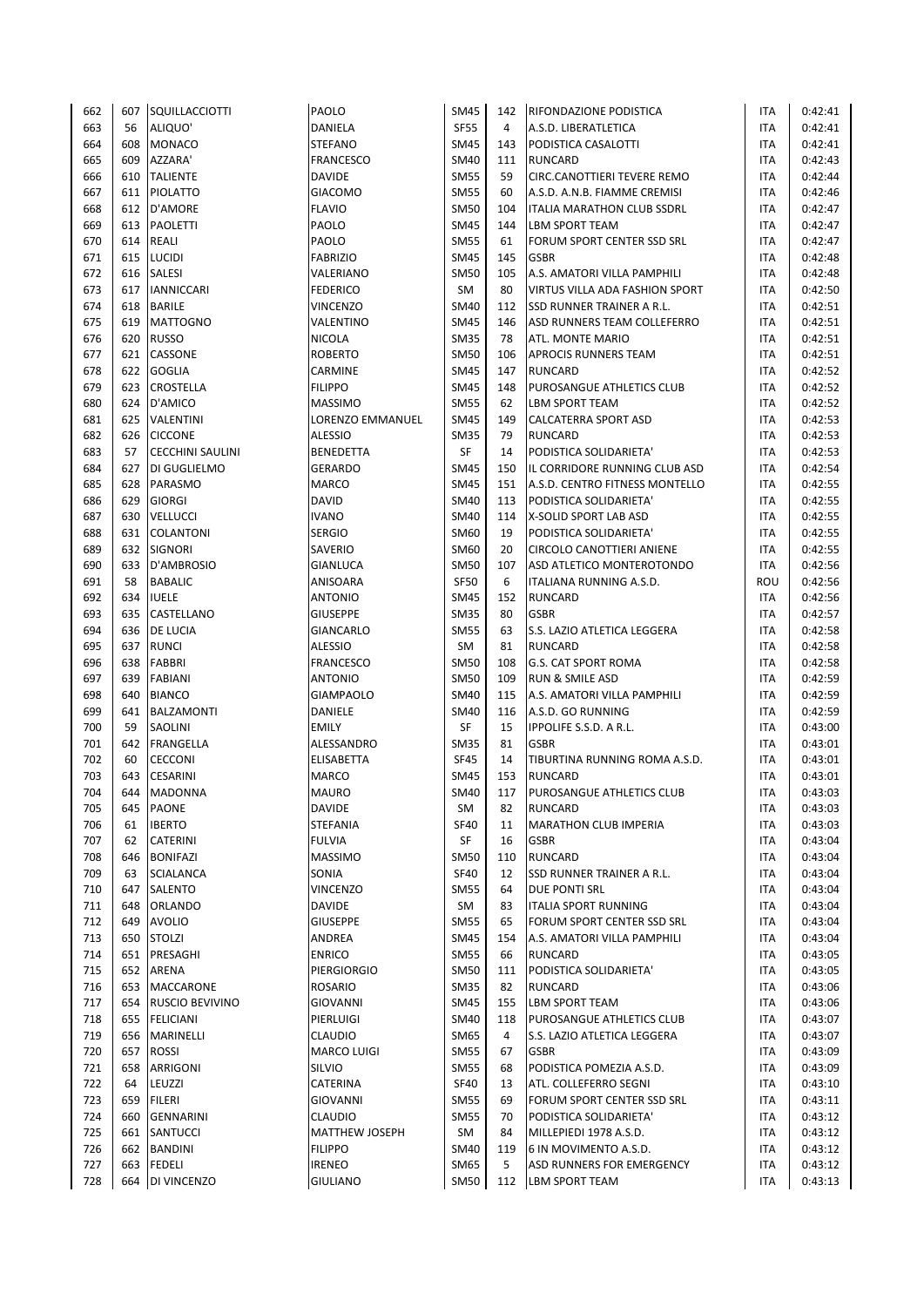| 729        | 665       | <b>STRAFONDA</b>           | <b>GIANNI</b>                    | <b>SM40</b>                | 120            | <b>TIVOLI MARATHON</b>                             | ITA                      | 0:43:13            |
|------------|-----------|----------------------------|----------------------------------|----------------------------|----------------|----------------------------------------------------|--------------------------|--------------------|
| 730        | 666       | SACCO                      | <b>STEFANO</b>                   | <b>SM45</b>                | 156            | A.S.D. GO RUNNING                                  | ITA                      | 0:43:14            |
| 731        | 667       | <b>FESTA</b>               | <b>ANTONELLO</b>                 | <b>SM55</b>                | 71             | PODISTICA SOLIDARIETA'                             | <b>ITA</b>               | 0:43:14            |
| 732        | 668       | DI PALMA                   | <b>FORTUNATO</b>                 | SM                         | 85             | <b>RUNCARD</b>                                     | <b>ITA</b>               | 0:43:15            |
| 733        | 65        | <b>GIUNCHI</b>             | ANNA                             | <b>SF40</b>                | 14             | A.S.D. ESERCITO CECCHIGNOLA                        | <b>ITA</b>               | 0:43:16            |
| 734        | 669       | <b>BITOCCHI</b>            | <b>MIRKO</b>                     | <b>SM35</b>                | 83             | <b>TIVOLI MARATHON</b>                             | <b>ITA</b>               | 0:43:16            |
| 735        | 670       | PERFETTI                   | <b>GIANLUCA</b>                  | <b>SM45</b>                | 157            | S.S. LAZIO ATLETICA LEGGERA                        | <b>ITA</b>               | 0:43:16            |
| 736        | 671       | <b>TRIOLA</b>              | <b>ROBERTO</b>                   | <b>SM50</b>                | 113            | ASD LAZIO OLIMPIA RUNNERS TEAM                     | <b>ITA</b>               | 0:43:17            |
| 737        | 66        | CHORODYNSKA                | <b>DANUTA</b>                    | <b>SF45</b>                | 15             | <b>TIVOLI MARATHON</b>                             | <b>POL</b>               | 0:43:18            |
| 738        | 67        | ZAETTA                     | <b>EMANUELA</b>                  | <b>SF45</b>                | 16             | <b>GIRO DELLE MURA CITTA FELTRE</b>                | <b>ITA</b>               | 0:43:18            |
| 739        | 672       | CALABRINI                  | <b>CESARE</b>                    | <b>SM35</b>                | 84             | ATLETICA FIANO ROMANO                              | ITA                      | 0:43:18            |
| 740        | 673       | POSADO                     | <b>CLAUDIO</b>                   | <b>SM45</b>                | 158            | <b>RUNCARD</b>                                     | <b>ITA</b>               | 0:43:19            |
| 741        | 674       | <b>TRUCCHIA</b>            | <b>STEFANO</b>                   | SM65                       | 6              | A.S. ATL. ROCCA DI PAPA                            | <b>ITA</b>               | 0:43:20            |
| 742        | 68        | CORINALDESI                | <b>FEDERICA</b>                  | <b>SF45</b>                | 17             | A.S. AMATORI VILLA PAMPHILI                        | <b>ITA</b>               | 0:43:20            |
| 743        | 675       | PESCETELLI                 | <b>FABIO</b>                     | SM60                       | 21             | GIOVANNI SCAVO VELLETRI                            | ITA                      | 0:43:21            |
| 744        | 676       | ARDU                       | ANDREA                           | SM                         | 86             | PODISTICA SOLIDARIETA'                             | <b>ITA</b>               | 0:43:21            |
| 745        | 677       | SAULLI                     | CARLO                            | <b>SM55</b>                | 72             | S.S. LAZIO ATLETICA LEGGERA                        | <b>ITA</b>               | 0:43:22            |
| 746        | 678       | <b>FERRARO</b>             | <b>ANTONIO</b>                   | <b>SM40</b>                | 121            | X-SOLID SPORT LAB ASD                              | <b>ITA</b>               | 0:43:23            |
| 747        | 679       | <b>BORCAN</b>              | LAURENTIU ADRIAN                 | <b>SM55</b>                | 73             | G.S. CAT SPORT ROMA                                | ROU                      | 0:43:24            |
| 748        | 680       | <b>PICCIONI</b>            | ALESSANDRO                       | <b>SM55</b>                | 74             | TUSCOLANA S.S.D. A.R.L.                            | <b>ITA</b>               | 0:43:24            |
| 749        | 681       | VITANGELI                  | VALERIO                          | SM                         | 87             | <b>RUNCARD</b>                                     | <b>ITA</b>               | 0:43:24            |
| 750        | 682       | <b>BUONOMO</b>             | ANDREA                           | <b>SM45</b>                | 159            | A.S. AMATORI VILLA PAMPHILI                        | ITA                      | 0:43:24            |
| 751        | 683       | GALLINELLA                 | DANIELE                          | <b>SM45</b>                | 160            | ALTO LAZIO A.S.D.<br>ASD AMATORI PODISMO BENEVENTO | <b>ITA</b><br><b>ITA</b> | 0:43:25            |
| 752<br>753 | 684<br>69 | <b>CEFALO</b><br>ANGELETTI | ALESSANDRO<br><b>FEDERICA</b>    | <b>SM45</b><br><b>SF45</b> | 161<br>18      | ALTO LAZIO A.S.D.                                  | <b>ITA</b>               | 0:43:25<br>0:43:25 |
| 754        | 685       | <b>BELSOLE</b>             | <b>EMANUEL</b>                   | <b>SM40</b>                | 122            | ASS.ATL.LIBERTAS ORVIETO                           | ITA                      | 0:43:27            |
| 755        | 70        | <b>POMPONI</b>             | <b>FEDERICA</b>                  | <b>SF45</b>                | 19             | LBM SPORT TEAM                                     | ITA                      | 0:43:27            |
| 756        | 686       | NAPOLEONI                  | <b>OTTAVIO</b>                   | <b>SM50</b>                | 114            | GIOVANNI SCAVO VELLETRI                            | <b>ITA</b>               | 0:43:27            |
| 757        | 687       | SAJA                       | <b>BERNARDO</b>                  | <b>SM50</b>                | 115            | <b>RUNCARD</b>                                     | <b>ITA</b>               | 0:43:28            |
| 758        | 688       | <b>DE PARIS</b>            | <b>RICCARDO</b>                  | <b>SM35</b>                | 85             | SSD RUNNER TRAINER A R.L.                          | <b>ITA</b>               | 0:43:28            |
| 759        | 71        | <b>BATTOCCHIO</b>          | CHIARA                           | <b>SF45</b>                | 20             | PODISTICA SOLIDARIETA'                             | ITA                      | 0:43:29            |
| 760        | 689       | PASQUAZI                   | <b>VINCENZO</b>                  | <b>SM55</b>                | 75             | A.S.D. ATLETICA CAVE                               | <b>ITA</b>               | 0:43:29            |
| 761        | 690       | <b>PRETE</b>               | <b>DAVIDE</b>                    | SM                         | 88             | <b>RUNCARD</b>                                     | ITA                      | 0:43:29            |
| 762        | 72        | CARDINALI                  | <b>REBECCA</b>                   | PF                         | 3              | SSD NISSOLINO SPORT SRL ASU                        | <b>ITA</b>               | 0:43:29            |
| 763        | 691       | LOY                        | ANDREA                           | <b>SM50</b>                | 116            | A.S.D. RINCORRO                                    | <b>ITA</b>               | 0:43:29            |
| 764        | 692       | DI NUCCI                   | <b>ANTONINO</b>                  | <b>SM45</b>                | 162            | PODISTICA SOLIDARIETA'                             | <b>ITA</b>               | 0:43:30            |
| 765        | 693       | GIUGA                      | <b>ENRICO MARIA</b>              | <b>SM50</b>                | 117            | RIFONDAZIONE PODISTICA                             | <b>ITA</b>               | 0:43:30            |
| 766        | 694       | LOZZA                      | <b>ROBERTO</b>                   | <b>SM35</b>                | 86             | <b>RUNCARD</b>                                     | ITA                      | 0:43:31            |
| 767        | 73        | <b>ANTICO</b>              | LAURA                            | <b>SF55</b>                | 5              | <b>GSBR</b>                                        | <b>ITA</b>               | 0:43:32            |
| 768        | 695       | <b>MOCCIA</b>              | <b>DARIO</b>                     | <b>SM50</b>                | 118            | <b>BRAVETTA RUNNERS</b>                            | <b>ITA</b>               | 0:43:32            |
| 769        | 696       | <b>DEL GIOVANE</b>         | <b>IVANO</b>                     | <b>SM55</b>                | 76             | PODISTICA POMEZIA A.S.D.                           | ITA                      | 0:43:32            |
| 770        | 697       | ABATE                      | <b>FAUSTO</b>                    | <b>SM35</b>                | 87             | <b>RUNCARD</b>                                     | <b>ITA</b>               | 0:43:33            |
| 771        | 698       | <b>TOSTI</b>               | <b>FEDERICO</b>                  | SM60                       | 22             | PODISTICA SOLIDARIETA'                             | <b>ITA</b>               | 0:43:33            |
| 772        | 699       | D'ANNA                     | <b>ANTONIO</b>                   | <b>SM60</b>                | 23             | PUROSANGUE ATHLETICS CLUB                          | ITA                      | 0:43:35            |
| 773        | 700       | PANICONI                   | ALESSANDRO                       | <b>SM50</b>                | 119            | PUROSANGUE ATHLETICS CLUB                          | <b>ITA</b>               | 0:43:36            |
| 774        | 701       | <b>FIORANTE</b>            | <b>OLINDO</b>                    | <b>SM45</b>                | 163            | FREE RUNNERS ISERNIA                               | <b>ITA</b>               | 0:43:36            |
| 775        |           | 702 BRASILI                | LUIGINO                          | <b>SM55</b>                | 77             | DUE PONTI SRL                                      | <b>ITA</b>               | 0:43:36            |
| 776        | 74        | CARDARELLI                 | MARCELLA                         | <b>SF45</b>                | 21             | PODISTICA SOLIDARIETA'                             | ITA                      | 0:43:37            |
| 777        | 703       | MARANO                     | EMANUELE                         | <b>SM45</b>                | 164            | X-SOLID SPORT LAB ASD                              | ITA                      | 0:43:37            |
| 778        | 75        | <b>TSYUPKA</b>             | NATALIYA                         | SF35                       | 9              | ITALIANA RUNNING A.S.D.                            | UKR                      | 0:43:37            |
| 779        | 76        | <b>MELONE</b>              | <b>TECLA</b>                     | <b>SF50</b>                | $\overline{7}$ | X-SOLID SPORT LAB ASD                              | <b>ITA</b>               | 0:43:37            |
| 780        | 704       | PREZIOSI                   | SIMONE                           | <b>SM35</b>                | 88             | ITALIANA RUNNING A.S.D.                            | ITA                      | 0:43:37            |
| 781        | 705       | GABRIELLI                  | ADRIANO                          | <b>SM55</b>                | 78             | RUNCARD                                            | ITA                      | 0:43:38            |
| 782        | 706       | LI VIGNI                   | CORRADO                          | <b>SM45</b>                | 165            | A.S.D. KRONOS ROMA                                 | ITA                      | 0:43:38            |
| 783        | 707       | <b>FORNARI</b>             | <b>FABRIZIO</b>                  | <b>SM50</b>                | 120            | <b>GRUPPO MILLEPIEDI</b>                           | <b>ITA</b>               | 0:43:39            |
| 784        | 708       | <b>ROSSI</b>               | PINO                             | <b>SM45</b>                | 166            | A.S.D. PODISTICA APRILIA                           | ITA                      | 0:43:39            |
| 785<br>786 | 77        | GANCEAR<br>709 TAGLIA      | <b>EUGENIA</b><br><b>MASSIMO</b> | <b>SF45</b><br>SM          | 22<br>89       | ASD SEMPRE DI CORSA TEAM<br>PODISTICA SETTECAMINI  | MDA<br>ITA               | 0:43:39<br>0:43:39 |
| 787        | 710 l     | <b>IOVINO</b>              | CRISTIAN                         | <b>SM45</b>                | 167            | <b>LBM SPORT TEAM</b>                              | <b>ITA</b>               | 0:43:40            |
| 788        | 711       | <b>MARTINES</b>            | SILVIO                           | <b>SM50</b>                | 121            | C. MAGISTRATI CORTE DEI CONTI                      | ITA                      | 0:43:40            |
| 789        |           | 712 GIUSTI                 | <b>MARCO</b>                     | <b>SM55</b>                | 79             | PFIZER ITALIA RUNNING TEAM                         | ITA                      | 0:43:40            |
| 790        |           | 713 BUKA                   | KEDIAN                           | <b>SM35</b>                | 89             | <b>RUNCARD</b>                                     | <b>ITA</b>               | 0:43:41            |
| 791        | 714 l     | <b>BONDI</b>               | MARCO                            | <b>SM35</b>                | 90             | RUNCARD                                            | <b>ITA</b>               | 0:43:41            |
| 792        | 715       | SAITTA                     | <b>MAURIZIO</b>                  | <b>SM50</b>                | 122            | DUE PONTI SRL                                      | ITA                      | 0:43:41            |
| 793        | 78        | SCARDINI                   | <b>GEA</b>                       | PF                         | 4              | S.S. LAZIO ATLETICA LEGGERA                        | ITA                      | 0:43:42            |
| 794        |           | 716 PATACCA                | PAOLO                            | <b>SM40</b>                | 123            | ASD MOVING TEAM MARSCIANO                          | <b>ITA</b>               | 0:43:42            |
| 795        |           | 717 PAPPALARDO             | <b>FRANCESCO</b>                 | SM60                       | 24             | <b>GENZANO MARATHON</b>                            | ITA                      | 0:43:42            |
|            |           |                            |                                  |                            |                |                                                    |                          |                    |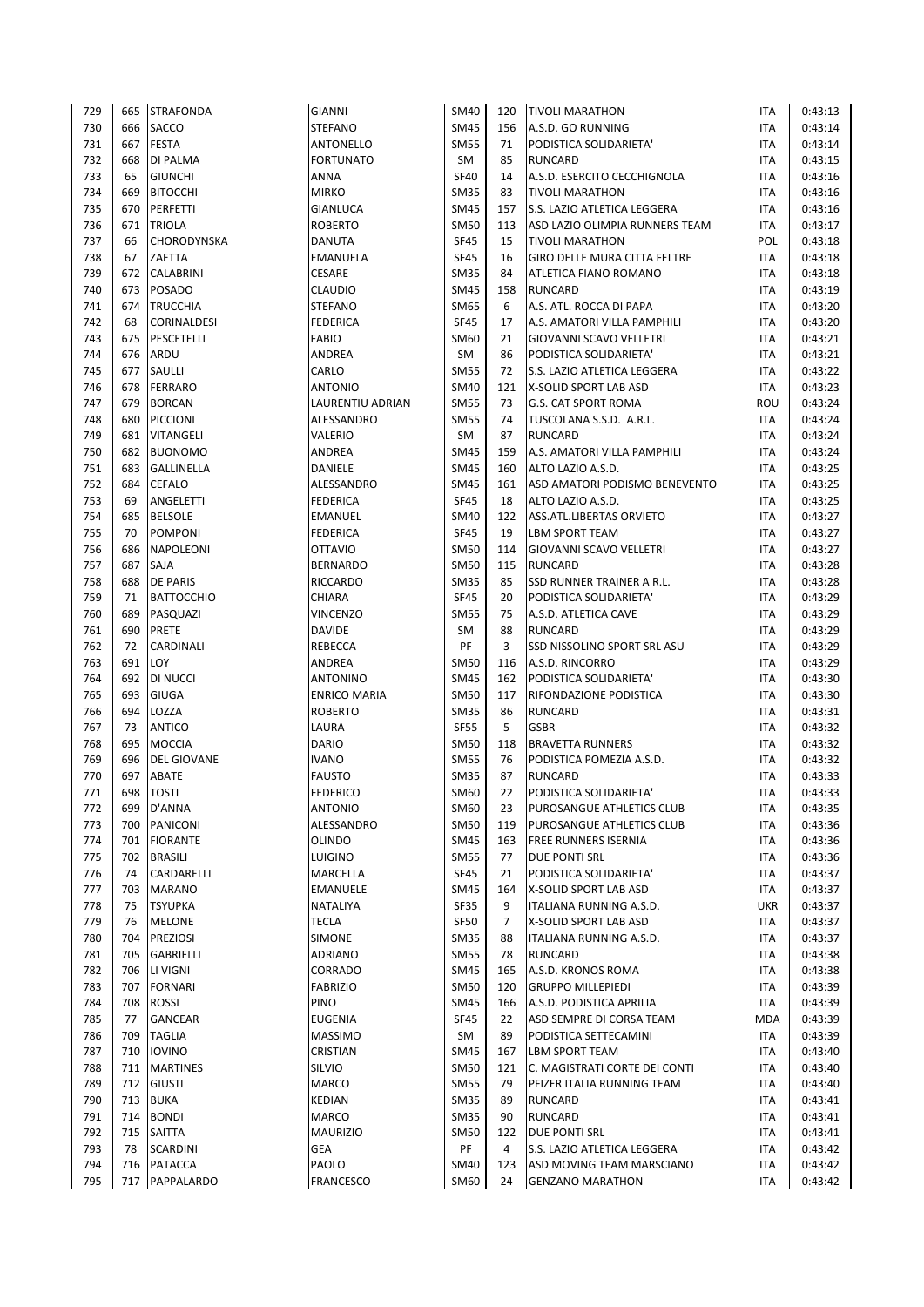| 796 | 79         | <b>REGANO</b>       | ARIANNA                       | <b>SF50</b>                | 8              | LEPROTTI DI VILLA ADA                           | <b>ITA</b> | 0:43:42 |
|-----|------------|---------------------|-------------------------------|----------------------------|----------------|-------------------------------------------------|------------|---------|
| 797 | 718        | <b>STAROCCIA</b>    | <b>RICCARDO</b>               | <b>SM40</b>                | 124            | ATHLETICA VATICANA A.S.D.                       | <b>ITA</b> | 0:43:43 |
| 798 | 719        | <b>CAPPUCCINI</b>   | DANIELE                       | <b>SM45</b>                | 168            | <b>TIVOLI MARATHON</b>                          | <b>ITA</b> | 0:43:43 |
| 799 | 720        | PAPI                | LUCIANO                       | <b>SM55</b>                | 80             | LBM SPORT TEAM                                  | <b>ITA</b> | 0:43:43 |
| 800 | 721        | <b>ADDELIO</b>      | VINCENZO PIETRO               | SM60                       | 25             | A.S.D. PIANO MA ARRIVIAMO                       | <b>ITA</b> | 0:43:44 |
| 801 | 722        | <b>GIOVAGNOLI</b>   | <b>MICHELE</b>                | <b>SM40</b>                | 125            | <b>RUN &amp; SMILE ASD</b>                      | <b>ITA</b> | 0:43:44 |
| 802 | 723        | <b>TARANTINO</b>    | ALESSANDRO                    | <b>SM50</b>                | 123            | <b>GSBR</b>                                     | ITA        | 0:43:45 |
| 803 | 724        | <b>FORTI</b>        | <b>EMANUELE</b>               | SM                         | 90             | DUE PONTI SRL                                   | <b>ITA</b> | 0:43:46 |
| 804 | 725        | <b>GAMBITTA</b>     | <b>ANTONIO</b>                | SM60                       | 26             | A.S.D. VILLA DE SANCTIS                         | <b>ITA</b> | 0:43:46 |
| 805 | 726        | <b>BAJAJ</b>        | <b>HASSAN</b>                 | <b>SM55</b>                | 81             | AS.TRA. ROMA                                    | <b>MAR</b> | 0:43:46 |
| 806 | 727        | <b>LOFFREDO</b>     | <b>GENNARO</b>                | <b>SM50</b>                | 124            | A.S.D. 'IL PARCO'                               | ITA        | 0:43:46 |
| 807 | 728        | <b>FAIA</b>         | ARMANDO                       | <b>SM55</b>                | 82             | ALMAVIVA RUNNERS CLUB A.S.D.                    | <b>ITA</b> | 0:43:47 |
| 808 | 729        | MONTAGNINO          | <b>DARIO</b>                  | SM60                       | 27             | A.S. AMATORI VILLA PAMPHILI                     | <b>ITA</b> | 0:43:47 |
| 809 | 730        | GIOVANNANGELI       | CRISTIANO                     | <b>SM45</b>                | 169            | PODISTICA SOLIDARIETA'                          | <b>ITA</b> | 0:43:47 |
| 810 | 731        | <b>MANCINI</b>      | <b>BRUNO</b>                  | SM60                       | 28             | PODISTICA CASALOTTI                             | <b>ITA</b> | 0:43:47 |
| 811 | 732        | <b>CONTI</b>        | <b>GIANLUCA</b>               | <b>SM55</b>                | 83             | <b>RUN &amp; SMILE ASD</b>                      | <b>ITA</b> | 0:43:48 |
| 812 | 733        | RADI                | <b>SIMONE</b>                 | <b>SM50</b>                | 125            | <b>RUNCARD</b>                                  | <b>ITA</b> | 0:43:48 |
| 813 | 734        | <b>REALMUTO</b>     | <b>FRANCESCO</b>              | <b>SM50</b>                | 126            | DUE PONTI SRL                                   | <b>ITA</b> | 0:43:48 |
| 814 | 80         | <b>FIORELLI</b>     | VANESSA                       | SF                         | 17             | POL. CIOCIARA ANTONIO FAVA                      | <b>ITA</b> | 0:43:48 |
| 815 | 735        | ANGELONI            | <b>FRANCESCO</b>              | <b>SM35</b>                | 91             | <b>RUNCARD</b>                                  | <b>ITA</b> | 0:43:49 |
| 816 | 736        | <b>BALDONI</b>      | <b>DANILO</b>                 | <b>SM50</b>                | 127            | <b>ITALIA SPORT RUNNING</b>                     | <b>ITA</b> | 0:43:50 |
| 817 | 737        | PRANNO              | <b>NICOLA</b>                 | <b>SM</b>                  | 91             | A.S. ROMA ROAD R.CLUB                           | <b>ITA</b> | 0:43:50 |
| 818 | 738        | <b>BOSCHETTI</b>    | <b>MAURO</b>                  | <b>SM55</b>                | 84             | A.S.D. PIANO MA ARRIVIAMO                       | <b>ITA</b> | 0:43:51 |
| 819 | 739        | <b>RUGGIERO</b>     | <b>CIRO FRANCESCO</b>         | SM                         | 92             | WORKOUTGYM A.S.D.                               | <b>ITA</b> | 0:43:51 |
| 820 | 740        | PARISI              | NICOLA MARCELLO               | <b>SM50</b>                | 128            | A.S.D. RINCORRO                                 | <b>ITA</b> | 0:43:52 |
| 821 | 741        | <b>FORCINA</b>      | <b>MARCO</b>                  | <b>SM45</b>                | 170            | <b>ASD TEAM FORCINA</b>                         | ITA        | 0:43:52 |
| 822 | 742        | <b>CUOMO</b>        | LUCA                          | <b>SM35</b>                | 92             | X-SOLID SPORT LAB ASD                           | <b>ITA</b> | 0:43:52 |
| 823 | 743        | CARRA               | <b>ANDREA</b>                 | <b>SM45</b>                | 171            | A.S. AMATORI VILLA PAMPHILI                     | <b>ITA</b> | 0:43:54 |
| 824 | 744        | ANNUNZIATA          | <b>ROSARIO</b>                | <b>SM50</b>                | 129            | A.S.D. PODISTICA PRIMAVALLE                     | <b>ITA</b> | 0:43:54 |
| 825 | 745        | COCO                | <b>TOMMASO</b>                | <b>SM35</b>                | 93             | SSD RUNNER TRAINER A R.L.                       | <b>ITA</b> | 0:43:54 |
| 826 | 746        | DI LORETO           | GIANLUCA                      | <b>SM40</b>                | 126            | LBM SPORT TEAM                                  | <b>ITA</b> | 0:43:55 |
| 827 | 747        | <b>MINOPOLI</b>     | <b>STEFANO</b>                | <b>SM40</b>                | 127            | ASD ENTERPRISE SPORT & SERVICE                  | <b>ITA</b> | 0:43:55 |
| 828 | 81         | ABBONDANZA          | ANTONELLA                     | <b>SF40</b>                | 15             | PODISTICA SOLIDARIETA'                          | ITA        | 0:43:55 |
| 829 | 82         | ANCONA              | CARLA                         | <b>SF55</b>                | 6              | PODISTICA SOLIDARIETA'                          | ITA        | 0:43:57 |
| 830 | 748        | <b>FERRI</b>        | <b>ALBERTO</b>                | <b>SM55</b>                | 85             | A.O.C. TEAM - ASD                               | <b>ITA</b> | 0:43:58 |
| 831 | 749        | MARSANO             | DANIELE COSIMO                | <b>SM55</b>                | 86             | PODISTICA SOLIDARIETA'                          | <b>ITA</b> | 0:43:58 |
| 832 | 750        | DE FILIPPIS         | LUIGI                         | <b>SM50</b>                |                |                                                 |            | 0:43:59 |
| 833 | 751        | AMADEI              | ANDREA                        | <b>SM50</b>                | 130<br>131     | <b>TIVOLI MARATHON</b><br>X-SOLID SPORT LAB ASD | ITA<br>ITA | 0:43:59 |
| 834 | 752        | <b>PEROTTI</b>      | <b>DOMENICO</b>               | <b>SM40</b>                | 128            | TUSCOLANA S.S.D. A.R.L.                         | <b>ITA</b> | 0:43:59 |
| 835 | 753        | CAPUTO              | <b>FRANCESCO</b>              | <b>SM55</b>                | 87             | ASD TALENTI RUNNING TEAM ROMA                   | <b>ITA</b> | 0:44:00 |
| 836 | 754        | <b>GIANNINI</b>     | <b>CLAUDIO</b>                | <b>SM50</b>                | 132            | PODISTICA SOLIDARIETA'                          | <b>ITA</b> | 0:44:00 |
| 837 | 755        | D'ELIA              | <b>MASSIMO</b>                | <b>SM50</b>                | 133            | <b>RUNCARD</b>                                  | <b>ITA</b> | 0:44:00 |
| 838 | 756        | <b>DI SILVESTRE</b> | <b>ANTONINO</b>               | <b>SM35</b>                | 94             | SSD RUNNER TRAINER A R.L.                       | <b>ITA</b> | 0:44:00 |
|     |            |                     |                               |                            |                |                                                 |            |         |
| 839 | 757<br>758 | LANZILAO            | <b>DAVIDE</b><br><b>MAURO</b> | <b>SM45</b>                | 172            | <b>SSD RUNNER TRAINER A R.L.</b>                | <b>ITA</b> | 0:44:00 |
| 840 |            | <b>GIANNINI</b>     |                               | SM60                       | 29             | DUE PONTI SRL                                   | ITA        | 0:44:01 |
| 841 | 759        | <b>MINNI</b>        | ANDREA                        | <b>SM45</b><br><b>SM45</b> | 173            | U.S. ROMA 83                                    | <b>ITA</b> | 0:44:02 |
| 842 | 760        | <b>GUZZANTI</b>     | <b>GIUSEPPE</b>               |                            | 174            | <b>RUNCARD</b>                                  | SUI        | 0:44:02 |
| 843 |            | 761 NARSETE         | <b>STEFANO</b>                | <b>SM55</b>                | 88             | PODISTICA SOLIDARIETA'                          | ITA        | 0:44:03 |
| 844 | 762        | ANDRELLI            | ALESSANDRO                    | <b>SM40</b>                | 129            | ASD ATL.CITTA' DEI PAPI ANAGNI                  | ITA        | 0:44:03 |
| 845 | 763        | <b>GORI</b>         | <b>STEFANO</b>                | <b>SM50</b>                | 134            | G.S. POD. PRENESTE                              | ITA        | 0:44:04 |
| 846 |            | 764 LENTINI         | <b>MASSIMO</b>                | <b>SM55</b>                | 89             | ITALIA MARATHON CLUB SSDRL                      | <b>ITA</b> | 0:44:04 |
| 847 | 765        | <b>LONGHITANO</b>   | <b>DAVID</b>                  | <b>SM45</b>                | 175            | <b>RUNCARD</b>                                  | ITA        | 0:44:04 |
| 848 | 766        | FARINA              | <b>IGNAZIO STEFANO</b>        | <b>SM55</b>                | 90             | <b>GSBR</b>                                     | ITA        | 0:44:05 |
| 849 | 767        | CAPONERI            | <b>MARCO</b>                  | <b>SM50</b>                | 135            | <b>GSBR</b>                                     | <b>ITA</b> | 0:44:05 |
| 850 |            | 768 BRUNO           | DANILO                        | <b>SM50</b>                | 136            | <b>GSBR</b>                                     | <b>ITA</b> | 0:44:05 |
| 851 | 769        | ARRIGONI            | MANUEL                        | <b>SM45</b>                | 176            | <b>GSBR</b>                                     | <b>ITA</b> | 0:44:06 |
| 852 | 770        | STELLA              | <b>MARIO</b>                  | <b>SM50</b>                | 137            | A.S.D. GO RUNNING                               | ITA        | 0:44:06 |
| 853 |            | 771 CACCIANI        | ANDREA                        | <b>SM50</b>                | 138            | <b>GSBR</b>                                     | ITA        | 0:44:06 |
| 854 |            | 772 ADORNETTO       | <b>VINCENZO</b>               | <b>SM50</b>                | 139            | <b>GSBR</b>                                     | <b>ITA</b> | 0:44:06 |
| 855 | 773        | MAGGI               | LORENZO                       | SM                         | 93             | RUNCARD                                         | ITA        | 0:44:06 |
| 856 | 774        | <b>TOCCI</b>        | <b>BIAGIO</b>                 | SM60                       | 30             | S.S. LAZIO ATLETICA LEGGERA                     | ITA        | 0:44:06 |
| 857 | 775        | PALAMIDESSI         | <b>FULVIO</b>                 | <b>SM50</b>                | 140            | LBM SPORT TEAM                                  | ITA        | 0:44:06 |
| 858 |            | 776   TESSITORE     | <b>NICOLA</b>                 | <b>SM45</b>                | 177            | ATL. COLLEFERRO SEGNI                           | <b>ITA</b> | 0:44:07 |
| 859 | 777        | MAZZETTI            | <b>FRANCESCO</b>              | <b>SM50</b>                | 141            | DUE PONTI SRL                                   | ITA        | 0:44:07 |
| 860 | 83         | ORECCHIA            | SILVIA                        | <b>SF40</b>                | 16             | ATL. MONTE MARIO                                | ITA        | 0:44:07 |
| 861 | 778        | DI NICOLA           | <b>MAURO</b>                  | <b>SM65</b>                | $\overline{7}$ | ATL. MONTE MARIO                                | <b>ITA</b> | 0:44:07 |
| 862 |            | 779 MELCHIORRE      | PIERPAOLO                     | <b>SM55</b>                | 91             | <b>TENNIS CLUB PARIOLI</b>                      | ITA        | 0:44:07 |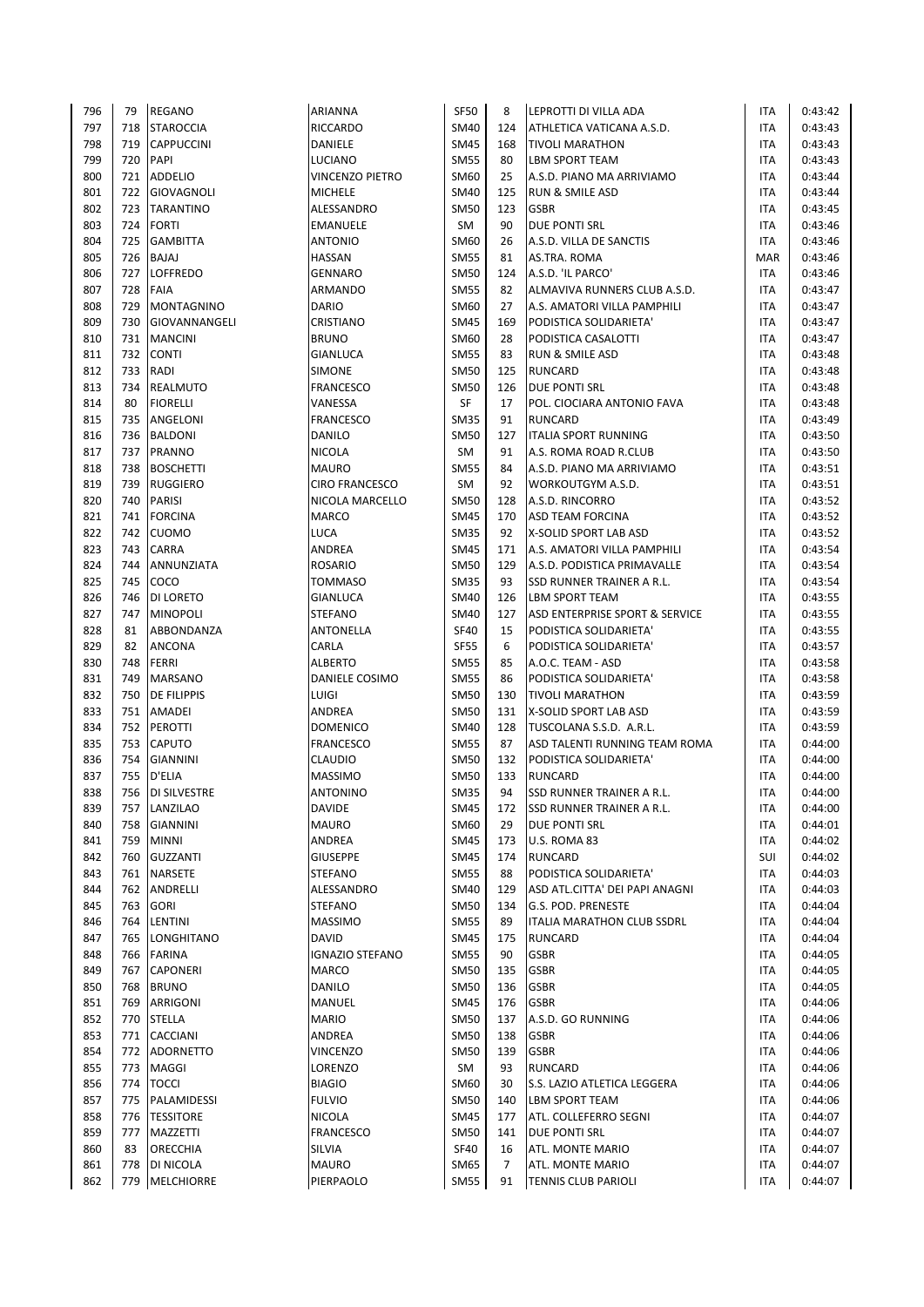| 863 | 780   | <b>LAUDATO</b>    | <b>ROSARIO</b>   | <b>SM40</b> | 130            | <b>RUNCARD</b>                     | ITA        | 0:44:07 |
|-----|-------|-------------------|------------------|-------------|----------------|------------------------------------|------------|---------|
| 864 | 781   | <b>ROSOLINO</b>   | MASSIMILIANO     | <b>SM40</b> | 131            | <b>RUNCARD</b>                     | <b>ITA</b> | 0:44:07 |
| 865 | 782   | DI PAOLO          | ALESSANDRO       | <b>SM45</b> | 178            | SABINA MARATHON CLUB               | <b>ITA</b> | 0:44:08 |
| 866 | 783   | SPLENDIANI        | LIVIO            | <b>SM55</b> | 92             | ASD TEAM FORCINA                   | <b>ITA</b> | 0:44:08 |
| 867 | 784 l | <b>VERACINI</b>   | <b>GIANNI</b>    | <b>SM55</b> | 93             | PODISTICA CASALOTTI                | <b>ITA</b> | 0:44:08 |
| 868 | 785   | <b>NARDI</b>      | ANDREA           | <b>SM50</b> | 142            | PODISTICA SOLIDARIETA'             | <b>ITA</b> | 0:44:08 |
| 869 | 786   | <b>MESCHINI</b>   | PIETRO           | SM          | 94             | <b>GSBR</b>                        | <b>ITA</b> | 0:44:08 |
| 870 | 787   | <b>BORRELLI</b>   | <b>GENNARO</b>   | SM40        | 132            | <b>RUNCARD</b>                     | <b>ITA</b> | 0:44:09 |
| 871 | 788   | <b>NOBILI</b>     | LUCIANO          | SM60        | 31             | ASD ATLETICO MONTEROTONDO          | <b>ITA</b> | 0:44:09 |
| 872 | 789   | <b>DAPOTO</b>     | <b>MASSIMO</b>   | <b>SM50</b> | 143            | PUROSANGUE ATHLETICS CLUB          | <b>ITA</b> | 0:44:10 |
| 873 | 84    | CASTELLANO        | <b>VERONICA</b>  | <b>SF</b>   | 18             | PUROSANGUE ATHLETICS CLUB          | <b>ITA</b> | 0:44:10 |
| 874 | 790   | <b>ORICCHIO</b>   | <b>FEDELE</b>    | <b>SM45</b> | 179            | <b>CILENTO RUN</b>                 | <b>ITA</b> | 0:44:10 |
| 875 | 791   | <b>FIORAVANTI</b> | <b>MARCO</b>     | <b>SM55</b> | 94             | PODISTICA SOLIDARIETA'             | <b>ITA</b> | 0:44:11 |
| 876 | 792   | <b>BRANCHESI</b>  | VALERIO          | <b>SM45</b> | 180            | PODISTICA SOLIDARIETA'             | <b>ITA</b> | 0:44:11 |
| 877 | 793   | <b>AMORUSO</b>    | <b>ROBERTO</b>   | SM60        | 32             | ALTO LAZIO A.S.D.                  | <b>ITA</b> | 0:44:11 |
| 878 | 794   | <b>TESSITORE</b>  | SALVATORE        | AM          | 3              | ATL. COLLEFERRO SEGNI              | <b>ITA</b> | 0:44:11 |
| 879 | 795   | <b>MAUGINI</b>    | <b>MARIO</b>     | <b>SM55</b> | 95             | ATLETICA DEI GELSI                 | <b>ITA</b> | 0:44:12 |
| 880 | 796   | LUCA'             | DANILO           | <b>SM50</b> | 144            | ATL. MONTE MARIO                   | ITA        | 0:44:12 |
| 881 | 85    | ANETRINI          | ALESSANDRA       | <b>SF40</b> | 17             | ALTO LAZIO A.S.D.                  | <b>ITA</b> | 0:44:12 |
| 882 | 86    | <b>BERNABINI</b>  | <b>BEATRICE</b>  | <b>SF55</b> | $\overline{7}$ | <b>RUNCARD</b>                     | <b>ITA</b> | 0:44:12 |
| 883 | 87    | <b>COPPA</b>      | AGNESE           | <b>SF45</b> | 23             | <b>DUE PONTI SRL</b>               | <b>ITA</b> | 0:44:13 |
| 884 | 797   | DI FONZO          | <b>ADOLFO</b>    | <b>SM50</b> | 145            | A.S.D. GO RUNNING                  | <b>ITA</b> | 0:44:13 |
| 885 | 88    |                   |                  | <b>SF40</b> |                |                                    |            |         |
|     |       | <b>BALDACCI</b>   | LUCIA            |             | 18             | ATLETICA UMBERTIDE                 | <b>ITA</b> | 0:44:13 |
| 886 | 798   | <b>MORETTI</b>    | <b>MIRO</b>      | <b>SM40</b> | 133            | PODISTICA SOLIDARIETA'             | <b>ITA</b> | 0:44:14 |
| 887 | 799   | <b>MEASSI</b>     | <b>GIAMPIERO</b> | <b>SM55</b> | 96             | RUNNERS CANINO ASD                 | <b>ITA</b> | 0:44:14 |
| 888 | 800   | DELL'OLIO         | VITALIANO        | <b>SM40</b> | 134            | <b>GSBR</b>                        | ITA        | 0:44:14 |
| 889 | 801   | VARGIU            | <b>STEFANO</b>   | <b>SM50</b> | 146            | A.S.D. GO RUNNING                  | <b>ITA</b> | 0:44:15 |
| 890 | 802   | <b>BIELLI</b>     | <b>MATTEO</b>    | <b>SM35</b> | 95             | PUROSANGUE ATHLETICS CLUB          | <b>ITA</b> | 0:44:15 |
| 891 | 803   | PALLOTTA          | LUCA             | <b>SM45</b> | 181            | A.S.D. GO RUNNING                  | <b>ITA</b> | 0:44:15 |
| 892 | 89    | <b>GRAVANTE</b>   | VALERIA          | <b>SF40</b> | 19             | X-SOLID SPORT LAB ASD              | ITA        | 0:44:15 |
| 893 | 804   | <b>CERZA</b>      | <b>FRANCESCO</b> | SM          | 95             | G.S. CAT SPORT ROMA                | <b>ITA</b> | 0:44:15 |
| 894 | 805   | <b>CELLUPICA</b>  | VALERIO          | <b>SM35</b> | 96             | X-SOLID SPORT LAB ASD              | <b>ITA</b> | 0:44:16 |
| 895 | 806   | <b>DINA</b>       | <b>QUIRINO</b>   | <b>SM45</b> | 182            | <b>GSBR</b>                        | <b>ITA</b> | 0:44:16 |
| 896 | 807   | <b>CURSI</b>      | <b>IVANO</b>     | SM          | 96             | <b>RUNCARD</b>                     | <b>ITA</b> | 0:44:16 |
| 897 | 808   | <b>MARTINO</b>    | <b>FRANCESCO</b> | <b>SM55</b> | 97             | A.S.D. GO RUNNING                  | <b>ITA</b> | 0:44:16 |
| 898 | 809   | CALAMITA          | <b>TOMMASO</b>   | <b>SM40</b> | 135            | <b>RUNCARD</b>                     | <b>ITA</b> | 0:44:17 |
| 899 | 810   | DE PORZI          | <b>FAUSTO</b>    | <b>SM55</b> | 98             | <b>RUNCARD</b>                     | <b>ITA</b> | 0:44:17 |
| 900 | 811   | MEZZABARBA        | <b>FRANCO</b>    | <b>SM55</b> | 99             | ASD ATLETICA LA SBARRA             | <b>ITA</b> | 0:44:18 |
| 901 | 812   | DI GIANNANTONIO   | <b>IVAN</b>      | <b>SM55</b> | 100            | A.S.D. PIANO MA ARRIVIAMO          | <b>ITA</b> | 0:44:19 |
| 902 | 813   | CANNUCCIA         | <b>SIMONE</b>    | <b>SM45</b> | 183            | A.S.D. RUNNING EVOLUTION           | <b>ITA</b> | 0:44:20 |
| 903 | 90    | PIZZUTI           | STEFANIA         | <b>SF50</b> | 9              | ASD SPARTAN SPORT ACADEMY          | <b>ITA</b> | 0:44:20 |
| 904 | 814   | <b>MESSINEO</b>   | MANUELE          | <b>SM50</b> | 147            | SSD RUNNER TRAINER A R.L.          | <b>ITA</b> | 0:44:20 |
| 905 | 815   | <b>BARBA</b>      | <b>RICCARDO</b>  | <b>SM55</b> | 101            | <b>G.S. CAT SPORT ROMA</b>         | <b>ITA</b> | 0:44:20 |
| 906 | 816   | GIOVAGNOLI        | VALERIO          | <b>SM50</b> | 148            | S.S. LAZIO ATLETICA LEGGERA        | ITA        | 0:44:21 |
| 907 | 817   | PAZIENZA          | ANDREA           | <b>SM45</b> | 184            | RUNNING CLUB LATINA                | ITA        | 0:44:22 |
| 908 | 91    | GARBATI           | ALESSANDRA       | <b>SF55</b> | 8              | RUN & SMILE ASD                    | <b>ITA</b> | 0:44:23 |
| 909 | 818   | <b>MARINO</b>     | ROBERTO          | <b>SM55</b> | 102            | PODISTICA SOLIDARIETA'             | <b>ITA</b> | 0:44:24 |
| 910 | 92    | SPESCHA           | LAURA            | <b>SF50</b> | 10             | PODISTICA SOLIDARIETA'             | <b>ITA</b> | 0:44:25 |
| 911 | 819   | <b>TESSICINI</b>  | <b>FEDERICO</b>  | SM35        | 97             | ASD ATLETICO MONTEROTONDO          | ITA        | 0:44:26 |
| 912 | 820   | <b>BOZZANO</b>    | <b>DAVIDE</b>    | <b>SM55</b> | 103            | <b>RUNCARD</b>                     | <b>ITA</b> | 0:44:26 |
| 913 |       | 821 TUFO          | <b>CIRO</b>      | SM65        | 8              | ASD ATLETICA LA SBARRA             | <b>ITA</b> | 0:44:27 |
| 914 | 822   | RIZZO             | SALVATORE MARIA  | <b>SM50</b> | 149            | <b>GSBR</b>                        | ITA        | 0:44:27 |
| 915 | 823   | <b>TOMASSELLI</b> | <b>CLAUDIO</b>   | <b>SM55</b> | 104            | A.S. AMATORI VILLA PAMPHILI        | ITA        | 0:44:27 |
| 916 | 93    | D'ARTIBALE        | <b>FIORELLA</b>  | SF55        | 9              | ASD ATLETICO MONTEROTONDO          | ITA        | 0:44:27 |
| 917 | 824   | LONGANO           | <b>NICOLA</b>    | <b>SM55</b> | 105            | PODISTICA SOLIDARIETA'             | <b>ITA</b> | 0:44:28 |
| 918 | 825   | <b>BRACACCIA</b>  | MATTEO           | <b>SM40</b> | 136            | ASD SPARTAN SPORT ACADEMY          | ITA        | 0:44:28 |
| 919 | 826   | <b>POGGINI</b>    | <b>FABRIZIO</b>  | <b>SM40</b> | 137            | <b>GSBR</b>                        | ITA        | 0:44:29 |
| 920 |       | 827 PARTESANO     | <b>FLAVIO</b>    | <b>SM55</b> | 106            | PODISTICA SOLIDARIETA'             | ITA        | 0:44:29 |
| 921 | 828   | LUCIA             | IOSE'            | <b>SM50</b> | 150            | A.S.D. RUNNING EVOLUTION           | ITA        | 0:44:30 |
| 922 | 829   | <b>AURELI</b>     | <b>MASSIMO</b>   | <b>SM55</b> | 107            | A.S.D. RUNNING EVOLUTION           | ITA        | 0:44:30 |
| 923 |       | 830 SANTOPAOLO    | LORENZO          | <b>SM35</b> | 98             | RUNCARD                            | ITA        | 0:44:30 |
| 924 |       | 831 JACCHIA       | MATTEO MARIO LUI | SM          | 97             | RUNCARD                            | <b>ITA</b> | 0:44:30 |
| 925 |       | 832 MAGGIORE      | PAOLO            | SM          | 98             | A.S.D. ATHLETIC SEA RUNNERS        | <b>ITA</b> | 0:44:32 |
| 926 | 833   | LOLLOBRIGIDA      | PIO              | SM65        | 9              | <b>GRUPPO MARCIATORI SIMBRUINI</b> | ITA        | 0:44:32 |
| 927 | 834   | PIZZUTI           | <b>FABIO</b>     | <b>SM50</b> | 151            | ASD SPARTAN SPORT ACADEMY          | ITA        | 0:44:33 |
| 928 | 835   | SOLAZZI           | <b>GIULIO</b>    | <b>SM50</b> | 152            | <b>RUNCARD</b>                     | ITA        | 0:44:34 |
| 929 | 836   | RAMPIONI          | MATTEO           | SM          | 99             | CIRCOLO CANOTTIERI ANIENE          | <b>ITA</b> | 0:44:34 |
|     |       |                   |                  |             |                |                                    |            |         |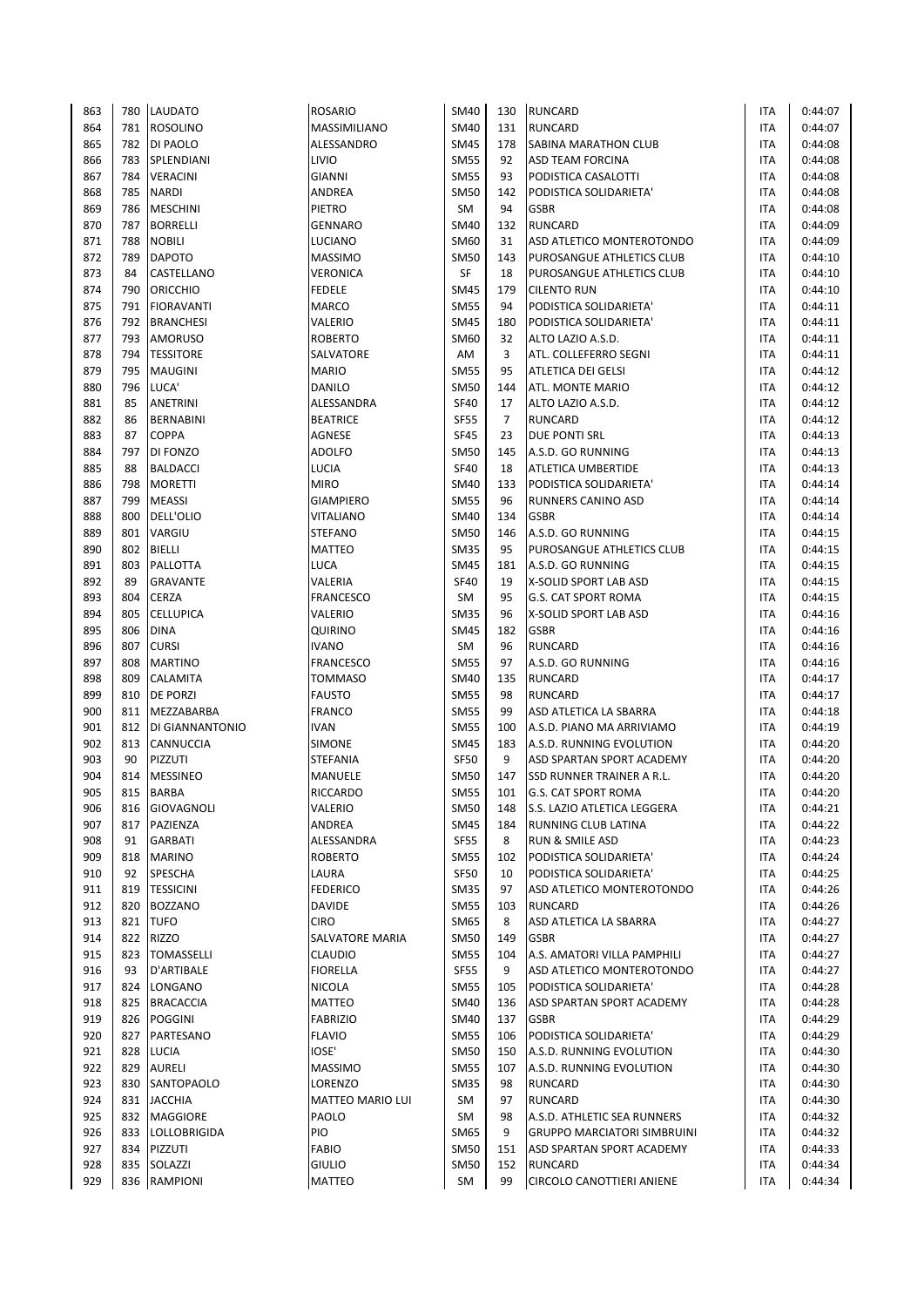| 930        | 837        | PALMISANO                  | <b>ANDREA</b>           | <b>SM</b>                  | 100            | <b>CIRCOLO CANOTTIERI ANIENE</b> | ITA               | 0:44:35            |
|------------|------------|----------------------------|-------------------------|----------------------------|----------------|----------------------------------|-------------------|--------------------|
| 931        | 838        | DI NICOLA                  | MASSIMILIANO            | <b>SM45</b>                | 185            | TIBURTINA RUNNING ROMA A.S.D.    | ITA               | 0:44:35            |
| 932        | 839        | <b>BORTOLETTI</b>          | ALESSANDRO              | <b>SM45</b>                | 186            | A.S.D. GO RUNNING                | <b>ITA</b>        | 0:44:35            |
| 933        | 840        | <b>PETRUCCI</b>            | <b>FABIO</b>            | <b>SM35</b>                | 99             | TIBURTINA RUNNING ROMA A.S.D.    | <b>ITA</b>        | 0:44:35            |
| 934        | 841        | DI RUBBO                   | <b>VINCENZO</b>         | <b>SM55</b>                | 108            | TIBURTINA RUNNING ROMA A.S.D.    | <b>ITA</b>        | 0:44:35            |
| 935        | 842        | <b>TRANCHINA</b>           | <b>SALVATORE LUIGI</b>  | <b>SM40</b>                | 138            | <b>LBM SPORT TEAM</b>            | <b>ITA</b>        | 0:44:36            |
| 936        | 843        | <b>BIANCHI</b>             | <b>FEDERICO</b>         | SM                         | 101            | A.S.D. ESERCITO CECCHIGNOLA      | ITA               | 0:44:36            |
| 937        | 94         | DI GIOVANPAOLO             | FRANCESCA               | <b>SF50</b>                | 11             | PUROSANGUE ATHLETICS CLUB        | <b>ITA</b>        | 0:44:37            |
| 938        | 844        | <b>IACONO</b>              | <b>FEDERICO</b>         | <b>SM55</b>                | 109            | A.S.D. RUNNING EVOLUTION         | <b>ITA</b>        | 0:44:37            |
| 939        | 845        | GABRIELE                   | <b>STEFANO</b>          | <b>SM40</b>                | 139            | RUNNING CLUB LATINA              | <b>ITA</b>        | 0:44:37            |
| 940        | 846        | <b>LUCCHINI</b>            | NICCOLO'                | SM                         | 102            | A.S.D. MEDITERRANEA              | ITA               | 0:44:38            |
| 941        | 847        | <b>OLANDESI</b>            | <b>UMBERTO</b>          | <b>SM35</b>                | 100            | CALCATERRA SPORT ASD             | <b>ITA</b>        | 0:44:39            |
| 942        | 848        | PORRECA                    | ALESSANDRO              | <b>SM40</b>                | 140            | ASD MAGIC RUNNERS TAGLIACOZZO    | <b>ITA</b>        | 0:44:41            |
| 943        | 849        | QUAGLIA                    | <b>FRANCESCO</b>        | SM60                       | 33             | ASD TALENTI RUNNING TEAM ROMA    | ITA               | 0:44:41            |
| 944        | 850        | LODI                       | <b>MARCO</b>            | <b>SM50</b>                | 153            | <b>LBM SPORT TEAM</b>            | ITA               | 0:44:42            |
| 945        | 851        | <b>MESSINA</b>             | PAOLO                   | SM60                       | 34             | AS.TRA. ROMA                     | ITA               | 0:44:42            |
| 946        | 852        | <b>BRACCINI</b>            | GIANLUCA                | <b>SM50</b>                | 154            | <b>RUNCARD</b>                   | ITA               | 0:44:43            |
| 947        | 853        | <b>CECCONI</b>             | <b>FRANCESCO</b>        | <b>SM50</b>                | 155            | <b>G.S. CAT SPORT ROMA</b>       | ITA               | 0:44:43            |
| 948        | 95         | SGRAZZUTTI                 | <b>ALICE</b>            | PF                         | 5              | A.S.D. A.N.B. FIAMME CREMISI     | <b>ITA</b>        | 0:44:44            |
| 949        | 96         | <b>CLAUDI</b>              | SILVIA                  | <b>SF50</b>                | 12             | ASD SPARTAN SPORT ACADEMY        | <b>ITA</b>        | 0:44:44            |
| 950        | 854        | <b>NAVARRA</b>             | <b>VITO</b>             | <b>SM50</b>                | 156            | SSD RUNNER TRAINER A R.L.        | <b>ITA</b>        | 0:44:44            |
| 951        | 855        | <b>BEMPORTATO</b>          | DANIELE                 | <b>SM40</b>                | 141            | <b>RUNCARD</b>                   | ITA               | 0:44:44            |
| 952        | 856        | SCARAMELLA                 | <b>GIULIANO</b>         | SM60                       | 35             | A.S.D. GO RUNNING                | <b>ITA</b>        | 0:44:44            |
| 953        | 857        | <b>MUCCI</b>               | <b>MARIO</b>            | <b>SM50</b>                | 157            | A.S. AMATORI VILLA PAMPHILI      | <b>ITA</b>        | 0:44:45            |
| 954        | 858        | <b>NUCCITELLI</b>          | DANILO                  | <b>SM45</b>                | 187            | <b>RUNCARD</b>                   | <b>ITA</b>        | 0:44:45            |
| 955        | 859        | <b>TARDITI</b>             | <b>MICHELE</b>          | <b>SM45</b>                | 188            | <b>RUNCARD</b>                   | ITA               | 0:44:46            |
| 956        | 860        | <b>MICALONI</b>            | <b>GILBERTO</b>         | <b>SM50</b>                | 158            | <b>ITALIA SPORT RUNNING</b>      | <b>ITA</b>        | 0:44:46            |
| 957        | 861        | <b>MASCARENHAS ANTUNES</b> | <b>BRUNO MIGUEL</b>     | <b>SM40</b>                | 142            | <b>G.S. CAT SPORT ROMA</b>       | <b>ITA</b>        | 0:44:46            |
| 958        | 862        | <b>CIARCIA</b>             | <b>FABIO</b>            | <b>SM45</b>                | 189            | <b>RUNCARD</b>                   | <b>ITA</b>        | 0:44:47            |
| 959        | 863        | PRESTANICOLA               | MANUELE                 | <b>SM35</b>                | 101            | X-SOLID SPORT LAB ASD            | ITA               | 0:44:47            |
| 960        | 864        | <b>PONTANI</b>             | <b>MAURO</b>            | <b>SM45</b>                | 190            | RUNNERS CANINO ASD               | <b>ITA</b>        | 0:44:47            |
| 961        | 865        | CAVARRA                    | <b>MARCO</b>            | <b>SM50</b>                | 159            | <b>GSBR</b>                      | <b>ITA</b>        | 0:44:47            |
| 962        | 866        | ZIZZARI                    | SALVATORE               | <b>SM45</b>                | 191            | <b>RUNCARD</b>                   | <b>ITA</b>        | 0:44:48            |
| 963        | 867        | SILENZI                    | CRISTIANO               | <b>SM40</b>                | 143            | A.S.D. GO RUNNING                | ITA               | 0:44:48            |
| 964        | 868        | PELLEGRINO                 | <b>MICHELE</b>          | <b>SM45</b>                | 192            | PODISTICA SOLIDARIETA'           | <b>ITA</b>        | 0:44:48            |
| 965        | 869        | <b>GUSMEROLI</b>           | DANIELE                 | <b>SM40</b>                | 144            | A.S.D. ATLETICA ZAGAROLO         | <b>ITA</b>        | 0:44:49            |
| 966        | 97         | PAOLUCCI                   | VALENTINA               | <b>SF40</b>                | 20             | ATL. MONTE MARIO                 | <b>ITA</b>        | 0:44:49            |
| 967        | 870        | <b>CAPPETTA</b>            | <b>DIEGO</b>            | <b>SM65</b>                | 10             | DUE PONTI SRL                    | ITA               | 0:44:50            |
| 968        | 98         | <b>TESTA</b>               | ALESSANDRA              | <b>SF55</b>                | 10             | <b>GSBR</b>                      | ITA               | 0:44:50            |
| 969        | 871        | <b>FALZOI</b>              | <b>MAURIZIO</b>         | <b>SM50</b>                | 160            | <b>LBM SPORT TEAM</b>            | ITA               | 0:44:50            |
| 970        | 872        | <b>FABIETTI</b>            | LUCA                    | SM60                       | 36             | ASD NISSOLINO INTESATLETICA      | <b>ITA</b>        | 0:44:50            |
| 971        | 99         | SALVIONI                   | <b>MARA</b>             | SF65                       | $\mathbf{1}$   | PODISTICA CASALOTTI              | ITA               | 0:44:51            |
| 972        | 100        | <b>GUGLIELMINETTI</b>      | <b>ELISA</b>            | <b>SF35</b>                | 10             | PODISTICA SOLIDARIETA'           | <b>ITA</b>        | 0:44:51            |
| 973        | 873        | MASELLA                    | LUIGI                   | SM60                       | 37             | PODISTI VALMONTONE               | ITA               | 0:44:51            |
| 974        | 874        | <b>MIELE</b>               | GIOVANNI                | SM60                       | 38             | PODISTI VALMONTONE               | ITA               | 0:44:52            |
| 975        | 875        | <b>BELLI</b>               | <b>ROBERTO</b>          | SM65                       | 11             | <b>RUNCARD</b>                   | ITA               | 0:44:53            |
| 976        |            | 876   SICO                 | <b>NICOLA</b>           | <b>SM55</b>                | 110            | A.S.D. ATL. SPORTING CALORE      | <b>ITA</b>        | 0:44:53            |
| 977        | 877        | DI BLASIO                  | GIOVANNI                | <b>SM55</b>                | 111            | PODISTICA SOLIDARIETA'           | <b>ITA</b>        | 0:44:54            |
| 978        | 878        | CACCAMO                    | <b>VINCENZO GIOVANN</b> | <b>SM60</b>                | 39             | ASD PODISTICA 2007 TORTRETESTE   | ITA               | 0:44:54            |
| 979        | 879        | PIRRI                      | PAOLO                   | <b>SM50</b>                | 161            | RUNCARD                          | ITA               | 0:44:55            |
| 980        | 880        | <b>CIANFLONE</b>           | ALESSANDRO              | <b>SM45</b>                | 193            | PUROSANGUE ATHLETICS CLUB        | ITA               | 0:44:55            |
| 981        | 881        | SANTORELLI                 | <b>ANTONIO</b>          | <b>SM40</b>                | 145            | A.S. ROMA ROAD R.CLUB            | ITA               | 0:44:57            |
| 982        | 882        | DI MARCELLO                | <b>BERARDO</b>          | <b>SM70</b>                | $\overline{2}$ | ATLETICA FIANO ROMANO            | ITA               | 0:44:57            |
| 983        | 883        | <b>EMILI</b>               | LUCA                    | SM45                       | 194            | ALTO LAZIO A.S.D.                | ITA               | 0:44:58            |
| 984        | 884        | LATELLA                    | <b>EMANUELE</b>         | <b>SM55</b>                | 112            | LBM SPORT TEAM                   | ITA               | 0:44:58            |
| 985        | 885        | RAMAZZOTTI                 | ANDREA                  | <b>SM45</b>                | 195            | PODISTICA SOLIDARIETA'           | ITA               | 0:44:58            |
| 986        | 886        | <b>TRITTO</b>              | <b>CLAUDIO</b>          | SM                         | 103            | <b>RUNCARD</b>                   | ITA               | 0:44:59            |
| 987        | 887        | TARABORELLI                | <b>EMILIANO</b>         | <b>SM40</b>                | 146            | S.S. LAZIO ATLETICA LEGGERA      | <b>ITA</b>        | 0:45:00            |
| 988        | 888        | LACROCE                    | EMANUELE                | <b>SM50</b>                | 162            | ASD LAZIO OLIMPIA RUNNERS TEAM   | <b>ITA</b>        | 0:45:00            |
| 989        | 101        | <b>APPETITO</b>            | CLAUDIA                 | <b>SF45</b>                | 24             | A.S.D. PODISTICA VEIO            | <b>ITA</b>        | 0:45:00            |
| 990        | 889        |                            | <b>SERGIO</b>           | <b>SM45</b>                | 196            |                                  | ITA               | 0:45:00            |
| 991        |            | <b>FRANCAVILLA</b>         |                         | <b>SF50</b>                |                | RUN & SMILE ASD                  |                   |                    |
|            |            | 102 NAPOLEONE              | LOREDANA                |                            | 13             | A.S.D. PODISTICA PRIMAVALLE      | <b>ITA</b>        | 0:45:01            |
| 992        |            | 890 MASSIMI                | GIOVANNI                | <b>SM45</b>                | 197            | PUROSANGUE ATHLETICS CLUB        | ITA               | 0:45:02            |
| 993<br>994 | 103<br>891 | <b>PREZIOSI</b>            | AMBRA<br>ALESSANDRO     | SF                         | 19<br>102      | <b>GSBR</b><br><b>AICS RIETI</b> | <b>ITA</b><br>ITA | 0:45:02            |
| 995        | 892        | LONGO<br><b>ONORATO</b>    | <b>GINO</b>             | <b>SM35</b><br><b>SM55</b> | 113            | <b>GSBR</b>                      |                   | 0:45:02<br>0:45:03 |
|            |            |                            |                         |                            |                |                                  | ITA               |                    |
| 996        |            | 893 TITTOZZI               | GIANNI                  | <b>SM55</b>                | 114            | ASD SPARTAN SPORT ACADEMY        | <b>ITA</b>        | 0:45:03            |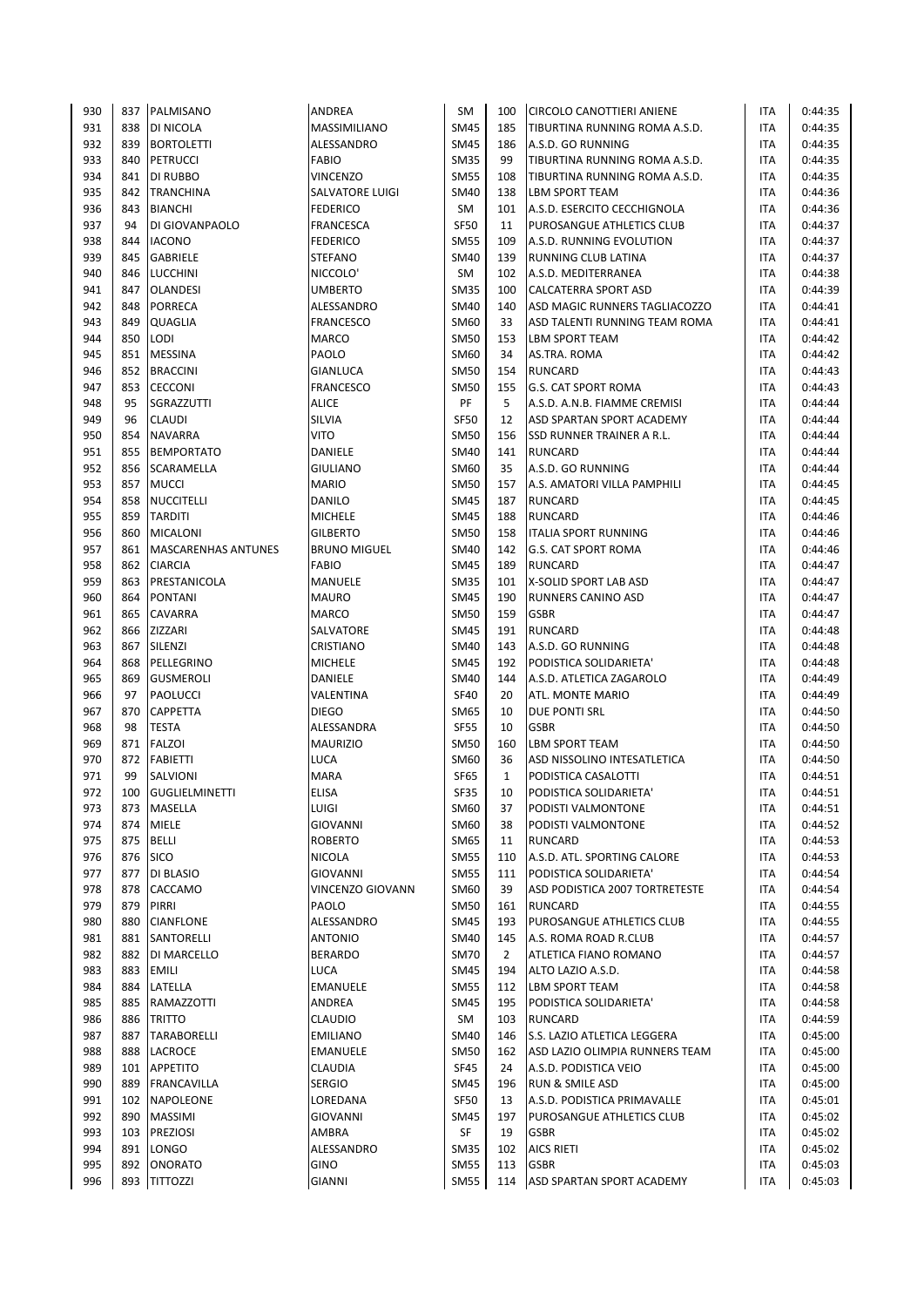| 997  | 894        | PANARESE               | <b>GIOVANNI</b>  | <b>SM40</b> | 147 | A.S.D. GO RUNNING                | ITA        | 0:45:03 |
|------|------------|------------------------|------------------|-------------|-----|----------------------------------|------------|---------|
| 998  | 895        | <b>CAMPANA</b>         | VALTER           | <b>SM55</b> | 115 | <b>ASD SPARTAN SPORT ACADEMY</b> | <b>ITA</b> | 0:45:03 |
| 999  | 896        | <b>BARONI</b>          | <b>MICHELE</b>   | SM          | 104 | VIRTUS VILLA ADA FASHION SPORT   | <b>ITA</b> | 0:45:03 |
| 1000 | 897        | <b>CAMPUS</b>          | <b>VINCENZO</b>  | <b>SM40</b> | 148 | X-SOLID SPORT LAB ASD            | <b>ITA</b> | 0:45:04 |
| 1001 | 898        | <b>DE QUATTRO</b>      | <b>ROBERTO</b>   | <b>SM45</b> | 198 | <b>ASD RUNNING VAIRANO</b>       | <b>ITA</b> | 0:45:04 |
| 1002 | 899        | <b>FERRETTI</b>        | <b>SIMONE</b>    | <b>SM45</b> | 199 | <b>RUNCARD</b>                   | <b>ITA</b> | 0:45:05 |
| 1003 | 900        | <b>TUGLIANI</b>        | EMANUELE         | <b>SM35</b> | 103 | X-SOLID SPORT LAB ASD            | <b>ITA</b> | 0:45:05 |
| 1004 | 901        | <b>MATERAZZO</b>       | MAURIZIO         | <b>SM45</b> | 200 | A.S.D. FREE RUNNER               | <b>ITA</b> | 0:45:05 |
| 1005 | 902        | ZAINO                  | <b>FABRIZIO</b>  | <b>SM55</b> | 116 | A.S.D. VILLA DE SANCTIS          | <b>ITA</b> | 0:45:06 |
| 1006 | 903        | <b>IORIO</b>           | <b>MASSIMO</b>   | <b>SM50</b> | 163 | A.S. AMATORI VILLA PAMPHILI      | <b>ITA</b> | 0:45:07 |
| 1007 | 904        | <b>HOLWEGER</b>        | DANIELE          | <b>SM40</b> | 149 | A.S.D. PODISTICA APRILIA         | <b>ITA</b> | 0:45:08 |
| 1008 | 905        | <b>MANETTA</b>         | ANDREA           | SM          | 105 | PODISTICA SOLIDARIETA'           | <b>ITA</b> | 0:45:09 |
| 1009 | 906        | <b>GIANGIULIO</b>      | WALTER           | <b>SM40</b> | 150 | VILLA AURELIA SPORTING CLUB      | <b>ITA</b> | 0:45:09 |
| 1010 | 907        | LANZI                  | PAOLO            | <b>SM40</b> | 151 | S.S. LAZIO ATLETICA LEGGERA      | ITA        | 0:45:09 |
| 1011 | 104        | <b>GALLI</b>           | <b>JURKA</b>     | <b>SF50</b> | 14  | PUROSANGUE ATHLETICS CLUB        | <b>ITA</b> | 0:45:10 |
| 1012 | 908        | ANGELOZZI              | ALESSANDRO       | <b>SM50</b> | 164 | PODISTICA SOLIDARIETA'           | <b>ITA</b> | 0:45:10 |
| 1013 | 909        | <b>ROSSI</b>           | <b>ANTONINO</b>  | <b>SM50</b> | 165 | A.S.D. GO RUNNING                | <b>ITA</b> | 0:45:10 |
| 1014 | 105        | <b>PALONE</b>          | <b>ILARIA</b>    | <b>SF45</b> | 25  | PUROSANGUE ATHLETICS CLUB        | ITA        | 0:45:11 |
| 1015 | 910        | <b>MARINI</b>          | <b>MATTEO</b>    | <b>SM35</b> | 104 | ASD PALESTRINA RUNNING           | <b>ITA</b> | 0:45:11 |
| 1016 | 911        | LIPARI                 | <b>MARCO</b>     | SM60        | 40  | <b>ASD ROMATLETICA</b>           | <b>ITA</b> | 0:45:11 |
| 1017 | 912        | <b>CAVALLARO</b>       | <b>MAURIZIO</b>  | <b>SM65</b> | 12  | A.S. ALBATROS ROMA               | <b>ITA</b> | 0:45:12 |
| 1018 | 913        | <b>LAVITOLA</b>        | LIVIO            | <b>SM50</b> | 166 | CIRC.CANOTTIERI TEVERE REMO      | <b>ITA</b> | 0:45:12 |
| 1019 | 106        | PASTORE                | SARA             | SF          | 20  | CALCATERRA SPORT ASD             | <b>ITA</b> | 0:45:12 |
| 1020 | 914        | <b>CIOCCHETTI</b>      | <b>SIMONE</b>    | <b>SM40</b> | 152 | ATHLETICA VATICANA A.S.D.        | <b>ITA</b> | 0:45:12 |
| 1021 | 915        | <b>FOCAROLI</b>        | DANIELE          | <b>SM40</b> | 153 | <b>RUNCARD</b>                   | <b>ITA</b> | 0:45:12 |
| 1022 | 916        | <b>GIUSTINI</b>        | <b>DAVIDE</b>    | <b>SM</b>   | 106 | <b>RUNCARD</b>                   | <b>ITA</b> | 0:45:12 |
| 1023 | 917        | VARGETTO               | PAOLO            | <b>SM45</b> | 201 | ATHLETICA VATICANA A.S.D.        | <b>ITA</b> | 0:45:12 |
| 1024 | 918        | <b>FIORELLI</b>        | PAOLO            | <b>SM40</b> | 154 | <b>GSBR</b>                      | <b>ITA</b> | 0:45:13 |
| 1025 | 919        | LANZETTI               | <b>LUCA</b>      | <b>SM45</b> | 202 | ASD TALENTI RUNNING TEAM ROMA    | <b>ITA</b> | 0:45:14 |
| 1026 | 920        | <b>CIMINARI</b>        | <b>GIOVANNI</b>  | <b>SM50</b> | 167 | A.S.D. RINCORRO                  | <b>ITA</b> | 0:45:14 |
| 1027 | 921        | <b>ANTONELLI</b>       | LORIS            | <b>SM45</b> | 203 | SSD RUNNER TRAINER A R.L.        | <b>ITA</b> | 0:45:14 |
| 1028 | 922        | <b>PAPEO</b>           | PASQUALE ANTONIO | <b>SM50</b> | 168 | <b>GSBR</b>                      | <b>ITA</b> | 0:45:14 |
| 1029 | 923        | <b>DENTICO</b>         | <b>EMILIANO</b>  | <b>SM50</b> | 169 | <b>GSBR</b>                      | ITA        | 0:45:14 |
| 1030 | 107        | DEI                    | RACHELE          | <b>SF40</b> | 21  | A.S.D. ATLETICA NEPI             | <b>ITA</b> | 0:45:15 |
| 1031 | 108        | <b>MAGNAGO</b>         | LISA             | <b>SF45</b> | 26  | A.S.D. PIANO MA ARRIVIAMO        | <b>ITA</b> | 0:45:15 |
| 1032 | 924        | <b>SCIORTINO</b>       | <b>GIUSEPPE</b>  | <b>SM45</b> | 204 | <b>LBM SPORT TEAM</b>            | <b>ITA</b> | 0:45:15 |
| 1033 | 925        | GOIO                   | <b>SERGIO</b>    | <b>SM55</b> | 117 | <b>DUE PONTI SRL</b>             | <b>ITA</b> | 0:45:16 |
| 1034 | 109        | <b>COGNETTI</b>        | MICHELA          | <b>SF35</b> | 11  | ASD RUNNERS FOR EMERGENCY        | <b>ITA</b> | 0:45:17 |
| 1035 | 926        | <b>BORGIA</b>          | ANDREA           | <b>SM45</b> | 205 | A.S.D. ATLETICA CAVE             | <b>ITA</b> | 0:45:17 |
| 1036 | 927        | <b>BARONE</b>          | <b>MAURIZIO</b>  | <b>SM60</b> | 41  | A.S.D. IL CAMPANILE              | <b>ITA</b> | 0:45:18 |
| 1037 | 928        | <b>CENTINI</b>         | VINCENZO         | SM60        | 42  | PODISTICA CASALOTTI              | <b>ITA</b> | 0:45:18 |
| 1038 | 929        | <b>NEGRINI</b>         | <b>MAURO</b>     | <b>SM45</b> | 206 | S.S. LAZIO ATLETICA LEGGERA      | <b>ITA</b> | 0:45:18 |
| 1039 | 930        | <b>ABATE</b>           | <b>FABRIZIO</b>  | <b>SM50</b> | 170 | <b>GSBR</b>                      | <b>ITA</b> | 0:45:19 |
| 1040 | 110        | PENDENZA               | DANIELA          | <b>SF50</b> | 15  | ATL. MONTE MARIO                 | ITA        | 0:45:19 |
| 1041 | 931        | <b>CAVOLATA</b>        | ANDREA           | <b>SM45</b> | 207 | <b>RUNCARD</b>                   | <b>ITA</b> | 0:45:20 |
| 1042 | 932        | <b>GALLI</b>           | MARCO            | <b>SM40</b> | 155 | ASD PALESTRINA RUNNING           | <b>ITA</b> | 0:45:20 |
| 1043 | 933        | SORRENTI               | <b>LUIGI</b>     | <b>SM45</b> | 208 | A.S. AMATORI VILLA PAMPHILI      | <b>ITA</b> | 0:45:20 |
| 1044 | 934        | CARE'                  | <b>ROBERTO</b>   | <b>SM45</b> | 209 | PODISTICA SOLIDARIETA'           | ITA        | 0:45:20 |
| 1045 | 935        | CARROZZA               | <b>FRANCESCO</b> | <b>SM50</b> | 171 | PODISTICA SOLIDARIETA'           | ITA        | 0:45:21 |
| 1046 | 936        | <b>VENANZI</b>         | MASSIMILIANO     | <b>SM55</b> | 118 | A.S. AMATORI VILLA PAMPHILI      | <b>ITA</b> | 0:45:21 |
| 1047 | 937        | <b>MICHELI</b>         | <b>FRANCESCO</b> | <b>SM45</b> | 210 | PODISTICA SOLIDARIETA'           | <b>ITA</b> | 0:45:21 |
| 1048 | 938        | LA MARRA               | RINALDO          | <b>SM55</b> | 119 | A.S. AMATORI VILLA PAMPHILI      | ITA        | 0:45:22 |
| 1049 | 939        | <b>ADORNETTO</b>       | DAVIDE           | PM          | 14  | PODISTICA SOLIDARIETA'           | ITA        | 0:45:22 |
| 1050 | 940        | RAMIREZ                | THIERRY          | <b>SM50</b> | 172 | <b>RUNCARD</b>                   | <b>FRA</b> | 0:45:22 |
| 1051 | 111        | <b>IACINO</b>          | DESIRE'          | <b>SF40</b> | 22  | RIFONDAZIONE PODISTICA           | ITA        | 0:45:22 |
| 1052 | 941        | LAZZARINI              | ANDREA           | <b>SM55</b> | 120 | LEPROTTI DI VILLA ADA            | ITA        | 0:45:23 |
| 1053 |            |                        |                  |             |     |                                  |            |         |
| 1054 | 942        | <b>RUGGERI</b>         | RICCARDO         | <b>SM65</b> | 13  | DUE PONTI SRL                    | ITA        | 0:45:24 |
|      | 112        | <b>URSI</b>            | ISA              | <b>SF50</b> | 16  | RIFONDAZIONE PODISTICA           | ITA        | 0:45:24 |
| 1055 | 943        | RICCIARDI              | RITO DOMENICO    | <b>SM40</b> | 156 | ATLETICA CORREREPOLLINO          | ITA        | 0:45:24 |
| 1056 | 944        | PECORARO               | <b>SERGIO</b>    | <b>SM55</b> | 121 | <b>ASD RUNNERS FOR EMERGENCY</b> | ITA        | 0:45:25 |
| 1057 | 945        | <b>BOVE</b>            | ANIELLO          | SM45        | 211 | TIBURTINA RUNNING ROMA A.S.D.    | <b>ITA</b> | 0:45:25 |
| 1058 | 946        | <b>FORINO</b>          | <b>FRANCESCO</b> | <b>SM55</b> | 122 | A.S.D. CENTRO FITNESS MONTELLO   | ITA        | 0:45:25 |
| 1059 | 947        | <b>LOSITO</b>          | <b>ALESSIO</b>   | <b>SM40</b> | 157 | ALMAVIVA RUNNERS CLUB A.S.D.     | ITA        | 0:45:25 |
| 1060 | 948        | <b>FRANCIA</b>         | PIETRO           | <b>SM45</b> | 212 | <b>ASD ROMATLETICA</b>           | ITA        | 0:45:26 |
| 1061 | 949        | <b>STRINATI</b>        | ALDO             | SM50        | 173 | S.S. LAZIO ATLETICA LEGGERA      | <b>ITA</b> | 0:45:26 |
| 1062 | 950<br>951 | CAIA<br><b>COLUCCI</b> | <b>ANTONIO</b>   | <b>SM45</b> | 213 | TIBURTINA RUNNING ROMA A.S.D.    | <b>ITA</b> | 0:45:26 |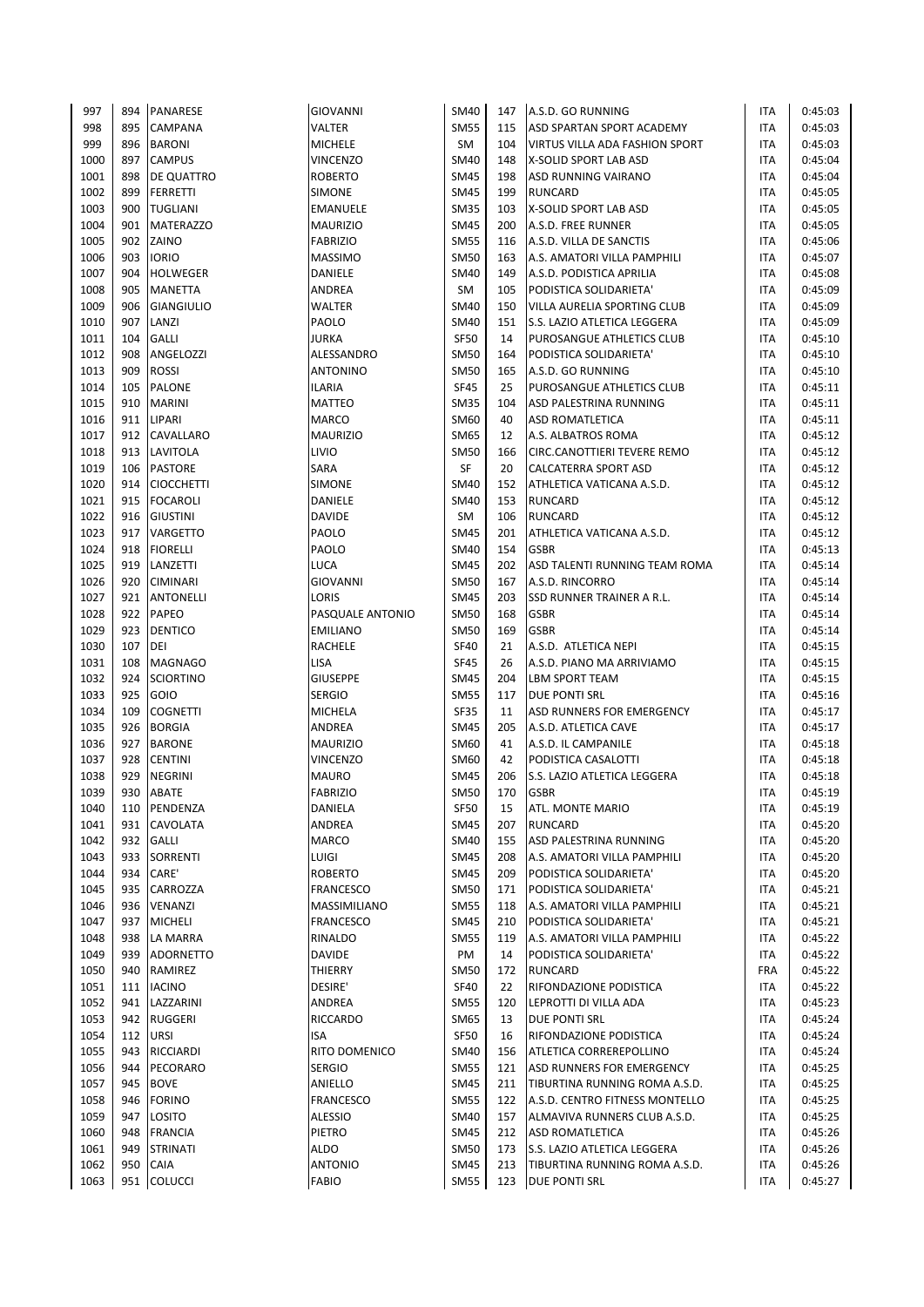| 1064 | 952        | <b>DEJUA</b>                     | <b>FRANCO</b>       | <b>SM55</b>                | 124 | <b>SSD RUNNER TRAINER A R.L.</b> | <b>ITA</b>        | 0:45:27            |
|------|------------|----------------------------------|---------------------|----------------------------|-----|----------------------------------|-------------------|--------------------|
| 1065 | 953        | <b>COLLETTA</b>                  | FRANCESCO           | <b>SM55</b>                | 125 | <b>LBM SPORT TEAM</b>            | <b>ITA</b>        | 0:45:27            |
| 1066 | 954        | NIGRELLI                         | PAOLO               | <b>SM45</b>                | 214 | <b>RUNCARD</b>                   | <b>ITA</b>        | 0:45:28            |
| 1067 | 113        | <b>BRUNO</b>                     | LUCIA               | <b>SF55</b>                | 11  | ASD ATLETICO MONTEROTONDO        | <b>ITA</b>        | 0:45:28            |
| 1068 | 114        | <b>DEL REGNO</b>                 | SERENA              | <b>SF35</b>                | 12  | <b>RUNCARD</b>                   | <b>ITA</b>        | 0:45:28            |
| 1069 | 955        | <b>EVANGELISTI</b>               | FRANCESCO           | SM                         | 107 | <b>ASD ENJOY RUN</b>             | <b>ITA</b>        | 0:45:28            |
| 1070 | 956        | FERRAZZA                         | <b>FABIO</b>        | <b>SM40</b>                | 158 | ISOLA SACRA A.S.C.D.             | <b>ITA</b>        | 0:45:28            |
| 1071 | 957        | CORBO                            | GIANLUCA            | <b>SM40</b>                | 159 | PODISTICA SOLIDARIETA'           | <b>ITA</b>        | 0:45:28            |
| 1072 | 958        | <b>IACONO</b>                    | <b>IVANO</b>        | <b>SM35</b>                | 105 | <b>LBM SPORT TEAM</b>            | <b>ITA</b>        | 0:45:28            |
| 1073 | 959        | <b>USAI</b>                      | <b>MARCO</b>        | SM                         | 108 | <b>RUNCARD</b>                   | <b>ITA</b>        | 0:45:28            |
| 1074 | 960        | PIETROSIMONE                     | VITTORIO            | <b>SM70</b>                | 3   | <b>RUNCARD</b>                   | <b>ITA</b>        | 0:45:29            |
| 1075 | 115        | <b>FILANTI</b>                   | KATIA               | <b>SF55</b>                | 12  | PODISTICA SOLIDARIETA'           | <b>ITA</b>        | 0:45:30            |
| 1076 | 961        | D'ARPINO                         | MASSIMILIANO        | <b>SM40</b>                | 160 | A.S.D. TRA LE RIGHE              | <b>ITA</b>        | 0:45:30            |
| 1077 | 962        | EGIDI                            | ANDREA              | <b>SM55</b>                | 126 | <b>ASD NOSTOPCENTER</b>          | ITA               | 0:45:31            |
| 1078 | 963        | <b>PROIETTI</b>                  | <b>MASSIMO</b>      | SM60                       | 43  | <b>G.S. CAT SPORT ROMA</b>       | <b>ITA</b>        | 0:45:31            |
| 1079 | 116        | ZAPATA                           | <b>AMPARO NANCY</b> | <b>SF55</b>                | 13  | G.S. POD. PRENESTE               | <b>ITA</b>        | 0:45:31            |
| 1080 | 117        | <b>TOMA</b>                      | <b>STEFANIA</b>     | <b>SF40</b>                | 23  | <b>RUNCARD</b>                   | <b>ITA</b>        | 0:45:31            |
| 1081 | 964        | LANDI                            | <b>FRANCESCO</b>    | <b>SM55</b>                | 127 | <b>RUNCARD</b>                   | <b>ITA</b>        | 0:45:31            |
| 1082 | 965        | ZERELLA                          | PELLEGRINO          | <b>SM45</b>                | 215 | <b>RUNCARD</b>                   | <b>ITA</b>        | 0:45:31            |
| 1083 | 966        | <b>MARINI</b>                    | ALESSANDRO          | SM40                       | 161 | <b>GSBR</b>                      | <b>ITA</b>        | 0:45:31            |
| 1084 | 967        | <b>MATTEI</b>                    | <b>KRISTIAN</b>     | <b>SM50</b>                | 174 | <b>RUNCARD</b>                   | <b>ITA</b>        | 0:45:32            |
| 1085 | 968        | CRISTOFANILLI                    | <b>MICHELE</b>      | <b>SM45</b>                | 216 | <b>RUNCARD</b>                   | <b>ITA</b>        | 0:45:32            |
| 1086 | 969        | SANTACROCE                       | PAOLO               | <b>SM40</b>                | 162 | <b>ATLETICA CECCANO</b>          | <b>ITA</b>        | 0:45:32            |
| 1087 | 970        | <b>BASTA</b>                     | ALESSANDRO          | <b>SM45</b>                | 217 | A.S.D. PIANO MA ARRIVIAMO        | <b>ITA</b>        | 0:45:33            |
| 1088 | 971        | <b>FABRIZI</b>                   | <b>STEFANO</b>      | <b>SM45</b>                | 218 | A.S. ROMA ROAD R.CLUB            | <b>ITA</b>        | 0:45:33            |
| 1089 | 118        | <b>ROGGI</b>                     | ALESSIA             | PF                         | 6   | A.S. ROMA ROAD R.CLUB            | <b>ITA</b>        | 0:45:34            |
| 1090 | 972        | <b>PICCIONI</b>                  | AURELIO             | <b>SM35</b>                | 106 | PODISTICA SOLIDARIETA'           | <b>ITA</b>        | 0:45:34            |
| 1091 | 973        | IANNELLA                         | <b>MICHELE</b>      | <b>SM55</b>                | 128 | <b>RIFONDAZIONE PODISTICA</b>    | <b>ITA</b>        | 0:45:35            |
| 1092 | 974        | <b>BARACAIA</b>                  | <b>GIAMPAOLO</b>    | <b>SM50</b>                | 175 | PODISTICA SOLIDARIETA'           | <b>ITA</b>        | 0:45:35            |
| 1093 | 119        | <b>VERNA</b>                     | <b>CRISTINA</b>     | <b>SF55</b>                | 14  | X-SOLID SPORT LAB ASD            | <b>ITA</b>        | 0:45:36            |
| 1094 | 975        | <b>PULIGA</b>                    | <b>SIMONE</b>       | <b>SM50</b>                | 176 | PUROSANGUE ATHLETICS CLUB        | <b>ITA</b>        | 0:45:37            |
| 1095 | 976        | <b>ANTONINI</b>                  | DANIELE             | <b>SM40</b>                | 163 | <b>RUNCARD</b>                   | <b>ITA</b>        | 0:45:37            |
| 1096 | 977        | <b>AMOROSO</b>                   | <b>MATTEO</b>       | SM60                       | 44  | A.S.D. LIBERATLETICA             | <b>ITA</b>        | 0:45:39            |
| 1097 | 978        | PRESTA                           | MASSIMILIANO        | <b>SM50</b>                | 177 | ASD TALENTI RUNNING TEAM ROMA    | <b>ITA</b>        | 0:45:39            |
| 1098 | 979        | <b>BONANNI</b>                   | ALESSANDRO          | <b>SM50</b>                | 178 | <b>RUNCARD</b>                   | <b>ITA</b>        | 0:45:40            |
| 1099 | 120        | PEZZOTTA                         | LAURA               | <b>SF50</b>                | 17  | PUROSANGUE ATHLETICS CLUB        | <b>ITA</b>        | 0:45:40            |
| 1100 | 121        | <b>VERNUCCI</b>                  | GEMMA               | <b>SF50</b>                | 18  | ASD TALENTI RUNNING TEAM ROMA    | <b>ITA</b>        | 0:45:40            |
| 1101 | 980        | <b>CONTI</b>                     | STEFANO             | SM60                       | 45  | RIFONDAZIONE PODISTICA           | <b>ITA</b>        | 0:45:40            |
| 1102 | 981        | <b>MINCHILLO</b>                 | <b>FRANCESCO</b>    | <b>SM45</b>                | 219 | <b>RUNCARD</b>                   | <b>ITA</b>        | 0:45:41            |
| 1103 | 982        | DI PAOLA FICARELLA               | <b>DOMENICO</b>     | <b>SM55</b>                | 129 | ITALIANA RUNNING A.S.D.          | <b>ITA</b>        | 0:45:41            |
| 1104 | 983        | <b>ADOLINI</b>                   | ANGELO              | <b>SM55</b>                | 130 | A.S.D. ATLETICA NEPI             | <b>ITA</b>        | 0:45:42            |
| 1105 | 122        | CALICCHIO                        | ELISABETTA          | <b>SF40</b>                | 24  | ATLETICA WINNER FOLIGNO          | <b>ITA</b>        | 0:45:42            |
| 1106 | 984        | <b>PAVINO</b>                    | <b>GIORGIO</b>      | <b>SM45</b>                | 220 | A.S.D. GO RUNNING                | <b>ITA</b>        |                    |
|      |            | <b>GAGLIOPPA</b>                 |                     |                            |     |                                  |                   | 0:45:42            |
| 1107 | 985<br>986 | <b>CIANCI</b>                    | PIERLUCA<br>DANILO  | <b>SM50</b><br><b>SM50</b> | 179 | <b>RIFONDAZIONE PODISTICA</b>    | ITA<br><b>ITA</b> | 0:45:42<br>0:45:43 |
| 1108 | 987        |                                  |                     |                            | 180 | PODISTICA SOLIDARIETA'           |                   |                    |
| 1109 |            | <b>GENNARETTI</b>                | <b>MASSIMO</b>      | <b>SM55</b><br><b>SM55</b> | 131 | AS.TRA. ROMA                     | <b>ITA</b>        | 0:45:43            |
| 1110 | 988<br>989 | <b>PETRUCCI</b><br><b>BUFOLI</b> | <b>GIORGIO</b>      |                            | 132 | <b>TIVOLI MARATHON</b>           | <b>ITA</b>        | 0:45:43            |
| 1111 | 990        |                                  | <b>FRANCESCO</b>    | <b>SM55</b>                | 133 | <b>RUNCARD</b>                   | ITA               | 0:45:43            |
| 1112 |            | DELLERBA                         | <b>MAURO</b>        | <b>SM50</b><br>SM60        | 181 | PUROSANGUE ATHLETICS CLUB        | ITA               | 0:45:44            |
| 1113 | 991        | <b>BIZZARRI</b>                  | <b>GIUSEPPE</b>     |                            | 46  | PUROSANGUE ATHLETICS CLUB        | <b>ITA</b>        | 0:45:44            |
| 1114 | 992        | <b>GIULIANO</b>                  | <b>DOMENICO</b>     | SM                         | 109 | ASD RUTIGLIANO ROAD RUNNERS      | <b>ITA</b>        | 0:45:45            |
| 1115 | 993        | PROSPERINI                       | DANIELE             | SM                         | 110 | ASD ATLETICO MONTEROTONDO        | ITA               | 0:45:45            |
| 1116 | 994        | LUGINI                           | <b>MARIO</b>        | <b>SM35</b>                | 107 | SABINA MARATHON CLUB             | ITA               | 0:45:46            |
| 1117 | 995        | MENGARELLI                       | DANIELE             | <b>SM40</b>                | 164 | A.S.D. RUN FOR FUN               | ITA               | 0:45:46            |
| 1118 | 123        | CARICCHIA                        | FRANCESCA           | <b>SF50</b>                | 19  | PUROSANGUE ATHLETICS CLUB        | ITA               | 0:45:47            |
| 1119 | 996        | ATTENNI                          | <b>MARCO</b>        | <b>SM50</b>                | 182 | <b>GENZANO MARATHON</b>          | ITA               | 0:45:47            |
| 1120 | 997        | <b>MATTINA</b>                   | MASSIMILIANO        | <b>SM55</b>                | 134 | PODISTICA SOLIDARIETA'           | ITA               | 0:45:47            |
| 1121 | 998        | <b>CRISTOFARI</b>                | PIETRO              | SM60                       | 47  | ASD PALESTRINA RUNNING           | <b>ITA</b>        | 0:45:48            |
| 1122 | 999        | <b>FILOMIA</b>                   | ANDREA              | <b>SM40</b>                | 165 | <b>G.S. CAT SPORT ROMA</b>       | <b>ITA</b>        | 0:45:48            |
| 1123 | 1000       | <b>GUINCI</b>                    | GIULIANO            | <b>SM50</b>                | 183 | <b>LBM SPORT TEAM</b>            | ITA               | 0:45:49            |
| 1124 |            | 1001 MOLINARI                    | FEDERICO            | SM45                       | 221 | <b>TIVOLI MARATHON</b>           | <b>ITA</b>        | 0:45:49            |
| 1125 |            | 1002 CIVITILLO                   | MICHELE ANGELO      | SM65                       | 14  | A.S.D. PODISTI ALTO SANNIO       | <b>ITA</b>        | 0:45:49            |
| 1126 |            | 1003 LOMBARDO                    | PIETRO              | SM                         | 111 | VIRTUS VILLA ADA FASHION SPORT   | <b>ITA</b>        | 0:45:49            |
| 1127 | 124        | <b>INNOCENZI</b>                 | ALESSANDRA          | <b>SF40</b>                | 25  | <b>TIVOLI MARATHON</b>           | ITA               | 0:45:49            |
| 1128 |            | 1004 ALFONZI                     | MARCO               | SM40                       | 166 | ATL. MONTE MARIO                 | <b>ITA</b>        | 0:45:50            |
| 1129 |            | 1005 BORZI                       | ALESSANDRO          | <b>SM55</b>                | 135 | A.S. AMATORI VILLA PAMPHILI      | <b>ITA</b>        | 0:45:50            |
| 1130 |            | 1006 MELONI                      | LUCIANO             | <b>SM55</b>                | 136 | ITALIANA RUNNING A.S.D.          | <b>ITA</b>        | 0:45:50            |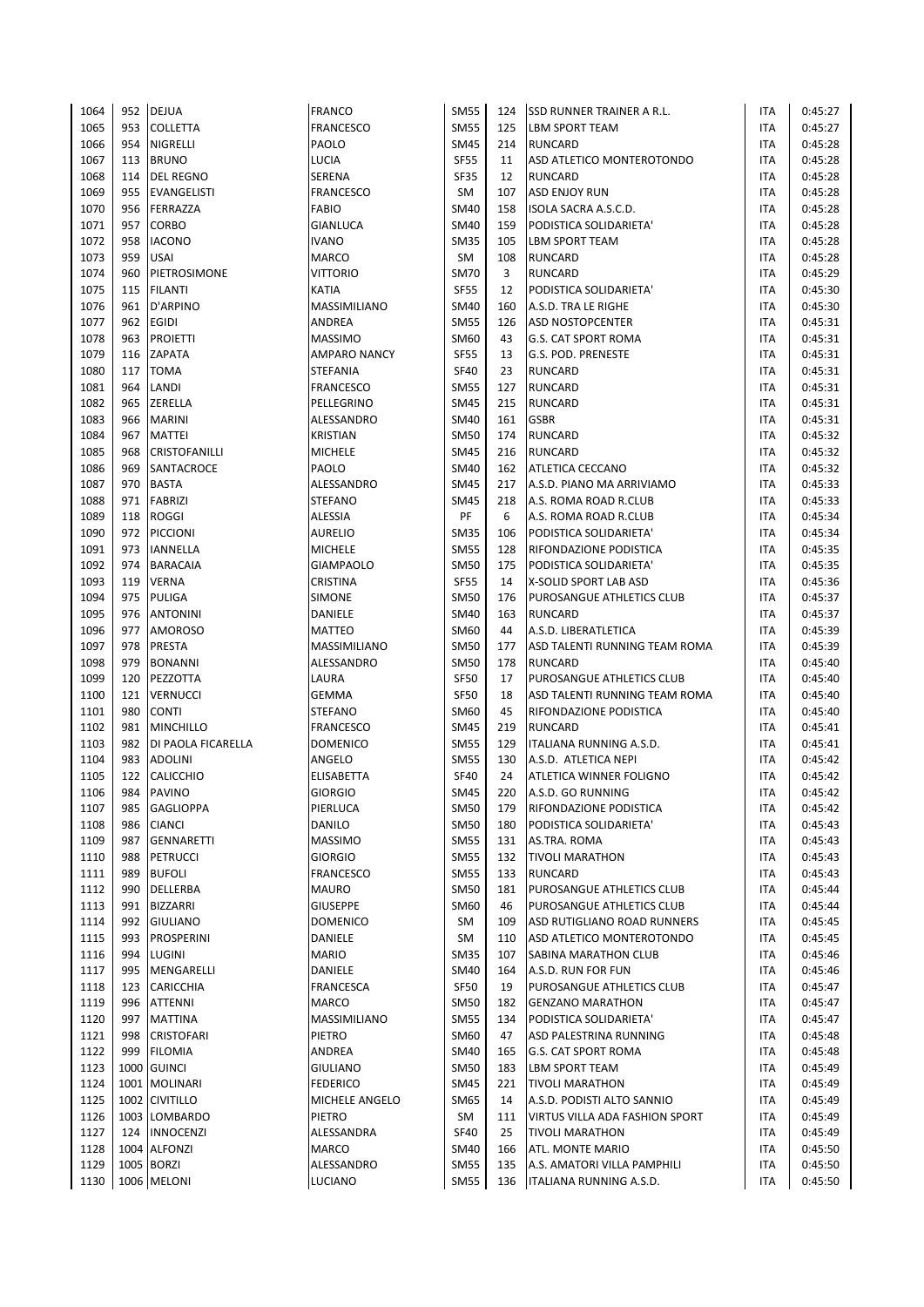| 1131         |           | 1007 PACIFICI                   | CARLO                              | SM60                       | 48             | <b>RUNCARD</b>                                         | ITA        | 0:45:50            |
|--------------|-----------|---------------------------------|------------------------------------|----------------------------|----------------|--------------------------------------------------------|------------|--------------------|
| 1132         |           | 1008 GERVASI                    | <b>EMILIANO</b>                    | <b>SM45</b>                | 222            | <b>LBM SPORT TEAM</b>                                  | ITA        | 0:45:51            |
| 1133         |           | 1009 CRISTOFALO                 | <b>SIMONE</b>                      | <b>SM35</b>                | 108            | LBM SPORT TEAM                                         | ITA        | 0:45:51            |
| 1134         |           | 1010 MURANO                     | <b>MICHELE</b>                     | <b>SM55</b>                | 137            | S.S. LAZIO ATLETICA LEGGERA                            | <b>ITA</b> | 0:45:51            |
| 1135         |           | 1011   DI MARIA                 | VINCENZO                           | <b>SM45</b>                | 223            | <b>GSBR</b>                                            | <b>ITA</b> | 0:45:52            |
| 1136         |           | 1012 DESIDERI                   | <b>GIANFRANCO</b>                  | <b>SM50</b>                | 184            | <b>LBM SPORT TEAM</b>                                  | ITA        | 0:45:52            |
| 1137         |           | 1013 DEL TRESTE                 | GAETANO                            | <b>SM50</b>                | 185            | ASD MAGIC RUNNERS TAGLIACOZZO                          | <b>ITA</b> | 0:45:52            |
| 1138         |           | 1014 BETTOZZI                   | ALESSANDRO                         | <b>SM50</b>                | 186            | <b>CALCATERRA SPORT ASD</b>                            | ITA        | 0:45:52            |
| 1139         |           | <b>1015 BRUNO</b>               | <b>FABIO</b>                       | <b>SM50</b>                | 187            | A.S.D. PIANO MA ARRIVIAMO                              | ITA        | 0:45:52            |
| 1140         |           | 1016 COLETTA                    | <b>MARIANO</b>                     | <b>SM45</b>                | 224            | <b>CALCATERRA SPORT ASD</b>                            | ITA        | 0:45:53            |
| 1141         |           | 1017 DI SANDOLO                 | <b>GIUSEPPE</b>                    | <b>SM35</b>                | 109            | PODISTICA SOLIDARIETA'                                 | ITA        | 0:45:53            |
| 1142         |           | 1018 COLUCCI                    | <b>CLAUDIO RAFFAELE</b>            | <b>SM50</b>                | 188            | ATL. MONTE MARIO                                       | ITA        | 0:45:53            |
| 1143         |           | 1019 VENERI                     | <b>SIMONE</b>                      | <b>SM40</b>                | 167            | <b>RUNCARD</b>                                         | ITA        | 0:45:53            |
| 1144         |           | 1020 MAZZILLI                   | PAOLO                              | <b>SM65</b>                | 15             | A.S.D. ATL. ENERGIA ROMA                               | ITA        | 0:45:53            |
| 1145         |           | 1021 PERNA                      | LUCA                               | <b>SM45</b>                | 225            | ASD SPARTAN SPORT ACADEMY                              | ITA        | 0:45:55            |
| 1146         |           | 1022 SCIPIONI                   | <b>ANTONIO</b>                     | <b>SM45</b>                | 226            | SSD RUNNER TRAINER A R.L.                              | ITA        | 0:45:56            |
| 1147         | 125       | <b>CRISCUOLO</b>                | <b>TERESA</b>                      | <b>SF50</b>                | 20             | <b>RUNCARD</b>                                         | ITA        | 0:45:56            |
| 1148         |           | 1023 MOLLURA                    | <b>ANTONINO</b>                    | SM60                       | 49             | A.S.D. STILELIBERO                                     | ITA        | 0:45:56            |
| 1149         |           | 1024 SPATOLA                    | <b>MARINO PAOLO</b>                | <b>SM55</b>                | 138            | PODISTICA SOLIDARIETA'                                 | <b>ITA</b> | 0:45:56            |
| 1150         |           | 1025 OLIVERI                    | <b>ROSARIO</b>                     | <b>SM70</b>                | $\overline{4}$ | ATL. MONTE MARIO                                       | <b>ITA</b> | 0:45:56            |
| 1151         |           | 1026 MORI                       | <b>ALESSANDRO</b>                  | <b>SM50</b>                | 189            | A.S. AMATORI VILLA PAMPHILI                            | <b>ITA</b> | 0:45:56            |
| 1152         |           | 1027 BURRASCANO                 | <b>MARCO</b>                       | <b>SM45</b>                | 227            | ROMA TRE SPORT A.S.D.C.                                | ITA        | 0:45:58            |
| 1153         |           | 126 MOLINO                      | <b>VINCENT LUIGI</b>               | <b>SF35</b>                | 13             | <b>RUNCARD</b>                                         | ITA        | 0:45:58            |
| 1154         |           | 1028 PARADIES                   | <b>FABIO</b>                       | SM                         | 112            | <b>G.S. CAT SPORT ROMA</b>                             | <b>ITA</b> | 0:45:58            |
| 1155         |           | 1029 MARIZ                      | <b>LUCA</b>                        | <b>SM55</b>                | 139            | SPORT TEAM TRIGORIA ASD                                | ITA        | 0:45:59            |
| 1156         |           | 1030 MIONE                      | <b>MIRCO</b>                       | <b>SM50</b>                | 190            | SPORT TEAM TRIGORIA ASD                                | ITA        | 0:46:00            |
| 1157         | 127       | <b>PENNESE</b>                  | CARMELA                            | <b>SF50</b>                | 21             | A.S.D. GO RUNNING                                      | ITA        | 0:46:01            |
| 1158         |           | 1031 MARINACCI                  | LUIGI                              | <b>SM50</b>                | 191            | <b>TENNIS CLUB PARIOLI</b>                             | <b>ITA</b> | 0:46:02            |
| 1159         |           | 1032 TAMBONE                    | <b>AUGUSTO</b>                     | <b>SM60</b>                | 50             | <b>TENNIS CLUB PARIOLI</b>                             | ITA        | 0:46:02            |
| 1160         |           | 1033 FARAONE                    | <b>GIOVANNI</b>                    | <b>SM50</b>                | 192            | ITALIANA RUNNING A.S.D.                                | ITA        | 0:46:02            |
| 1161         |           | 1034 MANCUSO                    | <b>DOMENICO</b>                    | <b>SM40</b>                | 168            | SSD RUNNER TRAINER A R.L.                              | <b>ITA</b> | 0:46:02            |
| 1162         |           | 1035 DELLA BRUNA                | VALERIO                            | <b>SM45</b>                | 228            | PODISTICA SOLIDARIETA'                                 | ITA        | 0:46:03            |
| 1163         | 1036 ORSI |                                 | <b>FILIPPO</b>                     | <b>SM50</b>                | 193            | <b>RUNCARD</b>                                         | ITA        | 0:46:03            |
| 1164         |           | 1037 GIOVAGNONI                 | LUCA                               | <b>SM50</b>                | 194            | A.S.D. PI8 RUNNING                                     | <b>ITA</b> | 0:46:03            |
| 1165         |           | 1038 TUMINO                     | MARCELLO                           | <b>SM55</b>                | 140            | <b>GSBR</b>                                            | <b>ITA</b> | 0:46:03            |
| 1166         |           | 1039 SALULINI                   | <b>GIAMPAOLO</b>                   | <b>SM50</b>                | 195            | A.S. AMATORI VILLA PAMPHILI                            | <b>ITA</b> | 0:46:04            |
| 1167         | 1040      | <b>CARRERA</b>                  | <b>FRANCO</b>                      | <b>SM50</b>                | 196            | TIBURTINA RUNNING ROMA A.S.D.                          | <b>ITA</b> | 0:46:05            |
| 1168         |           | 1041 BUMBACA                    | <b>MICHELE</b>                     | <b>SM55</b>                | 141            | TIBURTINA RUNNING ROMA A.S.D.                          | ITA        | 0:46:05            |
| 1169         |           | 1042 PULITO                     | <b>CHRISTIANO</b>                  | <b>SM50</b>                | 197            | TIBURTINA RUNNING ROMA A.S.D.                          | ITA        | 0:46:05            |
| 1170         |           | 1043 MASULLO                    | ANDREA                             | <b>SM70</b>                | 5              | PODISTICA SOLIDARIETA'                                 | ITA        | 0:46:05            |
| 1171         | 1044      | <b>DE PETRIS</b>                | <b>ALBERTO</b>                     | <b>SM35</b>                | 110            | X-SOLID SPORT LAB ASD                                  | ITA        | 0:46:05            |
| 1172         |           | 1045 GENTILI                    | ALESSANDRO                         | <b>SM50</b>                | 198            | RIFONDAZIONE PODISTICA                                 | ITA        | 0:46:05            |
| 1173         |           | 1046 BAROCCI                    | <b>MAURIZIO</b>                    | <b>SM55</b>                | 142            | <b>RUNCARD</b>                                         | <b>ITA</b> | 0:46:05            |
| 1174         |           | 1047 PALOMBELLI                 | <b>FEDERICO</b>                    | SM                         | 113            | <b>RUNCARD</b>                                         | ITA        | 0:46:06            |
| 1175         | 128       | <b>CUTRONA</b>                  | <b>ILENIA</b>                      | <b>SF35</b>                | 14             | RUNNERS CANINO ASD                                     | ITA        | 0:46:07            |
| 1176         |           | 1048 SCASSEDDU                  | CARLO                              | <b>SM55</b>                | 143            | ASD ATLETICO MONTEROTONDO                              | <b>ITA</b> | 0:46:07            |
| 1177         |           | 1049 CASCIATO                   | <b>EMILIANO</b><br><b>MAURIZIO</b> | <b>SM45</b>                | 229            | <b>GSBR</b>                                            | <b>ITA</b> | 0:46:07            |
| 1178         | 1050      | <b>DE LELLIS</b>                |                                    | SM60                       | 51             | PODISTICA SOLIDARIETA'                                 | ITA        | 0:46:07            |
| 1179<br>1180 | 129       | 1051 GROTTAROLI<br>DI BERARDINO | <b>MAURO</b><br>ALESSANDRA         | <b>SM50</b><br><b>SF35</b> | 199<br>15      | A.S. AMATORI VILLA PAMPHILI<br>ITALIANA RUNNING A.S.D. | ITA<br>ITA | 0:46:08<br>0:46:10 |
|              |           | 1052 KUMAR                      | SATWINDER                          | SM                         |                | <b>RUNCARD</b>                                         | <b>ITA</b> | 0:46:10            |
| 1181<br>1182 | 130       | SACRIPANTI                      | PATRIZIA                           | <b>SF55</b>                | 114<br>15      | <b>LBM SPORT TEAM</b>                                  | ITA        | 0:46:12            |
| 1183         | 131       | <b>SCLANO</b>                   | SILVIA                             | <b>SF40</b>                | 26             | <b>RUNCARD</b>                                         | ITA        | 0:46:12            |
| 1184         |           | 1053 GALLINA                    | <b>CLAUDIO</b>                     | <b>SM40</b>                | 169            | <b>RUNCARD</b>                                         | ITA        | 0:46:12            |
| 1185         |           | 1054 SIDDU                      | SIMONE                             | <b>SM40</b>                | 170            | PODISTICA SOLIDARIETA'                                 | ITA        | 0:46:13            |
| 1186         |           | 1055 FALCHI                     | ALESSANDRO                         | <b>SM50</b>                | 200            | ASD SPARTAN SPORT ACADEMY                              | ITA        | 0:46:13            |
| 1187         |           | 1056 AMICI                      | ANDREA                             | <b>SM35</b>                | 111            | A.S.D. GO RUNNING                                      | ITA        | 0:46:13            |
| 1188         |           | 132 OMBRETTA                    | POREGA                             | SF50                       | 22             | <b>RUNCARD</b>                                         | ITA        | 0:46:13            |
| 1189         |           | 1057 TANCIONI                   | DANIELE                            | <b>SM40</b>                | 171            | <b>RUNCARD</b>                                         | ITA        | 0:46:13            |
| 1190         |           | 1058 BASCIANO                   | <b>ENRICO</b>                      | <b>SM40</b>                | 172            | A.S.D. CENTRO FITNESS MONTELLO                         | ITA        | 0:46:14            |
| 1191         |           | 1059 SIDERI                     | AUGUSTO                            | SM60                       | 52             | PODISTICA SOLIDARIETA'                                 | ITA        | 0:46:14            |
| 1192         |           | 1060 LA MANNA                   | MARCO                              | SM60                       | 53             | AS.TRA. ROMA                                           | ITA        | 0:46:14            |
| 1193         |           | 1061 ACUNZO                     | PASQUALE                           | <b>SM55</b>                | 144            | ATL. MONTE MARIO                                       | ITA        | 0:46:14            |
| 1194         |           | 1062 ZAPPALA'                   | <b>ENRICO</b>                      | SM60                       | 54             | CALCATERRA SPORT ASD                                   | ITA        | 0:46:15            |
| 1195         |           | 1063 CIANI                      | <b>DOMENICO</b>                    | SM45                       | 230            | A.S.D. GO RUNNING                                      | ITA        | 0:46:15            |
| 1196         |           | 1064 CENCI                      | <b>GIACOMO</b>                     | <b>SM55</b>                | 145            | CIRC.CANOTTIERI TEVERE REMO                            | ITA        | 0:46:15            |
| 1197         | 133       | MELUZZI                         | ELENA                              | PF                         | $\overline{7}$ | <b>DUE PONTI SRL</b>                                   | ITA        | 0:46:15            |
|              |           |                                 |                                    |                            |                |                                                        |            |                    |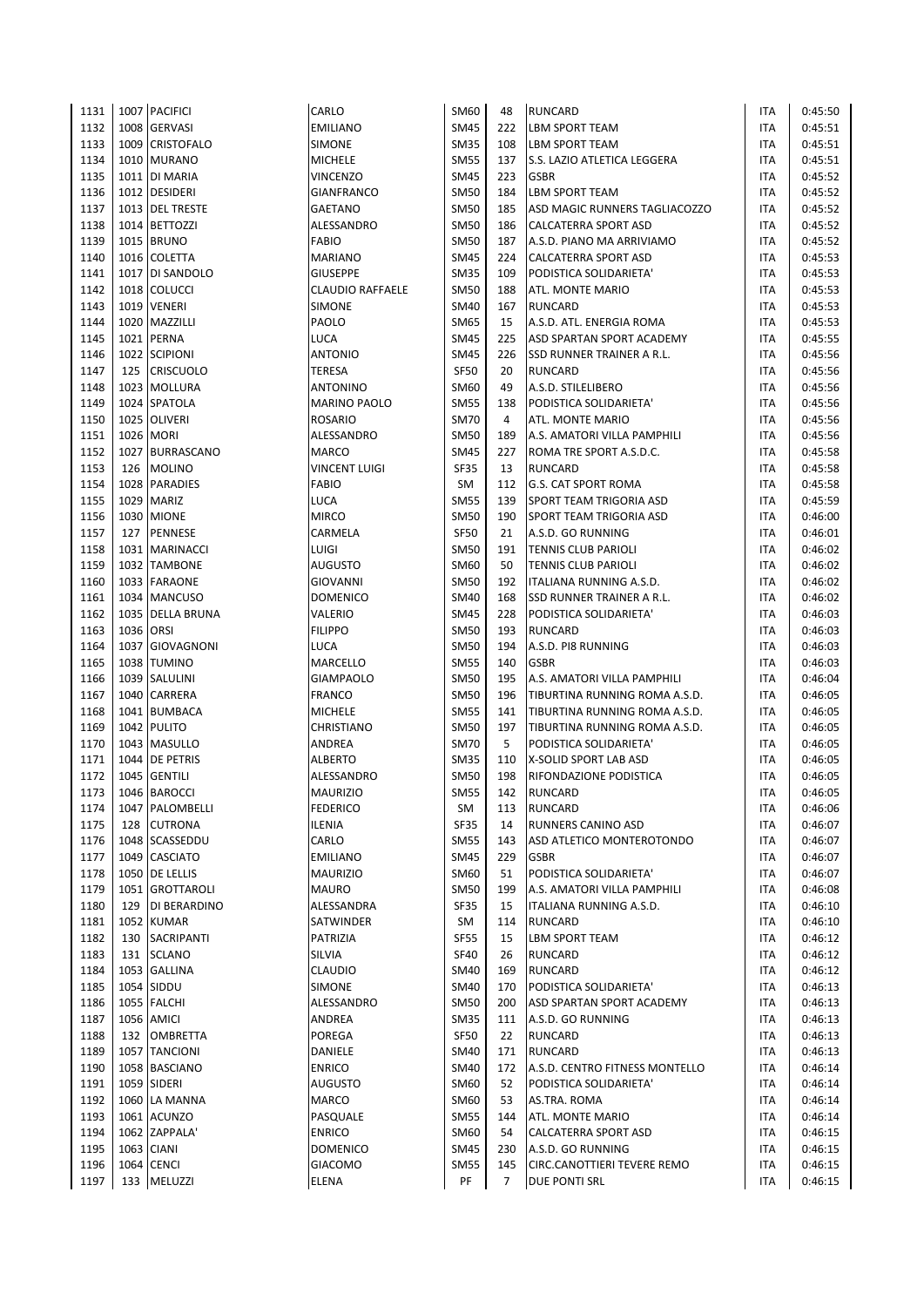| 1198 |            | 1065 RISCIFULI            | SANDRO ANTONIO        | <b>SM50</b> | 201 | <b>LBM SPORT TEAM</b>          | <b>ITA</b> | 0:46:15 |
|------|------------|---------------------------|-----------------------|-------------|-----|--------------------------------|------------|---------|
| 1199 |            | 1066 SOLFANELLI           | <b>MIRCO</b>          | <b>SM55</b> | 146 | <b>G.S.FILIPPIDE</b>           | <b>ITA</b> | 0:46:16 |
| 1200 |            | 1067 FOCACCIO             | <b>ANTONIO</b>        | SM          | 115 | <b>RUNCARD</b>                 | <b>ITA</b> | 0:46:16 |
| 1201 |            | 1068 FORZAN               | SIMONE                | SM35        | 112 | <b>RUNCARD</b>                 | <b>ITA</b> | 0:46:16 |
| 1202 |            | 1069 LOLLOBATTISTA        | <b>MASSIMO</b>        | SM55        | 147 | <b>RUNCARD</b>                 | <b>ITA</b> | 0:46:17 |
| 1203 |            | 1070 VITALI               | <b>GIAN MARCO</b>     | SM          | 116 | ATL. TUSCULUM                  | <b>ITA</b> | 0:46:17 |
| 1204 |            | 1071 DI DONNA             | ANDREA                | SM40        | 173 | WORKOUTGYM A.S.D.              | ITA        | 0:46:17 |
| 1205 | 1072 LILLI |                           | <b>GIAN MARCO</b>     | SM          | 117 | ATL. TUSCULUM                  | <b>ITA</b> | 0:46:17 |
| 1206 |            | 1073 TUDINO               | <b>MAURO GAETANO</b>  | SM55        | 148 | RIFONDAZIONE PODISTICA         | <b>ITA</b> | 0:46:18 |
| 1207 |            | 1074 COLETTA              | <b>FRANCESCO</b>      | SM60        | 55  | <b>RUNCARD</b>                 | <b>ITA</b> | 0:46:18 |
| 1208 |            | 1075 SOMMA                | ANTONELLO MARIA       | SM45        | 231 | ATL. MONTE MARIO               | <b>ITA</b> | 0:46:20 |
| 1209 |            | 1076 CALABRETTA           | <b>STEFANO</b>        | <b>SM45</b> | 232 | <b>DUE PONTI SRL</b>           | <b>ITA</b> | 0:46:20 |
| 1210 |            | 1077 CASULA               | <b>ROBERTO</b>        | SM50        | 202 | RIFONDAZIONE PODISTICA         | <b>ITA</b> | 0:46:21 |
| 1211 |            | 1078 COSTI                | <b>SERGIO</b>         | <b>SM50</b> | 203 | ASD RUNNERS FOR EMERGENCY      | <b>ITA</b> | 0:46:21 |
| 1212 |            | 1079 ZINNO                | <b>ANTONIO</b>        | <b>SM50</b> | 204 | PODISTICA SOLIDARIETA'         | <b>ITA</b> | 0:46:21 |
| 1213 |            | 1080 PARISI               | PAOLO                 | <b>SM55</b> | 149 | SPORT TEAM TRIGORIA ASD        | <b>ITA</b> | 0:46:22 |
| 1214 |            | 1081 VENTURI              | DANIELE               | <b>SM50</b> | 205 | <b>LBM SPORT TEAM</b>          | <b>ITA</b> | 0:46:22 |
| 1215 |            | 1082 PATRIZI              | <b>SIMONE</b>         | <b>SM35</b> | 113 | <b>RUNCARD</b>                 | <b>ITA</b> | 0:46:23 |
| 1216 |            | 134 FIERIMONTE            | CHIARA                | <b>SF40</b> | 27  | RUN & SMILE ASD                | <b>ITA</b> | 0:46:23 |
| 1217 |            | 1083 SPINOZZI             | LUCIANO               | <b>SM50</b> | 206 | LBM SPORT TEAM                 | <b>ITA</b> | 0:46:23 |
| 1218 |            | 1084 PAPA                 | <b>GIUSEPPE</b>       | SM60        | 56  | A.S.D. PODISTICA APRILIA       | <b>ITA</b> | 0:46:23 |
| 1219 |            | 1085 DI GIULIO            | <b>GIUSEPPE</b>       | <b>SM55</b> | 150 | <b>G.S. CAT SPORT ROMA</b>     | <b>ITA</b> | 0:46:25 |
| 1220 |            | 1086 CAVALLI              | <b>CLAUDIO</b>        | SM65        | 16  | A.S.D. RUN                     | ITA        | 0:46:25 |
| 1221 |            | 1087 SALVI                | <b>ENRICO</b>         | SM          | 118 | <b>RUNCARD</b>                 | <b>ITA</b> | 0:46:25 |
| 1222 |            | 1088 GELLI                | ALESSANDRO            | SM55        | 151 | ATL. MONTE MARIO               | <b>ITA</b> | 0:46:25 |
| 1223 | 135        |                           | SIMONA                | <b>SF45</b> | 27  | <b>RUNCARD</b>                 | <b>ITA</b> | 0:46:25 |
|      |            | RINALDI<br>1089 KIRSCHNER |                       | SM60        |     |                                |            |         |
| 1224 |            |                           | ALESSANDRO            |             | 57  | ATL. MONTE MARIO               | <b>ITA</b> | 0:46:25 |
| 1225 |            | 136 SPERANDIO             | SARA                  | <b>SF40</b> | 28  | <b>RUNCARD</b>                 | <b>ITA</b> | 0:46:26 |
| 1226 |            | 1090 PRIMAVERA            | WERTHER               | SM65        | 17  | LBM SPORT TEAM                 | <b>ITA</b> | 0:46:26 |
| 1227 |            | 1091 GALLUZZO             | <b>MICHELE</b>        | <b>SM55</b> | 152 | VIRTUS VILLA ADA FASHION SPORT | ITA        | 0:46:26 |
| 1228 |            | 1092 BORRIELLO            | GENNARO               | SM40        | 174 | A.S.D. 'IL PARCO'              | <b>ITA</b> | 0:46:27 |
| 1229 |            | 1093 CALVARESE            | MARCO                 | SM45        | 233 | ATHLETICA VATICANA A.S.D.      | <b>ITA</b> | 0:46:27 |
| 1230 |            | 1094 MONTILLA             | <b>FABRIZIO</b>       | SM45        | 234 | DUE PONTI SRL                  | <b>ITA</b> | 0:46:27 |
| 1231 |            | 1095 DONATONE             | SERGIO                | <b>SM50</b> | 207 | ATL. COLOSSEO 2000             | ITA        | 0:46:27 |
| 1232 |            | 1096 SINIGALIA            | <b>CLAUDIO</b>        | SM45        | 235 | A.S.D. RUNNING EVOLUTION       | <b>ITA</b> | 0:46:28 |
| 1233 |            | 137 PEZZATINI             | CLAUDIA               | <b>SF45</b> | 28  | <b>RUN &amp; SMILE ASD</b>     | <b>ITA</b> | 0:46:28 |
| 1234 |            | 1097 D'AGNANO             | ANGELO                | SM45        | 236 | TIBURTINA RUNNING ROMA A.S.D.  | <b>ITA</b> | 0:46:29 |
| 1235 |            | 1098 CORTESE              | <b>MAURIZIO</b>       | <b>SM55</b> | 153 | RUN & SMILE ASD                | <b>ITA</b> | 0:46:29 |
| 1236 |            | 1099 DI GIOSIA            | LUCIANO               | <b>SM50</b> | 208 | A.S.D. RUNNERS AVEZZANO        | <b>ITA</b> | 0:46:29 |
| 1237 | 1100 TOSI  |                           | RICCARDO              | SM          | 119 | <b>LBM SPORT TEAM</b>          | <b>ITA</b> | 0:46:29 |
| 1238 |            | 1101 SBARDELLA            | <b>TONINO</b>         | SM60        | 58  | <b>RUNCARD</b>                 | <b>ITA</b> | 0:46:29 |
| 1239 | 138        | TUE'                      | VALENTINA             | <b>SF40</b> | 29  | PODISTICA SOLIDARIETA'         | <b>ITA</b> | 0:46:29 |
| 1240 |            | 1102 GATTULLI             | CARLO                 | <b>SM35</b> | 114 | <b>RUNCARD</b>                 | <b>ITA</b> | 0:46:30 |
| 1241 |            | 1103 GILETTO              | <b>ANTONINO</b>       | <b>SM55</b> | 154 | PODISTICA CASALOTTI            | ITA        | 0:46:30 |
| 1242 |            | 1104 ZINGARIELLO          | GERARDO               | <b>SM55</b> | 155 | A.S.D. PIANO MA ARRIVIAMO      | ITA        | 0:46:30 |
| 1243 |            | 1105 PELLEGRINI           | GABRIELE              | <b>SM35</b> | 115 | A.S.D. JUST RUN                | ITA        | 0:46:30 |
| 1244 |            | 1106 PETRUCCI             | PIETRO                | <b>SM50</b> | 209 | ASD TALENTI RUNNING TEAM ROMA  | ITA        | 0:46:32 |
| 1245 |            | 1107 MOLINARI             | CHARLYE               | SM40        | 175 | G.S. CAT SPORT ROMA            | ITA        | 0:46:32 |
| 1246 | 139        | <b>CIACCIA</b>            | CHIARA                | <b>SF45</b> | 29  | PODISTICA SOLIDARIETA'         | ITA        | 0:46:32 |
| 1247 |            | 1108 PAGLIARA             | PIETRO                | <b>SM45</b> | 237 | <b>RUNCARD</b>                 | ITA        | 0:46:32 |
| 1248 |            | 1109 MOSCA                | <b>GIOVANNI</b>       | SM45        | 238 | <b>RUNCARD</b>                 | <b>ITA</b> | 0:46:33 |
| 1249 |            | 140 PALENGA               | CHIARA                | <b>SF40</b> | 30  | S.S. LAZIO ATLETICA LEGGERA    | ITA        | 0:46:33 |
| 1250 |            | 1110 ANGELI               | FABIO                 | <b>SM50</b> | 210 | PODISTICA SOLIDARIETA'         | ITA        | 0:46:33 |
| 1251 |            | 1111 MAURI                | ANGELO                | SM50        | 211 | PODISTICA SOLIDARIETA'         | <b>ITA</b> | 0:46:33 |
| 1252 |            | 1112 VANNINI SCATOLI      | ALESSANDRO            | <b>SM55</b> | 156 | A.S. AMATORI VILLA PAMPHILI    | ITA        | 0:46:33 |
| 1253 |            | 1113 DE FRANCESCO         | ADRIANO               | <b>SM40</b> | 176 | <b>RUNCARD</b>                 | ITA        | 0:46:33 |
| 1254 |            | 1114 PAVONE               | ANDREA                | SM45        | 239 | A.S.D. PIANO MA ARRIVIAMO      | ITA        | 0:46:33 |
| 1255 |            | 1115   MOSTI              | <b>GIANPAOLO</b>      | SM35        | 116 | AMICI PARCO CASTELLI ROMANI    | <b>ITA</b> | 0:46:35 |
| 1256 |            | 141 CAGLIANI              | <b>VERONICA PALMA</b> | SF50        | 23  | ATL. MONTE MARIO               | ITA        | 0:46:35 |
| 1257 |            | 1116 DI LEONARDO          | <b>EMILIANO</b>       | SM50        | 212 | <b>GSBR</b>                    | ITA        | 0:46:36 |
| 1258 |            | 1117 DELL'UNTO            | PAOLO                 | <b>SM45</b> | 240 | DUE PONTI SRL                  | ITA        | 0:46:36 |
| 1259 |            | 1118 ANDREASSI            | <b>MAURIZIO</b>       | SM50        | 213 | ATLETICA CECCHINA AL.PA. ASD   | <b>ITA</b> | 0:46:36 |
| 1260 |            | 1119 D'AMICO              | ROMOLO                | <b>SM50</b> | 214 | ATLETICA CECCHINA AL.PA. ASD   | ITA        | 0:46:36 |
| 1261 |            | 1120 DI RUZZA             | RENATO                | <b>SM40</b> | 177 | PODISTICA SOLIDARIETA'         | ITA        | 0:46:36 |
| 1262 |            | 1121 MORMILE              | ARMANDO               | SM60        | 59  | <b>TIVOLI MARATHON</b>         | ITA        | 0:46:36 |
| 1263 |            | 1122 LOMBARDELLI          | <b>FABIO</b>          | <b>SM55</b> | 157 | ASD TRACK & FIELD MASTER GROSS | <b>ITA</b> | 0:46:37 |
| 1264 |            | 1123 TORLETTO             | <b>STEFANO</b>        | <b>SM55</b> | 158 | <b>LBM SPORT TEAM</b>          | ITA        | 0:46:37 |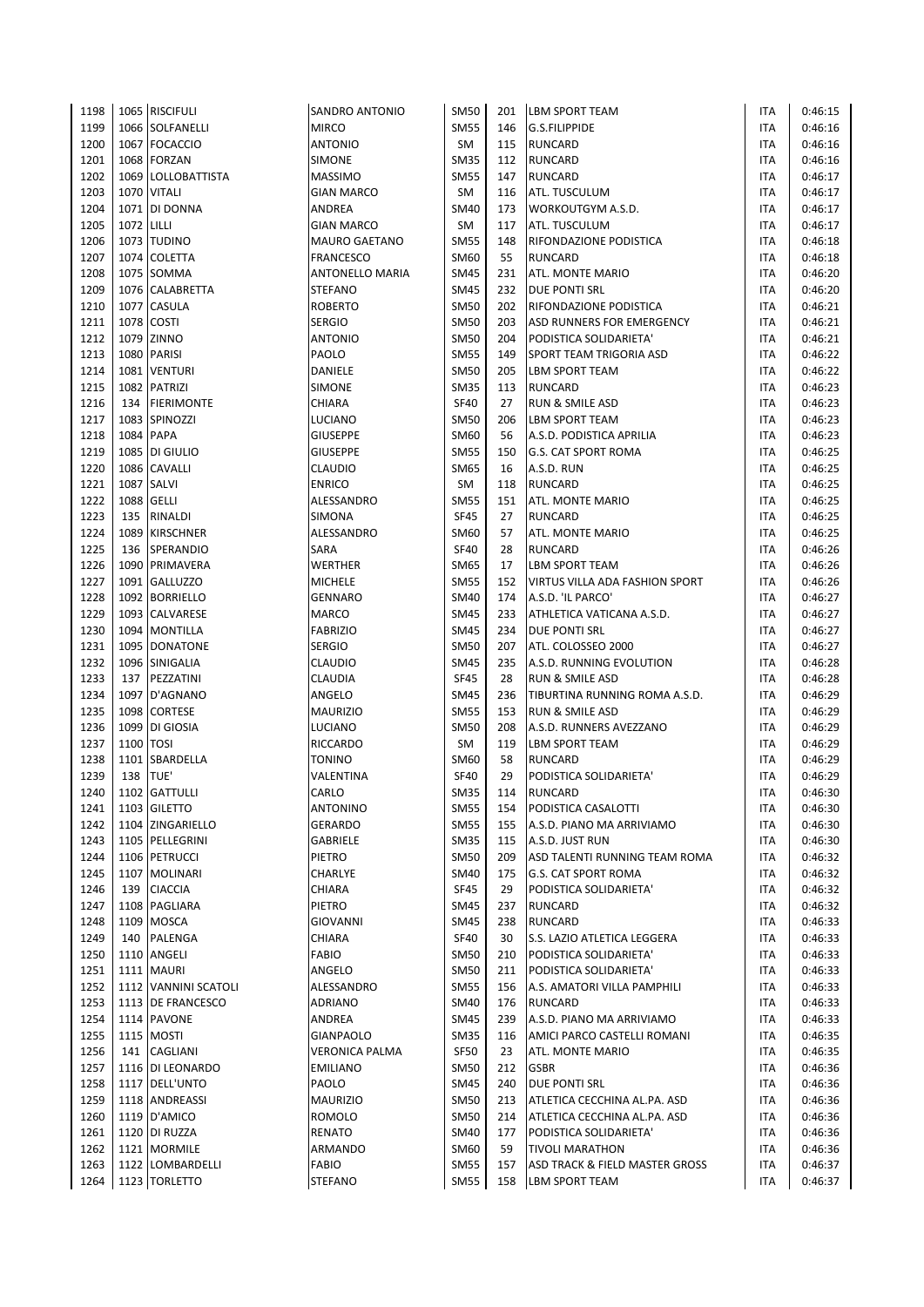| 1265 |          | 1124 PUTZOLU         | <b>MASSIMO</b>      | SM60        | 60             | <b>G.S. CAT SPORT ROMA</b>            | ITA        | 0:46:38 |
|------|----------|----------------------|---------------------|-------------|----------------|---------------------------------------|------------|---------|
| 1266 |          | 1125 MONTEBELLI      | DANIELE             | SM60        | 61             | A.S.D. GO RUNNING                     | <b>ITA</b> | 0:46:38 |
| 1267 |          | 1126 CALLEGARO       | <b>GIOVANNI</b>     | <b>SM</b>   | 120            | A.S.D. GO RUNNING                     | <b>ITA</b> | 0:46:38 |
| 1268 |          | 1127 GRESTA          | PROBO               | <b>SM45</b> | 241            | A.S.D. IL CAMPANILE                   | <b>ITA</b> | 0:46:38 |
| 1269 |          | 1128 PECORIELLO      | <b>MAURIZIO</b>     | SM65        | 18             | A.S. ALBATROS ROMA                    | <b>ITA</b> | 0:46:39 |
| 1270 |          | 1129 DONNINI         | ALBERTO             | <b>SM70</b> | 6              | PUROSANGUE ATHLETICS CLUB             | <b>ITA</b> | 0:46:39 |
| 1271 |          | 1130 BOCCIA          | STEFANO             | <b>SM55</b> | 159            | <b>RUNCARD</b>                        | <b>ITA</b> | 0:46:39 |
| 1272 |          | 1131 PONZIANI        | ANDREA              | <b>SM45</b> | 242            | <b>G.S. CAT SPORT ROMA</b>            | <b>ITA</b> | 0:46:40 |
| 1273 |          | 1132 VICARINI        | <b>GIAN FILIPPO</b> | <b>SM55</b> | 160            | <b>GSBR</b>                           | <b>ITA</b> | 0:46:40 |
| 1274 |          | 1133 MAROTTA         | <b>DOMENICO</b>     | <b>SM40</b> | 178            | AS.TRA. ROMA                          | <b>ITA</b> | 0:46:41 |
| 1275 |          | 1134 PECORELLA       | <b>FABIO</b>        | <b>SM45</b> | 243            | ATL. MONTE MARIO                      | <b>ITA</b> | 0:46:41 |
| 1276 |          | 1135 TABANELLI       | NICCOLO'            | <b>SM55</b> | 161            | PUROSANGUE ATHLETICS CLUB             | <b>ITA</b> | 0:46:41 |
| 1277 |          | 1136 MISSIMEI        | PIERLUIGI           | <b>SM45</b> | 244            | PODISTICA SOLIDARIETA'                | <b>ITA</b> | 0:46:41 |
| 1278 |          | 1137 MOSTARDA        | <b>FABIO</b>        | <b>SM50</b> | 215            | <b>RUNCARD</b>                        | <b>ITA</b> | 0:46:43 |
| 1279 |          | 1138 D'ANGELO        | MASSIMILIANO        | <b>SM55</b> | 162            | S.S. LAZIO ATLETICA LEGGERA           | <b>ITA</b> | 0:46:43 |
| 1280 |          | 1139 ZERPA           | ARNALDO AMERICO     | SM65        | 19             | ITALIA MARATHON CLUB SSDRL            | <b>ITA</b> | 0:46:43 |
| 1281 |          | 142 SELZER           | <b>ANTONIA</b>      | SF          | 21             | <b>RUNCARD</b>                        | <b>ITA</b> | 0:46:43 |
| 1282 |          | 1140 MATTIOLI        | <b>RICCARDO</b>     | <b>SM55</b> | 163            | PODISTICA SOLIDARIETA'                | <b>ITA</b> | 0:46:43 |
| 1283 |          | 1141   MORIGI        | <b>MAURIZIO</b>     | SM60        | 62             | LBM SPORT TEAM                        | <b>ITA</b> | 0:46:43 |
| 1284 | 143      | D'ALESSANDRO         | MONIA               | <b>SF50</b> | 24             | ASD MAGIC RUNNERS TAGLIACOZZO         | <b>ITA</b> | 0:46:43 |
| 1285 |          | 1142 ALIMONTI        | CHRISTIAN           | SM40        | 179            | CALCATERRA SPORT ASD                  | <b>ITA</b> | 0:46:43 |
| 1286 | 144      | <b>SPOSI</b>         | STEFANIA            | <b>SF55</b> | 16             | A.S.D. VILLA DE SANCTIS               | <b>ITA</b> | 0:46:44 |
| 1287 |          | 1143 DEFEDILTA       | MASSIMO             | <b>SM50</b> | 216            | PUROSANGUE ATHLETICS CLUB             | <b>ITA</b> | 0:46:44 |
| 1288 |          | 1144 DONINI          | GIANLUCA            | <b>SM50</b> | 217            | <b>RUNCARD</b>                        | <b>ITA</b> | 0:46:44 |
| 1289 |          | 1145 MORETTI         | PAOLO               | <b>SM50</b> | 218            | POL. ATLETICA CEPRANO                 | <b>ITA</b> | 0:46:44 |
| 1290 |          | 1146 ROSSI           | <b>MASSIMO</b>      | <b>SM50</b> | 219            | <b>GENZANO MARATHON</b>               | <b>ITA</b> | 0:46:44 |
| 1291 |          | 1147 ADDATI          | MASSIMILIANO        | <b>SM60</b> | 63             | SPORT TEAM TRIGORIA ASD               | <b>ITA</b> | 0:46:45 |
| 1292 |          | 145 ERANDO           | <b>FEDERICA</b>     | SF          | 22             | DUE PONTI SRL                         | <b>ITA</b> | 0:46:45 |
| 1293 |          | 1148 NAPOLI          | <b>MASSIMO</b>      | <b>SM50</b> | 220            | PODISTICA SOLIDARIETA'                | <b>ITA</b> | 0:46:45 |
| 1294 |          | 146 LUCIDI           | <b>FLAVIA</b>       | <b>SF40</b> | 31             | <b>OUTDOOR TRAINING SPORT E BENES</b> | <b>ITA</b> | 0:46:45 |
| 1295 |          |                      |                     | <b>SM50</b> | 221            |                                       | <b>ITA</b> |         |
|      |          | 1149 MOSTICONE       | GIANLUCA            | <b>SM50</b> |                | A.S.D. ATLETICA ORTE                  |            | 0:46:46 |
| 1296 |          | 1150   MENICHETTI    | <b>CLAUDIO</b>      |             | 222            | LBM SPORT TEAM                        | <b>ITA</b> | 0:46:46 |
| 1297 |          | 1151 DI ROLLO        | CLAUDIO             | <b>SM45</b> | 245            | PFIZER ITALIA RUNNING TEAM            | <b>ITA</b> | 0:46:46 |
| 1298 |          | 1152 IRRERA          | ANTONINO            | SM60        | 64             | A.S.D. STILELIBERO                    | <b>ITA</b> | 0:46:47 |
| 1299 |          | 1153 DI NINO         | STEFANO             | <b>SM55</b> | 164            | PODISTICA POMEZIA A.S.D.              | <b>ITA</b> | 0:46:47 |
| 1300 |          | 1154 TADDEO          | <b>MASSIMO</b>      | <b>SM55</b> | 165            | <b>RUNCARD</b>                        | <b>ITA</b> | 0:46:48 |
| 1301 |          | 1155 VALENZA         | RICCARDO            | <b>SM50</b> | 223            | LBM SPORT TEAM                        | <b>ITA</b> | 0:46:48 |
| 1302 |          | 1156 TAGGI           | ANGELO              | <b>SM50</b> | 224            | S.S. LAZIO ATLETICA LEGGERA           | <b>ITA</b> | 0:46:48 |
| 1303 |          | 1157 AURISICCHIO     | LUIGI               | <b>SM50</b> | 225            | <b>RUNCARD</b>                        | <b>ITA</b> | 0:46:48 |
| 1304 |          | 1158 STORACE         | <b>EMILIANO</b>     | SM40        | 180            | ASD RUNNERS TEAM COLLEFERRO           | <b>ITA</b> | 0:46:49 |
| 1305 |          | 1159 TROMBETTA       | <b>SILVIO</b>       | <b>SM50</b> | 226            | C. MAGISTRATI CORTE DEI CONTI         | <b>ITA</b> | 0:46:50 |
| 1306 |          | 1160 DE LUCA         | MASSIMILIANO        | SM45        | 246            | A.S.D. PIANO MA ARRIVIAMO             | <b>ITA</b> | 0:46:51 |
| 1307 |          | 1161 BURATTI         | <b>BRUNO MARIA</b>  | <b>SM70</b> | $\overline{7}$ | CIRC.CANOTTIERI TEVERE REMO           | <b>ITA</b> | 0:46:51 |
| 1308 |          | 1162 MASSERONI       | CRISTIANO           | <b>SM40</b> | 181            | <b>RUNCARD</b>                        | ITA        | 0:46:51 |
| 1309 |          | 1163 TIMPERI         | <b>MAURO</b>        | <b>SM50</b> | 227            | PODISTICA SOLIDARIETA'                | <b>ITA</b> | 0:46:51 |
| 1310 | 147      | <b>TISSI</b>         | <b>EMANUELA</b>     | SF45        | 30             | RUN & SMILE ASD                       | <b>ITA</b> | 0:46:52 |
| 1311 |          | 1164 SABUZI          | <b>SERGIO</b>       | <b>SM45</b> | 247            | <b>GSBR</b>                           | <b>ITA</b> | 0:46:53 |
| 1312 |          | 1165 COTZA           | <b>CLAUDIO</b>      | SM60        | 65             | FORUM SPORT CENTER SSD SRL            | <b>ITA</b> | 0:46:53 |
| 1313 |          | 1166 GIORDANO        | <b>FRANCESCO</b>    | <b>SM50</b> | 228            | FORUM SPORT CENTER SSD SRL            | ITA        | 0:46:53 |
| 1314 |          | 148 FERRAZZOLI       | <b>FEDERICA</b>     | <b>SF50</b> | 25             | ASD RUNNERS FOR EMERGENCY             | <b>ITA</b> | 0:46:54 |
| 1315 |          | 1167 LAPADULA        | <b>DOMENICO</b>     | SM60        | 66             | AS.TRA. ROMA                          | <b>ITA</b> | 0:46:55 |
| 1316 |          | 1168 FAMULARO        | VITTORIO EDOARDO    | SM40        | 182            | PUROSANGUE ATHLETICS CLUB             | <b>ITA</b> | 0:46:55 |
| 1317 |          | 1169 ROSSI DEL MONTE | SIMONE              | SM45        | 248            | <b>RUNCARD</b>                        | <b>ITA</b> | 0:46:55 |
| 1318 |          | 149 GOVERNATORI      | GIOVANNA            | <b>SF45</b> | 31             | POLISPORTIVA MONTALTO ASD             | <b>ITA</b> | 0:46:56 |
| 1319 |          | 1170 FASTELLI        | ADRIANO             | <b>SM50</b> | 229            | U.S. ROMA 83                          | ITA        | 0:46:56 |
| 1320 | 150      | <b>MUZYKA</b>        | <b>TETIANA</b>      | <b>SF35</b> | 16             | ITALIANA RUNNING A.S.D.               | <b>UKR</b> | 0:46:56 |
| 1321 |          | 1171 CACCIATORI      | <b>FABIO</b>        | SM45        | 249            | PODISTICA SOLIDARIETA'                | <b>ITA</b> | 0:46:56 |
| 1322 |          | 1172 CORIROSSI       | MASSIMILIANO        | <b>SM55</b> | 166            | A.S. AMATORI VILLA PAMPHILI           | ITA        | 0:46:57 |
| 1323 |          | 1173 BALUINI         | MASSIMILIANO        | <b>SM50</b> | 230            | A.S. ROMA ROAD R.CLUB                 | <b>ITA</b> | 0:46:58 |
| 1324 |          | 1174 SOLLEVANTI      | <b>MATTEO</b>       | SM          | 121            | AS.TRA. ROMA                          | ITA        | 0:46:58 |
| 1325 |          | 1175   D'UFFIZI      | <b>ROBERTO</b>      | <b>SM50</b> | 231            | A.S. ROMA ROAD R.CLUB                 | <b>ITA</b> | 0:46:59 |
| 1326 |          | 1176 CORDELLA        | CLAUDIO             | SM60        | 67             | RUNFOREVER APRILIA                    | <b>ITA</b> | 0:46:59 |
| 1327 |          | 1177 BRACCINI        | ALFREDO             | <b>SM55</b> | 167            | ATLETICOM ASD                         | <b>ITA</b> | 0:46:59 |
| 1328 | 151      | LORI                 | VALERIA             | <b>SF40</b> | 32             | A.S.D. VILLA DE SANCTIS               | ITA        | 0:46:59 |
| 1329 |          | 1178 MANCINI         | VALTER              | SM60        | 68             | ITALIA MARATHON CLUB SSDRL            | <b>ITA</b> | 0:47:00 |
| 1330 | 152 TOTI |                      | MANUELA             | <b>SF45</b> | 32             | A.S.D. GO RUNNING                     | <b>ITA</b> | 0:47:00 |
| 1331 |          | 1179 PIERONI         | SIMONE              | SM40        | 183            | A.S.D. ESERCITO CECCHIGNOLA           | <b>ITA</b> | 0:47:00 |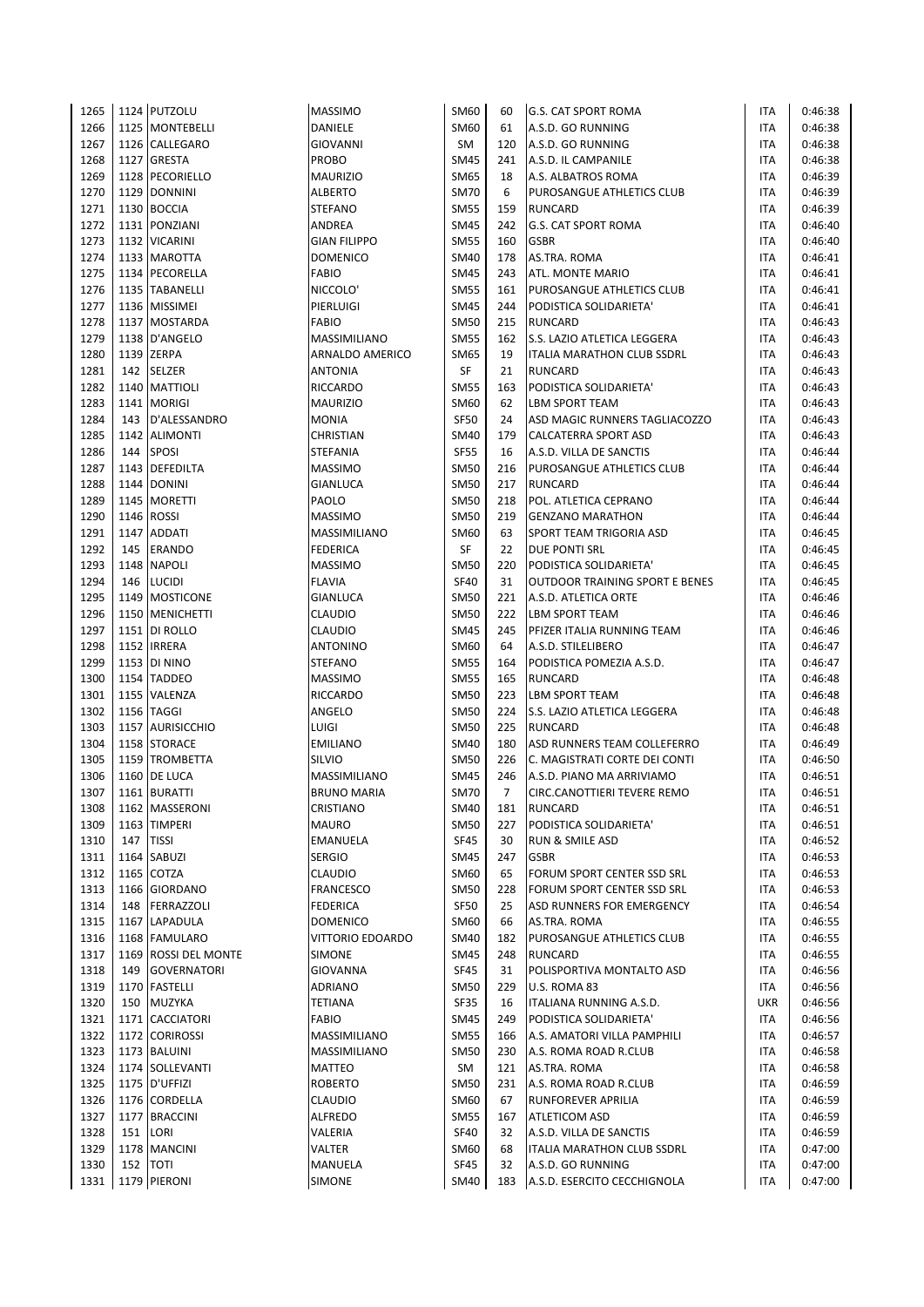| 1332 |           | 1180 CARILLO          | LUIGI            | <b>SM55</b> | 168          | <b>LBM SPORT TEAM</b>          | ITA        | 0:47:00 |
|------|-----------|-----------------------|------------------|-------------|--------------|--------------------------------|------------|---------|
| 1333 |           | 1181 PASIALIS         | <b>DIMITRI</b>   | <b>SM50</b> | 232          | ATLETICA FIANO ROMANO          | ITA        | 0:47:01 |
| 1334 |           | 1182 INNOCENZI        | VALERIO          | <b>SM35</b> | 117          | <b>RUNCARD</b>                 | <b>ITA</b> | 0:47:01 |
| 1335 | 153       | RICCARDI              | <b>NADIA</b>     | <b>SF50</b> | 26           | <b>GSBR</b>                    | <b>ITA</b> | 0:47:02 |
| 1336 |           | 1183 DE ANGELIS       | <b>MICHELE</b>   | <b>SM35</b> | 118          | <b>RUNCARD</b>                 | ITA        | 0:47:02 |
| 1337 | 1184      | <b>GRANELLI</b>       | <b>MARCO</b>     | <b>SM45</b> | 250          | A.S.D. GO RUNNING              | ITA        | 0:47:03 |
| 1338 |           | 1185 SIMMI            | <b>JACOPO</b>    | SM          | 122          | PUROSANGUE ATHLETICS CLUB      | ITA        | 0:47:03 |
| 1339 |           | 1186 PUGLISI          | PAOLO            | <b>SM60</b> | 69           | A.S. ALBATROS ROMA             | ITA        | 0:47:03 |
| 1340 |           | 1187 CHATZIGIANNAKIS  | IOANNIS          | <b>SM45</b> | 251          | ASD PODISTICA 2007 TORTRETESTE | GRE        | 0:47:03 |
| 1341 | 154       | DALL'AGLIO            | <b>FEDERICA</b>  | <b>SF50</b> | 27           | VIRTUS VILLA ADA FASHION SPORT | ITA        | 0:47:03 |
| 1342 |           | 1188 CIULLO           | VALERIO          | SM60        | 70           | SSD RUNNER TRAINER A R.L.      | ITA        | 0:47:04 |
| 1343 | 155       | <b>IUCCI</b>          | ALICE            | SF          | 23           | ASD USA SPORTING CLUB AVEZZANO | <b>ITA</b> | 0:47:04 |
| 1344 | 1189      | <b>ERMO</b>           | <b>DIEGO</b>     | <b>SM40</b> | 184          | SPORT TEAM TRIGORIA ASD        | ITA        | 0:47:04 |
| 1345 | 1190      | PAPARATTI             | <b>FRANCESCO</b> | <b>SM45</b> | 252          | PUROSANGUE ATHLETICS CLUB      | ITA        | 0:47:04 |
| 1346 | 156       | LAMANDA               | <b>MARTA</b>     | <b>SF40</b> | 33           | GIOVANNI SCAVO 2000 ATL.       | ITA        | 0:47:04 |
| 1347 | 157       | <b>CAPECE GALEOTA</b> | <b>TERESA</b>    | <b>SF50</b> | 28           | ASD LAZIO OLIMPIA RUNNERS TEAM | ITA        | 0:47:05 |
| 1348 |           | 1191   FORNARIO       | CARLO            | <b>SM45</b> | 253          | <b>GSBR</b>                    | <b>ITA</b> | 0:47:06 |
| 1349 | 1192      | <b>GIANNI</b>         | LORENZO          | <b>SM50</b> | 233          | PUROSANGUE ATHLETICS CLUB      | ITA        | 0:47:06 |
| 1350 | 158       | <b>SCIPIONI</b>       | MARTINA          | SF          | 24           | <b>RUNCARD</b>                 | ITA        | 0:47:06 |
| 1351 | 159       | GRANDI                | <b>BENEDETTA</b> | <b>SF45</b> | 33           | <b>DUE PONTI SRL</b>           | ITA        | 0:47:06 |
| 1352 |           | 1193 BERNARD          | <b>MAURIZIO</b>  | <b>SM45</b> | 254          | LEPROTTI DI VILLA ADA          | ITA        | 0:47:06 |
| 1353 | 1194      | MACRI'                | <b>GIUSEPPE</b>  | <b>SM60</b> | 71           | PODISTICA SOLIDARIETA'         | ITA        | 0:47:07 |
| 1354 |           | 1195 PETTACCIO        | STEFANO          | <b>SM50</b> | 234          | <b>GSBR</b>                    | ITA        | 0:47:07 |
| 1355 |           | 1196 SILVESTRI        | <b>ANTONIO</b>   | <b>SM50</b> | 235          | A.S.D. IL CAMPANILE            | <b>ITA</b> | 0:47:07 |
| 1356 |           | 1197 CAMAGNA          | <b>FABRIZIO</b>  | <b>SM45</b> | 255          | ASD RUNNERS TEAM COLLEFERRO    | <b>ITA</b> | 0:47:07 |
| 1357 |           | 1198 MORELLI          | MASSIMILIANO     | <b>SM55</b> | 169          | PODISTICA SOLIDARIETA'         | ITA        | 0:47:09 |
| 1358 |           | 1199 STAMPA           | <b>GIORGIO</b>   | <b>SM50</b> | 236          | AS.TRA. ROMA                   | <b>ITA</b> | 0:47:10 |
| 1359 |           | 1200 DIOTALLEVI       | STEFANO          | <b>SM45</b> | 256          | CIRC.CANOTTIERI TEVERE REMO    | <b>ITA</b> | 0:47:10 |
| 1360 |           | 1201 STEFANI          | PIERFRANCESCO    | <b>SM40</b> | 185          | ASD ATLETICA SANTA MARINELLA   | <b>ITA</b> | 0:47:11 |
| 1361 |           | 1202 RUSSO            | <b>FRANCESCO</b> | <b>SM40</b> | 186          | A.S.D. PIANO MA ARRIVIAMO      | <b>ITA</b> | 0:47:11 |
| 1362 | 160       | <b>GUBERT</b>         | <b>SIMONETTA</b> | <b>SF40</b> | 34           | SPORT TEAM TRIGORIA ASD        | ITA        | 0:47:11 |
| 1363 |           | 1203 MANZIONE         | PIERGIUSEPPE     | <b>SM55</b> | 170          | PODISTICA SOLIDARIETA'         | ITA        | 0:47:12 |
| 1364 | 1204      | DI BARTOLOMEO         | <b>ANTONIO</b>   | <b>SM50</b> | 237          | A.S.D. ENEA                    | ITA        | 0:47:12 |
| 1365 |           | 1205 RAUCO            | ALESSANDRO       | <b>SM55</b> | 171          | PODISTICA SOLIDARIETA'         | ITA        | 0:47:12 |
| 1366 |           | 1206 VADALA           | <b>EMANUELE</b>  | <b>SM40</b> | 187          | <b>RUNCARD</b>                 | ITA        | 0:47:12 |
| 1367 |           | 1207 RIILLO           | <b>FRANCESCO</b> | SM          | 123          | A.S. ROMA ROAD R.CLUB          | ITA        | 0:47:12 |
| 1368 | 1208      | <b>CECI</b>           | GABRIELE         | SM          | 124          | <b>RUNCARD</b>                 | <b>ITA</b> | 0:47:13 |
| 1369 | 161       | <b>KHALIL JAKOBER</b> | <b>CHRISTINE</b> | <b>SF55</b> | 17           | <b>ATLETICA DEI GELSI</b>      | AUT        | 0:47:13 |
| 1370 |           | 1209 LUPIDI           | LUIGI            | SM65        | 20           | LBM SPORT TEAM                 | ITA        | 0:47:13 |
| 1371 |           | 1210 BUROCCHI         | STEFANO          | <b>SM55</b> | 172          | ASD PODISTICA 2007 TORTRETESTE | ITA        | 0:47:15 |
| 1372 | 162       | DI MURRO              | <b>FEDERICA</b>  | SF          | 25           | PODISTICA SOLIDARIETA'         | ITA        | 0:47:15 |
| 1373 |           | 1211 SILVESTRINI      | MARCO            | <b>SM45</b> | 257          | ASD ATLETICO MONTEROTONDO      | ITA        | 0:47:15 |
| 1374 |           | 1212 TANTURLI         | <b>MARZIO</b>    | <b>SM50</b> | 238          | A.S.D. AT RUNNING              | <b>ITA</b> | 0:47:15 |
| 1375 |           | 1213 ZIJNO            | ANDREA           | SM60        | 72           | A.S. ALBATROS ROMA             | ITA        | 0:47:15 |
| 1376 |           | 1214 MANCINI          | GIANLUIGI        | <b>SM50</b> | 239          | PODISTICA SOLIDARIETA'         | ITA        | 0:47:15 |
| 1377 | 163       | <b>TEDESCO</b>        | LAURA            | <b>SF45</b> | 34           | ASD SEMPRE DI CORSA TEAM       | ITA        | 0:47:16 |
| 1378 |           | 1215 MORI             | <b>FEDERICO</b>  | <b>SM55</b> | 173          | ASD RUNNERS FOR EMERGENCY      | ITA        | 0:47:16 |
| 1379 |           | 1216 MACCHIA          | <b>FABIO</b>     | <b>SM60</b> | 73           | A.S.D. TRE CASALI              | ITA        | 0:47:16 |
| 1380 |           | 1217 FRESCUCCI        | MARCO            | <b>SM45</b> | 258          | ASS.ATL.LIBERTAS ORVIETO       | ITA        | 0:47:16 |
| 1381 |           | 1218 PANIMOLLE        | <b>GIUSEPPE</b>  | SM40        | 188          | <b>RUNCARD</b>                 | ITA        | 0:47:17 |
| 1382 |           | 1219 GIOVANNUCCI      | <b>DAVIDE</b>    | <b>SM35</b> | 119          | ASD LAZIO OLIMPIA RUNNERS TEAM | ITA        | 0:47:17 |
| 1383 |           | 1220 NOVELLI          | <b>ALBERTO</b>   | <b>SM50</b> | 240          | AS.TRA. ROMA                   | ITA        | 0:47:17 |
| 1384 |           | 1221 PANARESE         | MARCO            | <b>SM40</b> | 189          | A.S.D. GO RUNNING              | ITA        | 0:47:18 |
| 1385 | 164       | <b>TARQUINI</b>       | CARMEN           | SF          | 26           | SSD RUNNER TRAINER A R.L.      | ITA        | 0:47:18 |
| 1386 |           | 1222 BROOKES          | DAVID LAWRENCE   | SM40        | 190          | <b>GSBR</b>                    | ITA        | 0:47:19 |
| 1387 | 165       | <b>MOAURO</b>         | <b>EMANUELA</b>  | <b>SF50</b> | 29           | AMATORI TOP RUNNERS CAST. ROM. | ITA        | 0:47:19 |
| 1388 | 1223 TOLI |                       | <b>MAURO</b>     | <b>SM60</b> | 74           | ALTO LAZIO A.S.D.              | ITA        | 0:47:19 |
| 1389 |           | 1224 PANICO           | <b>SERGIO</b>    | <b>SM55</b> | 174          | <b>RUNCARD</b>                 | ITA        | 0:47:20 |
| 1390 |           | 1225 CECCARELLI       | CLAUDIO          | <b>SM45</b> | 259          | A.S.D. PIANO MA ARRIVIAMO      | ITA        | 0:47:20 |
| 1391 | 166       | <b>TESTA</b>          | LAURA            | <b>SF45</b> | 35           | <b>RUNCARD</b>                 | ITA        | 0:47:20 |
| 1392 | 167       | <b>FLORIS</b>         | SILVIA           | <b>SF40</b> | 35           | X-SOLID SPORT LAB ASD          | ITA        | 0:47:20 |
| 1393 |           | 1226 DI FALCO         | <b>DOMENICO</b>  | <b>SM55</b> | 175          | <b>GSBR</b>                    | ITA        | 0:47:20 |
| 1394 | 1227      |                       |                  |             | $\mathbf{1}$ |                                | ITA        | 0:47:20 |
| 1395 |           | 1228 SIRENA           | GIANCARLO        | <b>SM45</b> | 260          | A.S.D. TRE CASALI              | ITA        | 0:47:21 |
| 1396 |           | 1229 CARISSIMI        | ANDREA           | PM          | 15           | PODISTICA SETTECAMINI          | ITA        | 0:47:21 |
| 1397 | 168       | <b>VITILLO</b>        | GRAZIA           | <b>SF45</b> | 36           | ASD MARATHON CL. ARIANO IRPINO | <b>ITA</b> | 0:47:21 |
| 1398 |           | 1230 FAINELLI         | EMANUELE         | SM40        | 191          | PODISTICA SOLIDARIETA'         | ITA        | 0:47:21 |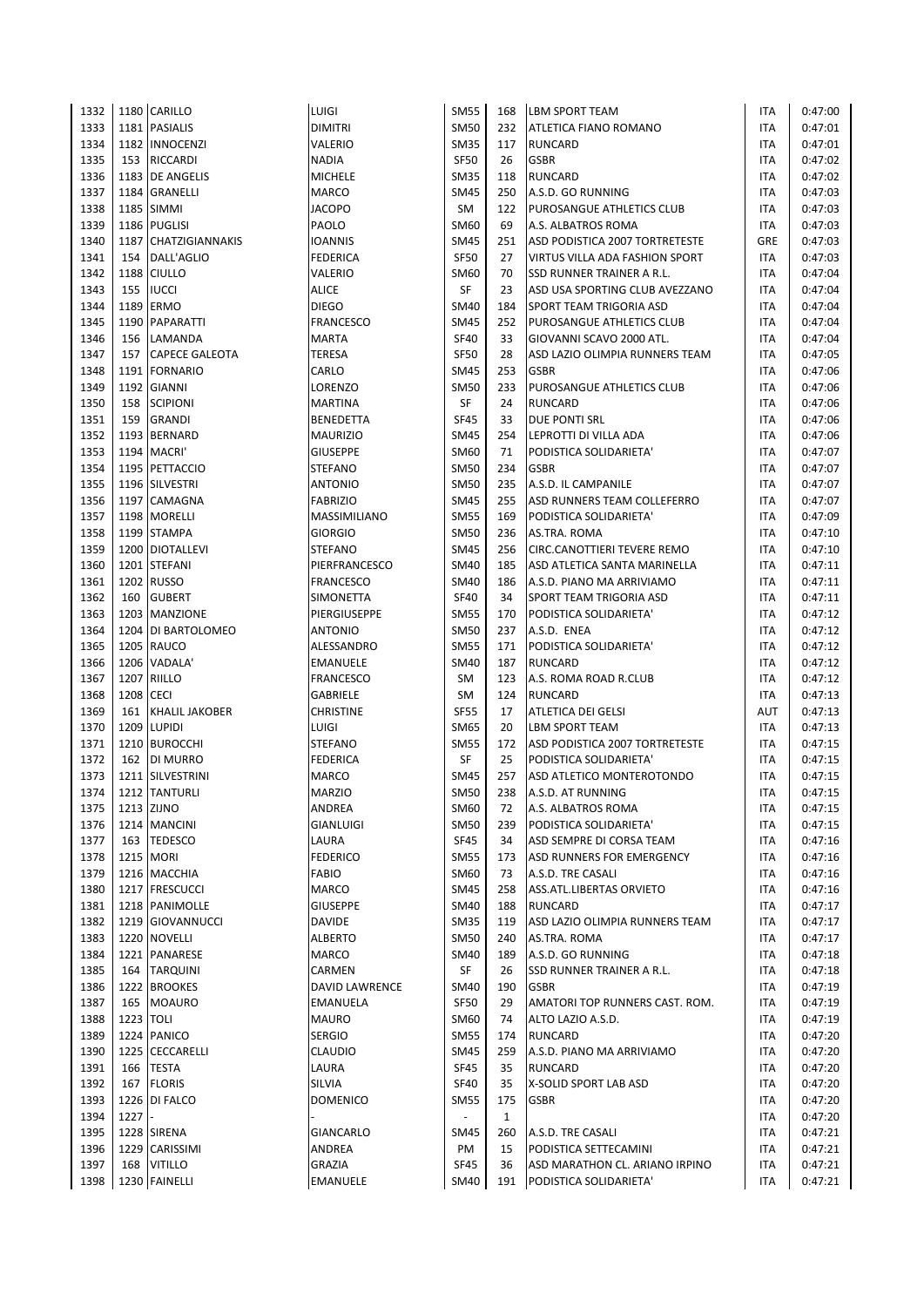| 1399 |                  | 1231 FUMIENTO      | <b>DANILO</b>           | <b>SM50</b> | 241          | <b>DUE PONTI SRL</b>           | <b>ITA</b> | 0:47:22 |
|------|------------------|--------------------|-------------------------|-------------|--------------|--------------------------------|------------|---------|
| 1400 |                  | 1232 PETTINELLI    | CRISTIANO               | <b>SM45</b> | 261          | A.S.D. PIANO MA ARRIVIAMO      | <b>ITA</b> | 0:47:22 |
| 1401 |                  | 1233 GARZIA        | <b>MARCO</b>            | SM          | 125          | <b>GSBR</b>                    | <b>ITA</b> | 0:47:23 |
| 1402 |                  | 1234 SCUTO         | <b>GIUSEPPE</b>         | <b>SM45</b> | 262          | <b>GSBR</b>                    | <b>ITA</b> | 0:47:23 |
| 1403 |                  | 1235   FIOCCHETTI  | <b>NICOLA</b>           | <b>SM45</b> | 263          | ASD MOVING TEAM MARSCIANO      | <b>ITA</b> | 0:47:24 |
| 1404 | 169              | <b>GONIEWICZ</b>   | <b>JUSTYNA ALINA</b>    | <b>SF35</b> | 17           | TIBURTINA RUNNING ROMA A.S.D.  | POL        | 0:47:24 |
| 1405 |                  | 1236 DI STEFANO    | ANGELO                  | SM45        | 264          | TIBURTINA RUNNING ROMA A.S.D.  | <b>ITA</b> | 0:47:24 |
| 1406 |                  | 1237 ARTUSO        | GIUSEPPE                | <b>SM50</b> | 242          | <b>GSBR</b>                    | <b>ITA</b> | 0:47:24 |
| 1407 |                  | 1238 CARPIGO       | ALESSANDRO              | <b>SM50</b> | 243          | <b>RUNCARD</b>                 | <b>ITA</b> | 0:47:25 |
| 1408 |                  | 1239 VENTURA       | ALESSANDRO              | <b>SM45</b> | 265          | PODISTICA SOLIDARIETA'         | <b>ITA</b> | 0:47:25 |
| 1409 |                  | 1240 PASCUCCI      | <b>DANIELE</b>          | SM45        | 266          | <b>RUNCARD</b>                 | <b>ITA</b> | 0:47:25 |
| 1410 |                  | 1241 CARRAFA       | FRANCESCO               | <b>SM45</b> | 267          | A.S.D. PODISTICA VEIO          | <b>ITA</b> | 0:47:25 |
| 1411 |                  | 1242 BELLISI       | MAURIZIO                | <b>SM70</b> | 8            | MARATHON ROMA CASTELFUSANO     | <b>ITA</b> | 0:47:26 |
| 1412 |                  | 1243 LAZZARI       | <b>FRANCO</b>           | <b>SM60</b> | 75           | GIOVANNI SCAVO VELLETRI        | <b>ITA</b> | 0:47:26 |
| 1413 |                  | 1244 CAVARISCHIA   | CARMELO                 | <b>SM45</b> | 268          | <b>G.S. CAT SPORT ROMA</b>     | <b>ITA</b> | 0:47:26 |
| 1414 |                  | 1245 GIORDANO      | PAOLO                   | <b>SM55</b> | 176          | ASD LAZIO OLIMPIA RUNNERS TEAM | <b>ITA</b> | 0:47:26 |
| 1415 | 170              | LONGI              | <b>ROBERTA</b>          | <b>SF55</b> | 18           | FORUM SPORT CENTER SSD SRL     | <b>ITA</b> | 0:47:27 |
| 1416 |                  | 1246 ANTONELLI     | <b>STEFANO</b>          | <b>SM45</b> | 269          | <b>G.S. CAT SPORT ROMA</b>     | <b>ITA</b> | 0:47:27 |
| 1417 |                  | 1247 DI MAIO       | <b>MAURIZIO</b>         | <b>SM40</b> | 192          | RIFONDAZIONE PODISTICA         | <b>ITA</b> | 0:47:27 |
| 1418 |                  | 171 SACCO BOTTO    | ANNA                    | <b>SF60</b> | $\mathbf{1}$ | A.S.D.DRAGONERO                | <b>ITA</b> | 0:47:27 |
| 1419 |                  | 1248 NARDECCHIA    | <b>CLAUDIO</b>          | <b>SM70</b> | 9            | <b>GSBR</b>                    | <b>ITA</b> | 0:47:28 |
| 1420 |                  | 1249 MORRONI       | <b>MATTEO</b>           | <b>SM40</b> | 193          | VIRTUS VILLA ADA FASHION SPORT | <b>ITA</b> | 0:47:28 |
| 1421 |                  | 1250 DE CHIRICO    | <b>FILIPPO</b>          | <b>SM</b>   | 126          | PODISTICA SOLIDARIETA'         | <b>ITA</b> | 0:47:29 |
| 1422 |                  | 1251 BERTI         | <b>ROBERTO</b>          | SM65        | 21           | A.S.D. GO RUNNING              | <b>ITA</b> | 0:47:29 |
| 1423 |                  | 1252 BERSAGLIA     | <b>ANTONIO</b>          | <b>SM50</b> | 244          | POLISPORTIVA MONTALTO ASD      | <b>ITA</b> | 0:47:29 |
| 1424 |                  | 1253 D'ALESSIO     | DENIS                   | <b>SM35</b> | 120          | <b>RUNCARD</b>                 | <b>ITA</b> | 0:47:29 |
| 1425 | 172              | <b>RICCI</b>       | ALESSANDRA              | <b>SF45</b> | 37           | <b>LBM SPORT TEAM</b>          | <b>ITA</b> | 0:47:29 |
| 1426 |                  | 1254 GUALANDI      | <b>MASSIMILIANO</b>     | <b>SM55</b> | 177          | <b>RUNCARD</b>                 | <b>ITA</b> | 0:47:30 |
| 1427 | 173              | <b>BACCHIEGA</b>   | CRISTINA                | <b>SF</b>   | 27           | <b>GRUPPO MILLEPIEDI</b>       | <b>ITA</b> | 0:47:30 |
| 1428 | 174              | PANZAREA           | <b>MARIA ANTONIETTA</b> | <b>SF40</b> | 36           | GIOIA RUNNING A.S.D.           | <b>ITA</b> | 0:47:31 |
| 1429 |                  | 1255 SIMONI        | GIANCARLO               | <b>SM40</b> | 194          | <b>RUNCARD</b>                 | <b>ITA</b> | 0:47:31 |
| 1430 | 175              | <b>FRULLA</b>      | FRANCESCA               | <b>SF50</b> | 30           | NUOVA PODISTICA LORETO         | <b>ITA</b> | 0:47:31 |
| 1431 |                  | 1256 VALENTI       | ALESSANDRO              | <b>SM50</b> | 245          | ASD ATLETICO MONTEROTONDO      | <b>ITA</b> | 0:47:31 |
| 1432 |                  | 1257 SOLIMINI      | ANGELO GIUSEPPE         | <b>SM50</b> | 246          | RIFONDAZIONE PODISTICA         | <b>ITA</b> | 0:47:32 |
| 1433 | 176              | <b>VENANZI</b>     | DANIELA                 | <b>SF45</b> | 38           | A.S.D. PIANO MA ARRIVIAMO      | <b>ITA</b> | 0:47:32 |
| 1434 | 177              | <b>MOCCIARO</b>    | <b>ANTONIETTA</b>       | <b>SF50</b> | 31           | IPPOLIFE S.S.D. A R.L.         | <b>ITA</b> | 0:47:33 |
| 1435 |                  | 1258 RUGGERI       | <b>DIEGO</b>            | <b>SM50</b> | 247          | ASD AREA ATLETICA SAN CESAREO  | <b>ITA</b> | 0:47:33 |
| 1436 |                  | 1259 BRUGNOLI      | <b>GIORGIO</b>          | SM45        | 270          | PODISTICA SOLIDARIETA'         | <b>ITA</b> | 0:47:33 |
| 1437 |                  | 1260 GIORDANI      | PAOLO                   | <b>SM45</b> | 271          | <b>RUNCARD</b>                 | <b>ITA</b> | 0:47:34 |
| 1438 |                  | 1261 TROCCHI       | <b>FRANCO</b>           | <b>SM55</b> | 178          | LBM SPORT TEAM                 | <b>ITA</b> | 0:47:35 |
| 1439 | 1262             | LANERA             | MARCELLO                | SM45        | 272          | <b>LBM SPORT TEAM</b>          | <b>ITA</b> | 0:47:35 |
|      |                  | 1263 ROSSI         |                         |             |              |                                |            |         |
| 1440 |                  |                    | AUGUSTO                 | SM65        | 22<br>39     | <b>CALCATERRA SPORT ASD</b>    | <b>ITA</b> | 0:47:35 |
| 1441 | 178              | <b>PAGLIA</b>      | <b>TAMARA</b>           | <b>SF45</b> |              | A.S.D. GO RUNNING              | <b>ITA</b> | 0:47:35 |
| 1442 |                  | 1264 POLLASTRELLI  | ETTORE                  | SM          | 127          | <b>RUNCARD</b>                 | ITA        | 0:47:36 |
| 1443 |                  | 1265 LENZINI       | LIVIO                   | SM60        | 76           | RUNCARD                        | <b>ITA</b> | 0:47:36 |
| 1444 |                  | 1266 PERELLI       | <b>FABRIZIO</b>         | <b>SM50</b> | 248          | X-SOLID SPORT LAB ASD          | <b>ITA</b> | 0:47:36 |
| 1445 |                  | 1267 D'AGOSTINI    | LORENZO                 | <b>SM35</b> | 121          | ASD RUNNERS FOR EMERGENCY      | <b>ITA</b> | 0:47:36 |
| 1446 |                  | 1268 BONGALLINO    | FRANCESCO               | <b>SM45</b> | 273          | MURGIA MARATHON SANTERAMO      | ITA        | 0:47:37 |
| 1447 |                  | 1269 CATINI        | CORRADO                 | <b>SM40</b> | 195          | <b>RUNCARD</b>                 | ITA        | 0:47:37 |
| 1448 |                  | 1270 VITALI        | AMLETO                  | <b>SM50</b> | 249          | <b>RUN &amp; SMILE ASD</b>     | <b>ITA</b> | 0:47:37 |
| 1449 |                  | 1271 ALESSANDRINI  | MARCELLO                | SM60        | 77           | <b>RUNCARD</b>                 | <b>ITA</b> | 0:47:38 |
| 1450 |                  | 1272 VITALI        | <b>ANDREA</b>           | <b>SM50</b> | 250          | PUROSANGUE ATHLETICS CLUB      | ITA        | 0:47:38 |
| 1451 |                  | 1273 ANGELINI      | <b>MARIO WALTER</b>     | SM60        | 78           | PODISTICA SOLIDARIETA'         | ITA        | 0:47:38 |
| 1452 |                  | 1274 PIETROSANTI   | MASSIMILIANO            | <b>SM50</b> | 251          | A.S. ROMA ROAD R.CLUB          | ITA        | 0:47:39 |
| 1453 |                  | 1275 AVINO         | ANDREA                  | <b>SM50</b> | 252          | <b>DUE PONTI SRL</b>           | ITA        | 0:47:40 |
| 1454 |                  | 1276 PAROLA        | ALESSANDRO              | <b>SM45</b> | 274          | PODISTICA SOLIDARIETA'         | ITA        | 0:47:40 |
| 1455 | <b>1277 PIVA</b> |                    | LEONARDO                | AM          | 4            | <b>LBM SPORT TEAM</b>          | ITA        | 0:47:40 |
| 1456 | 179              | <b>DE NICTOLIS</b> | ROSANNA                 | <b>SF55</b> | 19           | A.S.D. CAFFARELLA RUNNERS      | ITA        | 0:47:40 |
| 1457 |                  | 1278 SCIULLI       | LUCA                    | SM40        | 196          | <b>FREE RUNNERS ISERNIA</b>    | ITA        | 0:47:40 |
| 1458 | 180              | DELL'AQUILA        | ILARIA                  | <b>SF40</b> | 37           | X-SOLID SPORT LAB ASD          | ITA        | 0:47:41 |
| 1459 | 181              | <b>WOJTAL</b>      | AGNIESZKA MALGORZA      | <b>SF40</b> | 38           | A.S.D. CENTRO FITNESS MONTELLO | <b>ITA</b> | 0:47:42 |
| 1460 |                  | 1279 SARACINO      | PAOLO                   | SM45        | 275          | <b>LBM SPORT TEAM</b>          | ITA        | 0:47:42 |
| 1461 | 182              | <b>MANCINI</b>     | <b>MONICA</b>           | SF          | 28           | ASD ATLETICO MONTEROTONDO      | ITA        | 0:47:42 |
| 1462 |                  | 1280 D'ELIA        | GIANLUCA                | <b>SM50</b> | 253          | ACQUADELA BOLOGNA              | ITA        | 0:47:42 |
| 1463 |                  | 1281 MACCHIA       | <b>LUCIO</b>            | <b>SM55</b> | 179          | A.S.D. PODISTICA PRIMAVALLE    | <b>ITA</b> | 0:47:42 |
| 1464 |                  | 1282 CASAVECCHIA   | ANDREA                  | <b>SM50</b> | 254          | <b>G.S. CAT SPORT ROMA</b>     | <b>ITA</b> | 0:47:43 |
| 1465 |                  | 1283 FELICI        | CRISTIAN                | SM40        | 197          | <b>LBM SPORT TEAM</b>          | <b>ITA</b> | 0:47:44 |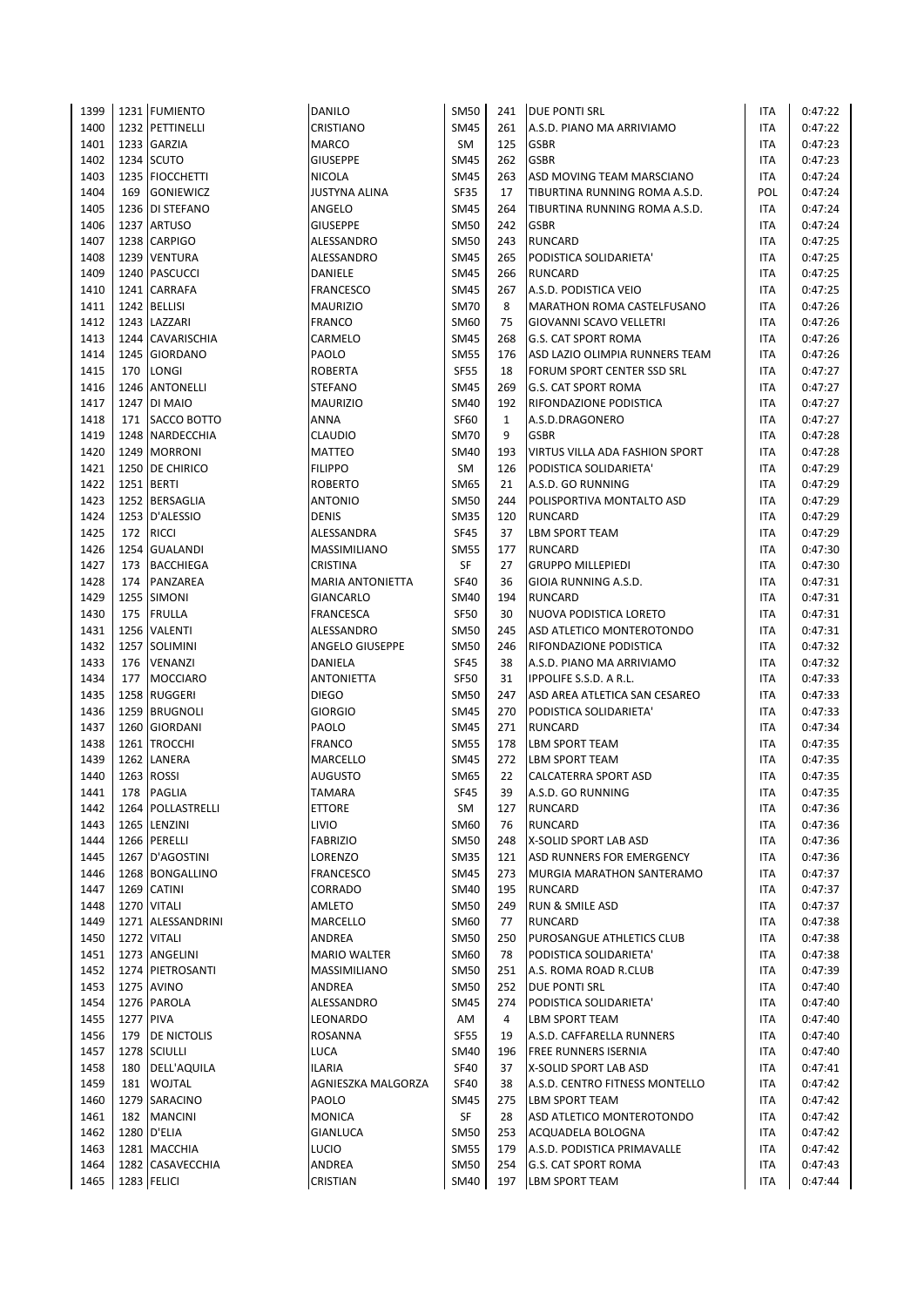| 1466 |            | 1284 CACCIOPPOLI       | LUIGI            | <b>SM40</b> | 198            | <b>LBM SPORT TEAM</b>              | ITA        | 0:47:45 |
|------|------------|------------------------|------------------|-------------|----------------|------------------------------------|------------|---------|
| 1467 |            | 1285 TOMASSI           | <b>FABRIZIO</b>  | <b>SM50</b> | 255            | ASD LAZIO OLIMPIA RUNNERS TEAM     | ITA        | 0:47:45 |
| 1468 | 183        | <b>GOTTI</b>           | LORENZA          | <b>SF55</b> | 20             | A.S. AMATORI VILLA PAMPHILI        | ITA        | 0:47:46 |
| 1469 |            | 1286 PANCI             | CLAUDIO          | <b>SM50</b> | 256            | PODISTICA SOLIDARIETA'             | ITA        | 0:47:46 |
| 1470 | 184        | <b>CUCCU</b>           | <b>GIORGIA</b>   | <b>SF45</b> | 40             | <b>GRUPPO MILLEPIEDI</b>           | <b>ITA</b> | 0:47:46 |
| 1471 | 1287       | D'ALESSANDRA           | ANDREA ANGELO    | <b>SM50</b> | 257            | A.S.D. PIANO MA ARRIVIAMO          | <b>ITA</b> | 0:47:46 |
| 1472 |            | 1288 ROSSITTO          | DARIO            | <b>SM50</b> | 258            | <b>RUNCARD</b>                     | ITA        | 0:47:46 |
| 1473 |            | 1289 DE PASQUALE       | ALESSANDRO       | <b>SM40</b> | 199            | A.S.D. ATLETICA ZAGAROLO           | <b>ITA</b> | 0:47:47 |
| 1474 | 185        | ANDOLFATTO             | <b>ILARIA</b>    | <b>SF50</b> | 32             | ASD TALENTI RUNNING TEAM ROMA      | <b>ITA</b> | 0:47:47 |
| 1475 |            | 1290 TESTA             | <b>VINCENZO</b>  | <b>SM65</b> | 23             | A.S.D. ESERCITO CECCHIGNOLA        | <b>ITA</b> | 0:47:49 |
| 1476 |            | 1291 MASSIMI           | DANIELE          | <b>SM50</b> | 259            | <b>LBM SPORT TEAM</b>              | ITA        | 0:47:50 |
| 1477 |            | 1292 LORUSSO           | <b>MARTINO</b>   | <b>SM45</b> | 276            | RIFONDAZIONE PODISTICA             | <b>ITA</b> | 0:47:50 |
| 1478 |            | 1293 LUCCI             | <b>FILIPPO</b>   | <b>SM55</b> | 180            | FORUM SPORT CENTER SSD SRL         | <b>ITA</b> | 0:47:51 |
| 1479 | 186        | <b>MARINO</b>          | RAFFAELLA        | <b>SF</b>   | 29             | ATLETICA CORRIFERRARA              | ITA        | 0:47:51 |
| 1480 |            | 1294 PIZZONIA          | ALESSANDRO NICOL | <b>SM40</b> | 200            | <b>LBM SPORT TEAM</b>              | ITA        | 0:47:52 |
| 1481 |            | 1295 STEFANO           | QUINTILIANO      | <b>SM45</b> | 277            | A.S. AMATORI VILLA PAMPHILI        | <b>ITA</b> | 0:47:52 |
| 1482 |            | 1296 BELLINI           | PIETRO           | <b>SM65</b> | 24             | ALTO LAZIO A.S.D.                  | ITA        | 0:47:53 |
| 1483 | 187        | <b>TOCCHI</b>          | CAROLINA         | <b>SF</b>   | 30             | <b>DUE PONTI SRL</b>               | ITA        | 0:47:53 |
| 1484 |            | 1297 GIOBBE            | LUCA             | <b>SM</b>   | 128            | A.S. ROMA ROAD R.CLUB              | ITA        | 0:47:54 |
| 1485 |            | <b>1298 MACI</b>       | CARLO            | <b>SM65</b> | 25             | <b>RUNCARD</b>                     | ITA        | 0:47:55 |
| 1486 |            | 1299 FALVO             | CORRADO          | <b>SM40</b> | 201            | <b>RUNCARD</b>                     | ITA        | 0:47:55 |
| 1487 |            | 1300 PIETROLUCCI       | <b>DARIO</b>     | <b>SM35</b> | 122            | S.S. LAZIO ATLETICA LEGGERA        | ITA        | 0:47:57 |
| 1488 | 188        | <b>MASSI</b>           | <b>RITA</b>      | <b>SF50</b> | 33             | <b>GRUPPO MILLEPIEDI</b>           | ITA        | 0:47:57 |
| 1489 |            | 1301 PAPA              | PIERLUIGI        | PM          | 16             | PODISTICA SOLIDARIETA'             | <b>ITA</b> | 0:47:57 |
| 1490 |            | 1302 MUSTE'            | <b>STEFANO</b>   | <b>SM55</b> | 181            | <b>GSBR</b>                        | ITA        | 0:47:58 |
| 1491 |            | 1303 PAROLA            | <b>SIMONE</b>    | <b>SM50</b> | 260            | PODISTICA SOLIDARIETA'             | ITA        | 0:47:58 |
| 1492 |            | 1304 VELLA             | <b>TANCREDI</b>  | <b>SM35</b> | 123            | LBM SPORT TEAM                     | ITA        | 0:47:59 |
| 1493 |            | 1305 SAMMARCO          | COSTANTINO       | <b>SM55</b> | 182            | <b>LBM SPORT TEAM</b>              | <b>ITA</b> | 0:47:59 |
| 1494 |            | 1306 PERTOSA           | RAFFAELE         | <b>SM55</b> | 183            | CIRC.CANOTTIERI TEVERE REMO        | ITA        | 0:48:00 |
| 1495 |            | 1307 SPINA             | MASSIMILIANO     | <b>SM50</b> | 261            | <b>LBM SPORT TEAM</b>              | ITA        | 0:48:00 |
| 1496 | 1308 RICCI |                        | CARLO            | <b>SM70</b> | 10             | G.S. POD. PRENESTE                 | ITA        | 0:48:00 |
| 1497 |            | 1309 DI RIENZO         | <b>CLAUDIO</b>   | <b>SM55</b> | 184            | ASD SEMPRE DI CORSA TEAM           | <b>ITA</b> | 0:48:01 |
| 1498 |            | 1310 ASCENZI           | <b>PINO</b>      | <b>SM45</b> | 278            | A.S.D. ATLETICA CAVE               | ITA        | 0:48:01 |
| 1499 |            | 1311 FRATTESI          | PAOLO            | <b>SM55</b> | 185            | ITALIANA RUNNING A.S.D.            | <b>ITA</b> | 0:48:01 |
| 1500 |            | 1312 CARETTI           | ANDREA           | <b>SM40</b> | 202            | <b>RUNCARD</b>                     | <b>ITA</b> | 0:48:01 |
| 1501 |            | 1313 GIORI             | PAOLO            | <b>SM65</b> | 26             | <b>RUNCARD</b>                     | <b>ITA</b> | 0:48:01 |
| 1502 | 1314       | <b>ROSSI</b>           | <b>GUIDO</b>     | <b>SM40</b> | 203            | PUROSANGUE ATHLETICS CLUB          | <b>ITA</b> | 0:48:03 |
| 1503 |            | 1315 MOGETTI           | <b>MIRKO</b>     | <b>SM45</b> | 279            | ASD MOVING TEAM MARSCIANO          | ITA        | 0:48:03 |
| 1504 |            | 1316 CAPOGROSSI GUARNA | <b>FRANCESCO</b> | <b>SM55</b> | 186            | <b>CALCATERRA SPORT ASD</b>        | <b>ITA</b> | 0:48:03 |
| 1505 | 189        | <b>CRUZ DO SOCORRO</b> | RAMILDES         | <b>SF50</b> | 34             | AS.TRA. ROMA                       | <b>BRA</b> | 0:48:04 |
| 1506 | 1317       | <b>MAGGI</b>           | ANGELO           | <b>SM45</b> | 280            | ASD AREA ATLETICA SAN CESAREO      | ITA        | 0:48:05 |
| 1507 |            | 1318 FELIZIANI         | <b>CLAUDIO</b>   | <b>SM55</b> | 187            | ASD LAZIO OLIMPIA RUNNERS TEAM     | ITA        | 0:48:05 |
| 1508 |            | 1319 MONTELEONE        | CARLO            | <b>SM75</b> | $\mathbf{1}$   | G.S.D. 5 TORRI FIAMME CREMISI      | <b>ITA</b> | 0:48:05 |
| 1509 |            | 1320 IAMPICONI         | MARCO            | <b>SM45</b> | 281            | ASD LAZIO OLIMPIA RUNNERS TEAM     | ITA        | 0:48:06 |
| 1510 |            | 1321 LANZI             | DANIELE          | <b>SM40</b> | 204            | A.S. AMATORI VILLA PAMPHILI        | ITA        | 0:48:06 |
| 1511 |            | 190 BORATTO            | VALENTINA        | <b>SF40</b> | 39             | <b>RUNCARD</b>                     | ITA        | 0:48:06 |
| 1512 |            | 1322 ROBERTI           | <b>MATTEO</b>    | SM35        | 124            | <b>GRUPPO MARCIATORI SIMBRUINI</b> | ITA        | 0:48:06 |
| 1513 |            | 1323 ROTUNNO           | <b>ROBERTO</b>   | <b>SM55</b> | 188            | A.S. AMATORI VILLA PAMPHILI        | <b>ITA</b> | 0:48:06 |
| 1514 |            | 1324 CARPINELLI        | ALESSANDRO       | <b>SM50</b> | 262            | <b>GSBR</b>                        | ITA        | 0:48:06 |
| 1515 | 191        | SALOMONE               | <b>SIMONETTA</b> | SF55        | 21             | PODISTICA SOLIDARIETA'             | ITA        | 0:48:07 |
| 1516 | 1325       |                        |                  |             | $\overline{2}$ |                                    | ITA        | 0:48:07 |
| 1517 |            | 1326 PONTICELLI        | <b>UMBERTO</b>   | SM60        | 79             | <b>RUNCARD</b>                     | ITA        | 0:48:07 |
| 1518 |            | 1327 CARDELLINI        | <b>TOMMASO</b>   | <b>SM35</b> | 125            | RUNCARD                            | ITA        | 0:48:08 |
| 1519 |            | 1328 CORRADI           | AUGUSTO          | SM60        | 80             | <b>GRUPPO MILLEPIEDI</b>           | ITA        | 0:48:08 |
| 1520 |            | 192 FRANCIOSI          | <b>MONIA</b>     | <b>SF45</b> | 41             | <b>GENZANO MARATHON</b>            | ITA        | 0:48:09 |
| 1521 |            | 1329 PERRET            | ANDREA           | <b>SM35</b> | 126            | <b>GSBR</b>                        | ITA        | 0:48:09 |
| 1522 |            | 1330 MASTRODONATO      | MARCO            | <b>SM40</b> | 205            | ASD PODISTICA 2007 TORTRETESTE     | ITA        | 0:48:11 |
| 1523 |            | 1331 FARRONI           | CRISTIANO        | <b>SM45</b> | 282            | C.U.S. CAMERINO                    | ITA        | 0:48:11 |
| 1524 |            | 1332 ANTICOLI          | <b>ALESSIO</b>   | <b>SM45</b> | 283            | A.S. AMATORI VILLA PAMPHILI        | ITA        | 0:48:12 |
| 1525 |            | 1333 ATTANASIO         | <b>FABIO</b>     | <b>SM55</b> | 189            | <b>RUNCARD</b>                     | ITA        | 0:48:13 |
| 1526 |            | 1334 TIBALDI           | GIANLUCA         | <b>SM50</b> | 263            | ASD ATLETICA LA SBARRA             | ITA        | 0:48:13 |
| 1527 |            | 193 DI TOSTO           | JOHANNA          | SF          | 31             | A.S.D. PODISTICA VEIO              | ITA        | 0:48:13 |
| 1528 |            | 1335 SBARDELLA         | <b>GIAMPAOLO</b> | <b>SM45</b> | 284            | <b>RUNCARD</b>                     | ITA        | 0:48:13 |
| 1529 |            | 1336 GALASSO           | CARLO FILIPPO    | <b>SM40</b> | 206            | PODISTICA SOLIDARIETA'             | ITA        | 0:48:14 |
| 1530 |            | 1337 D'ALTERIO         | UMBERTO          | SM45        | 285            | GSBR                               | ITA        | 0:48:15 |
| 1531 | 194        | <b>DUCHI</b>           | LAURA            | <b>SF45</b> | 42             | <b>GSBR</b>                        | ITA        | 0:48:15 |
| 1532 |            | 1338 BARBIERI          | <b>GIANLUCA</b>  | SM40        | 207            | PODISTICA SOLIDARIETA'             | ITA        | 0:48:17 |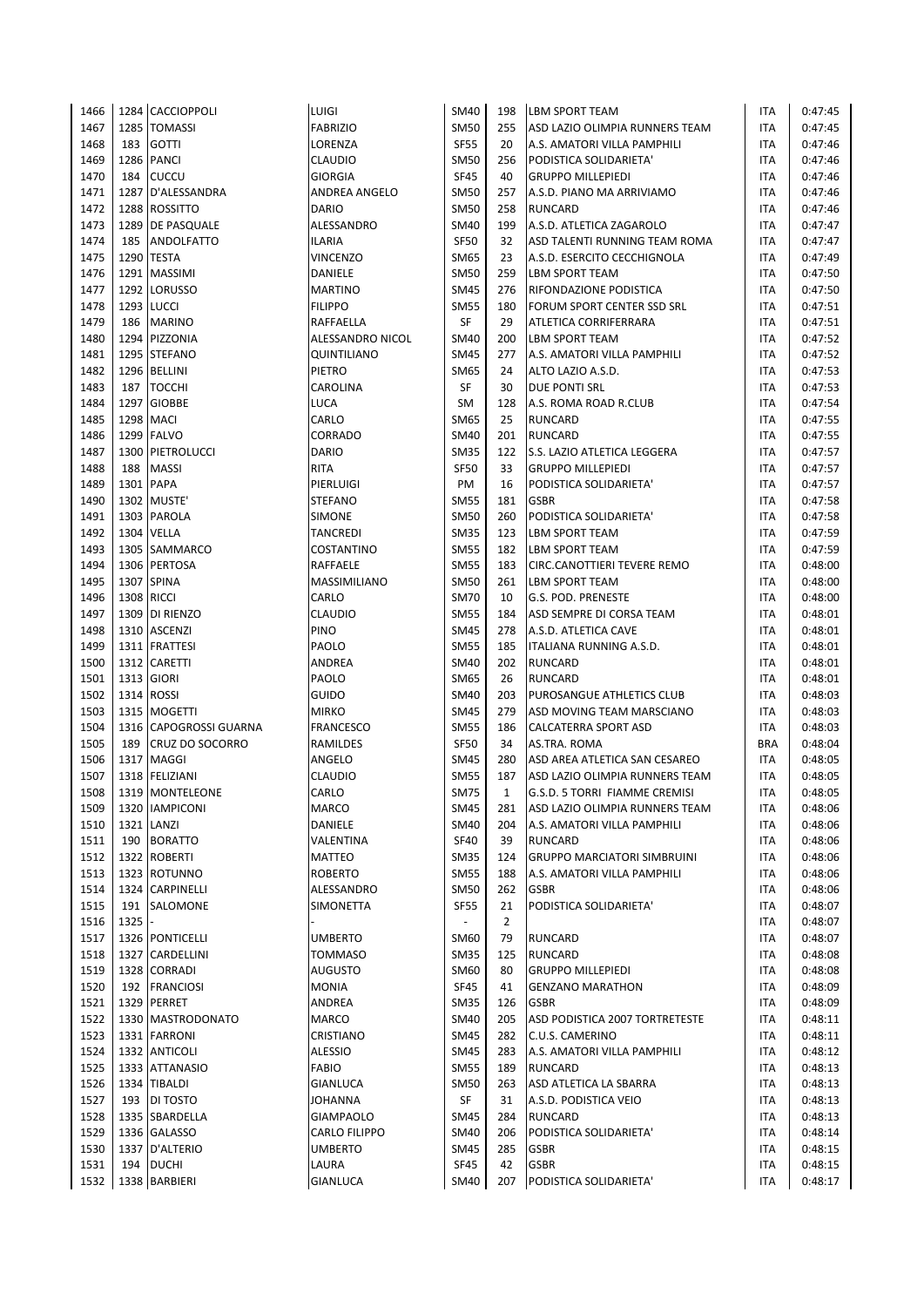| 1533 |      | 1339 DE LEVA         | PAOLO                   | SM60        | 81             | PODISTICA SOLIDARIETA'        | ITA        | 0:48:17 |
|------|------|----------------------|-------------------------|-------------|----------------|-------------------------------|------------|---------|
| 1534 | 195  | <b>BEZZICCHERI</b>   | <b>ELETTRA</b>          | <b>SF45</b> | 43             | GIOVANNI SCAVO 2000 ATL.      | <b>ITA</b> | 0:48:17 |
| 1535 | 1340 | <b>COLIA</b>         | <b>VINCENZO</b>         | <b>SM50</b> | 264            | JUVENIA SSD A.R.L.            | ITA        | 0:48:17 |
| 1536 |      | 1341 GUANTI          | <b>GIUSEPPE</b>         | <b>SM45</b> | 286            | PODISTICA SOLIDARIETA'        | <b>ITA</b> | 0:48:17 |
| 1537 |      | 1342 SCIAVICCO       | ALESSANDRO              | <b>SM50</b> | 265            | PODISTICA SOLIDARIETA'        | <b>ITA</b> | 0:48:17 |
| 1538 |      | 1343 DELL'AGLIO      | <b>GIAN CARMINE</b>     | <b>SM50</b> | 266            | TUSCOLANA S.S.D. A.R.L.       | <b>ITA</b> | 0:48:18 |
| 1539 |      | 1344 FIORAMANTI      | MARCO                   | <b>SM50</b> | 267            | ASD SPARTAN SPORT ACADEMY     | <b>ITA</b> | 0:48:18 |
| 1540 |      | 1345 VERALLO         | SIMONE                  | <b>SM45</b> | 287            | A.S.D. VILLA DE SANCTIS       | <b>ITA</b> | 0:48:18 |
| 1541 |      | 1346 GALLAGHER       | <b>DEEKS</b>            | <b>SM35</b> | 127            | SSD RUNNER TRAINER A R.L.     | <b>ITA</b> | 0:48:19 |
| 1542 | 1347 | <b>MARINOZZI</b>     | <b>GIOVANNI</b>         | <b>SM55</b> | 190            | PODISTICA SOLIDARIETA'        | <b>ITA</b> | 0:48:19 |
| 1543 | 1348 | PILO                 | <b>FRANCESCO</b>        | <b>SM45</b> | 288            | <b>GSBR</b>                   | <b>ITA</b> | 0:48:19 |
| 1544 | 196  | <b>BUSTOS</b>        | <b>GABRIELA MARIANA</b> | <b>SF50</b> | 35             | A.S.D. RINCORRO               | ARG        | 0:48:20 |
| 1545 |      | 1349 RAGNI           | <b>MORGAN</b>           | <b>SM50</b> | 268            | LBM SPORT TEAM                | ITA        | 0:48:20 |
| 1546 | 197  | <b>ESPOSITO</b>      | LAURA                   | <b>SF50</b> | 36             | PODISTICA SOLIDARIETA'        | ITA        | 0:48:21 |
| 1547 |      | 1350 CIOLFI          | <b>ROBERTO</b>          | SM40        | 208            | A.S.D. VILLA DE SANCTIS       | <b>ITA</b> | 0:48:21 |
| 1548 |      | 1351 DRIUSSI         | LUIGINO                 | <b>SM60</b> | 82             | <b>ATLETICA PEGASO</b>        | <b>ITA</b> | 0:48:21 |
| 1549 |      | 1352 SCAGLIONE       | <b>RENATO</b>           | <b>SM70</b> | 11             | <b>RUNCARD</b>                | <b>ITA</b> | 0:48:21 |
| 1550 | 198  | PANI                 | MARA DEBORA             | <b>SF55</b> | 22             | RUNCARD                       | ITA        | 0:48:21 |
| 1551 |      | 1353 OTTAVI          | DANIELE                 | <b>SM50</b> | 269            | <b>LBM SPORT TEAM</b>         | <b>ITA</b> | 0:48:21 |
| 1552 |      | 1354 ROMANO          | ANDREA                  | <b>SM40</b> | 209            | <b>GSBR</b>                   | <b>ITA</b> | 0:48:22 |
| 1553 |      | 1355 ELEUTERI        | <b>FABRIZIO</b>         | <b>SM50</b> | 270            | <b>LBM SPORT TEAM</b>         | <b>ITA</b> | 0:48:23 |
| 1554 |      | 1356 MURANO          | RINALDO                 | <b>SM50</b> | 271            | <b>RUNCARD</b>                | ITA        | 0:48:23 |
| 1555 |      | 1357 VENDITTI        | <b>GIULIO</b>           | <b>SM50</b> | 272            | ASD RUNNERS FOR EMERGENCY     | <b>ITA</b> | 0:48:23 |
| 1556 |      | 1358 RICCIO          | <b>RICCARDO</b>         | <b>SM35</b> | 128            | <b>RUNCARD</b>                | <b>ITA</b> | 0:48:23 |
| 1557 | 199  | <b>VITROTTI</b>      | VALERIA                 | <b>SF35</b> | 18             | A.S. ROMA ROAD R.CLUB         | ITA        | 0:48:24 |
| 1558 | 1359 | VAZIRI MOGHADDAM     | <b>HOUMAN</b>           | <b>SM40</b> | 210            | TIBURTINA RUNNING ROMA A.S.D. | <b>ITA</b> | 0:48:24 |
| 1559 | 200  | <b>CRISTOFARI</b>    | <b>NICOLETTA</b>        | <b>SF55</b> | 23             | <b>TEAM MARATHON BIKE</b>     | <b>ITA</b> | 0:48:24 |
| 1560 |      | 1360 RODOLICO        | <b>MASSIMO</b>          | <b>SM55</b> | 191            | PODISTICA SOLIDARIETA'        | <b>ITA</b> | 0:48:24 |
| 1561 | 201  | <b>GIACCO</b>        | <b>FLORIANA</b>         | <b>SF60</b> | $\overline{2}$ | <b>ITALIA SPORT RUNNING</b>   | <b>ITA</b> | 0:48:24 |
| 1562 | 202  | <b>BERNARDINI</b>    | <b>ELENA</b>            | SF          | 32             | <b>ITALIA SPORT RUNNING</b>   | ITA        | 0:48:24 |
| 1563 |      | 1361 CONTEMORI       | <b>MASSIMO</b>          | <b>SM50</b> | 273            | <b>ATLETICOM ASD</b>          | <b>ITA</b> | 0:48:25 |
| 1564 |      | 1362 FALLONI         | <b>MAURIZIO</b>         | <b>SM60</b> | 83             | <b>RUNCARD</b>                | <b>ITA</b> | 0:48:25 |
| 1565 |      | 1363 SCIULLI         | <b>POMPILIO</b>         | <b>SM45</b> | 289            | <b>FREE RUNNERS ISERNIA</b>   | <b>ITA</b> | 0:48:26 |
| 1566 |      | 1364 SARTARELLI      | <b>STEFANO</b>          | <b>SM35</b> | 129            | <b>RUNCARD</b>                | <b>ITA</b> | 0:48:27 |
| 1567 | 203  | <b>DANTE</b>         | FRANCESCA               | <b>SF50</b> | 37             | A.S.D. PIANO MA ARRIVIAMO     | <b>ITA</b> | 0:48:28 |
| 1568 |      | 1365 MONDELLI        | <b>GIUSEPPE</b>         | <b>SM55</b> | 192            | <b>RUNCARD</b>                | <b>ITA</b> | 0:48:28 |
| 1569 |      | 1366 SABATINI        | GIANLUCA                | <b>SM55</b> | 193            | A.S. ATL. ROCCA DI PAPA       | ITA        | 0:48:28 |
| 1570 | 204  | PAGANELLI            | GIADA                   | SF          | 33             | C.U.S. CAMERINO               | <b>ITA</b> | 0:48:28 |
| 1571 | 1367 | <b>IACCARINO</b>     | <b>MARCO</b>            | SM60        | 84             | <b>DUE PONTI SRL</b>          | <b>ITA</b> | 0:48:28 |
| 1572 | 1368 | <b>RICOBENE</b>      | <b>MASSIMO</b>          | <b>SM55</b> | 194            | A.S.D. GO RUNNING             | <b>ITA</b> | 0:48:29 |
| 1573 | 205  | <b>BARTOLOMUCCI</b>  | ERSILIA                 | <b>SF55</b> | 24             | ASD TALENTI RUNNING TEAM ROMA | <b>ITA</b> | 0:48:31 |
| 1574 |      | 1369 POLICHETTI      | ALESSANDRO              | SM60        | 85             | <b>GSBR</b>                   | <b>ITA</b> | 0:48:32 |
| 1575 |      | 1370 SBURLINO        | <b>ALBERTO</b>          | <b>SM55</b> | 195            | PODISTICA SOLIDARIETA'        | <b>ITA</b> | 0:48:32 |
| 1576 |      | 1371 CAPALDO         | GABRIELE                | <b>SM45</b> | 290            | <b>RUNCARD</b>                | ITA        | 0:48:32 |
| 1577 |      | 1372 BRANCALEONI     | <b>MICHELE</b>          | <b>SM35</b> | 130            | ATL. MONTE MARIO              | <b>ITA</b> | 0:48:33 |
| 1578 |      | 1373 BATTISTINI      | <b>FEDERICO</b>         | <b>SM45</b> | 291            | LBM SPORT TEAM                | <b>ITA</b> | 0:48:33 |
| 1579 |      | 1374 FIORANI         | LUCA                    | <b>SM55</b> | 196            | PODISTICA SOLIDARIETA'        | <b>ITA</b> | 0:48:34 |
| 1580 | 206  | <b>CICCHELLI</b>     | <b>ONORINA</b>          | <b>SF55</b> | 25             | ASD SPARTAN SPORT ACADEMY     | ITA        | 0:48:34 |
| 1581 |      | 1375 RICCI           | <b>TOMMASO</b>          | <b>SM50</b> | 274            | <b>RUNCARD</b>                | ITA        | 0:48:34 |
| 1582 |      | 1376 INVERNICI       | <b>RICCARDO</b>         | <b>SM55</b> | 197            | <b>RUNCARD</b>                | <b>ITA</b> | 0:48:34 |
| 1583 |      | 1377 SCHINA          | MASSIMILIANO            | <b>SM50</b> | 275            | PODISTICA SOLIDARIETA'        | <b>ITA</b> | 0:48:35 |
| 1584 |      | 1378 MONTELEONE      | <b>MAURIZIO</b>         | <b>SM50</b> | 276            | RUNFOREVER APRILIA            | ITA        | 0:48:35 |
| 1585 |      | 1379 OTTAVIANI       | <b>FABRIZIO</b>         | <b>SM50</b> | 277            | <b>RUNCARD</b>                | ITA        | 0:48:35 |
| 1586 |      | 1380 PROSPEROCOCCO   | LUCA                    | <b>SM50</b> | 278            | PODISTICA SOLIDARIETA'        | <b>ITA</b> | 0:48:36 |
| 1587 |      | 1381 PIANESE         | <b>TOBIA</b>            | SM60        | 86             | A.S. AMATORI VILLA PAMPHILI   | ITA        | 0:48:36 |
| 1588 |      | 1382 DEFANT          | <b>DANILO</b>           | <b>SM45</b> | 292            | PODISTICA SOLIDARIETA'        | ITA        | 0:48:36 |
| 1589 | 207  | <b>FRASCHETTI</b>    | BARBARA                 | <b>SF40</b> | 40             | PODISTICA SOLIDARIETA'        | ITA        | 0:48:36 |
| 1590 |      | 1383 DEIDDA          | <b>MAURO</b>            | SM45        | 293            | <b>GSBR</b>                   | ITA        | 0:48:37 |
| 1591 |      | 1384 BUSCA           | DARIO                   | <b>SM50</b> | 279            | A.S. AMATORI VILLA PAMPHILI   | ITA        | 0:48:37 |
| 1592 | 208  | <b>BIANCHI</b>       | ALESSIA                 | <b>SF40</b> | 41             | A.S.D. ATLETICA CAVE          | ITA        | 0:48:37 |
| 1593 |      | 1385 NAPOLI          | ALESSANDRO              | <b>SM55</b> | 198            | LBM SPORT TEAM                | <b>ITA</b> | 0:48:37 |
| 1594 |      | 1386 COLETTI         | LUIGI                   | <b>SM50</b> | 280            | <b>BRAVETTA RUNNERS</b>       | ITA        | 0:48:37 |
| 1595 |      | 1387 GIUSTI          | <b>EMILIANO</b>         | <b>SM50</b> | 281            | A.S.D. GO RUNNING             | ITA        | 0:48:37 |
| 1596 |      | 1388 SCIFONI         | GIANLUCA                | <b>SM50</b> | 282            | LBM SPORT TEAM                | ITA        | 0:48:37 |
| 1597 |      | 1389 BAZZICHI        | MARCO                   | SM60        | 87             | MARATHON ROMA CASTELFUSANO    | <b>ITA</b> | 0:48:38 |
| 1598 |      | 1390 FANALES BELASIO | EMANUELE                | <b>SM55</b> | 199            | RIFONDAZIONE PODISTICA        | <b>ITA</b> | 0:48:39 |
| 1599 |      | 1391 SINATTI         | SIMONE                  | <b>SM45</b> | 294            | <b>DUE PONTI SRL</b>          | <b>ITA</b> | 0:48:39 |
|      |      |                      |                         |             |                |                               |            |         |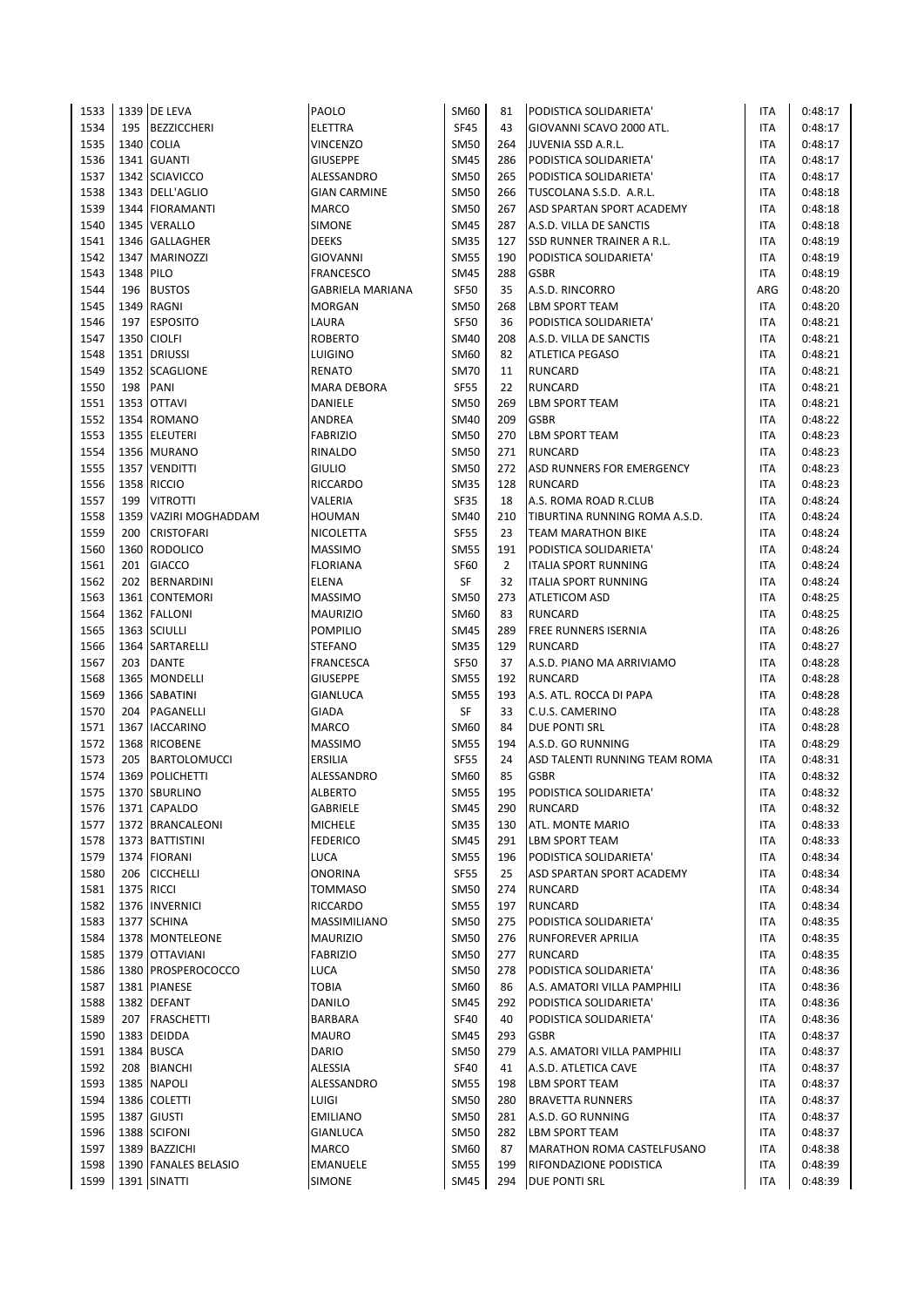| 1600         |     | 1392 CUOZZO                    | PAOLO                   | SM60        | 88  | ATL. MONTE MARIO                                        | ITA               | 0:48:39            |
|--------------|-----|--------------------------------|-------------------------|-------------|-----|---------------------------------------------------------|-------------------|--------------------|
| 1601         | 209 | <b>CUCULI</b>                  | SIMONA                  | <b>SF45</b> | 44  | <b>GSBR</b>                                             | ITA               | 0:48:39            |
| 1602         |     | 1393 TORNINCASA                | <b>CLEMENTE</b>         | <b>SM35</b> | 131 | <b>GSBR</b>                                             | ITA               | 0:48:40            |
| 1603         |     | 1394 PIGLIACAMPO               | <b>FABIO</b>            | <b>SM40</b> | 211 | A.S.D. ATL. ENERGIA ROMA                                | <b>ITA</b>        | 0:48:40            |
| 1604         |     | 1395 CUCCURULLO                | <b>FRANCESCO</b>        | <b>SM55</b> | 200 | X-SOLID SPORT LAB ASD                                   | <b>ITA</b>        | 0:48:40            |
| 1605         |     | 1396 ROMANO                    | <b>STEFANO</b>          | <b>SM55</b> | 201 | ASD SEMPRE DI CORSA TEAM                                | <b>ITA</b>        | 0:48:40            |
| 1606         |     | 1397 DONZELLI                  | <b>EDOARDO</b>          | <b>SM50</b> | 283 | ASD MAGIC RUNNERS TAGLIACOZZO                           | <b>ITA</b>        | 0:48:41            |
| 1607         |     | 1398 SCHIARATURA               | ALFIERO                 | SM65        | 27  | A.S.D. PODISTICA PRIMAVALLE                             | <b>ITA</b>        | 0:48:41            |
| 1608         |     | 210   SACCHINELLI              | <b>NATASCIA</b>         | SF          | 34  | <b>LBM SPORT TEAM</b>                                   | <b>ITA</b>        | 0:48:41            |
| 1609         |     | 1399 MASSIMILIANI              | PIER FRANCESCO          | <b>SM55</b> | 202 | PODISTICA SOLIDARIETA'                                  | <b>ITA</b>        | 0:48:42            |
| 1610         |     | 1400 MAZZOCCANTI               | ANDREA                  | SM          | 129 | <b>RUNCARD</b>                                          | <b>ITA</b>        | 0:48:42            |
| 1611         |     | 211 IMPERATORI                 | LAURA                   | <b>SF55</b> | 26  | <b>RUNCARD</b>                                          | <b>ITA</b>        | 0:48:42            |
| 1612         |     | 1401 MILLOZZA                  | <b>GIOVANNI BATTIST</b> | <b>SM65</b> | 28  | A.S. AMATORI VILLA PAMPHILI                             | <b>ITA</b>        | 0:48:42            |
| 1613         |     | 1402 ROCCHETTI                 | <b>ROBERTO</b>          | <b>SM40</b> | 212 | <b>X-SOLID SPORT LAB ASD</b>                            | <b>ITA</b>        | 0:48:43            |
| 1614         |     | 1403 MANCIOCCHI                | <b>ALBERTO</b>          | <b>SM60</b> | 89  | GIOVANNI SCAVO VELLETRI                                 | <b>ITA</b>        | 0:48:43            |
| 1615         |     | 1404 TOCCHI                    | <b>GIORGIO</b>          | <b>SM55</b> | 203 | <b>DUE PONTI SRL</b>                                    | <b>ITA</b>        | 0:48:43            |
| 1616         |     | 1405 LAORENZA                  | <b>ROSARIO</b>          | <b>SM55</b> | 204 | ASD RUNNING VAIRANO                                     | <b>ITA</b>        | 0:48:44            |
| 1617         |     | 1406 ZEGA                      | <b>FABRIZIO</b>         | <b>SM40</b> | 213 | ATL. MONTE MARIO                                        | <b>ITA</b>        | 0:48:44            |
| 1618         |     | 1407 CORTIS                    | DANIELE                 | <b>SM35</b> | 132 | <b>ASD TEAM FORCINA</b>                                 | <b>ITA</b>        | 0:48:44            |
| 1619         |     | 1408 GORI                      | <b>ALBERTO</b>          | <b>SM55</b> | 205 | PODISTICA SOLIDARIETA'                                  | <b>ITA</b>        | 0:48:44            |
| 1620         |     | 1409 GEREMIA                   | LUCA                    | <b>SM45</b> | 295 | ASD RUNNING VAIRANO                                     | <b>ITA</b>        | 0:48:45            |
| 1621         |     | 1410 VACCARO                   | <b>FEDERICO</b>         | <b>SM55</b> | 206 | <b>DUE PONTI SRL</b>                                    | <b>ITA</b>        | 0:48:45            |
| 1622         |     | <b>1411 OLIVA</b>              | <b>DIEGO</b>            | <b>SM35</b> | 133 | ASD RUNNING VAIRANO                                     | <b>ITA</b>        | 0:48:45            |
| 1623         | 212 | <b>GIAMMARIA</b>               | LAVINIA                 | SF          | 35  | RUNAWAY MILANO A.S.D.                                   | <b>ITA</b>        | 0:48:46            |
| 1624         |     | 1412 DI TOMMASO                | <b>MARCO</b>            | <b>SM55</b> | 207 | <b>ATLETICOM ASD</b>                                    | <b>ITA</b>        | 0:48:47            |
|              |     |                                | <b>SEVERINA</b>         |             |     | <b>GRUPPO MILLEPIEDI</b>                                |                   |                    |
| 1625         | 213 | FERRANTINI                     |                         | <b>SF60</b> | 3   |                                                         | ITA               | 0:48:47            |
| 1626         |     | 1413 DI BERARDINO              | MARCELLO                | <b>SM50</b> | 284 | <b>LBM SPORT TEAM</b>                                   | <b>ITA</b>        | 0:48:49            |
| 1627         |     | 214 ZAPPONINI                  | ANGELICA                | SF          | 36  | <b>RUNCARD</b>                                          | <b>ITA</b>        | 0:48:49            |
| 1628         | 215 | <b>PISCIONERI</b>              | SIMONA                  | <b>SF40</b> | 42  | LUCIANI SPORT TEAM                                      | <b>ITA</b>        | 0:48:49            |
| 1629         |     | 1414   MANGOLINI               | <b>MAURO</b>            | <b>SM60</b> | 90  | ASD ATLETICA LA SBARRA                                  | ITA               | 0:48:49            |
| 1630         |     | 1415 FUNARI                    | LUIGI                   | <b>SM45</b> | 296 | S.S. LAZIO ATLETICA LEGGERA                             | ITA               | 0:48:49            |
| 1631         |     | 216 SACCHETTONI                | LAURA                   | <b>SF45</b> | 45  | X-SOLID SPORT LAB ASD                                   | <b>ITA</b>        | 0:48:50            |
| 1632         |     | 1416 POSTIGLIONE               | <b>FEDERICO</b>         | <b>SM</b>   | 130 | <b>LBM SPORT TEAM</b>                                   | <b>ITA</b>        | 0:48:51            |
| 1633         | 217 | PIZZARI                        | <b>FEDERICA</b>         | <b>SF45</b> | 46  | SSD RUNNER TRAINER A R.L.                               | <b>ITA</b>        | 0:48:51            |
| 1634         |     | 1417 CARDARELLO                | LUCA                    | <b>SM50</b> | 285 | A.S. ROMA ROAD R.CLUB                                   | <b>ITA</b>        | 0:48:52            |
| 1635         |     | 1418 LUCCI                     | <b>ALESSIO</b>          | <b>SM</b>   | 131 | ASD ATLETICO MONTEROTONDO                               | <b>ITA</b>        | 0:48:52            |
| 1636         |     | 1419 PEZZI                     | <b>ALBERTO</b>          | <b>SM45</b> | 297 | <b>RUNCARD</b>                                          | <b>ITA</b>        | 0:48:53            |
| 1637         |     | 1420 MASTRODDI                 | <b>MARCO</b>            | <b>SM40</b> | 214 | SSD RUNNER TRAINER A R.L.                               | <b>ITA</b>        | 0:48:53            |
| 1638         |     | 1421 DENNI                     | LUCA                    | <b>SM40</b> | 215 | FILIPPIDE RUNNERS TEAM ASD                              | <b>ITA</b>        | 0:48:54            |
| 1639         |     | 1422 SCORSINO                  | ALESSANDRO              | <b>SM45</b> | 298 | <b>RUNCARD</b>                                          | <b>ITA</b>        | 0:48:54            |
| 1640         |     | 1423 MILANO                    | EMMANUEL                | <b>SM50</b> | 286 | PUROSANGUE ATHLETICS CLUB                               | <b>ITA</b>        | 0:48:55            |
| 1641         |     | 1424 VENTURINO                 | <b>ALESSIO</b>          | <b>SM45</b> | 299 | A.S.D. PODISTICA VEIO                                   | <b>ITA</b>        | 0:48:55            |
| 1642         |     | 1425 DE ANNUNTIIS              | <b>GIORGIO</b>          | <b>SM35</b> | 134 | A.S. AMATORI VILLA PAMPHILI                             | <b>ITA</b>        | 0:48:55            |
| 1643         |     | 1426 ZAZZA                     | <b>ALFREDO</b>          | <b>SM50</b> | 287 | PUROSANGUE ATHLETICS CLUB                               | ITA               | 0:48:55            |
| 1644         |     | 1427 BONELLI                   | ALESSANDRO              | <b>SM35</b> | 135 | <b>RUNCARD</b>                                          | ITA               | 0:48:56            |
| 1645         |     | 1428 PASQUAZI                  | <b>VINCENZO</b>         | <b>SM55</b> | 208 | A.S.D. ATLETICA CAVE                                    | <b>ITA</b>        | 0:48:58            |
| 1646         | 218 | BORGOGNONI                     | ARIANNA                 | <b>SF40</b> | 43  | A.S.D. PODISTICA VEIO                                   | <b>ITA</b>        | 0:48:59            |
| 1647         |     | 1429 MILLUZZI                  | <b>FABIO</b>            | <b>SM55</b> | 209 | DUE PONTI SRL                                           | <b>ITA</b>        | 0:48:59            |
| 1648         |     | 1430 PIZZUTI                   | ANDREA PAOLO MIC        | <b>SM55</b> | 210 | ATL. MONTE MARIO                                        | ITA               | 0:48:59            |
| 1649         |     | 1431 BARCA                     | SALVATORE               | <b>SM55</b> | 211 | A.S.D. CENTRO FITNESS MONTELLO                          | <b>ITA</b>        | 0:49:00            |
| 1650         |     | 1432 LOPS                      | PIERLUIGI               | <b>SM45</b> | 300 | A.S.D. VILLA DE SANCTIS                                 | ITA               | 0:49:01            |
| 1651         |     | 1433   MANELLI                 | <b>ALBERTO</b>          | SM60        | 91  | PODISTICA SOLIDARIETA'                                  | ITA               | 0:49:01            |
| 1652         |     | 1434 FANELLA                   | <b>STEFANO</b>          | <b>SM55</b> | 212 | PODISTICA SOLIDARIETA'                                  | ITA               | 0:49:01            |
| 1653         |     | 1435 SANFILIPPO                | ANDREA                  | <b>SM55</b> | 213 | <b>ATLETICA PEGASO</b>                                  | ITA               | 0:49:02            |
| 1654         |     | 1436 GALLITELLI                | SEBASTIANO              | <b>SM50</b> | 288 | PUROSANGUE ATHLETICS CLUB                               | ITA               | 0:49:02            |
| 1655         | 219 | <b>STELLA</b>                  | ROSSELLA                | <b>SF45</b> | 47  | LBM SPORT TEAM                                          | ITA               | 0:49:02            |
|              |     |                                |                         | <b>SM65</b> | 29  |                                                         |                   |                    |
| 1656<br>1657 |     | 1437 PANIMOLLE<br>1438 POMPILI | PATRIZIO<br>MATTEO      | <b>SM40</b> | 216 | ITALIA MARATHON CLUB SSDRL<br>ATHLETICA VATICANA A.S.D. | ITA<br><b>ITA</b> | 0:49:03<br>0:49:03 |
| 1658         |     | 1439 MURRJA                    | <b>EDMIR</b>            | <b>SM35</b> | 136 | ACRUSD CAMERINO IN CORSA                                | <b>ITA</b>        | 0:49:04            |
|              |     |                                |                         |             |     |                                                         |                   | 0:49:04            |
| 1659         |     | 1440 TEDESCO                   | CARLO                   | <b>SM50</b> | 289 | PUROSANGUE ATHLETICS CLUB                               | <b>ITA</b>        |                    |
| 1660         | 220 | <b>NERONI</b>                  | MARTINA                 | <b>SF40</b> | 44  | ASD PALESTRINA RUNNING                                  | ITA               | 0:49:04            |
| 1661         |     | 221   DE LISIO                 | ROMINA                  | <b>SF50</b> | 38  | A.S. AMATORI VILLA PAMPHILI                             | <b>ITA</b>        | 0:49:04            |
| 1662         |     | 1441 GUARISCO                  | DANIELE                 | <b>SM35</b> | 137 | POLISPORTIVA MONTALTO ASD                               | ITA               | 0:49:05            |
| 1663         |     | 1442 PASCALI                   | <b>STEFANO</b>          | <b>SM45</b> | 301 | LBM SPORT TEAM                                          | ITA               | 0:49:06            |
| 1664         |     | 1443 FELICETTI                 | PAOLO                   | <b>SM45</b> | 302 | C.U.S. CAMERINO                                         | ITA               | 0:49:06            |
| 1665         |     | 1444 DELLA PORTELLA            | <b>MAURIZIO</b>         | <b>SM50</b> | 290 | TIBURTINA RUNNING ROMA A.S.D.                           | ITA               | 0:49:06            |
| 1666         |     | 222 ARTEAGA                    | MARIA MARIELA           | <b>SF40</b> | 45  | ASD ATLETICO MONTEROTONDO                               | <b>ITA</b>        | 0:49:06            |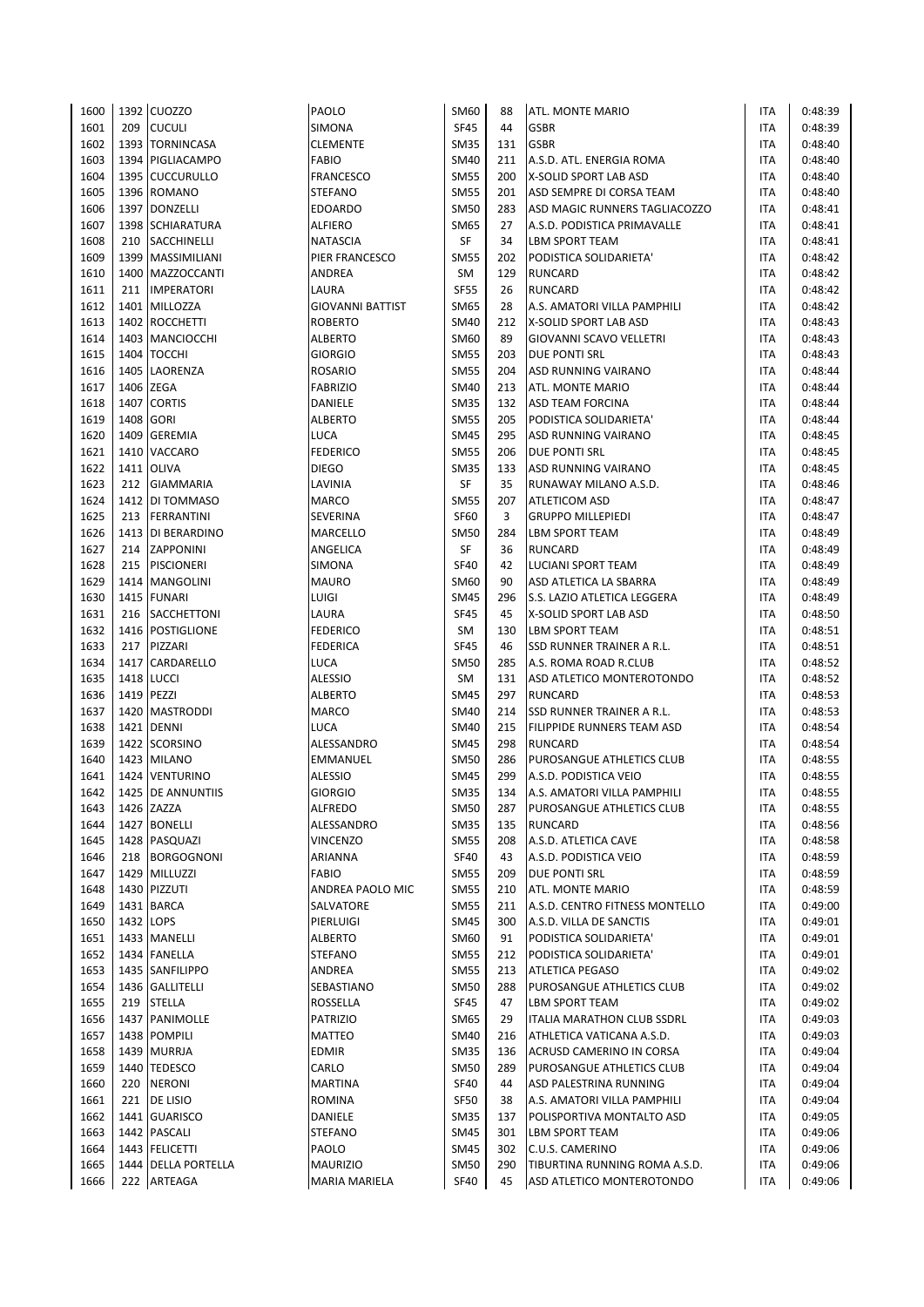| 1667         | 223         | <b>MASTROLUCA</b>   | ALESSANDRA             | <b>SF55</b>         | 27  | <b>PUROSANGUE ATHLETICS CLUB</b>                     | ITA        | 0:49:07 |
|--------------|-------------|---------------------|------------------------|---------------------|-----|------------------------------------------------------|------------|---------|
| 1668         | 1445        | PETRELLA            | <b>LUIGI MARTIN</b>    | <b>SM40</b>         | 217 | <b>RUNCARD</b>                                       | <b>ITA</b> | 0:49:07 |
| 1669         |             | 1446 CHIAPPA        | <b>FRANCESCO</b>       | <b>SM55</b>         | 214 | ATL. COLLEFERRO SEGNI                                | ITA        | 0:49:07 |
| 1670         | 1447        | <b>MANCINI</b>      | <b>MAURIZIO</b>        | <b>SM55</b>         | 215 | A.S. ROMA ROAD R.CLUB                                | <b>ITA</b> | 0:49:07 |
| 1671         | 1448        | <b>ORSINI</b>       | <b>ALFONSO</b>         | <b>SM50</b>         | 291 | <b>RUNCARD</b>                                       | <b>ITA</b> | 0:49:07 |
| 1672         | 1449        | <b>SERRA</b>        | ANGELO                 | <b>SM65</b>         | 30  | A.S.D. PODISTICA SOLETUM                             | <b>ITA</b> | 0:49:08 |
| 1673         | 224         | <b>DI SALVATORE</b> | ANNA                   | <b>SF55</b>         | 28  | PUROSANGUE ATHLETICS CLUB                            | ITA        | 0:49:09 |
| 1674         |             | 1450 CONSOLI        | <b>LUIGI</b>           | <b>SM55</b>         | 216 | <b>RUNCARD</b>                                       | ITA        | 0:49:09 |
| 1675         |             | 1451 PIAZZOLLA      | ALESSANDRO             | <b>SM55</b>         | 217 | S.S. LAZIO ATLETICA LEGGERA                          | ITA        | 0:49:09 |
| 1676         | 225         | <b>CUCCIARI</b>     | SILVIA                 | <b>SF50</b>         | 39  | SSD RUNNER TRAINER A R.L.                            | ITA        | 0:49:10 |
| 1677         |             | 1452 PIEPOLI        | <b>MARCO</b>           | <b>SM50</b>         | 292 | ASD RUNNERS FOR EMERGENCY                            | ITA        | 0:49:11 |
| 1678         | 226         | SEBASTIANELLI       | PAOLA                  | <b>SF55</b>         | 29  | <b>ASD PALESTRINA RUNNING</b>                        | <b>ITA</b> | 0:49:11 |
| 1679         | 227         | <b>MARTINI</b>      | MICHELA                | <b>SF50</b>         | 40  | POLISPORTIVA MONTALTO ASD                            | ITA        | 0:49:11 |
| 1680         |             | 1453 MARINI         | <b>STEFANO</b>         | <b>SM55</b>         | 218 | <b>LBM SPORT TEAM</b>                                | ITA        | 0:49:12 |
| 1681         | 1454 IRILLI |                     | LUCIANO                | <b>SM50</b>         | 293 | <b>TIVOLI MARATHON</b>                               | ITA        | 0:49:13 |
| 1682         |             | 1455 MIGNOGNA       | ANGELO                 | SM60                | 92  | A.S.D. GO RUNNING                                    | ITA        | 0:49:13 |
| 1683         |             | 1456 GAVIOLI        | PAOLO                  | <b>SM55</b>         | 219 | A.S.D. PI8 RUNNING                                   | ITA        | 0:49:13 |
| 1684         |             | 1457 SCOGNAMIGLIO   | <b>MASSIMO</b>         | <b>SM50</b>         | 294 | <b>GSBR</b>                                          | ITA        | 0:49:13 |
| 1685         |             | 1458 SCARABATTOLI   | <b>MASSIMO</b>         | <b>SM45</b>         | 303 | SSD RUNNER TRAINER A R.L.                            | <b>ITA</b> | 0:49:14 |
| 1686         |             | 1459 MONTESI        | <b>GIORGIO</b>         | <b>SM</b>           | 132 | A.S.D. PIANO MA ARRIVIAMO                            | <b>ITA</b> | 0:49:14 |
| 1687         | 228         | <b>CLAUDINO</b>     | NORMA DE FATIMA        | <b>SF50</b>         | 41  | LEPROTTI DI VILLA ADA                                | <b>ITA</b> | 0:49:14 |
| 1688         | 229         | <b>SOMMA</b>        | <b>ROSA</b>            | <b>SF35</b>         | 19  | A.S. AMATORI VILLA PAMPHILI                          | ITA        | 0:49:14 |
| 1689         | 1460 IZZO   |                     | <b>ATTILIO</b>         | <b>SM50</b>         | 295 | <b>G.S. CAT SPORT ROMA</b>                           | <b>ITA</b> | 0:49:14 |
| 1690         |             | 1461 GRANIERI       | <b>LUCA MARIA</b>      | <b>SM55</b>         | 220 | PODISTICA SOLIDARIETA'                               | <b>ITA</b> | 0:49:14 |
| 1691         | 1462        | <b>FERRO</b>        | <b>MASSIMO</b>         | <b>SM40</b>         | 218 | <b>RUNCARD</b>                                       | ITA        | 0:49:14 |
| 1692         |             | 1463 PERRONE        | <b>FRANCO</b>          | SM60                | 93  | A.S.D. GO RUNNING                                    | ITA        | 0:49:14 |
| 1693         |             | 1464 TRANTASO       | <b>FRANCESCO PAOLO</b> | SM60                | 94  | A.S. AMATORI VILLA PAMPHILI                          | <b>ITA</b> | 0:49:15 |
| 1694         |             | 1465 SERENI         | <b>MARCO</b>           | SM60                | 95  | <b>RUNCARD</b>                                       | <b>ITA</b> | 0:49:16 |
| 1695         |             | 1466 GALILEA        | GABRIELE               | <b>SM40</b>         | 219 | <b>RUNCARD</b>                                       | ITA        | 0:49:16 |
| 1696         |             | 1467 MARROCCHINI    | ANDREA                 | <b>SM45</b>         | 304 | A.S.D. PODISTICA PRIMAVALLE                          | ITA        | 0:49:16 |
| 1697         |             | 1468 GALLO          | MASSIMILIANO           | <b>SM55</b>         | 221 | TUSCOLANA S.S.D. A.R.L.                              | <b>ITA</b> | 0:49:17 |
| 1698         | 230         | ROMASANTA           | <b>RUBILYN MANALO</b>  | <b>SF50</b>         | 42  | ITALIA MARATHON CLUB SSDRL                           | PHI        | 0:49:17 |
| 1699         | 231         | <b>ANTONINI</b>     | PATRIZIA               | <b>SF50</b>         | 43  | U.S. ROMA 83                                         | ITA        | 0:49:18 |
| 1700         | 232         | <b>ROMANO</b>       | VALENTINA              | <b>SF40</b>         | 46  | <b>ASD GUIDA SICURA</b>                              | ITA        | 0:49:18 |
| 1701         | 233         | <b>MOSSUCCA</b>     | <b>FILOMENA</b>        | <b>SF45</b>         | 48  | RUNFOREVER APRILIA                                   | <b>ITA</b> | 0:49:20 |
| 1702         | 234         | <b>NANNI</b>        | CHIARA                 | SF                  | 37  | RUNCARD                                              | <b>ITA</b> | 0:49:20 |
| 1703         | 235         | LA GATTA            | <b>MARIA LUCIA</b>     | <b>SF60</b>         | 4   | POL. PORTA SARAGOZZA                                 | <b>ITA</b> | 0:49:20 |
| 1704         |             | 1469 GALLO          | <b>STEFANO</b>         | <b>SM55</b>         | 222 | <b>RUNCARD</b>                                       | ITA        | 0:49:20 |
| 1705         |             | 1470 MATTIELLI      | <b>FULVIO</b>          | SM60                | 96  | U.S. ROMA 83                                         | ITA        | 0:49:21 |
| 1706         | 1471        | <b>CIRULLI</b>      | <b>FABIO</b>           | <b>SM50</b>         | 296 | A.S. AMATORI VILLA PAMPHILI                          | ITA        | 0:49:21 |
| 1707         | 1472        | ORTENZI             | WALTER                 | <b>SM40</b>         | 220 | <b>RUNCARD</b>                                       | ITA        | 0:49:22 |
| 1708         |             | 1473 ALIOTTA        | <b>DIDIER GIUSEPPE</b> | <b>SM55</b>         | 223 | <b>GSBR</b>                                          | ITA        | 0:49:23 |
| 1709         |             | 1474 INVERNIZZI     | <b>GIANLUIGI</b>       | <b>SM50</b>         | 297 | <b>GSBR</b>                                          | <b>ITA</b> | 0:49:23 |
| 1710         |             | 1475 LAVALLE        | SAVERIO                | SM55                | 224 | <b>RUNCARD</b>                                       | ITA        | 0:49:23 |
| 1711         |             | 1476 LINEO          | GIOVANNI               | <b>SM50</b>         | 298 | PODISTICA SOLIDARIETA'                               | ITA        | 0:49:24 |
| 1712         |             | 1477 CAROSI         | <b>STEFANO</b>         | <b>SM45</b>         | 305 | <b>ASD SFT ACADEMY</b>                               | <b>ITA</b> | 0:49:25 |
| 1713         |             | 1478 MANZI          | DANIELE                | <b>SM45</b>         | 306 | IL CORRIDORE RUNNING CLUB ASD                        | <b>ITA</b> | 0:49:26 |
| 1714         | 236         | PETRELLI            | <b>STEFANIA</b>        | <b>SF45</b>         | 49  | PODISTICA SOLIDARIETA'                               | ITA        | 0:49:26 |
| 1715         | 237         | CAMMARANO           | ALESSIA                | <b>SF45</b>         | 50  | A.S. ROMA ROAD R.CLUB                                | ITA        | 0:49:26 |
| 1716         | 1479 CECI   |                     | ANDREA                 | <b>SM40</b>         | 221 | <b>RUNCARD</b>                                       | ITA        | 0:49:27 |
|              |             | 1480 DEL PROPOSTO   | <b>CLAUDIO</b>         | <b>SM45</b>         | 307 | S.S. LAZIO ATLETICA LEGGERA                          | <b>ITA</b> | 0:49:27 |
| 1717<br>1718 |             | 1481 LUCIANI        | <b>GIAMMARIO</b>       | <b>SM50</b>         | 299 | PODISTICA SOLIDARIETA'                               | ITA        | 0:49:29 |
|              |             |                     |                        |                     |     |                                                      |            | 0:49:29 |
| 1719         |             | 1482 CHIOVINI       | VALTER                 | SM60<br><b>SM45</b> | 97  | PODISTICA SOLIDARIETA'<br><b>G.S. CAT SPORT ROMA</b> | ITA        |         |
| 1720         |             | 1483 PRINCIPE       | <b>GIUSEPPE</b>        |                     | 308 |                                                      | ITA        | 0:49:30 |
| 1721         |             | 1484 ALFANO         | <b>VINCENZO</b>        | SM65                | 31  | <b>GSBR</b>                                          | ITA        | 0:49:30 |
| 1722         | 238         | <b>RUFFA</b>        | <b>FRANCESCA</b>       | <b>SF45</b>         | 51  | FORUM SPORT CENTER SSD SRL                           | ITA        | 0:49:30 |
| 1723         |             | 1485 ALBANESE       | <b>STEFANO</b>         | <b>SM65</b>         | 32  | <b>CUS PRO PATRIA MILANO</b>                         | ITA        | 0:49:30 |
| 1724         |             | 1486 CAMPANELLA     | ROSARIO                | <b>SM50</b>         | 300 | ALTO LAZIO A.S.D.                                    | ITA        | 0:49:30 |
| 1725         |             | 1487 CECCACCI       | <b>MASSIMO</b>         | <b>SM55</b>         | 225 | FILIPPIDE RUNNERS TEAM ASD                           | ITA        | 0:49:30 |
| 1726         | 239         | NEGRI               | MARZIA                 | <b>SF50</b>         | 44  | ALTO LAZIO A.S.D.                                    | ITA        | 0:49:31 |
| 1727         | 240         | <b>GIANNOTTI</b>    | <b>MONICA</b>          | SF55                | 30  | AS.TRA. ROMA                                         | ITA        | 0:49:31 |
| 1728         | 241         | CASSANDRA           | <b>EUGENIA</b>         | <b>SF45</b>         | 52  | A.S.D. CAFFARELLA RUNNERS                            | ITA        | 0:49:31 |
| 1729         |             | 1488 SPINARDI       | ANDREA                 | <b>SM55</b>         | 226 | A.S.D. PODISTICA PRIMAVALLE                          | ITA        | 0:49:31 |
| 1730         |             | 1489 DURA           | <b>MARIO</b>           | SM60                | 98  | RUNCARD                                              | ITA        | 0:49:32 |
| 1731         |             | 1490   PARROCCINI   | <b>FRANCESCO</b>       | SM50                | 301 | RIFONDAZIONE PODISTICA                               | ITA        | 0:49:32 |
| 1732         |             | 1491 FRANGIONI      | RICCARDO               | SM55                | 227 | A.S. AMATORI VILLA PAMPHILI                          | <b>ITA</b> | 0:49:32 |
| 1733         |             | 1492 NOVIELLO       | LUCA                   | <b>SM45</b>         | 309 | A.S.D. TRA LE RIGHE                                  | ITA        | 0:49:32 |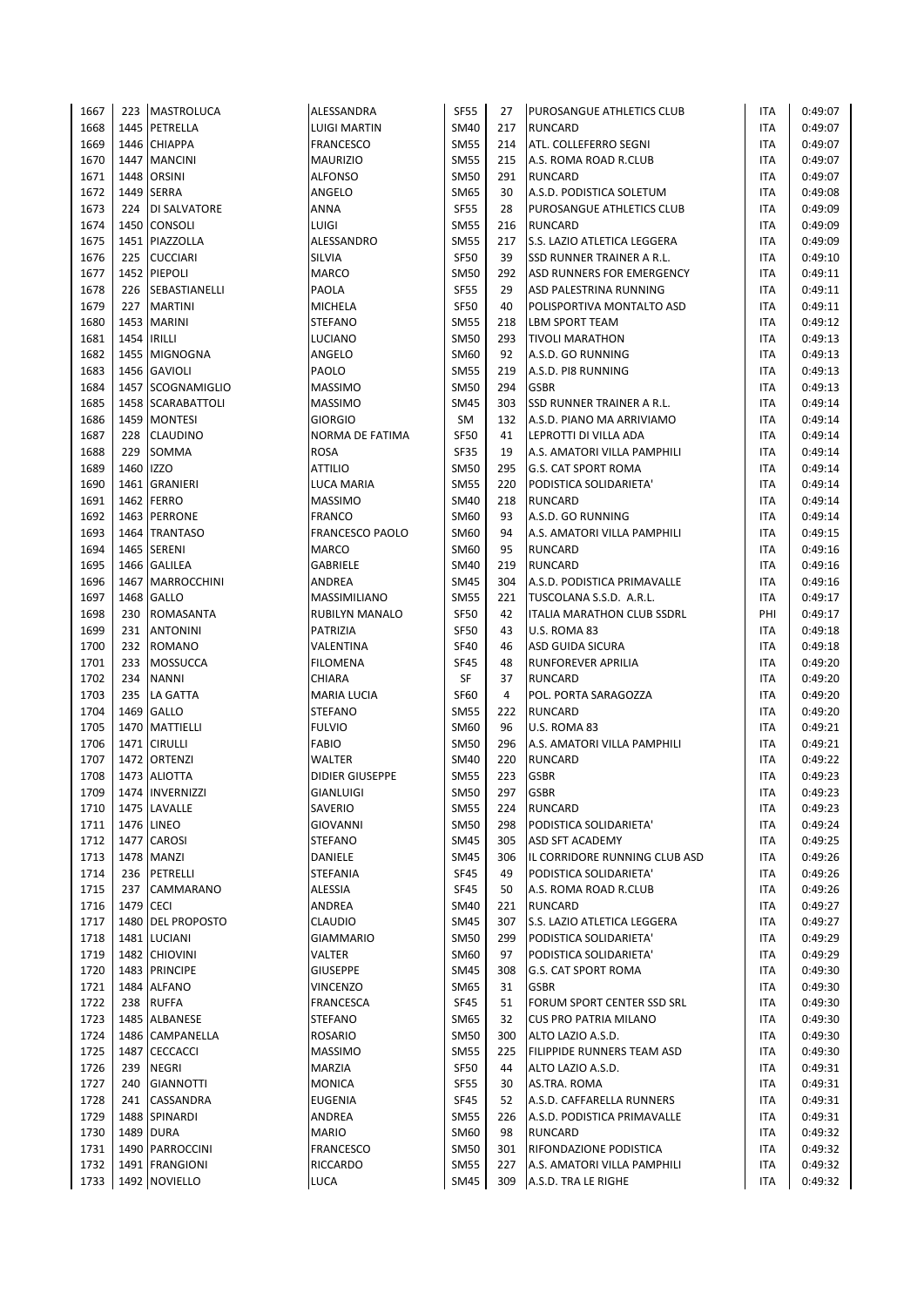| 1734 |      | 242 PREZIOSI             | ANTONELLA             | <b>SF55</b> | 31  | A.S. AMATORI VILLA PAMPHILI        | <b>ITA</b> | 0:49:32 |
|------|------|--------------------------|-----------------------|-------------|-----|------------------------------------|------------|---------|
| 1735 |      | 1493 MELCHIONDA          | LUIGI                 | <b>SM60</b> | 99  | <b>DUE PONTI SRL</b>               | <b>ITA</b> | 0:49:32 |
| 1736 |      | 1494 COCOZZA             | VINCENZO              | <b>SM35</b> | 138 | PODISTICA SOLIDARIETA'             | <b>ITA</b> | 0:49:32 |
| 1737 | 243  | <b>ORAZIETTI</b>         | <b>GIORGIA</b>        | <b>SF40</b> | 47  | <b>RUNCARD</b>                     | <b>ITA</b> | 0:49:32 |
| 1738 |      | 1495 MARINO              | <b>ANTONIO</b>        | <b>SM40</b> | 222 | ASD AREA ATLETICA SAN CESAREO      | <b>ITA</b> | 0:49:33 |
| 1739 | 244  | <b>MARANI TORO</b>       | CAROLA                | <b>SF50</b> | 45  | PFIZER ITALIA RUNNING TEAM         | <b>ITA</b> | 0:49:33 |
| 1740 |      | 1496 LEPRI GALLERANO     | <b>GIUSEPPE</b>       | <b>SM35</b> | 139 | <b>DUE PONTI SRL</b>               | <b>ITA</b> | 0:49:33 |
| 1741 |      | 1497 ORLANDO             | ALESSANDRO            | SM60        | 100 | TIBURTINA RUNNING ROMA A.S.D.      | <b>ITA</b> | 0:49:33 |
| 1742 |      | 1498 STORCHI             | PAOLO                 | <b>SM50</b> | 302 | A.S.D. ATL. VILLA GUGLIELMI        | <b>ITA</b> | 0:49:34 |
| 1743 | 1499 | <b>BENELLA</b>           | <b>ROBERTO</b>        | <b>SM50</b> | 303 | RUNNERS CANINO ASD                 | <b>ITA</b> | 0:49:35 |
| 1744 | 245  | <b>CONSTANTIN</b>        | <b>DANIELA</b>        | <b>SF40</b> | 48  | A.S.D. GO RUNNING                  | <b>ITA</b> | 0:49:35 |
| 1745 |      | 1500 RIDOLFI             | CLAUDIO               | <b>SM55</b> | 228 | A.S. AMATORI VILLA PAMPHILI        | <b>ITA</b> | 0:49:35 |
| 1746 |      | 1501 VALOTTA             | <b>FILIPPO</b>        | <b>SM50</b> | 304 | PODISTICA SOLIDARIETA'             | <b>ITA</b> | 0:49:35 |
| 1747 |      | 1502 DELL'OSPEDALE       | LUCA                  | <b>SM40</b> | 223 | <b>LBM SPORT TEAM</b>              | <b>ITA</b> | 0:49:35 |
| 1748 | 246  | <b>CIGNA</b>             | LAURA                 | <b>SF50</b> | 46  | CARDATLETICA                       | <b>ITA</b> | 0:49:35 |
| 1749 |      | 1503 SURICO              | GIANLUCA              | SM          | 133 | <b>TIVOLI MARATHON</b>             | <b>ITA</b> | 0:49:36 |
| 1750 |      | 247 RUSSO                | SIMONA                | <b>SF45</b> | 53  | <b>RUNCARD</b>                     | <b>ITA</b> | 0:49:36 |
| 1751 |      | 1504 BRUSCHETTI          | LEONARDO              | <b>SM50</b> | 305 | X-SOLID SPORT LAB ASD              | <b>ITA</b> | 0:49:36 |
| 1752 |      | 1505 CONSIGLI            | GABRIELE              | <b>SM60</b> | 101 | SSD RUNNER TRAINER A R.L.          | <b>ITA</b> | 0:49:37 |
| 1753 |      | 1506 RENZI               | <b>FRANCESCO</b>      | <b>SM55</b> | 229 | CIRCOLO CANOTTIERI ROMA            | <b>ITA</b> | 0:49:37 |
| 1754 |      | 1507 PULCIANI            | DAVIDE                | <b>SM45</b> | 310 | <b>GSBR</b>                        | <b>ITA</b> | 0:49:37 |
| 1755 |      | 1508 TROIANI             | DAVIDE                | <b>SM40</b> | 224 | <b>RUNCARD</b>                     | ITA        | 0:49:37 |
| 1756 |      | 248 ZABRAUTANU           | MIHAELA VICTORIA      | <b>SF35</b> | 20  | ASD TALENTI RUNNING TEAM ROMA      | <b>ITA</b> | 0:49:38 |
| 1757 |      | 249 GRELLONI             | MARGHERITA            | <b>SF35</b> | 21  | C.U.S. CAMERINO                    | <b>ITA</b> | 0:49:38 |
| 1758 |      | 1509 PEZZOTTA            | <b>STEFANO</b>        | <b>SM50</b> | 306 | A.S.D. GO RUNNING                  | <b>ITA</b> | 0:49:38 |
| 1759 |      | 1510 PUCCIOTTI           | ANDREA                | <b>SM45</b> | 311 | POLISPORTIVA MONTALTO ASD          | <b>ITA</b> | 0:49:38 |
| 1760 |      | 1511 DI VETTA            | <b>FABIO</b>          | SM60        | 102 | <b>CALCATERRA SPORT ASD</b>        | <b>ITA</b> | 0:49:38 |
| 1761 |      | 1512 GRAZIOSI            | <b>GIOVANNI</b>       | <b>SM70</b> | 12  | PODISTICA SOLIDARIETA'             | <b>ITA</b> | 0:49:39 |
| 1762 |      | 1513 ZARATTI             | <b>MASSIMO</b>        | <b>SM45</b> | 312 | A.S.D. RUNNING EVOLUTION           | <b>ITA</b> | 0:49:39 |
| 1763 |      | 1514 ANTONICELLI         | <b>STEFANO</b>        | <b>SM60</b> | 103 | A.S.D. ESERCITO CECCHIGNOLA        | <b>ITA</b> | 0:49:39 |
| 1764 |      | 1515 ALTOBELLI           | <b>FILIBERTO</b>      | <b>SM45</b> | 313 | A.S.D. TRA LE RIGHE                | <b>ITA</b> | 0:49:40 |
| 1765 |      | 250 TROGU                | LUDOVICA              | SF          | 38  | <b>SSD RUNNER TRAINER A R.L.</b>   | <b>ITA</b> | 0:49:40 |
| 1766 |      | 1516 MONTELEONE          | ALESSANDRO            | <b>SM50</b> | 307 | A.S.D. TRA LE RIGHE                | <b>ITA</b> | 0:49:40 |
| 1767 |      | 1517 ANGELUCCI           | <b>DOMENICO</b>       | <b>SM65</b> | 33  | ATLETICO CASAL MONASTERO           | <b>ITA</b> | 0:49:41 |
|      |      | 251 BIANCHINI            |                       | <b>SF50</b> |     | A.S.D. PIANO MA ARRIVIAMO          | <b>ITA</b> | 0:49:41 |
| 1768 |      |                          | MONICA                |             | 47  |                                    |            |         |
| 1769 |      | 252 D'ADDATO             | ANGELA                | <b>SF45</b> | 54  | RUNNING CLUB LATINA                | <b>ITA</b> | 0:49:41 |
| 1770 |      | 1518 MARTINI             | <b>GIOVANNI</b>       | <b>SM65</b> | 34  | <b>RUNCARD</b>                     | <b>ITA</b> | 0:49:41 |
| 1771 |      | 1519   DE MICCO          | LUIGI                 | SM          | 134 | ASD USA SPORTING CLUB AVEZZANO     | <b>ITA</b> | 0:49:41 |
| 1772 |      | 253 LONGHI               | FRANCESCA             | <b>SF45</b> | 55  | <b>SSD RUNNER TRAINER A R.L.</b>   | <b>ITA</b> | 0:49:42 |
| 1773 |      | 1520 BONACCORSO          | <b>GIROLAMO</b>       | SM40        | 225 | <b>SSD RUNNER TRAINER A R.L.</b>   | <b>ITA</b> | 0:49:43 |
| 1774 |      | 1521   MOREIRA RONQUILLO | <b>MARLON TRAJANO</b> | <b>SM45</b> | 314 | <b>RUNCARD</b>                     | <b>ITA</b> | 0:49:44 |
| 1775 |      | 1522 SPALTRO             | DOMENICO GIOVANNI     | SM45        | 315 | A.S.D. CAFFARELLA RUNNERS          | <b>ITA</b> | 0:49:45 |
| 1776 |      | 254 RUBECA               | <b>ROSITA</b>         | <b>SF50</b> | 48  | G.S.FILIPPIDE                      | <b>ITA</b> | 0:49:45 |
| 1777 |      | 1523 VIRGILI             | LAMBERTO              | <b>SM55</b> | 230 | <b>S.S. LAZIO ATLETICA LEGGERA</b> | ITA        | 0:49:46 |
| 1778 |      | 1524 DELL'UOMO           | <b>MAURO</b>          | <b>SM55</b> | 231 | A.S.D. VILLA DE SANCTIS            | ITA        | 0:49:46 |
| 1779 |      | 1525 SANTORO             | <b>FABIO</b>          | SM45        | 316 | A.S.D. KRONOS ROMA                 | <b>ITA</b> | 0:49:46 |
| 1780 |      | 1526 GRAZIOLA            | GERARDO               | SM60        | 104 | LEPROTTI DI VILLA ADA              | ITA        | 0:49:46 |
| 1781 |      | 1527 PIETROLETTI         | <b>GIORGIO</b>        | SM          | 135 | <b>RUNCARD</b>                     | ITA        | 0:49:47 |
| 1782 |      | 1528 ORFEI               | ANTONIO               | <b>SM50</b> | 308 | A.S. ROMA ROAD R.CLUB              | ITA        | 0:49:49 |
| 1783 |      | 1529 GIANNI'             | CARMINE               | <b>SM45</b> | 317 | PODISTICA SOLIDARIETA'             | ITA        | 0:49:50 |
| 1784 |      | 1530 PIZZUTI             | <b>FRANCESCO</b>      | <b>SM50</b> | 309 | <b>ASD SFT ACADEMY</b>             | ITA        | 0:49:50 |
| 1785 |      | 1531 COSTANTINO          | <b>STEFANO</b>        | <b>SM40</b> | 226 | ATHLETICA VATICANA A.S.D.          | <b>ITA</b> | 0:49:50 |
| 1786 | 255  | <b>TONUCCI</b>           | ALESSANDRA            | <b>SF55</b> | 32  | A.S. AMATORI VILLA PAMPHILI        | <b>ITA</b> | 0:49:51 |
| 1787 |      | 1532 MISANTONI           | PIERO                 | SM60        | 105 | <b>RUNCARD</b>                     | <b>ITA</b> | 0:49:51 |
| 1788 |      | 256   TONNETTI           | LAURA                 | <b>SF50</b> | 49  | <b>ATLETICOM ASD</b>               | ITA        | 0:49:51 |
| 1789 | 257  | CACCIAMANO               | <b>MONICA</b>         | <b>SF50</b> | 50  | A.S.D. PODISTICA VEIO              | ITA        | 0:49:51 |
| 1790 | 258  | <b>ERCOLANI</b>          | <b>DORIS LARA</b>     | SF          | 39  | <b>GENZANO MARATHON</b>            | ITA        | 0:49:51 |
| 1791 |      | 1533 FARINA              | <b>FRANCESCO</b>      | SM60        | 106 | A.S. AMATORI VILLA PAMPHILI        | ITA        | 0:49:51 |
| 1792 |      | 259 SALVINI              | PAOLA                 | <b>SF35</b> | 22  | ASS.ATL.LIBERTAS ORVIETO           | ITA        | 0:49:51 |
| 1793 |      | 1534 PAGLIACCIA          | <b>MAURIZIO</b>       | <b>SM55</b> | 232 | ATL. MONTEFIASCONE                 | ITA        | 0:49:52 |
| 1794 | 260  | <b>CLEMA</b>             | LUCIA                 | <b>SF45</b> | 56  | FORUM SPORT CENTER SSD SRL         | ITA        | 0:49:52 |
| 1795 |      | 1535 MATTA               | <b>BRUNO</b>          | SM60        | 107 | ATL EDOARDO SANNA ELMAS            | ITA        | 0:49:52 |
| 1796 |      | 1536 SABATELLA           | ADALBERTO             | SM60        | 108 | A.S.D. VILLA DE SANCTIS            | ITA        | 0:49:54 |
| 1797 | 261  | <b>CIBATI</b>            | <b>TATIANA</b>        | <b>SF50</b> | 51  | <b>ITALIA SPORT RUNNING</b>        | ITA        | 0:49:54 |
| 1798 | 262  | <b>PUCCI</b>             | MARIANNA              | SF45        | 57  | <b>TIVOLI MARATHON</b>             | ITA        | 0:49:55 |
| 1799 |      | 1537 MAMMUCARI           | <b>DIEGO</b>          | SM45        | 318 | PODISTICA SOLIDARIETA'             | ITA        | 0:49:55 |
| 1800 | 263  | <b>MASTROFRANCESCO</b>   | SERENA                | <b>SF50</b> | 52  | PODISTICA SOLIDARIETA'             | <b>ITA</b> | 0:49:55 |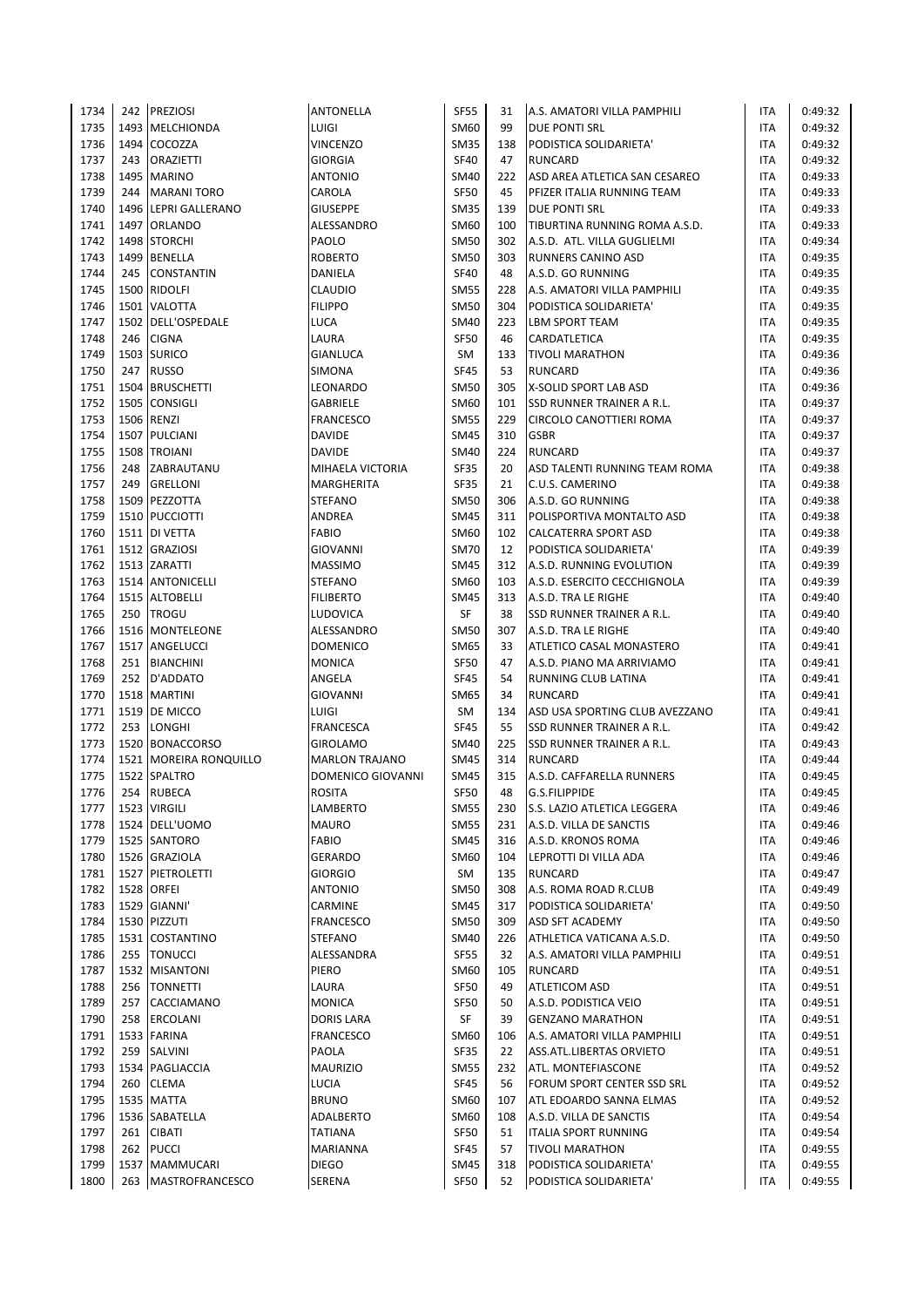| 1801 |           | 1538 VIOLA        | <b>GIOVANNI</b>                 | <b>SM45</b> | 319 | <b>GSBR</b>                    | <b>ITA</b> | 0:49:56 |
|------|-----------|-------------------|---------------------------------|-------------|-----|--------------------------------|------------|---------|
| 1802 | 264       | <b>FERRARA</b>    | ALESSANDRA                      | <b>SF40</b> | 49  | <b>LBM SPORT TEAM</b>          | <b>ITA</b> | 0:49:57 |
| 1803 | 1539      | <b>GASBARRI</b>   | <b>ALESSIO</b>                  | <b>SM45</b> | 320 | A.S.D. GO RUNNING              | <b>ITA</b> | 0:49:57 |
| 1804 |           | 1540 DE ANGELIS   | <b>CLAUDIO</b>                  | <b>SM40</b> | 227 | A.S.D. CAFFARELLA RUNNERS      | <b>ITA</b> | 0:49:57 |
| 1805 |           | 1541 SOLDINI      | PIETRO                          | <b>SM65</b> | 35  | A.S.D. ATLETICA FUTURA ROMA    | <b>ITA</b> | 0:49:57 |
| 1806 |           | 1542 CECCHINELLI  | <b>FABIO</b>                    | <b>SM50</b> | 310 | PODISTICA CASALOTTI            | <b>ITA</b> | 0:49:58 |
| 1807 | 1543      | <b>RIMINI</b>     | <b>GUIDO</b>                    | <b>SM55</b> | 233 | <b>ALGHERO MARATHON</b>        | <b>ITA</b> | 0:49:59 |
| 1808 | 265       | DIANA SANNA       | ANTONELLA                       | <b>SF50</b> | 53  | <b>ALGHERO MARATHON</b>        | <b>ITA</b> | 0:49:59 |
| 1809 |           | 1544 SPADARO      | <b>GIUSEPPE</b>                 | <b>SM40</b> | 228 | PFIZER ITALIA RUNNING TEAM     | <b>ITA</b> | 0:49:59 |
| 1810 | 266       | <b>SANTINI</b>    | <b>MONICA</b>                   | <b>SF45</b> | 58  | ALTO LAZIO A.S.D.              | <b>ITA</b> | 0:50:00 |
| 1811 | 1545      | <b>PARISI</b>     | <b>BRUNO</b>                    | <b>SM70</b> | 13  | <b>GSBR</b>                    | <b>ITA</b> | 0:50:00 |
| 1812 |           | 1546 KIRAMARIOS   | <b>GIOVANNI</b>                 | <b>SM55</b> | 234 | RUNFOREVER APRILIA             | <b>ITA</b> | 0:50:01 |
| 1813 |           | 1547 VITIELLO     | <b>MARCO</b>                    | <b>SM45</b> | 321 | <b>LBM SPORT TEAM</b>          | <b>ITA</b> | 0:50:01 |
| 1814 |           | 1548 TIRABASSI    | <b>CLETO NEVIO</b>              | <b>SM55</b> | 235 | <b>RUNCARD</b>                 | <b>ITA</b> | 0:50:01 |
| 1815 | 1549      | <b>BERTACCHI</b>  | <b>ROBERTO</b>                  | <b>SM35</b> | 140 | A.S.D. PIANO MA ARRIVIAMO      | <b>ITA</b> | 0:50:02 |
| 1816 | 1550 BOVI |                   | <b>DOMENICO</b>                 | <b>SM55</b> | 236 | PODISTICA SOLIDARIETA'         | <b>ITA</b> | 0:50:02 |
| 1817 |           | 1551 LANCIOTTI    | PIETRO                          | SM40        | 229 | <b>RUNCARD</b>                 | <b>ITA</b> | 0:50:02 |
| 1818 |           | 1552 FANELLA      | <b>MARCO</b>                    | <b>SM40</b> | 230 | <b>LBM SPORT TEAM</b>          | <b>ITA</b> | 0:50:04 |
| 1819 | 1553      | <b>MORETTI</b>    | GIANLUCA                        | <b>SM50</b> | 311 | <b>RUNCARD</b>                 | <b>ITA</b> | 0:50:04 |
| 1820 | 267       | <b>DE SIMONE</b>  | ARIANNA                         | SF          | 40  | LBM SPORT TEAM                 | <b>ITA</b> | 0:50:04 |
| 1821 | 268       | <b>SCIANNAMEO</b> | <b>TIZIANA</b>                  | <b>SF45</b> | 59  | ITALIANA RUNNING A.S.D.        | <b>ITA</b> | 0:50:04 |
| 1822 |           | 1554 ESCOBANAS    | PIERRE ANTHONY C                | <b>SM</b>   | 136 | <b>LBM SPORT TEAM</b>          | <b>ITA</b> | 0:50:04 |
| 1823 |           | 1555 GUGLIELMO    | <b>ROBERTO</b>                  | <b>SM50</b> | 312 | <b>RUNCARD</b>                 | <b>ITA</b> | 0:50:05 |
| 1824 |           | 1556 MONTESI      | <b>ROBERTO</b>                  | <b>SM60</b> | 109 | A.S.D. PIANO MA ARRIVIAMO      | <b>ITA</b> | 0:50:05 |
| 1825 | 1557 GORI |                   | <b>FRANCESCO</b>                | <b>SM40</b> | 231 | FORUM SPORT CENTER SSD SRL     | <b>ITA</b> | 0:50:06 |
| 1826 |           | 1558 FELICI       | <b>FEDERICO</b>                 | <b>SM50</b> | 313 | <b>ATLETICOM ASD</b>           | <b>ITA</b> | 0:50:06 |
| 1827 |           | 1559 D'ALIA       | MASSIMILIANO                    | <b>SM50</b> | 314 | PODISTICA SOLIDARIETA'         | <b>ITA</b> | 0:50:07 |
| 1828 |           | 1560 VARONE       | <b>ROBERTO</b>                  | <b>SM65</b> | 36  | <b>ATLETICA PEGASO</b>         | <b>ITA</b> | 0:50:07 |
| 1829 | 269       | <b>CICCARELLI</b> | SARA                            | <b>SF45</b> | 60  | <b>RUNCARD</b>                 | <b>ITA</b> | 0:50:07 |
| 1830 | 1561      | <b>GALLOZZI</b>   | ANDREA                          | <b>SM50</b> | 315 | <b>DUE PONTI SRL</b>           | <b>ITA</b> | 0:50:08 |
| 1831 | 270       | <b>FERRO</b>      | <b>GIUSEPPINA</b>               | <b>SF45</b> | 61  | PODISTICA SOLIDARIETA'         | <b>ITA</b> | 0:50:08 |
| 1832 |           | 1562 ATZENI       | <b>STEFANO</b>                  | SM60        | 110 | JUVENIA SSD A.R.L.             | <b>ITA</b> | 0:50:08 |
| 1833 |           | 1563 CALENNE      | <b>ROLANDO</b>                  | <b>SM70</b> | 14  | <b>GSBR</b>                    | <b>ITA</b> | 0:50:09 |
| 1834 | 271       | DI FILIPPO        | ANGELA                          | <b>SF50</b> | 54  | A.S.D. RUN FOR FUN             | <b>ITA</b> | 0:50:10 |
| 1835 |           | 1564 OLIVA        | <b>FABIO</b>                    | <b>SM55</b> | 237 | RIFONDAZIONE PODISTICA         | <b>ITA</b> | 0:50:10 |
| 1836 |           | 1565 PEROZZI      | <b>GIAMPAOLO</b>                | <b>SM55</b> | 238 | <b>G.S. CAT SPORT ROMA</b>     | <b>ITA</b> | 0:50:10 |
| 1837 |           | 1566 D'AGOSTINO   | ANDREA                          | <b>SM55</b> | 239 | <b>RUNCARD</b>                 | <b>ITA</b> | 0:50:11 |
| 1838 |           | 1567 BANDINI      | <b>ROBERTO</b>                  | <b>SM65</b> | 37  | A.S.D. ATL. ENERGIA ROMA       | <b>ITA</b> | 0:50:11 |
| 1839 | 272       | <b>MORONCELLI</b> | <b>ELISA</b>                    | <b>SF40</b> | 50  | OLIBANUM OVERRUNNERS ASD       | <b>ITA</b> | 0:50:12 |
| 1840 |           | 1568 PALUZZI      | <b>ANDREA</b>                   | <b>SM45</b> | 322 | PODISTICA SOLIDARIETA'         | <b>ITA</b> | 0:50:12 |
| 1841 | 273       | <b>NOMI</b>       | МОТОКО                          | <b>SF55</b> | 33  | <b>LBM SPORT TEAM</b>          | <b>ITA</b> | 0:50:12 |
| 1842 | 1569      | <b>PIERDET</b>    | <b>FRANCOIS MARC</b>            | <b>SM50</b> | 316 | PUROSANGUE ATHLETICS CLUB      | <b>ITA</b> | 0:50:12 |
| 1843 |           | 274 SCUTIERO      | <b>ANTONELLA</b>                | <b>SF35</b> | 23  | PUROSANGUE ATHLETICS CLUB      | <b>ITA</b> | 0:50:13 |
| 1844 | 275       | <b>PALOMBI</b>    | PRISCILLA                       | <b>SF40</b> | 51  | <b>RUNCARD</b>                 | <b>ITA</b> | 0:50:14 |
| 1845 |           | 1570 CARMOSINO    | LUCA                            | <b>SM45</b> | 323 | <b>GSBR</b>                    | <b>ITA</b> | 0:50:15 |
| 1846 | 1571      | PERIS CANCIO      | LLUIS FRANCESC                  | <b>SM50</b> | 317 | PODISTICA SOLIDARIETA'         | ITA        | 0:50:16 |
| 1847 | 276       | <b>GIORDANO</b>   | SARAH ERMA                      | <b>SF40</b> | 52  | <b>GSBR</b>                    | <b>ITA</b> | 0:50:16 |
| 1848 | 277       | <b>MANZINI</b>    | <b>ROBERTA</b>                  | <b>SF55</b> | 34  | PODISTICA POMEZIA A.S.D.       | <b>ITA</b> | 0:50:17 |
| 1849 |           | 1572 DE VITO      | ANDREA                          | <b>SM45</b> | 324 | PODISTICA SOLIDARIETA'         | ITA        | 0:50:17 |
| 1850 | 1573      | <b>ONIDA</b>      | ALESSANDRO                      | <b>SM55</b> | 240 | <b>RUNCARD</b>                 | ITA        | 0:50:18 |
| 1851 | 278       | <b>GUIDI</b>      | <b>FRANCESCA</b>                | <b>SF45</b> | 62  | PODISTICA SOLIDARIETA'         | <b>ITA</b> | 0:50:18 |
| 1852 | 279       | DI SALVO          | VERONICA                        | <b>SF40</b> | 53  | IL CORRIDORE RUNNING CLUB ASD  | <b>ITA</b> | 0:50:18 |
| 1853 | 280       | <b>MICHELI</b>    | ALESSANDRA                      | SF50        | 55  | PODISTICA SOLIDARIETA'         | ITA        | 0:50:18 |
| 1854 | 281       | BELLAPADRONA      | PAOLA                           | SF45        | 63  | ATHLETICA VATICANA A.S.D.      | <b>ITA</b> | 0:50:18 |
| 1855 | 282       | AHMED             | JOWAHIRA IBRAHIM                | <b>SF40</b> | 54  | RUNCARD                        | <b>ITA</b> | 0:50:19 |
| 1856 |           | 1574 ANASTASIO    | <b>MAURIZIO</b>                 | SM40        | 232 | ATLETICO CASAL MONASTERO       | <b>ITA</b> | 0:50:19 |
| 1857 |           | 1575 DI GIORGI    |                                 | <b>SM40</b> | 233 | PODISTICA SOLIDARIETA'         | ITA        | 0:50:19 |
| 1858 | 283       | <b>CUCINOTTA</b>  | <b>FABIO MASSIMO</b><br>CAMILLA | SF          | 41  | PODISTICA SOLIDARIETA'         | <b>ITA</b> | 0:50:20 |
| 1859 |           | 1576 CANGELOSI    | LUIGI                           | <b>SM50</b> | 318 | ASD PODISTICA 2007 TORTRETESTE | <b>ITA</b> | 0:50:22 |
| 1860 | 1577      | LAGANA            | <b>FABRIZIO</b>                 | <b>SM35</b> | 141 | ATL. TUSCULUM                  | <b>ITA</b> | 0:50:22 |
| 1861 | 284       | <b>MECAROCCI</b>  | SERENA                          | SF35        | 24  | RUNCARD                        | ITA        | 0:50:22 |
| 1862 | 285       | <b>BISANTE</b>    | CHIARA                          | SF35        | 25  | ATLETICO CASAL MONASTERO       | <b>ITA</b> | 0:50:22 |
| 1863 |           | 1578 ARTUSI       | ANDREA                          | <b>SM55</b> | 241 | A.S.D. RUN                     | ITA        | 0:50:22 |
| 1864 | 286       | <b>FOROTTI</b>    | DANIELA                         | <b>SF50</b> | 56  | <b>ATLETICA PEGASO</b>         | ITA        | 0:50:22 |
| 1865 | 287       | <b>NINCHI</b>     | LILIANA                         | <b>SF40</b> | 55  | X-SOLID SPORT LAB ASD          | ITA        | 0:50:23 |
| 1866 |           | 1579 PUGESE       | CRISTIANO                       | <b>SM35</b> | 142 | <b>RUNCARD</b>                 | <b>ITA</b> | 0:50:23 |
| 1867 |           | 288 FANELLI       | ADELE                           | SF45        | 64  | ASD ATLETICO MONTEROTONDO      | <b>ITA</b> | 0:50:24 |
|      |           |                   |                                 |             |     |                                |            |         |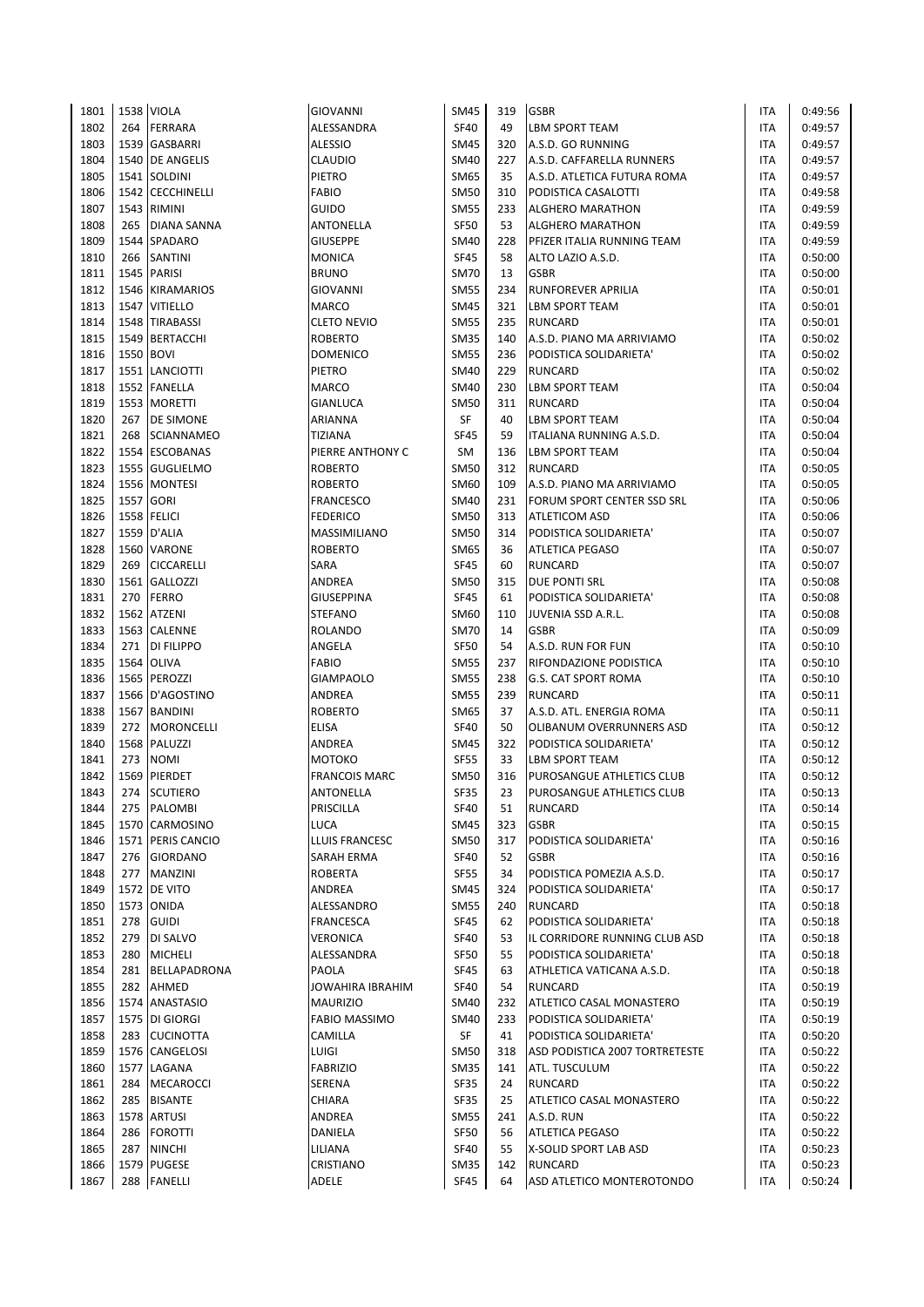| 1868         | 1580 BELLI |                                | PIERLUIGI               | <b>SM55</b>                | 242 | ASD ATLETICO MONTEROTONDO                          | <b>ITA</b> | 0:50:24            |
|--------------|------------|--------------------------------|-------------------------|----------------------------|-----|----------------------------------------------------|------------|--------------------|
| 1869         | 289        | <b>CONCUTELLI</b>              | GAIA                    | <b>SF35</b>                | 26  | ITALIANA RUNNING A.S.D.                            | <b>ITA</b> | 0:50:25            |
| 1870         | 1581       | <b>GENOVESE</b>                | <b>ANTONIO</b>          | <b>SM45</b>                | 325 | <b>GSBR</b>                                        | <b>ITA</b> | 0:50:25            |
| 1871         |            | 1582 ADDORISIO DE FEO          | LUIGI                   | <b>SM35</b>                | 143 | AS.TRA. ROMA                                       | <b>ITA</b> | 0:50:26            |
| 1872         |            | 1583 CANTATORE                 | <b>ANTONIO</b>          | SM65                       | 38  | ASD LAZIO OLIMPIA RUNNERS TEAM                     | <b>ITA</b> | 0:50:26            |
| 1873         | 1584       | <b>GJERDE</b>                  | <b>FRANK OSKAR</b>      | <b>SM55</b>                | 243 | <b>RUNCARD</b>                                     | <b>ITA</b> | 0:50:26            |
| 1874         |            | 1585 AMATUCCI                  | <b>DARIO</b>            | SM60                       | 111 | <b>ATLETICA PEGASO</b>                             | <b>ITA</b> | 0:50:26            |
| 1875         |            | 1586 CAPPUCCIA                 | <b>RICCARDO</b>         | SM65                       | 39  | FORUM SPORT CENTER SSD SRL                         | <b>ITA</b> | 0:50:27            |
| 1876         |            | 1587 BIANCO                    | <b>MICHELE</b>          | SM60                       | 112 | <b>CIRC.CANOTTIERI TEVERE REMO</b>                 | <b>ITA</b> | 0:50:28            |
| 1877         | 1588       | <b>GALLI</b>                   | <b>FABIO</b>            | <b>SM55</b>                | 244 | <b>RUNCARD</b>                                     | <b>ITA</b> | 0:50:30            |
| 1878         | 1589       | <b>BIONDI</b>                  | NAZZARENO               | <b>SM45</b>                | 326 | A.S.D. CAFFARELLA RUNNERS                          | <b>ITA</b> | 0:50:30            |
| 1879         | 290        | <b>ANTONESE</b>                | ANGELICA                | <b>SF40</b>                | 56  | <b>GSBR</b>                                        | ROU        | 0:50:31            |
| 1880         |            | 1590 TOSELLI                   | <b>MANRICO</b>          | <b>SM65</b>                | 40  | S.S. LAZIO ATLETICA LEGGERA                        | <b>ITA</b> | 0:50:31            |
| 1881         |            | 1591 MAMMOZZETTI               | LUIGI                   | SM60                       | 113 | <b>LBM SPORT TEAM</b>                              | <b>ITA</b> | 0:50:31            |
| 1882         |            | 1592 SILVESTRI                 | ANDREA                  | SM40                       | 234 | <b>RUNCARD</b>                                     | <b>ITA</b> | 0:50:31            |
| 1883         |            | 1593 MOSCATI                   | ANGELO                  | <b>SM45</b>                | 327 | <b>GSBR</b>                                        | <b>ITA</b> | 0:50:31            |
| 1884         |            | 1594 COLLETTI                  | ALESSANDRO              | <b>SM45</b>                | 328 | <b>RUNCARD</b>                                     | <b>ITA</b> | 0:50:32            |
| 1885         | 1595       | PELLICANO                      | EZIO                    | <b>SM45</b>                | 329 | ASD RUNNERS TEAM COLLEFERRO                        | <b>ITA</b> | 0:50:33            |
| 1886         | 291        | <b>GIAMBARTOLOMEI</b>          | <b>GIULIA</b>           | PF                         | 8   | A.S.D. PIANO MA ARRIVIAMO                          | <b>ITA</b> | 0:50:34            |
| 1887         | 292        | <b>ARCELLA</b>                 | LAURA                   | <b>SF45</b>                | 65  | LBM SPORT TEAM                                     | <b>ITA</b> | 0:50:34            |
| 1888         | 293        | <b>TUPINI</b>                  | PIERA                   | <b>SF60</b>                | 5   | LYCEUM ROMA XIII A.P.D.                            | <b>ITA</b> | 0:50:35            |
| 1889         | 1596       | <b>ILARIO</b>                  | <b>DIEGO</b>            | <b>SM45</b>                | 330 | OLGIATA 20.12 S.S.D.R.L.                           | <b>ITA</b> | 0:50:35            |
| 1890         | 294        | <b>PROIETTI</b>                | LINA                    | <b>SF60</b>                | 6   | PODISTICA POMEZIA A.S.D.                           | <b>ITA</b> | 0:50:35            |
| 1891         |            | 1597 ZALABRA                   | <b>FRANCESCO</b>        | <b>SM55</b>                | 245 | A.S.D. ATLETICA NEPI                               | <b>ITA</b> | 0:50:35            |
| 1892         | 1598       | <b>DEL GENIO</b>               | <b>MARCO</b>            | <b>SM40</b>                | 235 | <b>RUNCARD</b>                                     | <b>ITA</b> | 0:50:36            |
| 1893         | 295        | <b>TROGU</b>                   | VERA                    | <b>SF50</b>                | 57  | AMATORI PODISTICA TERNI                            | <b>ITA</b> | 0:50:36            |
| 1894         | 296        | <b>IOPPOLO</b>                 | ANGELINA                | <b>SF55</b>                | 35  | PUROSANGUE ATHLETICS CLUB                          | <b>ITA</b> | 0:50:36            |
| 1895         | 1599       | <b>BAZZI</b>                   | <b>TOMASO</b>           | <b>SM45</b>                | 331 | <b>RUNCARD</b>                                     | <b>ITA</b> | 0:50:36            |
| 1896         | 297        | DI CLEMENTE                    | DANIELA                 | <b>SF45</b>                | 66  | <b>GSBR</b>                                        | <b>ITA</b> | 0:50:37            |
| 1897         |            | 1600 SANTIAGO BELENO           | DARIO DE JESUS          | <b>SM55</b>                | 246 | ATL. ROMA ACQUACETOSA                              | <b>ITA</b> | 0:50:37            |
| 1898         |            | 1601 BRESCIANI                 | <b>FABRIZIO</b>         | <b>SM50</b>                | 319 | <b>RUNCARD</b>                                     | <b>ITA</b> | 0:50:37            |
| 1899         | 298        | <b>KOLA</b>                    | MANUSHAQE               | <b>SF35</b>                | 27  | <b>G.S. CAT SPORT ROMA</b>                         | ALB        | 0:50:37            |
| 1900         | 1602       | <b>FISCON</b>                  | <b>GIOVANNI</b>         | SM65                       | 41  | <b>RUNCARD</b>                                     | <b>ITA</b> | 0:50:38            |
| 1901         | 1603       | <b>MATTIUZZO</b>               | <b>TOMMASO</b>          | SM                         | 137 | <b>RUNCARD</b>                                     | <b>ITA</b> | 0:50:38            |
| 1902         |            | 1604 CARIA                     | <b>MASSIMO</b>          | <b>SM50</b>                | 320 | <b>GSBR</b>                                        | <b>ITA</b> | 0:50:38            |
| 1903         | 299        | <b>FAPERDUE</b>                | <b>FEDERICA</b>         | <b>SF50</b>                | 58  | A.S.D. ENEA                                        | <b>ITA</b> | 0:50:39            |
| 1904         | 1605       | DI MARZIO                      | <b>EMILIANO LEON</b>    | <b>SM40</b>                | 236 | <b>ATLETICOM ASD</b>                               | <b>ITA</b> | 0:50:39            |
| 1905         |            | 1606 ANTONELLI                 | <b>STEFANO</b>          | <b>SM55</b>                | 247 | ATLETICO CASAL MONASTERO                           | <b>ITA</b> | 0:50:39            |
| 1906         | 300        | CAPPABIANCA                    | GABRIELLA               | <b>SF45</b>                | 67  | <b>G.S. CAT SPORT ROMA</b>                         | <b>ITA</b> | 0:50:40            |
| 1907         | 1607       | <b>DURANTI</b>                 | LUIGI                   | <b>SM50</b>                | 321 | <b>ITALIA MARATHON CLUB SSDRL</b>                  | <b>ITA</b> | 0:50:41            |
| 1908         | 1608       | <b>CAPUTI</b>                  | <b>GIUSEPPE</b>         | <b>SM50</b>                | 322 | <b>RUNCARD</b>                                     | <b>ITA</b> | 0:50:42            |
| 1909         |            | 1609 CUMELLI                   | <b>TULLIO</b>           | <b>SM70</b>                | 15  | BIANCO MODA SPORT CIAMPINO ASD                     | <b>ITA</b> | 0:50:42            |
|              |            | 1610 DAMIANI                   | <b>GIUSEPPE</b>         |                            | 42  | <b>PROGETTO SPORT ASD</b>                          | <b>ITA</b> | 0:50:42            |
| 1910         |            |                                |                         | SM65                       |     |                                                    |            |                    |
| 1911<br>1912 |            | 1611   DE PEPPO<br>1612 POMPEI | VINCENZO<br>PIERFILIPPO | SM                         | 138 | VIRTUS VILLA ADA FASHION SPORT                     | ITA        | 0:50:43<br>0:50:44 |
|              |            |                                |                         | <b>SM45</b>                | 332 | PUROSANGUE ATHLETICS CLUB                          | <b>ITA</b> |                    |
| 1913         |            | 1613 GIAMBARTOLOMEI            | PAOLO                   | <b>SM50</b><br><b>SM55</b> | 323 | A.S.D. PIANO MA ARRIVIAMO                          | <b>ITA</b> | 0:50:44            |
| 1914         |            | 1614 DE FALCO                  | <b>MICHELE</b>          |                            | 248 | <b>TIVOLI MARATHON</b>                             | <b>ITA</b> | 0:50:44            |
| 1915         |            | 1615 TUDINI                    | <b>GIUSEPPE</b>         | <b>SM50</b>                | 324 | A.S. ROMA ROAD R.CLUB<br>POLISPORTIVA MONTALTO ASD | ITA        | 0:50:44            |
| 1916         |            | 1616 ALQUATI                   | ANDREA                  | <b>SM40</b>                | 237 |                                                    | ITA        | 0:50:44            |
| 1917         |            | 301 CAPALBO                    | LAURA                   | SF35                       | 28  | A.S.D. RINCORRO                                    | <b>ITA</b> | 0:50:45            |
| 1918         | 302        | <b>JOHNSON</b>                 | ELIZABETH MARY          | <b>SF40</b>                | 57  | <b>G.S. CAT SPORT ROMA</b>                         | <b>USA</b> | 0:50:45            |
| 1919         | 1617       | LAZZARI                        | <b>ANTONIO</b>          | <b>SM55</b>                | 249 | A.S.D. VILLA DE SANCTIS                            | ITA        | 0:50:46            |
| 1920         |            | 1618 CARAMANNA                 | SALVATORE               | <b>SM55</b>                | 250 | <b>RUNCARD</b>                                     | ITA        | 0:50:46            |
| 1921         |            | 1619 AMELI                     | GIANCARLO               | <b>SM45</b>                | 333 | VILLA AURELIA SPORTING CLUB                        | ITA        | 0:50:46            |
| 1922         |            | 1620 PICCINI                   | RENATO                  | <b>SM40</b>                | 238 | A.S.D. GO RUNNING                                  | ITA        | 0:50:47            |
| 1923         |            | 1621 LUCCHINI                  | CARLO                   | <b>SM60</b>                | 114 | A.S.D. MEDITERRANEA                                | ITA        | 0:50:47            |
| 1924         | 303        | <b>CAPONE</b>                  | <b>NADIA</b>            | SF                         | 42  | <b>ASD ANTE FITNESS</b>                            | ITA        | 0:50:48            |
| 1925         | 1622 FELLI |                                | MASSIMILIANO            | <b>SM55</b>                | 251 | <b>TIVOLI MARATHON</b>                             | ITA        | 0:50:48            |
| 1926         |            | 1623 FLORISSI                  | GIANCARLO               | <b>SM70</b>                | 16  | BIANCO MODA SPORT CIAMPINO ASD                     | <b>ITA</b> | 0:50:49            |
| 1927         | 1624       | <b>IEMMA</b>                   | GIANCARLO               | SM40                       | 239 | <b>FREE RUNNERS ISERNIA</b>                        | ITA        | 0:50:49            |
| 1928         |            | 1625 POLOMINI                  | ANDREA                  | SM40                       | 240 | ASD RUNNERS TEAM COLLEFERRO                        | <b>ITA</b> | 0:50:49            |
| 1929         | 304        | DI GIOVANNI                    | SIMONA                  | SF50                       | 59  | LEPROTTI DI VILLA ADA                              | <b>ITA</b> | 0:50:49            |
| 1930         |            | 1626 VESTRI                    | <b>FABRIZIO</b>         | SM45                       | 334 | A.S.D. VITERBO RUNNERS                             | <b>ITA</b> | 0:50:49            |
| 1931         | 1627       | <b>EMPLER</b>                  | <b>TOMMASO</b>          | <b>SM55</b>                | 252 | PUROSANGUE ATHLETICS CLUB                          | ITA        | 0:50:49            |
| 1932         | 305        | <b>MOSCHINI</b>                | MARIATERESA             | SF60                       | 7   | A.S.D. VITERBO RUNNERS                             | <b>ITA</b> | 0:50:49            |
| 1933         |            | 1628 TROILI                    | PIER PAOLO              | SM40                       | 241 | A.S.D. VITERBO RUNNERS                             | ITA        | 0:50:50            |
| 1934         |            | 306 EMPLER                     | <b>MARTINA</b>          | SF                         | 43  | PUROSANGUE ATHLETICS CLUB                          | <b>ITA</b> | 0:50:50            |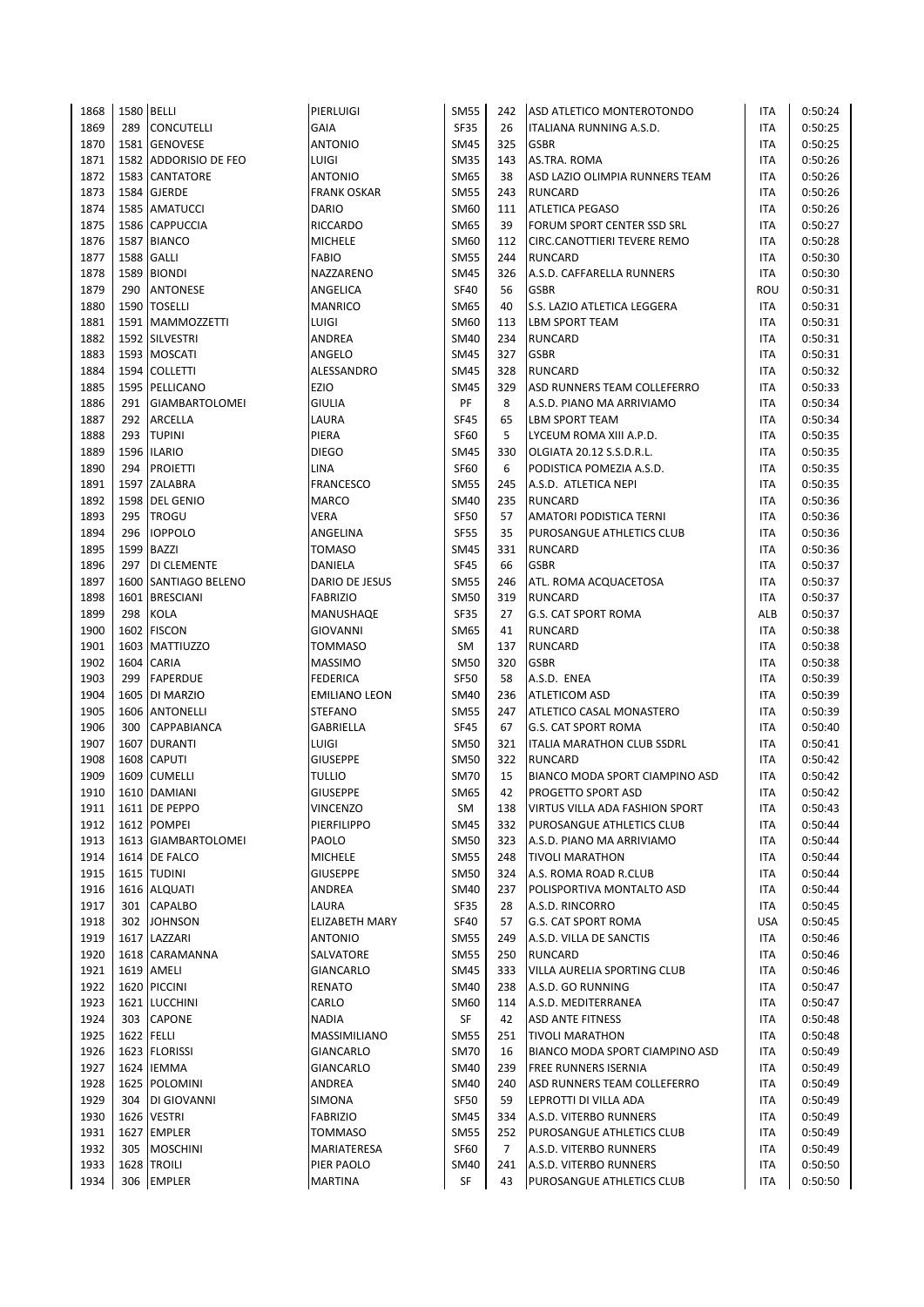| 1935         |            | 1629 BANDINI                   | <b>MATTEO</b>              | <b>SM35</b>                | 144       | A.S.D. ATL. ENERGIA ROMA        | ITA        | 0:50:50            |
|--------------|------------|--------------------------------|----------------------------|----------------------------|-----------|---------------------------------|------------|--------------------|
| 1936         | 307        | <b>IMPARATO</b>                | LAURA                      | <b>SF40</b>                | 58        | A.S.D. RUN FOR FUN              | ITA        | 0:50:51            |
| 1937         | 1630 STIGI |                                | ANDREA                     | <b>SM45</b>                | 335       | <b>G.S. CAT SPORT ROMA</b>      | ITA        | 0:50:53            |
| 1938         | 1631 USAI  |                                | <b>GIANPAOLO</b>           | SM65                       | 43        | <b>RUNCARD</b>                  | ITA        | 0:50:53            |
| 1939         |            | 1632 PAONE                     | GIANNI                     | <b>SM70</b>                | 17        | PODISTICA SOLIDARIETA'          | ITA        | 0:50:54            |
| 1940         | 308        | <b>RICCI</b>                   | <b>ROBERTA</b>             | <b>SF55</b>                | 36        | PODISTICA SOLIDARIETA'          | ITA        | 0:50:57            |
| 1941         | 309        | <b>PORTA</b>                   | <b>EUGENIA</b>             | <b>SF40</b>                | 59        | <b>G.S. CAT SPORT ROMA</b>      | ITA        | 0:50:57            |
| 1942         |            | 1633 FREZZA                    | ANDREA                     | <b>SM35</b>                | 145       | <b>DUE PONTI SRL</b>            | ITA        | 0:50:57            |
| 1943         |            | 1634 GABRIELLI                 | PAOLO                      | <b>SM55</b>                | 253       | IL CORRIDORE RUNNING CLUB ASD   | <b>ITA</b> | 0:50:58            |
| 1944         |            | 1635 CORRENTI                  | <b>ANTONIO</b>             | <b>SM50</b>                | 325       | CIRC.CANOTTIERI TEVERE REMO     | ITA        | 0:50:58            |
| 1945         | 310        | <b>BUFFOLI</b>                 | SANDRA                     | <b>SF55</b>                | 37        | A.S. AMATORI VILLA PAMPHILI     | ITA        | 0:50:59            |
| 1946         | 311        | <b>GRECO</b>                   | LUCIA                      | <b>SF45</b>                | 68        | A.S. AMATORI VILLA PAMPHILI     | ITA        | 0:50:59            |
| 1947         | 312        | CALCAGNILE                     | ALESSIA                    | <b>SF45</b>                | 69        | PODISTICA SOLIDARIETA'          | ITA        | 0:50:59            |
| 1948         | 313        | <b>CHINNI</b>                  | LUCIA                      | <b>SF60</b>                | 8         | PUROSANGUE ATHLETICS CLUB       | ITA        | 0:51:00            |
| 1949         |            | 1636 COSTANTINI                | <b>FRANCESCO</b>           | <b>SM35</b>                | 146       | PODISTICA MARE DI ROMA          | ITA        | 0:51:00            |
| 1950         |            | 1637 PROIETTI                  | GIANLUCA                   | <b>SM45</b>                | 336       | PODISTICA MARE DI ROMA          | ITA        | 0:51:00            |
| 1951         | 314        | <b>LIMONGI</b>                 | VITTORIA                   | <b>SF40</b>                | 60        | CLUB ATLETICO LAURIA SEDAS      | ITA        | 0:51:01            |
| 1952         | 315        | <b>TOLONE</b>                  | <b>ISABELLA</b>            | <b>SF40</b>                | 61        | PODISTICA SOLIDARIETA'          | ITA        | 0:51:01            |
| 1953         | 316        | ZANGHI'                        | ELISA                      | SF50                       | 60        | A.S.D. STILELIBERO              | ITA        | 0:51:01            |
| 1954         |            | 1638 SANTOCORI                 | <b>MAURIZIO</b>            | <b>SM60</b>                | 115       | A.S. AMATORI VILLA PAMPHILI     | ITA        | 0:51:01            |
| 1955         |            | <b>1639 VINTI</b>              | <b>DOMENICO</b>            | <b>SM40</b>                | 242       | PUROSANGUE ATHLETICS CLUB       | ITA        | 0:51:02            |
| 1956         |            | 1640 DEMATTIA                  | MASSIMILIANO DOM           | <b>SM50</b>                | 326       | <b>G.S. CAT SPORT ROMA</b>      | ITA        | 0:51:02            |
| 1957         |            | 1641 PITTAU                    | <b>ROBERTO</b>             | <b>SM50</b>                | 327       | <b>RUNCARD</b>                  | ITA        | 0:51:03            |
| 1958         |            | 1642 TONDINI                   | ALESSIO                    | <b>SM</b>                  | 139       | <b>RUNCARD</b>                  | ITA        | 0:51:03            |
| 1959         |            | 1643 CROELLA                   | <b>MARCO</b>               | <b>SM45</b>                | 337       | <b>RUNCARD</b>                  | ITA        | 0:51:03            |
| 1960         |            | 1644 CASTELLANO                | VINCENZO                   | <b>SM65</b>                | 44        | LBM SPORT TEAM                  | ITA        | 0:51:06            |
| 1961         |            | 1645 PAGLIUCA                  | <b>MICHELE</b>             | <b>SM35</b>                | 147       | ALMAVIVA RUNNERS CLUB A.S.D.    | ITA        | 0:51:06            |
| 1962         |            | 1646 MIGLIORE                  | <b>NICOLA</b>              | <b>SM35</b>                | 148       | ASD RUNNERS FOR EMERGENCY       | ITA        | 0:51:06            |
| 1963         |            | 1647 FRATINI                   | <b>MARCO</b>               | <b>SM55</b>                | 254       | PODISTICA SOLIDARIETA'          | ITA        | 0:51:06            |
| 1964         | 317        | CANDELORO                      | <b>GIORGIA</b>             | <b>SF50</b>                | 61        | PODISTICA SOLIDARIETA'          | ITA        | 0:51:06            |
| 1965         | 318        | <b>CALVARUSO</b>               | ROSARIA MARIA ROMA         | <b>SF45</b>                | 70        | PODISTICA SOLIDARIETA'          | ITA        | 0:51:07            |
| 1966         |            | 1648 MULONE                    | <b>VINCENZO</b>            | <b>SM45</b>                | 338       | RIFONDAZIONE PODISTICA          | ITA        | 0:51:08            |
| 1967         |            | 1649 PRETE                     | ANDREA                     | <b>SM50</b>                | 328       | <b>GRUPPO MILLEPIEDI</b>        | ITA        | 0:51:08            |
| 1968         |            | 1650 CARIOLI                   | <b>GIAMPAOLO</b>           | <b>SM45</b>                | 339       | TIBURTINA RUNNING ROMA A.S.D.   | ITA        | 0:51:08            |
| 1969         |            | 1651 VILLANI                   | <b>MASSIMO</b>             | <b>SM45</b>                | 340       | POLISPORTIVA ROCCA PRIORA       | <b>ITA</b> | 0:51:08            |
| 1970         |            | 1652 GALATIOTO                 | SALVATORE                  | <b>SM55</b>                | 255       | A.S.D. GO RUNNING               | <b>ITA</b> | 0:51:10            |
| 1971         | 319        | <b>FONTANA</b>                 | SIMONA                     | <b>SF45</b>                | 71        | ASD RUNNERS TEAM COLLEFERRO     | <b>ITA</b> | 0:51:10            |
| 1972         |            | 1653 LENZI                     | VASCO                      | <b>SM50</b>                | 329       | ASD SPARTAN SPORT ACADEMY       | ITA        | 0:51:10            |
| 1973         |            | 1654 DI FEO                    | PAOLO                      | <b>SM55</b>                | 256       | ASD RUNNERS FOR EMERGENCY       | ITA        | 0:51:10            |
| 1974         |            | 1655 PAGONE                    | <b>NICOLA</b>              | <b>SM40</b>                | 243       | RUN & SMILE ASD                 | ITA        | 0:51:11            |
| 1975         |            | 1656 BELARDINELLI              | <b>STEFANO</b>             | <b>SM55</b>                | 257       | C.U.S. CAMERINO                 | ITA        | 0:51:12            |
| 1976         | 320        | DI CAVIO                       | SIMONA                     | <b>SF40</b>                | 62        | ITALIANA RUNNING A.S.D.         | ITA        | 0:51:12            |
| 1977         |            | 1657 LAGHEZZA                  | <b>FRANCESCO</b>           | <b>SM45</b><br><b>SM70</b> | 341       | OLGIATA 20.12 S.S.D.R.L.        | <b>ITA</b> | 0:51:14            |
| 1978<br>1979 |            | 1658 PAGLIONE<br>1659 MATALONI | <b>MAURIZIO</b><br>STEFANO | <b>SM50</b>                | 18<br>330 | DUE PONTI SRL<br><b>RUNCARD</b> | ITA<br>ITA | 0:51:14<br>0:51:14 |
| 1980         |            | 1660 MORA                      | <b>SIMONE</b>              | <b>SM40</b>                | 244       | TEAM CAMELOT A.S.D.             | ITA        | 0:51:14            |
| 1981         |            | 1661 ACHILLI                   | MARCO                      | <b>SM50</b>                | 331       | A.S.D. VITERBO RUNNERS          | ITA        | 0:51:15            |
| 1982         |            | 321 MELCHIOR                   | PATRIZIA                   | <b>SF55</b>                | 38        | A.S.D. RUN FOR FUN              | ITA        | 0:51:15            |
| 1983         |            | 1662 PATRIARCA                 | STEFANO                    | SM45                       | 342       | <b>RUNCARD</b>                  | ITA        | 0:51:15            |
| 1984         |            | 1663 OTTAVIANI                 | MANUEL                     | <b>SM35</b>                | 149       | <b>RUNCARD</b>                  | ITA        | 0:51:16            |
| 1985         |            | 1664 D'ERCOLE                  | <b>MAURIZIO</b>            | <b>SM55</b>                | 258       | <b>ATLETICA PEGASO</b>          | ITA        | 0:51:16            |
| 1986         |            | 1665 ROSSI                     | <b>GUIDO</b>               | SM60                       | 116       | A.S. AMATORI VILLA PAMPHILI     | ITA        | 0:51:16            |
| 1987         |            | 1666 SPERA                     | FABIO                      | <b>SM50</b>                | 332       | LBM SPORT TEAM                  | ITA        | 0:51:17            |
| 1988         |            | 322 CAPONE                     | SIMONA                     | SF50                       | 62        | ISOLA SACRA A.S.C.D.            | ITA        | 0:51:18            |
| 1989         | 1667 PICA  |                                | MASSIMILIANO               | <b>SM50</b>                | 333       | ISOLA SACRA A.S.C.D.            | ITA        | 0:51:18            |
| 1990         |            | 1668 ANTONELLI                 | VALTER                     | <b>SM55</b>                | 259       | PUROSANGUE ATHLETICS CLUB       | ITA        | 0:51:19            |
| 1991         |            | 1669 SARANGO SOTO              | <b>HECTOR VIDAL</b>        | SM65                       | 45        | <b>G.S. CAT SPORT ROMA</b>      | ITA        | 0:51:21            |
| 1992         |            | 323 D'ASCENZO                  | SIMONA                     | <b>SF40</b>                | 63        | <b>RUNCARD</b>                  | ITA        | 0:51:22            |
| 1993         |            | 1670 SALLUSTI                  | GIANLUCA                   | <b>SM50</b>                | 334       | <b>LBM SPORT TEAM</b>           | ITA        | 0:51:22            |
| 1994         |            | 1671 SANTOLINI                 | <b>ROBERTO</b>             | <b>SM55</b>                | 260       | <b>GSBR</b>                     | ITA        | 0:51:22            |
| 1995         | 324        | <b>FELICETTI</b>               | <b>MARIA</b>               | <b>SF50</b>                | 63        | <b>GSBR</b>                     | ITA        | 0:51:23            |
| 1996         |            | 1672 CASTALDO                  | <b>GIOVANNI</b>            | <b>SM40</b>                | 245       | <b>RUNCARD</b>                  | ITA        | 0:51:24            |
| 1997         |            | 1673 TENORIO                   | JOHN MICHEAL PRU           | SM                         | 140       | <b>RUNCARD</b>                  | ITA        | 0:51:24            |
| 1998         |            | 1674 LO BOSCO                  | <b>LUCA</b>                | <b>SM45</b>                | 343       | A.S. AMATORI VILLA PAMPHILI     | ITA        | 0:51:24            |
| 1999         |            | 1675 RICCOMINI                 | MARCELLO                   | SM65                       | 46        | JUVENIA SSD A.R.L.              | ITA        | 0:51:24            |
| 2000         |            | 1676 FANASCA                   | CLAUDIO                    | SM60                       | 117       | A.S. AMATORI VILLA PAMPHILI     | ITA        | 0:51:24            |
| 2001         |            | 1677 CONVERSINI                | <b>MARCO</b>               | <b>SM40</b>                | 246       | C.U.S. CAMERINO                 | ITA        | 0:51:25            |
|              |            |                                |                            |                            |           |                                 |            |                    |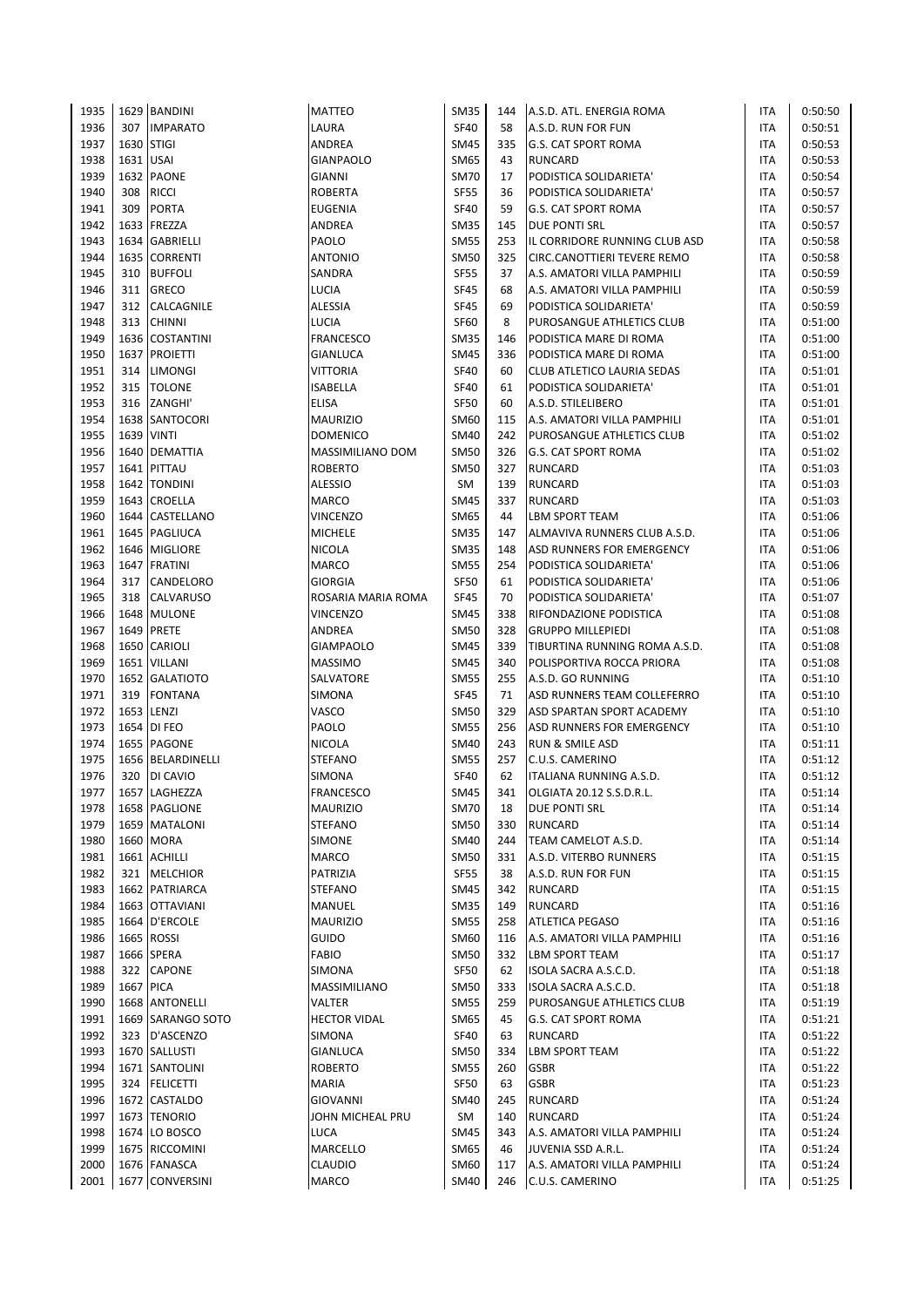| 2002 |          | 1678 D'ARGENZIO           | LUIGI                     | <b>SM40</b> | 247 | AS ALVIGNANO RUNNING                   | ITA        | 0:51:25            |
|------|----------|---------------------------|---------------------------|-------------|-----|----------------------------------------|------------|--------------------|
| 2003 |          | 1679 BASILE               | FRANCESCO                 | <b>SM55</b> | 261 | ASD TRAIL DEI DUE LAGHI                | ITA        | 0:51:25            |
| 2004 |          | 1680 MARIOCCHI            | <b>FABIO</b>              | <b>SM60</b> | 118 | PODISTICA SETTECAMINI                  | ITA        | 0:51:29            |
| 2005 | 325      | <b>BRAI</b>               | <b>GABRIELA</b>           | <b>SF35</b> | 29  | A.S. AMATORI VILLA PAMPHILI            | ROU        | 0:51:29            |
| 2006 |          | 1681   PORTARULO          | LUIGI                     | <b>SM35</b> | 150 | ATHLETICA VATICANA A.S.D.              | <b>ITA</b> | 0:51:29            |
| 2007 |          | 1682 ORLANDO              | <b>DOMENICO</b>           | <b>SM40</b> | 248 | A.S.D. GO RUNNING                      | <b>ITA</b> | 0:51:30            |
| 2008 | 326      | <b>DE ROMANIS</b>         | ELISABETTA                | <b>SF45</b> | 72  | X-SOLID SPORT LAB ASD                  | <b>ITA</b> | 0:51:30            |
| 2009 |          | 1683 TAGLIAFERRI          | DANILO                    | <b>SM40</b> | 249 | SABINA MARATHON CLUB                   | <b>ITA</b> | 0:51:30            |
| 2010 |          | 1684 MARRA                | ANTONIO MASSIMO           | SM60        | 119 | <b>RUNCARD</b>                         | ITA        | 0:51:31            |
| 2011 | 327      | <b>SCIARRA</b>            | PAOLA                     | <b>SF40</b> | 64  | SABINA MARATHON CLUB                   | ITA        | 0:51:31            |
| 2012 |          | 1685 MORI                 | PAOLO                     | <b>SM70</b> | 19  | A.S. AMATORI VILLA PAMPHILI            | <b>ITA</b> | 0:51:31            |
| 2013 |          | 1686 CIANFLONE            | <b>FABIO</b>              | <b>SM50</b> | 335 | <b>RUNCARD</b>                         | <b>ITA</b> | 0:51:31            |
| 2014 | 328      | <b>ARCUTI</b>             | SABRINA                   | <b>SF40</b> | 65  | A.S.D. ATLETICA ZAGAROLO               | <b>ITA</b> | 0:51:31            |
| 2015 | 1687     | ANGELONI                  | SANDRO                    | <b>SM60</b> | 120 | ASD SEMPRE DI CORSA TEAM               | ITA        | 0:51:31            |
| 2016 | 329      | <b>PASCALE</b>            | CRISTINA                  | <b>SF40</b> | 66  | <b>G.S. CAT SPORT ROMA</b>             | ITA        | 0:51:32            |
| 2017 |          | 1688 PIPPAN               | <b>ROBERTO</b>            | <b>SM70</b> | 20  | <b>RUNCARD</b>                         | ITA        | 0:51:33            |
| 2018 |          | 330 MANCINI               | <b>DEBORA</b>             | <b>SF50</b> | 64  | SSD RUNNER TRAINER A R.L.              | <b>ITA</b> | 0:51:34            |
| 2019 | 331      | <b>TONDINI</b>            | ELISABETTA                | <b>SF50</b> | 65  | <b>TIVOLI MARATHON</b>                 | ITA        | 0:51:34            |
| 2020 |          | 1689 MENGONI              | <b>ROBERTO</b>            | SM60        | 121 | <b>CALCATERRA SPORT ASD</b>            | <b>ITA</b> | 0:51:35            |
| 2021 |          | 1690 SALATINO             | SAVERIO                   | <b>SM45</b> | 344 | A.S. AMATORI VILLA PAMPHILI            | <b>ITA</b> | 0:51:35            |
| 2022 |          | 1691 SACCO                | SALVATORE                 | <b>SM55</b> | 262 | ASD RUNNERS FOR EMERGENCY              | <b>ITA</b> | 0:51:36            |
| 2023 |          | 1692 STABILE              | ALESSANDRO                | <b>SM50</b> | 336 | <b>RUNCARD</b>                         | ITA        | 0:51:36            |
| 2024 |          | 1693 SURIANI              | ANDREA                    | <b>SM35</b> | 151 | A.S.D. RUN                             | <b>ITA</b> | 0:51:37            |
| 2025 |          | 332 PIGLIAPOCO            | LAURA                     | <b>SF55</b> | 39  | PODISTICA SOLIDARIETA'                 | ITA        | 0:51:37            |
| 2026 |          | 1694 FRANCIONE            | VALERIO                   | <b>SM45</b> | 345 | <b>RUNCARD</b>                         | ITA        | 0:51:37            |
| 2027 | 333      | <b>TARAS</b>              | PAOLA                     | <b>SF45</b> | 73  | ASD TALENTI RUNNING TEAM ROMA          | ITA        | 0:51:38            |
| 2028 |          | 1695 BRANCHI              | CHRISTIAN                 | <b>SM45</b> | 346 | <b>RUNCARD</b>                         | <b>ITA</b> | 0:51:38            |
| 2029 | 334      | <b>GREBELLO</b>           | SILVIA                    | SF          | 44  | ATL. TUSCULUM                          | ITA        | 0:51:38            |
| 2030 |          | 1696 DANNA                | DANIELE                   | <b>SM45</b> | 347 | <b>RUNCARD</b>                         | <b>ITA</b> | 0:51:39            |
| 2031 |          | 1697 VEGGETTI             |                           | <b>SM50</b> | 337 |                                        | ITA        | 0:51:39            |
| 2032 | 335      |                           | <b>GIANMARCO</b><br>LAURA | <b>SF55</b> | 40  | ASD RUNNERS FOR EMERGENCY              | ITA        |                    |
| 2033 | 1698 MOI | FRANCIONI                 | DANIELE                   | <b>SM35</b> | 152 | ATL. TUSCULUM<br>X-SOLID SPORT LAB ASD | ITA        | 0:51:39<br>0:51:39 |
| 2034 |          | 336 DALEMMO               | <b>ANNA</b>               | <b>SF45</b> | 74  | ATL. MONTE MARIO                       | ITA        | 0:51:39            |
| 2035 |          | 1699 MICOCCI              | DANIELE                   | SM          | 141 | A.S.D. ATHLETIC SEA RUNNERS            | <b>ITA</b> | 0:51:39            |
|      |          |                           | <b>DAMIANO</b>            |             |     |                                        |            |                    |
| 2036 |          | 1700 ASCIOLLA             |                           | SM          | 142 | ASD G.S. VV.F. F.SORGINI ROMA          | <b>ITA</b> | 0:51:39            |
| 2037 |          | 1701 SCALZINI             | <b>FABIO</b>              | <b>SM60</b> | 122 | A.S.D. VITERBO RUNNERS                 | <b>ITA</b> | 0:51:40            |
| 2038 |          | 1702 PUGLIESE             | <b>SERGIO</b>             | SM60        | 123 | <b>GSBR</b>                            | ITA        | 0:51:40            |
| 2039 |          | 1703 SORIANO SANCHEZ      | <b>GUILLERMO GASTON</b>   | <b>SM45</b> | 348 | ATL. MONTE MARIO                       | PER        | 0:51:40            |
| 2040 |          | 1704   IACOVINO           | <b>GIUSEPPE EGIDIO</b>    | <b>SM50</b> | 338 | <b>RUNCARD</b>                         | ITA        | 0:51:41            |
| 2041 |          | 1705 CAMPOCHIARO          | CAMILLO                   | <b>SM50</b> | 339 | <b>G.S. FIAMME AZZURRE</b>             | <b>ITA</b> | 0:51:41            |
| 2042 |          | 1706 BLASI                | <b>MAURIZIO</b>           | <b>SM55</b> | 263 | PODISTICA CASALOTTI                    | <b>ITA</b> | 0:51:41            |
| 2043 |          | 1707 VERRI                | <b>DAVIDE</b>             | <b>SM50</b> | 340 | <b>RUNCARD</b>                         | <b>ITA</b> | 0:51:42            |
| 2044 |          | 1708 CAPPABIANCA          | <b>MARIO</b>              | <b>SM50</b> | 341 | PODISTICA SOLIDARIETA'                 | <b>ITA</b> | 0:51:42            |
| 2045 |          | 1709 BISSATTINI           | <b>STEFANO</b>            | SM65        | 47  | <b>GSBR</b>                            | ITA        | 0:51:42            |
| 2046 |          | 1710 PONZI                | SANDRO                    | <b>SM70</b> | 21  | ASD LAZIO OLIMPIA RUNNERS TEAM         | ITA        | 0:51:42            |
| 2047 |          | 1711   MATTIA             | <b>DOMENICO</b>           | SM65        | 48  | A.S. ALBATROS ROMA                     | <b>ITA</b> | 0:51:43            |
| 2048 |          | 1712 EGIDI                | AUGUSTO                   | <b>SM55</b> | 264 | ASD SEMPRE DI CORSA TEAM               | <b>ITA</b> | 0:51:43            |
| 2049 |          | 1713 MENDOLIA             | <b>MAURO RICCARDO</b>     | <b>SM70</b> | 22  | <b>GSBR</b>                            | <b>ITA</b> | 0:51:44            |
| 2050 |          | 1714 ZANECCHIA            | <b>MAURO</b>              | <b>SM40</b> | 250 | PODISTICA SOLIDARIETA'                 | ITA        | 0:51:44            |
| 2051 |          | 1715 FARINELLI            | <b>FABRIZIO</b>           | <b>SM50</b> | 342 | <b>LBM SPORT TEAM</b>                  | <b>ITA</b> | 0:51:44            |
| 2052 |          | 1716 SATTA                | ANDREA                    | <b>SM50</b> | 343 | <b>RUNCARD</b>                         | ITA        | 0:51:45            |
| 2053 |          | 337 TIRABASSI             | SARA                      | <b>SF40</b> | 67  | RUN & SMILE ASD                        | ITA        | 0:51:45            |
| 2054 | 338      | <b>FORLANI</b>            | VALENTINA                 | <b>SF40</b> | 68  | RUN & SMILE ASD                        | ITA        | 0:51:46            |
| 2055 |          | 1717   IAMPIERI           | LUIGI                     | <b>SM55</b> | 265 | A.S.D. CAFFARELLA RUNNERS              | <b>ITA</b> | 0:51:47            |
| 2056 |          | 1718 GRAMIGNA             | LUCA                      | <b>SM45</b> | 349 | <b>RUNCARD</b>                         | ITA        | 0:51:47            |
| 2057 |          | 1719 SPADARO              | ALESSANDRO                | <b>SM50</b> | 344 | PFIZER ITALIA RUNNING TEAM             | ITA        | 0:51:48            |
| 2058 |          | 1720 DI GIROLAMO          | VALERIO                   | <b>SM40</b> | 251 | <b>GSBR</b>                            | ITA        | 0:51:49            |
| 2059 |          | 1721   FIORETTI           | VALERIO                   | SM40        | 252 | <b>RUNCARD</b>                         | <b>ITA</b> | 0:51:50            |
| 2060 |          | 1722 VILLANI              | <b>ANTONIO</b>            | <b>SM40</b> | 253 | ASD 'NOCERA RUNNERS FOLGORE'           | <b>ITA</b> | 0:51:51            |
| 2061 |          | 1723 LOMBARDO             | <b>ENRICO</b>             | <b>SM50</b> | 345 | A.S. AMATORI VILLA PAMPHILI            | <b>ITA</b> | 0:51:51            |
| 2062 | 1724 REA |                           | <b>FRANCESCO</b>          | <b>SM35</b> | 153 | SSD RUNNER TRAINER A R.L.              | ITA        | 0:51:51            |
| 2063 |          | 1725 AURELI               | <b>FERDINANDO</b>         | SM60        | 124 | AS.TRA. ROMA                           | <b>ITA</b> | 0:51:51            |
| 2064 |          | 1726 ROSSI                | <b>GIULIO</b>             | <b>SM45</b> | 350 | A.S.D. RUNNING EVOLUTION               | <b>ITA</b> | 0:51:51            |
| 2065 |          | 1727 CARACCIOLO           | VALERIO                   | <b>SM60</b> | 125 | <b>DUE PONTI SRL</b>                   | <b>ITA</b> | 0:51:52            |
| 2066 |          | 1728 PROCACCINI           | <b>VINCENZO</b>           | <b>SM70</b> | 23  | S.S. LAZIO ATLETICA LEGGERA            | <b>ITA</b> | 0:51:52            |
| 2067 |          | 1729 BARBAGIOVANNI PISEIA | SEBASTIANO                | SM65        | 49  | FORUM SPORT CENTER SSD SRL             | ITA        | 0:51:53            |
| 2068 | 339      | <b>VOLPI</b>              | ALESSANDRA                | <b>SF50</b> | 66  | ASD PODISTICA DELL'ADRIATICO           | <b>ITA</b> | 0:51:54            |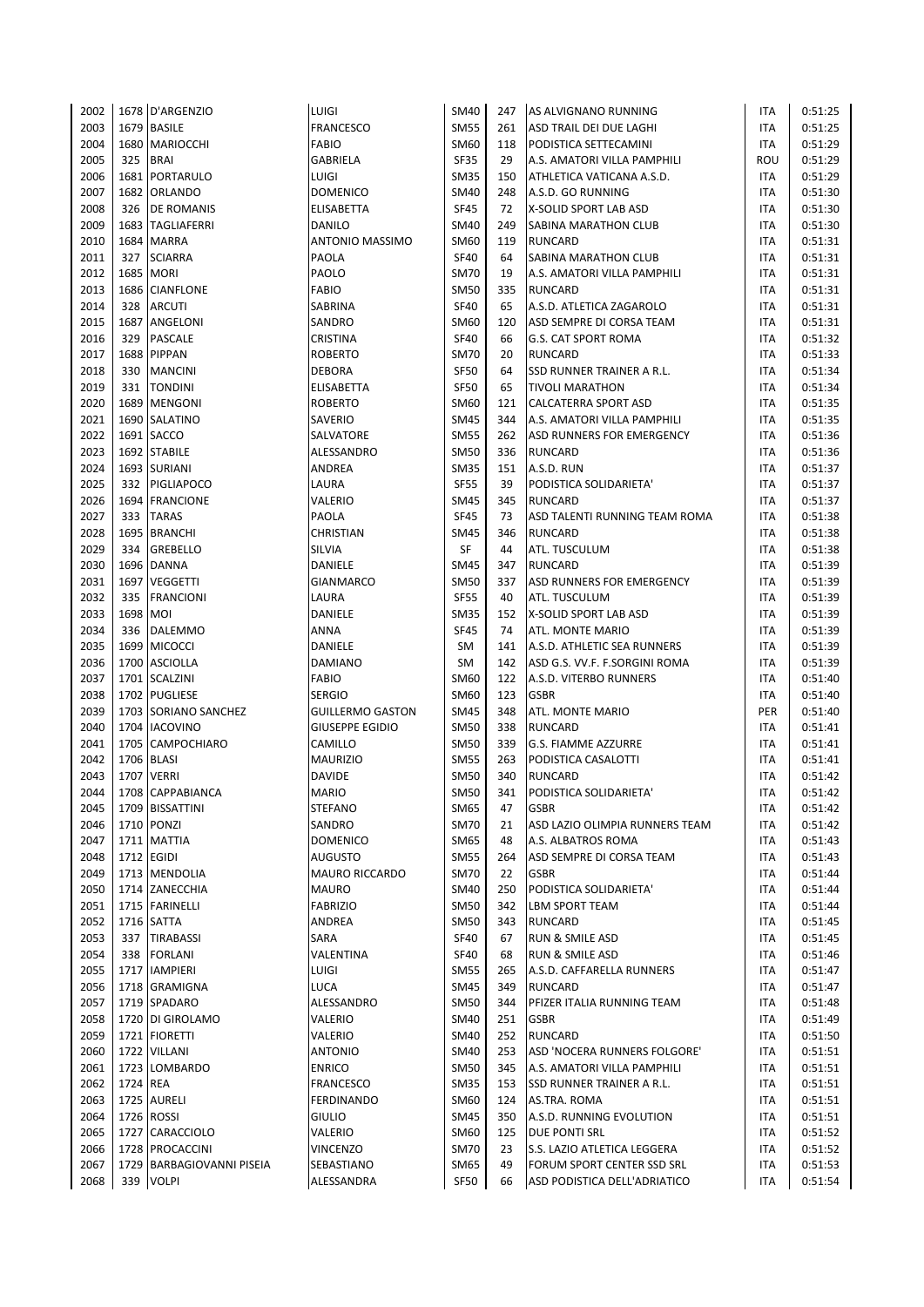| 2069         | 340       | <b>MATTEUCCI</b>                  | LILIANA               | <b>SF55</b> | 41  | <b>CALCATERRA SPORT ASD</b>                | ITA               | 0:51:54            |
|--------------|-----------|-----------------------------------|-----------------------|-------------|-----|--------------------------------------------|-------------------|--------------------|
| 2070         | 341       | <b>CIARLI</b>                     | <b>MONICA</b>         | <b>SF55</b> | 42  | AS.TRA. ROMA                               | ITA               | 0:51:56            |
| 2071         | 342       | <b>SINI</b>                       | <b>FRANCESCA</b>      | <b>SF35</b> | 30  | ASD RUNNERS FOR EMERGENCY                  | ITA               | 0:51:56            |
| 2072         | 343       | <b>BONELLI</b>                    | <b>BARBARA</b>        | <b>SF50</b> | 67  | <b>ASD RUNNERS FOR EMERGENCY</b>           | <b>ITA</b>        | 0:51:56            |
| 2073         |           | 1730 SILVESTRI                    | <b>FERDINANDO</b>     | <b>SM55</b> | 266 | PODISTICA SOLIDARIETA'                     | ITA               | 0:51:57            |
| 2074         | 344       | CARLETTI                          | <b>MARIA GRAZIA</b>   | <b>SF50</b> | 68  | CALCATERRA SPORT ASD                       | ITA               | 0:51:57            |
| 2075         | 1731 PEPE |                                   | <b>GIORGIO</b>        | <b>SM50</b> | 346 | S.S. LAZIO ATLETICA LEGGERA                | ITA               | 0:51:58            |
| 2076         | 1732 NERI |                                   | <b>MATTEO</b>         | <b>SM50</b> | 347 | A.S.D. ATL. ENERGIA ROMA                   | ITA               | 0:51:59            |
| 2077         |           | 1733 BERTELLI                     | ANDREA                | <b>SM50</b> | 348 | PUROSANGUE ATHLETICS CLUB                  | ITA               | 0:52:03            |
| 2078         |           | 1734 PALONE                       | <b>ATTILIO</b>        | <b>SM55</b> | 267 | A.S.D. GO RUNNING                          | ITA               | 0:52:03            |
| 2079         |           | 1735 DE BELLIS                    | <b>SIMONE</b>         | <b>SM40</b> | 254 | A.S. ROMA ROAD R.CLUB                      | ITA               | 0:52:03            |
| 2080         | 345       | PALLUZZI                          | CLAUDIA               | <b>SF40</b> | 69  | <b>LBM SPORT TEAM</b>                      | <b>ITA</b>        | 0:52:03            |
| 2081         | 346       | PEZZUTO                           | VALENTINA             | <b>SF50</b> | 69  | <b>TIVOLI MARATHON</b>                     | ITA               | 0:52:03            |
| 2082         |           | 1736 GUERRIERO                    | <b>FILIPPO</b>        | SM60        | 126 | A.S.D. ESERCITO CECCHIGNOLA                | ITA               | 0:52:03            |
| 2083         |           | 1737 GROTTINI                     | <b>GIAMPAOLO</b>      | <b>SM55</b> | 268 | NUOVA PODISTICA LORETO                     | ITA               | 0:52:04            |
| 2084         | 347       | DI GIOVENALE                      | MARIANNA              | <b>SF45</b> | 75  | SABINA MARATHON CLUB                       | ITA               | 0:52:05            |
| 2085         | 348       | <b>AGRUMI</b>                     | STEFANIA              | SF          | 45  | TUSCOLANA S.S.D. A.R.L.                    | ITA               | 0:52:05            |
| 2086         |           | 1738 SEVERINI                     | <b>MASSIMO</b>        | <b>SM</b>   | 143 | ASD RUNNERS FOR EMERGENCY                  | ITA               | 0:52:05            |
| 2087         |           | 1739   TOLOMEI                    | <b>GIOVANNI</b>       | <b>SM55</b> | 269 | SABINA MARATHON CLUB                       | ITA               | 0:52:06            |
| 2088         |           | 1740 TRENTA                       | <b>FRANCESCO</b>      | <b>SM45</b> | 351 | PODISTICA SOLIDARIETA'                     | <b>ITA</b>        | 0:52:06            |
| 2089         | 1741      | <b>DE ANGELIS</b>                 | <b>ENRICO</b>         | <b>SM55</b> | 270 | S.S. LAZIO ATLETICA LEGGERA                | ITA               | 0:52:06            |
| 2090         | 349       | MELI                              | LAVINIA               | <b>SF45</b> | 76  | <b>LBM SPORT TEAM</b>                      | ITA               | 0:52:08            |
| 2091         |           | 1742 MESSINA                      | ANGELO                | <b>SM</b>   | 144 | <b>RUNCARD</b>                             | ITA               | 0:52:08            |
| 2092         |           | 1743 COPPARI                      | <b>MATTEO</b>         | <b>SM50</b> | 349 | PUROSANGUE ATHLETICS CLUB                  | <b>ITA</b>        | 0:52:08            |
| 2093         |           | 1744 MILONE                       | <b>FLAVIO</b>         | <b>SM</b>   | 145 | ASD G.S. VV.F. F.SORGINI ROMA              | ITA               | 0:52:09            |
| 2094         |           | 1745 ZITELLI                      | GABRIELE              | <b>SM65</b> | 50  | A.S. ATL. ROCCA DI PAPA                    | ITA               | 0:52:09            |
| 2095         | 350       | <b>LICCIARDI</b>                  | <b>MICAELA</b>        | SF          | 46  | A.S.D. PIANO MA ARRIVIAMO                  | <b>ITA</b>        | 0:52:10            |
| 2096         | 351       | <b>GUANTINI</b>                   | ANASTASIA             | <b>SF</b>   | 47  | ASD AREA ATLETICA SAN CESAREO              | <b>ITA</b>        | 0:52:11            |
| 2097         | 352       | <b>BUFALINI</b>                   | <b>ALESSIA</b>        | <b>SF50</b> | 70  | FILIPPIDE RUNNERS TEAM ASD                 | <b>ITA</b>        | 0:52:12            |
|              |           | 1746 PARENTI                      | <b>MARCO</b>          | <b>SM40</b> | 255 | <b>ITALIA SPORT RUNNING</b>                |                   |                    |
| 2098<br>2099 |           | 1747 PAGLIUCA                     | ANTONIO               | SM60        | 127 |                                            | ITA<br><b>ITA</b> | 0:52:13            |
| 2100         | 353       |                                   | ANNA                  | <b>SF45</b> | 77  | A.S.D. PODISTICA APRILIA<br><b>RUNCARD</b> | ITA               | 0:52:13<br>0:52:14 |
|              |           | <b>SCABELLONE</b><br>1748 ZAGHINI | <b>GIUSEPPE</b>       | <b>SM50</b> | 350 | <b>GSBR</b>                                |                   | 0:52:15            |
| 2101         |           |                                   |                       | <b>SM50</b> |     |                                            | ITA               |                    |
| 2102         |           | 1749 BIONDINI                     | DANIELE               |             | 351 | ASD RUNNERS FOR EMERGENCY                  | ITA               | 0:52:16            |
| 2103         |           | 1750 GIOVANNINI                   | <b>DOMENICO</b>       | SM60        | 128 | <b>CORSA DEI SANTI</b>                     | <b>ITA</b>        | 0:52:17            |
| 2104         |           | 1751 ZACCAGNINI                   | <b>ROBERTO</b>        | <b>SM60</b> | 129 | A.S. AMATORI VILLA PAMPHILI                | <b>ITA</b>        | 0:52:17            |
| 2105         | 354       | <b>POMPEI</b>                     | CRISTIANA             | <b>SF45</b> | 78  | <b>RUNCARD</b>                             | <b>ITA</b>        | 0:52:19            |
| 2106         |           | 1752 RISOLO                       | <b>EDOARDO</b>        | <b>SM55</b> | 271 | ASD RUNNERS FOR EMERGENCY                  | ITA               | 0:52:19            |
| 2107         | 355       | DEGIRARDIS                        | <b>ELENA</b>          | <b>SF50</b> | 71  | A.S.D. RUN                                 | ITA               | 0:52:19            |
| 2108         |           | 1753 FARGNOLI                     | <b>MAURO</b>          | <b>SM60</b> | 130 | <b>RUN &amp; SMILE ASD</b>                 | ITA               | 0:52:19            |
| 2109         |           | 1754 ESPOSITO                     | <b>FAUSTO</b>         | <b>SM45</b> | 352 | AS ALVIGNANO RUNNING                       | <b>ITA</b>        | 0:52:19            |
| 2110         |           | 1755 GRAZIANI                     | DANIELE               | <b>SM35</b> | 154 | A.S.D. GO RUNNING                          | <b>ITA</b>        | 0:52:20            |
| 2111         |           | 1756 TOLOTTI                      | ALESSANDRO            | <b>SM45</b> | 353 | <b>SSD RUNNER TRAINER A R.L.</b>           | <b>ITA</b>        | 0:52:21            |
| 2112         | 356       | <b>SHERO</b>                      | MIMOZA                | <b>SF50</b> | 72  | ASD MAGIC RUNNERS TAGLIACOZZO              | ITA               | 0:52:24            |
| 2113         |           | <b>1757 NULLI</b>                 | ALESSANDRO            | SM45        | 354 | <b>GSBR</b>                                | ITA               | 0:52:24            |
| 2114         | 357       | <b>PROSPERI</b>                   | <b>IRENE</b>          | <b>SF45</b> | 79  | ASD MAGIC RUNNERS TAGLIACOZZO              | ITA               | 0:52:24            |
| 2115         |           | 1758 GOLFIERI                     | <b>ANTONIO</b>        | <b>SM70</b> | 24  | A.S.D. ATLETICA LATINA                     | ITA               | 0:52:24            |
| 2116         |           | 1759 AMENDOLA                     | GIOVANNI              | <b>SM55</b> | 272 | CIRC.CANOTTIERI TEVERE REMO                | ITA               | 0:52:25            |
| 2117         | 358       | <b>HOSHEMAND</b>                  | MINA                  | SF          | 48  | SSD RUNNER TRAINER A R.L.                  | ITA               | 0:52:25            |
| 2118         | 359       | <b>MILAZZO</b>                    | PAOLA                 | SF55        | 43  | PODISTICA SOLIDARIETA'                     | ITA               | 0:52:25            |
| 2119         | 360       | <b>MURDEU</b>                     | STEFANIA              | SF35        | 31  | <b>RUNCARD</b>                             | ITA               | 0:52:26            |
| 2120         |           | 1760 FALCOMBELLO MUSUMECI G       | <b>FABRIZIO</b>       | <b>SM45</b> | 355 | CIRC.CANOTTIERI TEVERE REMO                | ITA               | 0:52:26            |
| 2121         | 361       | PETRILLI                          | <b>ANNE DOMINIQUE</b> | <b>SF55</b> | 44  | ASD RUNNERS FOR EMERGENCY                  | ITA               | 0:52:27            |
| 2122         |           | 1761 CESARINI                     | <b>JACOPO</b>         | SM          | 146 | <b>RUNCARD</b>                             | ITA               | 0:52:28            |
| 2123         |           | 362 BUTTARELLI                    | <b>FRANCESCA</b>      | <b>SF40</b> | 70  | PODISTICA SOLIDARIETA'                     | <b>ITA</b>        | 0:52:29            |
| 2124         |           | 1762 MARINI                       | LUCA                  | SM          | 147 | TUSCOLANA S.S.D. A.R.L.                    | ITA               | 0:52:32            |
| 2125         |           | 1763   TORBIDONI                  | <b>GIULIO</b>         | <b>SM50</b> | 352 | PUROSANGUE ATHLETICS CLUB                  | ITA               | 0:52:32            |
| 2126         |           | 1764 LENZA                        | SALVATORE             | SM50        | 353 | <b>LBM SPORT TEAM</b>                      | ITA               | 0:52:34            |
| 2127         |           | 1765 CICCONE                      | SALVATORE             | <b>SM50</b> | 354 | ASD INTERNATIONAL SECURITY S.              | ITA               | 0:52:34            |
| 2128         |           | 1766 GRILLO                       | <b>GIACOMO</b>        | <b>SM60</b> | 131 | <b>AMATORI PODISTICA TERNI</b>             | ITA               | 0:52:36            |
| 2129         |           | 1767 RAGNI                        | ALESSANDRO            | SM60        | 132 | A.S.D. PODISTICA VEIO                      | ITA               | 0:52:36            |
| 2130         |           | 1768 MORESCHINI                   | <b>MAURO</b>          | <b>SM55</b> | 273 | <b>TIVOLI MARATHON</b>                     | ITA               | 0:52:36            |
| 2131         |           | 1769 FIORE                        | GIOVANNI              | <b>SM50</b> | 355 | <b>RUNFOREVER APRILIA</b>                  | ITA               | 0:52:37            |
| 2132         | 1770      | DI TOMMASO                        | <b>GIUSEPPE</b>       | <b>SM55</b> | 274 | ATHLETIC TRAINING E FRIENDS ASD            | ITA               | 0:52:38            |
| 2133         |           | 1771 CIPULLO                      | AGOSTINO              | <b>SM50</b> | 356 | <b>RUNCARD</b>                             | ITA               | 0:52:40            |
| 2134         | 363       | <b>PICONE</b>                     | DONATELLA             | SF60        | 9   | ASD LAZIO OLIMPIA RUNNERS TEAM             | ITA               | 0:52:41            |
| 2135         | 364       | <b>ALTIERI</b>                    | MARIA TERESA          | <b>SF55</b> | 45  | DUE PONTI SRL                              | ITA               | 0:52:42            |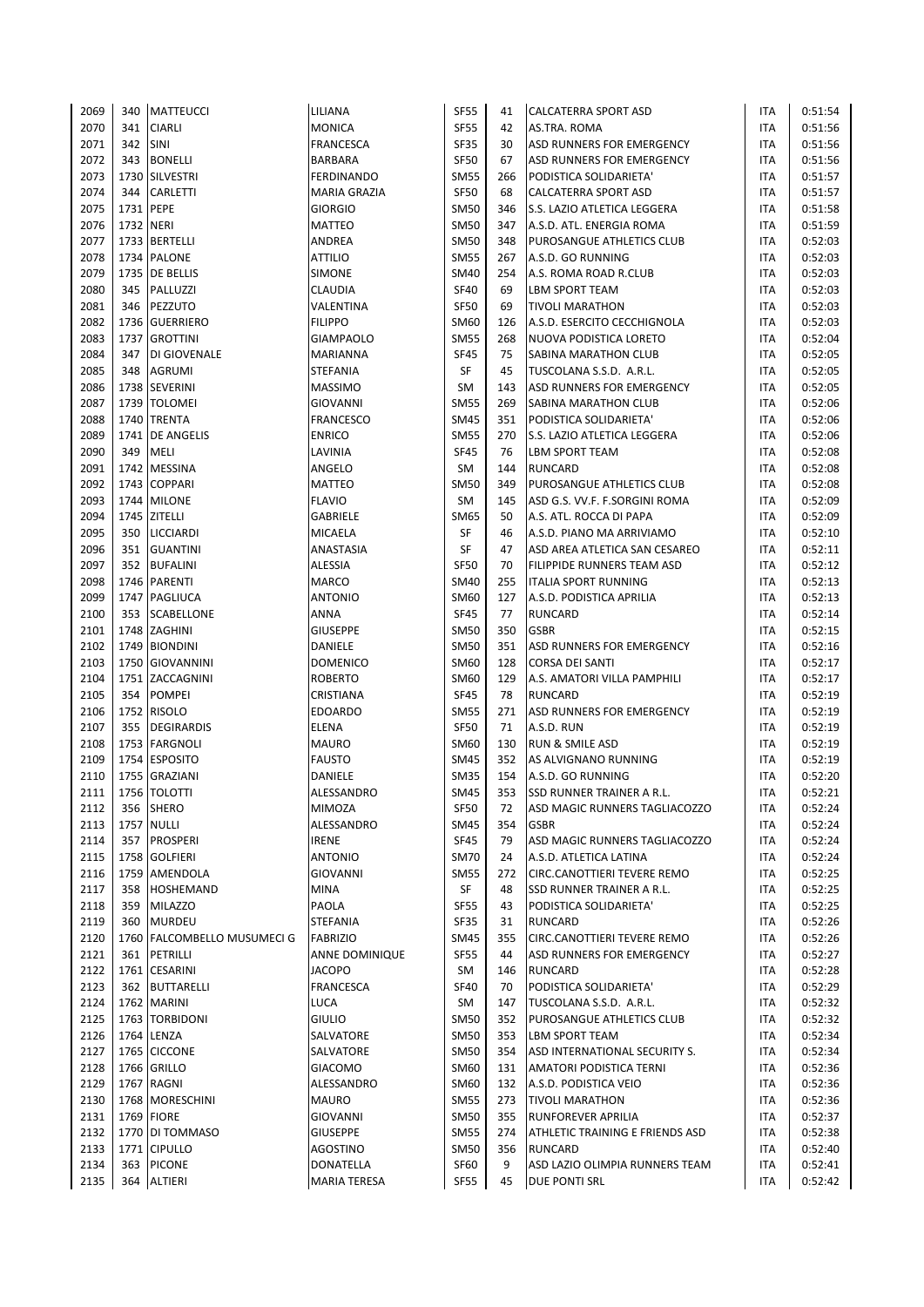| 2136         |      | 1772 GIOVINAZZI                   | <b>UMBERTO</b>                  | <b>SM55</b>                | 275            | <b>FILIPPIDE RUNNERS TEAM ASD</b>                | ITA        | 0:52:42            |
|--------------|------|-----------------------------------|---------------------------------|----------------------------|----------------|--------------------------------------------------|------------|--------------------|
| 2137         |      | 1773 MORRA                        | <b>STEFANO</b>                  | <b>SM50</b>                | 357            | <b>VIRTUS VILLA ADA FASHION SPORT</b>            | <b>ITA</b> | 0:52:43            |
| 2138         | 365  | <b>CICHOCKA</b>                   | <b>DOMINIKA</b>                 | <b>SF</b>                  | 49             | <b>RUNCARD</b>                                   | POL        | 0:52:43            |
| 2139         | 366  | RICCARAND                         | CHIARA                          | <b>SF55</b>                | 46             | ASD TALENTI RUNNING TEAM ROMA                    | <b>ITA</b> | 0:52:44            |
| 2140         | 367  | <b>CELENTANO</b>                  | <b>CINZIA</b>                   | <b>SF50</b>                | 73             | PODISTICA SOLIDARIETA'                           | <b>ITA</b> | 0:52:44            |
| 2141         | 368  | <b>WRETSCHKO</b>                  | <b>ELEONORA</b>                 | <b>SF</b>                  | 50             | <b>RUNCARD</b>                                   | ITA        | 0:52:44            |
| 2142         | 1774 | <b>WRETSCHKO</b>                  | <b>SERGIO</b>                   | <b>SM60</b>                | 133            | <b>RUNCARD</b>                                   | ITA        | 0:52:44            |
| 2143         |      | 1775 MUSTO                        | PAOLO                           | <b>SM60</b>                | 134            | ASD TALENTI RUNNING TEAM ROMA                    | <b>ITA</b> | 0:52:45            |
| 2144         | 369  | PEPPICELLI                        | <b>EMANUELA</b>                 | <b>SF60</b>                | 10             | PODISTICA SOLIDARIETA'                           | ITA        | 0:52:46            |
| 2145         | 370  | <b>BRACCIALE</b>                  | <b>MARIA PAOLA</b>              | <b>SF45</b>                | 80             | ASD ATLETICO MONTEROTONDO                        | ITA        | 0:52:46            |
| 2146         |      | 1776 LUCARINI                     | <b>FEDERICO</b>                 | <b>SM40</b>                | 256            | C.U.S. CAMERINO                                  | ITA        | 0:52:46            |
| 2147         |      | 1777 BIANCO                       | <b>ROBERTO</b>                  | <b>SM45</b>                | 356            | A.S. AMATORI VILLA PAMPHILI                      | <b>ITA</b> | 0:52:47            |
| 2148         |      | 1778 GENTILE                      | <b>STEFANO</b>                  | <b>SM55</b>                | 276            | <b>G.S. CAT SPORT ROMA</b>                       | ITA        | 0:52:47            |
| 2149         | 371  | <b>GEISBERGER</b>                 | <b>MONIKA</b>                   | <b>SF50</b>                | 74             | PODISTICA POMEZIA A.S.D.                         | ITA        | 0:52:49            |
| 2150         |      | 1779 AMENDOLA                     | <b>FRANCESCO</b>                | <b>SM40</b>                | 257            | A.S.D. RUN                                       | ITA        | 0:52:49            |
| 2151         | 372  | <b>BRUNDO</b>                     | <b>EVA</b>                      | <b>SF45</b>                | 81             | G.S. POD. PRENESTE                               | ITA        | 0:52:51            |
| 2152         |      | 1780 CARUSO                       | PAOLO                           | <b>SM40</b>                | 258            | <b>RUNCARD</b>                                   | <b>ITA</b> | 0:52:51            |
| 2153         | 1781 | <b>LOBRACE</b>                    | <b>GAETANO</b>                  | <b>SM65</b>                | 51             | <b>GSBR</b>                                      | ITA        | 0:52:53            |
| 2154         | 373  | <b>CORICELLI</b>                  | <b>BENEDETTA</b>                | SF50                       | 75             | CIRCOLO CANOTTIERI ROMA                          | ITA        | 0:52:54            |
| 2155         | 374  | <b>MURZILLI</b>                   | <b>MONICA</b>                   | <b>SF40</b>                | 71             | ITALIANA RUNNING A.S.D.                          | <b>ITA</b> | 0:52:54            |
| 2156         | 1782 | PIERI                             | <b>FEDERICO</b>                 | SM                         | 148            | <b>GSBR</b>                                      | ITA        | 0:52:54            |
| 2157         | 375  | <b>VALENTE</b>                    | <b>ANTONELLA</b>                | <b>SF50</b>                | 76             | <b>RUNCARD</b>                                   | ITA        | 0:52:54            |
| 2158         | 376  | <b>QUERINI</b>                    | <b>ILARIA</b>                   | <b>SF40</b>                | 72             | <b>RUNCARD</b>                                   | ITA        | 0:52:55            |
| 2159         | 377  | <b>TUCCI</b>                      | LUISA                           | <b>SF50</b>                | 77             | <b>LBM SPORT TEAM</b>                            | ITA        | 0:52:55            |
| 2160         | 1783 | <b>FORTE</b>                      | <b>EUGENIO</b>                  | <b>SM55</b>                | 277            | PODISTICA CASALOTTI                              | ITA        | 0:52:55            |
| 2161         |      | 1784 DE GENNARO                   | <b>ANTONIO</b>                  | <b>SM55</b>                | 278            | <b>DUE PONTI SRL</b>                             | ITA        | 0:52:55            |
| 2162         |      | 1785 BUZZI                        | ADEMO                           | <b>SM55</b>                | 279            | ASD ATLETICO MONTEROTONDO                        | <b>ITA</b> | 0:52:56            |
| 2163         |      | 1786 BATTISTELLI                  | LIVIANO                         | <b>SM75</b>                | $\overline{2}$ | <b>CORSA DEI SANTI</b>                           | <b>ITA</b> | 0:52:56            |
| 2164         |      | 1787 BONINSEGNI                   | <b>FABIO</b>                    | <b>SM60</b>                | 135            | PODISTICA SOLIDARIETA'                           | <b>ITA</b> | 0:52:58            |
| 2165         |      | 1788 GIOVAGNOLI                   | <b>CRISTIANO</b>                | <b>SM50</b>                | 358            | S.S. LAZIO ATLETICA LEGGERA                      | <b>ITA</b> | 0:52:58            |
| 2166         |      | 1789 PICOTTI                      | <b>AUGUSTO</b>                  | <b>SM55</b>                | 280            | C.U.S. CAMERINO                                  | <b>ITA</b> | 0:52:59            |
| 2167         |      | 1790 MUCCIATO                     | RAFFAELE                        | <b>SM50</b>                | 359            | <b>RUNCARD</b>                                   | ITA        | 0:52:59            |
| 2168         |      | 1791 FERRANTE                     | <b>MAURO</b>                    | <b>SM60</b>                | 136            | <b>RUNCARD</b>                                   | ITA        | 0:52:59            |
| 2169         |      | 1792 TAMMARO                      | <b>GERARDO</b>                  | <b>SM45</b>                | 357            | A.S.D. VILLA DE SANCTIS                          | ITA        | 0:52:59            |
| 2170         |      | 1793 VELLA                        | SALVATORE                       | <b>SM55</b>                | 281            | <b>G.S. CAT SPORT ROMA</b>                       | <b>ITA</b> | 0:53:00            |
| 2171         |      | 1794 POMPILI                      | <b>GIOVANNI</b>                 | <b>SM65</b>                | 52             | S.S. LAZIO ATLETICA LEGGERA                      | <b>ITA</b> | 0:53:01            |
| 2172         |      | 1795 DE PASQUALIS                 | <b>MAURIZIO</b>                 | <b>SM60</b>                | 137            | <b>SSD RUNNER TRAINER A R.L.</b>                 | <b>ITA</b> | 0:53:01            |
| 2173         |      | 1796 MORETTI                      | <b>ANTONIO</b>                  | <b>SM40</b>                | 259            | A.S.D. RUNNING EVOLUTION                         | ITA        | 0:53:02            |
| 2174         | 378  | STRAZZERI                         | <b>ALESSIA</b>                  | <b>SF40</b>                | 73             | <b>SSD RUNNER TRAINER A R.L.</b>                 | <b>ITA</b> | 0:53:02            |
| 2175         | 379  | SGARLATA                          | <b>ILARIA</b>                   | <b>SF45</b>                | 82             | <b>GSBR</b>                                      | <b>ITA</b> | 0:53:03            |
| 2176         | 1797 | <b>TAKACS</b>                     | <b>STEFANO</b>                  | <b>SM55</b>                | 282            | <b>RUNCARD</b>                                   | ITA        | 0:53:03            |
| 2177         |      | 1798 SAVONE                       | <b>EMILIO</b>                   | <b>SM35</b>                | 155            | <b>RUNCARD</b>                                   | ITA        | 0:53:03            |
| 2178         | 380  | <b>ROSSI</b>                      | <b>CHIARA</b>                   | SF                         | 51             | <b>LBM SPORT TEAM</b>                            | <b>ITA</b> | 0:53:03            |
| 2179         | 381  | <b>PATOIA</b>                     | ANNA                            | <b>SF55</b>                | 47             | ZOMBIES RUNNERS A.S.D.                           | ITA        | 0:53:04            |
| 2180         | 382  | PECORONI                          | SUSANNA                         | <b>SF55</b>                | 48             | A.S.D. ATL. ENERGIA ROMA                         | ITA        | 0:53:04            |
| 2181         |      | 1799 DASTOLI                      | <b>GIUSEPPE</b>                 | SM60                       | 138            | PODISTICA SOLIDARIETA'                           | ITA        | 0:53:04            |
| 2182         |      | 1800 CIANELLA                     | <b>MICHELE</b>                  | <b>SM40</b>                | 260            | <b>RUNCARD</b>                                   | ITA        | 0:53:04            |
| 2183         | 383  | <b>BEVACQUA</b>                   | <b>NOEMI</b>                    | SF                         | 52             | SSD RUNNER TRAINER A R.L.                        | ITA        | 0:53:04            |
| 2184         |      | 1801 FELIZIOLI                    | <b>FABRIZIO</b>                 | <b>SM55</b>                | 283            | <b>RUNCARD</b>                                   | ITA        | 0:53:05            |
| 2185         | 384  | MULLO TANDALLA                    | MONICA DEL PILAR                | <b>SF50</b>                | 78             | ITALIA MARATHON CLUB SSDRL                       | ECU        | 0:53:05            |
| 2186         |      | 1802 CIMARELLI                    | <b>MASSIMO</b>                  | <b>SM45</b>                | 358            | ALMAVIVA RUNNERS CLUB A.S.D.                     | ITA        | 0:53:05            |
| 2187         |      | 1803 ANTONELLI                    | <b>CLAUDIO</b>                  | <b>SM60</b>                | 139            | ATL. MONTE MARIO                                 | ITA        | 0:53:05            |
| 2188         |      | 1804 ASTOLFI                      | <b>ROBERTO</b>                  | <b>SM50</b>                | 360            | A.S.D. VILLA DE SANCTIS                          | ITA        | 0:53:06            |
| 2189         |      | 1805 D'AFFLISIO                   | LUCA                            | SM                         | 149            | ATL. MONTE MARIO                                 | <b>ITA</b> | 0:53:07            |
| 2190         | 385  | <b>BASSETTO</b>                   | PATRIZIA                        | <b>SF50</b>                | 79             | ASD LAZIO OLIMPIA RUNNERS TEAM                   | <b>ITA</b> | 0:53:07            |
| 2191         | 386  | <b>DEPAOLIS</b>                   | <b>ELISA</b>                    | SF                         | 53             | ATL. COLLEFERRO SEGNI                            | ITA        | 0:53:08            |
| 2192         |      | 1806 IOLIS                        | ANDREA                          | <b>SM50</b>                | 361            | S.S. LAZIO ATLETICA LEGGERA                      | ITA        | 0:53:08            |
| 2193         |      | 1807 BOCCIA                       | PIETRO                          | SM                         | 150            | A.S. AMATORI VILLA PAMPHILI                      | ITA        | 0:53:08            |
| 2194         |      | 1808 SALVADORI AMADEI             | LORENZO                         | <b>SM50</b>                | 362            | <b>RUNCARD</b>                                   | ITA        | 0:53:08            |
| 2195         | 387  | <b>CIOTTI</b>                     | MARIA LINDA                     | <b>SF70</b>                | $\mathbf{1}$   | <b>ASD ROMATLETICA</b>                           | ITA        | 0:53:09            |
| 2196         | 1809 | MANCIOCCHI                        | ALESSANDRO                      | <b>SM50</b>                | 363            | <b>RUNCARD</b>                                   | ITA        | 0:53:09            |
| 2197         |      | 1810 ORLANDI                      | <b>GIUSEPPE</b>                 | SM60                       | 140            | <b>GSBR</b>                                      | <b>ITA</b> | 0:53:10            |
| 2198         |      | 1811 SCHEMBRI                     | SALVATORE                       | SM60                       | 141            | S.S. LAZIO ATLETICA LEGGERA                      | ITA        | 0:53:11            |
| 2199<br>2200 |      | 1812 IMBROGNO                     | ALESSANDRO                      | <b>SM35</b>                | 156<br>284     | <b>G.S.D. LIBERTAS LA TORRE</b>                  | ITA<br>ITA | 0:53:11            |
| 2201         |      | 1813   MASTROSANTI<br>1814 PICCHI | <b>LUIGI</b><br><b>FABRIZIO</b> | <b>SM55</b><br><b>SM55</b> | 285            | SPORT TEAM TRIGORIA ASD<br><b>LATINA RUNNERS</b> | ITA        | 0:53:11<br>0:53:11 |
| 2202         |      | <b>RONCI</b>                      | <b>CLAUDIA</b>                  | SF                         | 54             | <b>RUNCARD</b>                                   |            | 0:53:12            |
|              | 388  |                                   |                                 |                            |                |                                                  | ITA        |                    |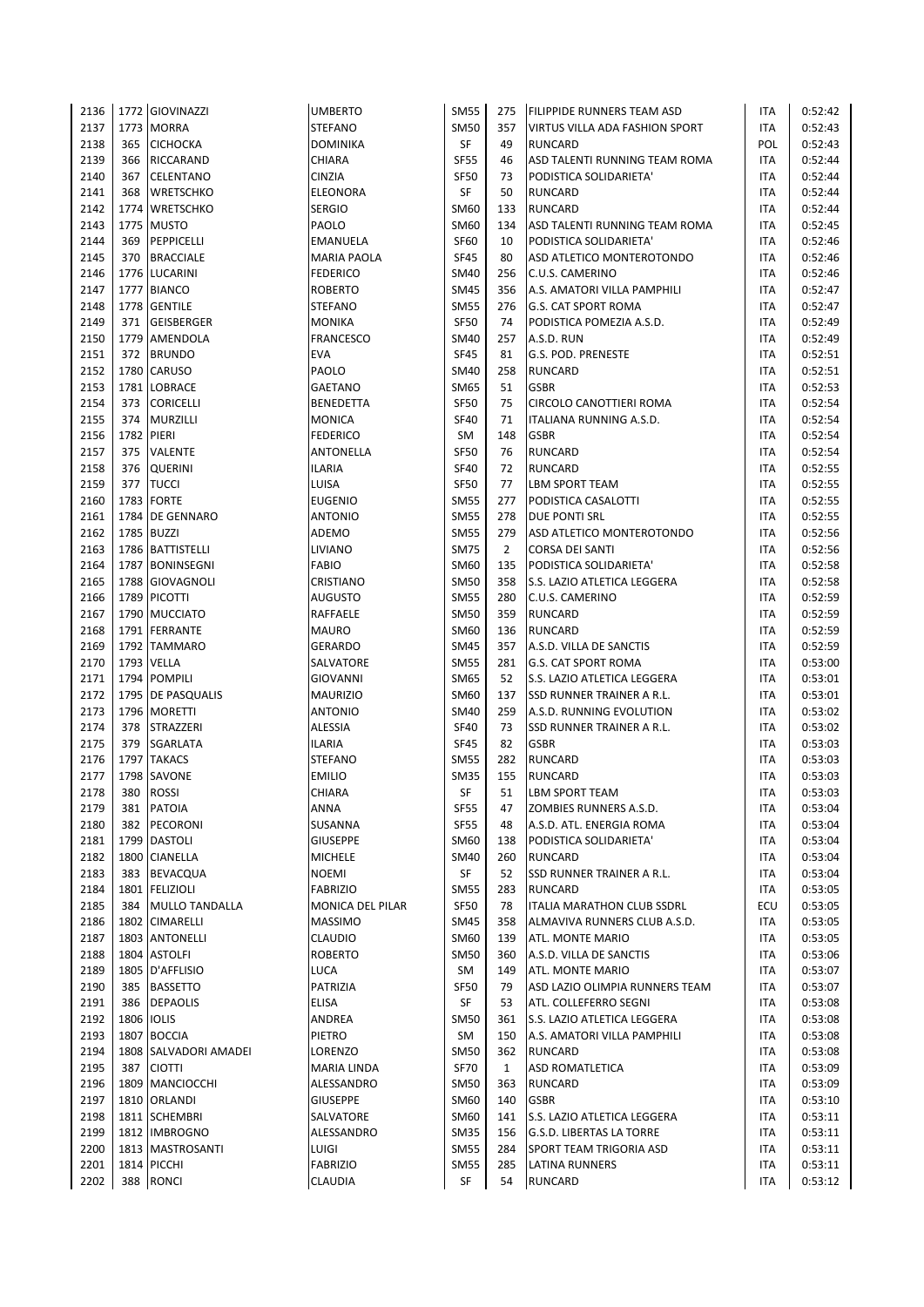| 2203         |            | 1815 CREMONINI                 | <b>FRANCESCO</b>                  | <b>SM35</b>                | 157       | <b>RUNCARD</b>                                 | ITA               | 0:53:12            |
|--------------|------------|--------------------------------|-----------------------------------|----------------------------|-----------|------------------------------------------------|-------------------|--------------------|
| 2204         |            | 1816 PALOMBI                   | ANDREA                            | <b>SM40</b>                | 261       | PODISTICA SOLIDARIETA'                         | ITA               | 0:53:12            |
| 2205         | 1817       | <b>GENTILUOMO</b>              | <b>MARIO</b>                      | <b>SM50</b>                | 364       | A.S.D. TRA LE RIGHE                            | ITA               | 0:53:13            |
| 2206         |            | 1818 MANCINI                   | ANDREA                            | <b>SM50</b>                | 365       | ATL. TUSCULUM                                  | ITA               | 0:53:14            |
| 2207         | 389        | <b>AGNUSDEI</b>                | ANTONELLA                         | <b>SF55</b>                | 49        | PUROSANGUE ATHLETICS CLUB                      | <b>ITA</b>        | 0:53:15            |
| 2208         | 390        | PIETRANTONIO                   | <b>FILOMENA</b>                   | <b>SF55</b>                | 50        | <b>MARATHON ROMA CASTELFUSANO</b>              | <b>ITA</b>        | 0:53:15            |
| 2209         | 391        | <b>TOMASSINI</b>               | <b>MARIA TERESA</b>               | <b>SF45</b>                | 83        | C.U.S. CAMERINO                                | <b>ITA</b>        | 0:53:18            |
| 2210         | 392        | CARISSIMI                      | <b>MARIA RITA</b>                 | <b>SF55</b>                | 51        | <b>GRUPPO MILLEPIEDI</b>                       | <b>ITA</b>        | 0:53:18            |
| 2211         |            | 1819 CAPORALI                  | <b>STEFANO</b>                    | <b>SM45</b>                | 359       | ITALIANA RUNNING A.S.D.                        | <b>ITA</b>        | 0:53:18            |
| 2212         |            | 1820 SARCHIAPONE               | <b>ALBERTO</b>                    | <b>SM45</b>                | 360       | ATLETICOM ASD                                  | ITA               | 0:53:19            |
| 2213         | 1821       | <b>ABBATE</b>                  | <b>FRANCESCO</b>                  | <b>SM55</b>                | 286       | A.S.D. STILELIBERO                             | ITA               | 0:53:19            |
| 2214         |            | 1822 PROVIDENTI                | SALVATORE                         | <b>SM55</b>                | 287       | CIRC.CANOTTIERI TEVERE REMO                    | <b>ITA</b>        | 0:53:19            |
| 2215         | 393        | <b>GIOVANNINI</b>              | <b>GIORGIA</b>                    | <b>SF35</b>                | 32        | <b>DUE PONTI SRL</b>                           | ITA               | 0:53:20            |
| 2216         | 394        | LETIZIA                        | DANIELA                           | SF                         | 55        | PODISTICA SOLIDARIETA'                         | <b>ITA</b>        | 0:53:21            |
| 2217         | 1823       | <b>FELICISSIMO</b>             | <b>ANTHONY</b>                    | <b>SM45</b>                | 361       | ASD MAGIC RUNNERS TAGLIACOZZO                  | ITA               | 0:53:21            |
| 2218         | 395        | <b>TIMBALA</b>                 | MARCELA OLIMPIA                   | <b>SF35</b>                | 33        | <b>LBM SPORT TEAM</b>                          | ROU               | 0:53:21            |
| 2219         | 396        | <b>ROCCHI</b>                  | <b>GIORGIA</b>                    | <b>SF35</b>                | 34        | <b>LBM SPORT TEAM</b>                          | ITA               | 0:53:22            |
| 2220         | 397        | LA VIA                         | VANESSA                           | <b>SF45</b>                | 84        | A.S.D. TRE CASALI                              | ITA               | 0:53:22            |
| 2221         |            | 1824 CANTARINI                 | <b>GUIDO</b>                      | <b>SM50</b>                | 366       | A.S.D. RUNNING EVOLUTION                       | ITA               | 0:53:24            |
| 2222         |            | 1825 ANGELELLI                 | GIANLUCA                          | <b>SM45</b>                | 362       | <b>RUNCARD</b>                                 | ITA               | 0:53:25            |
| 2223         | 398        | <b>TURCO</b>                   | <b>MARIA LAURA</b>                | <b>SF60</b>                | 11        | <b>GSBR</b>                                    | ITA               | 0:53:25            |
| 2224         | 1826       | <b>TOSCANO</b>                 | PIERFRANCESCO                     | <b>SM50</b>                | 367       | CALCATERRA SPORT ASD                           | ITA               | 0:53:25            |
| 2225         | 399<br>400 | SALVATI                        | ANNAMARIA                         | <b>SF45</b><br><b>SF50</b> | 85        | <b>RUNCARD</b><br>ASD ATLETICA SANTA MARINELLA | ITA<br><b>ITA</b> | 0:53:26            |
| 2226<br>2227 | 401        | <b>LOMBARDI</b><br><b>ASCH</b> | <b>ROBERTA</b><br><b>STEFANIA</b> | <b>SF55</b>                | 80<br>52  | ASD ATLETICA SANTA MARINELLA                   | ITA               | 0:53:27<br>0:53:27 |
| 2228         | 1827       | PALUZZI                        | SANDRO                            | <b>SM65</b>                | 53        | <b>GENZANO MARATHON</b>                        | ITA               | 0:53:28            |
| 2229         |            | 1828 FERRANTE                  | <b>NICOLA</b>                     | SM65                       | 54        | ITALIA MARATHON CLUB SSDRL                     | ITA               | 0:53:28            |
| 2230         |            | 1829 PLACI'                    | LUIGI                             | <b>SM35</b>                | 158       | A.S.D. GO RUNNING                              | ITA               | 0:53:28            |
| 2231         | 402        | <b>VON CRIEGERN</b>            | LINDA                             | <b>SF50</b>                | 81        | <b>RUNCARD</b>                                 | ITA               | 0:53:28            |
| 2232         | 1830       | <b>DIANA</b>                   | GIANCARLO                         | <b>SM65</b>                | 55        | A.S.D. GO RUNNING                              | ITA               | 0:53:29            |
| 2233         | 403        | <b>GIACOMETTI</b>              | DANIELA                           | <b>SF50</b>                | 82        | CALCATERRA SPORT ASD                           | ITA               | 0:53:29            |
| 2234         |            | 1831 CASUCCI                   | DAVID                             | SM60                       | 142       | <b>RUNCARD</b>                                 | <b>ITA</b>        | 0:53:30            |
| 2235         | 404        | RAZZINI                        | <b>CINZIA</b>                     | <b>SF45</b>                | 86        | A.S. AMATORI VILLA PAMPHILI                    | ITA               | 0:53:30            |
| 2236         |            | 1832 ANGELONI                  | MARCELLO                          | <b>SM70</b>                | 25        | AMATORI TOP RUNNERS CAST. ROM.                 | <b>ITA</b>        | 0:53:31            |
| 2237         |            | 1833 SCHIAVELLO                | GIOVANNI                          | <b>SM55</b>                | 288       | ITALIANA RUNNING A.S.D.                        | ITA               | 0:53:32            |
| 2238         |            | 1834 CIMAGLIA                  | <b>ANTONIO</b>                    | <b>SM55</b>                | 289       | PODISTICA CASALOTTI                            | <b>ITA</b>        | 0:53:33            |
| 2239         | 405        | <b>PORCILE</b>                 | ORNELLA                           | <b>SF55</b>                | 53        | <b>ACSD FELIX RUNNING</b>                      | <b>ITA</b>        | 0:53:33            |
| 2240         | 1835       | <b>GUIDUCCI</b>                | <b>CESARE ROBERTO</b>             | <b>SM60</b>                | 143       | <b>LBM SPORT TEAM</b>                          | ITA               | 0:53:33            |
| 2241         | 406        | <b>MISITI</b>                  | LAURA                             | <b>SF45</b>                | 87        | PUROSANGUE ATHLETICS CLUB                      | <b>ITA</b>        | 0:53:36            |
| 2242         |            | <b>1836 ANTEI</b>              | <b>ALESSANDRO</b>                 | <b>SM70</b>                | 26        | A.S.D. CAFFARELLA RUNNERS                      | ITA               | 0:53:37            |
| 2243         | 1837       | NUCCETELLI                     | <b>TULLIO</b>                     | <b>SM50</b>                | 368       | <b>LBM SPORT TEAM</b>                          | ITA               | 0:53:37            |
| 2244         |            | 1838 DODARO                    | <b>FRANCESCO</b>                  | SM60                       | 144       | <b>LBM SPORT TEAM</b>                          | <b>ITA</b>        | 0:53:38            |
| 2245         |            | 1839 VALENTINO                 | <b>MASSIMO</b>                    | <b>SM70</b>                | 27        | G.S. POD. PRENESTE                             | <b>ITA</b>        | 0:53:38            |
| 2246         | 407        | MARTINELLI                     | SARA                              | <b>SF40</b>                | 74        | PODISTICA SOLIDARIETA'                         | ITA               | 0:53:38            |
| 2247         | 408        | <b>FETONI</b>                  | <b>ELENA</b>                      | <b>SF45</b>                | 88        | <b>RUNCARD</b>                                 | ITA               | 0:53:39            |
| 2248         | 1840       | MASSARELLI                     | ARMANDO                           | <b>SM50</b>                | 369       | RUNCARD                                        | ITA               | 0:53:40            |
| 2249         | 409        | <b>MASTROMARINO</b>            | PIERA                             | SF35                       | 35        | ITALIA MARATHON CLUB SSDRL                     | <b>ITA</b>        | 0:53:40            |
| 2250         |            | 1841 CERRONI                   | LUIGI                             | <b>SM55</b>                | 290       | <b>GSBR</b>                                    | ITA               | 0:53:42            |
| 2251         | 1842       | <b>TURICCHI</b>                | <b>ANTONINO</b>                   | <b>SM55</b>                | 291       | LBM SPORT TEAM                                 | ITA               | 0:53:44            |
| 2252         |            | 1843 FAGIOLO                   | <b>ETTORE</b>                     | SM65                       | 56        | ATL. COLLEFERRO SEGNI                          | ITA               | 0:53:44            |
| 2253         | 410        | CORRADO                        | ANNA MARIA                        | <b>SF55</b>                | 54        | ISOLA SACRA A.S.C.D.                           | ITA               | 0:53:44            |
| 2254         |            | 1844 SOAVE                     | <b>FABIO</b>                      | <b>SM45</b>                | 363       | LBM SPORT TEAM                                 | ITA               | 0:53:45            |
| 2255         |            | 1845 BELLUCCI                  | <b>MASSIMO</b>                    | <b>SM55</b>                | 292       | PODISTICA SOLIDARIETA'                         | ITA               | 0:53:45            |
| 2256         | 411        | <b>TRULLI</b>                  | MARIA ELENA                       | <b>SF55</b>                | 55        | PODISTICA SOLIDARIETA'                         | ITA               | 0:53:45            |
| 2257         | 412        | GALEAZZI                       | <b>AUGUSTA</b>                    | <b>SF50</b>                | 83        | <b>RUNCARD</b>                                 | ITA               | 0:53:46            |
| 2258         | 413        | ANZOS                          | <b>FRANCESCA</b>                  | <b>SF50</b>                | 84        | ASD ATLETICO MONTEROTONDO                      | ITA               | 0:53:46            |
| 2259<br>2260 | 414        | CARDARELLI<br>1846 COCCIOLETTI | VALERIA<br><b>STEFANO</b>         | SF35<br>SM60               | 36<br>145 | ATLETICA PEGASO<br><b>GSBR</b>                 | ITA<br>ITA        | 0:53:46<br>0:53:48 |
| 2261         | 415        | CORAZZINI                      | ROSALBA                           | <b>SF55</b>                | 56        | A.S. AMATORI VILLA PAMPHILI                    | ITA               | 0:53:48            |
| 2262         | 1847       | CANCIELLO                      | <b>ROCCO</b>                      | <b>SM45</b>                | 364       | A.S.D. CENTRO FITNESS MONTELLO                 | ITA               | 0:53:49            |
| 2263         | 1848 PICA  |                                | SEBASTIANO                        | SM65                       | 57        | A.S. ALBATROS ROMA                             | ITA               | 0:53:50            |
| 2264         |            | 1849 LUCCHI                    | PAOLO                             | SM65                       | 58        | POD. ORO FANTASY                               | <b>ITA</b>        | 0:53:50            |
| 2265         |            | 1850 PARRANO                   | PAOLO                             | SM60                       | 146       | PODISTICA SOLIDARIETA'                         | <b>ITA</b>        | 0:53:51            |
| 2266         | 1851       | <b>BERNARDO</b>                | PIETRO                            | <b>SM55</b>                | 293       | <b>ACSD FELIX RUNNING</b>                      | ITA               | 0:53:51            |
| 2267         | 416        | POLLASTRELLI                   | <b>BRUNILDE</b>                   | SF50                       | 85        | A.S.D. VITERBO RUNNERS                         | ITA               | 0:53:51            |
| 2268         | 417        | SAGRATINI                      | DANILA                            | <b>SF45</b>                | 89        | C.U.S. CAMERINO                                | ITA               | 0:53:52            |
| 2269         |            | 1852 ALLEGREZZA                | ANDREA                            | <b>SM50</b>                | 370       | <b>LBM SPORT TEAM</b>                          | ITA               | 0:53:52            |
|              |            |                                |                                   |                            |           |                                                |                   |                    |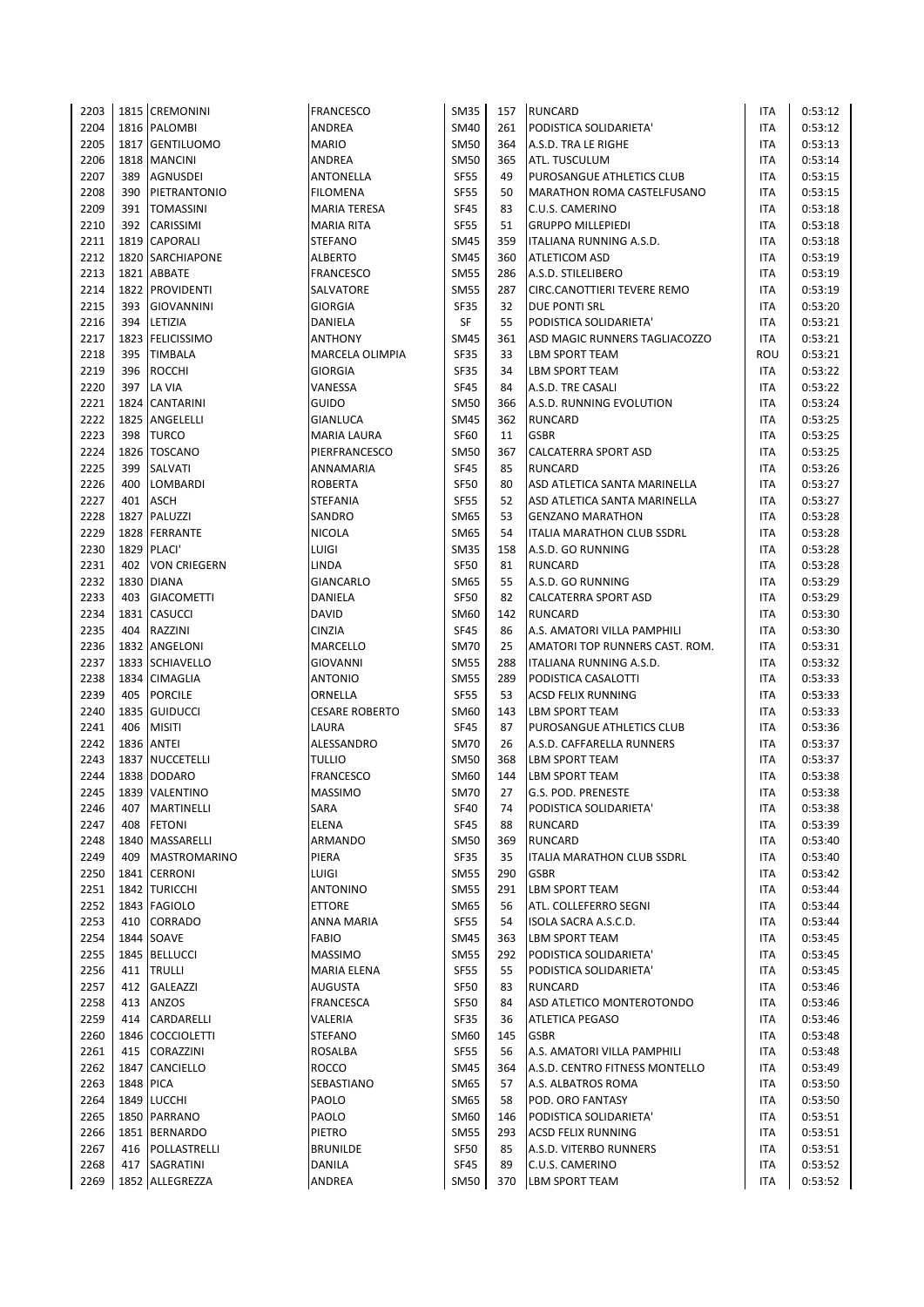| 2270 |                  | 1853 DI CICCO            | RAFFAELE         | SM60        | 147 | ITALIANA RUNNING A.S.D.        | ITA        | 0:53:52 |
|------|------------------|--------------------------|------------------|-------------|-----|--------------------------------|------------|---------|
| 2271 | 418              | <b>GUGLIELMO</b>         | <b>ROBERTA</b>   | <b>SF50</b> | 86  | <b>GSBR</b>                    | ITA        | 0:53:53 |
| 2272 | 419              | PETRERA                  | PATRIZIA         | <b>SF50</b> | 87  | <b>RUNCARD</b>                 | ITA        | 0:53:55 |
| 2273 |                  | 1854 PORTAS              | <b>MAURIZIO</b>  | <b>SM40</b> | 262 | ATL. MONTE MARIO               | ITA        | 0:53:55 |
| 2274 | 420              | <b>OLIVARI</b>           | <b>BEATRICE</b>  | <b>SF45</b> | 90  | <b>LBM SPORT TEAM</b>          | <b>ITA</b> | 0:53:55 |
| 2275 | 421              | <b>FELICI</b>            | ELEONORA         | <b>SF45</b> | 91  | A.S.D. PIANO MA ARRIVIAMO      | ITA        | 0:53:55 |
| 2276 | 422              | <b>FERRAU'</b>           | ROSAMARIA        | <b>SF50</b> | 88  | ALMAVIVA RUNNERS CLUB A.S.D.   | ITA        | 0:53:56 |
| 2277 |                  | 1855 DI ROCCO            | CLAUDIO          | <b>SM55</b> | 294 | PODISTICA SOLIDARIETA'         | ITA        | 0:53:56 |
| 2278 |                  | 1856 SANTORI             | ALESSANDRO       | SM60        | 148 | <b>LBM SPORT TEAM</b>          | <b>ITA</b> | 0:53:56 |
| 2279 | 423              | <b>DONATO</b>            | LAURA            | <b>SF45</b> | 92  | <b>ASD TEAM FORCINA</b>        | ITA        | 0:53:57 |
| 2280 |                  | 1857 RAUCO               | LORENZO          | SM60        | 149 | ASS.ATL.LIBERTAS ORVIETO       | ITA        | 0:53:59 |
| 2281 |                  | 1858 MARCHI              | <b>DAVIDE</b>    | <b>SM45</b> | 365 | PODISTICA CASALOTTI            | ITA        | 0:54:03 |
| 2282 |                  | 1859 PONTESILLI          | PAOLO            | <b>SM45</b> | 366 | <b>ASD TEAM FORCINA</b>        | <b>ITA</b> | 0:54:03 |
| 2283 |                  | 1860 IANNICELLI          | <b>EMILIANO</b>  | <b>SM50</b> | 371 | <b>GSBR</b>                    | ITA        | 0:54:04 |
| 2284 | 1861             | <b>MORESCHI</b>          | <b>GIUSEPPE</b>  | <b>SM50</b> | 372 | ATHLETICA VATICANA A.S.D.      | ITA        | 0:54:06 |
| 2285 | 424              | <b>GIRLANDO</b>          | RITA             | <b>SF60</b> | 12  | <b>DUE PONTI SRL</b>           | <b>ITA</b> | 0:54:06 |
| 2286 | 425              | <b>GRILLETTO</b>         | <b>STEFANIA</b>  | <b>SF45</b> | 93  | <b>ATLETICOM ASD</b>           | <b>ITA</b> | 0:54:06 |
| 2287 |                  | 1862 CHIOCCIA            | ANDREA           | <b>SM50</b> | 373 | <b>ENDURANCE TRAINING</b>      | <b>ITA</b> | 0:54:07 |
| 2288 |                  | 1863 MAMMUCARI           | <b>ENRICO</b>    | <b>SM50</b> | 374 | PODISTICA SOLIDARIETA'         | ITA        | 0:54:07 |
| 2289 | 426              | <b>MARRE MARRE</b>       | NICOLE BALBINA   | <b>SF40</b> | 75  | <b>RUNCARD</b>                 | <b>ITA</b> | 0:54:09 |
| 2290 | 427              | <b>CANACARI</b>          | <b>TIZIANA</b>   | <b>SF55</b> | 57  | G.S. POD. PRENESTE             | ITA        | 0:54:09 |
| 2291 |                  | 1864 RONCHETTI           | <b>NATALINO</b>  | <b>SM70</b> | 28  | A.S.D. ENEA                    | ITA        | 0:54:10 |
| 2292 | 428              | <b>AZZOLINI</b>          | ALESSANDRA       | <b>SF50</b> | 89  | LEPROTTI DI VILLA ADA          | ITA        | 0:54:12 |
| 2293 | 429              | <b>PLOTINO</b>           | MARIA LAURA      | <b>SF45</b> | 94  | LEPROTTI DI VILLA ADA          | <b>ITA</b> | 0:54:12 |
| 2294 | 430              | <b>STRIPE</b>            | JENNIFER KATE    | <b>SF40</b> | 76  | PUROSANGUE ATHLETICS CLUB      | GBR        | 0:54:12 |
| 2295 | 431              | VARA CORELLA             | <b>REGINA</b>    | SF          | 56  | <b>RUNCARD</b>                 | ITA        | 0:54:13 |
| 2296 |                  | 1865   DUCCI             | MARCO            | <b>SM55</b> | 295 | A.S. AMATORI VILLA PAMPHILI    | ITA        | 0:54:14 |
| 2297 | 432              | <b>MARINI</b>            | <b>FEDERICA</b>  | SF          | 57  | <b>GSBR</b>                    | <b>ITA</b> | 0:54:14 |
| 2298 |                  | 1866 FRANCONI            | <b>MAURIZIO</b>  | <b>SM45</b> | 367 | ACRUSD CAMERINO IN CORSA       | ITA        | 0:54:15 |
| 2299 | 433              | <b>SABADELLO</b>         | <b>CATIUSCIA</b> | <b>SF50</b> | 90  | A.S.D. RUNNING EVOLUTION       | ITA        | 0:54:15 |
| 2300 | 434              | <b>GABRIELLI</b>         | SONIA            | <b>SF40</b> | 77  | C.U.S. CAMERINO                | ITA        | 0:54:16 |
| 2301 |                  | 1867 VENTRE              | ENZO             | <b>SM40</b> | 263 | <b>RUNCARD</b>                 | ITA        | 0:54:16 |
| 2302 | 435              | PLEBANI                  | PAOLA            | <b>SF40</b> | 78  | ASD LAZIO OLIMPIA RUNNERS TEAM | ITA        | 0:54:17 |
| 2303 |                  | 1868 MANCINI             | <b>MAURIZIO</b>  | <b>SM45</b> | 368 | A.S. AMATORI VILLA PAMPHILI    | ITA        | 0:54:17 |
| 2304 | 436              | <b>TEGOLINI</b>          | <b>FEDERICA</b>  | <b>SF55</b> | 58  | <b>G.S. CAT SPORT ROMA</b>     | ITA        | 0:54:17 |
| 2305 | 437              | PETRALIA                 | PAOLA            | <b>SF55</b> | 59  | <b>ESC SSD SRL EUROPA SC</b>   | <b>ITA</b> | 0:54:20 |
| 2306 |                  | 1869 PASQUA              | <b>CESARE</b>    | <b>SM65</b> | 59  | <b>ATLETICA PEGASO</b>         | <b>ITA</b> | 0:54:20 |
| 2307 |                  | 1870 CAPITANI            | ANDREA           | <b>SM55</b> | 296 | EASY FIT PALESTRE SSD A R.L.   | ITA        | 0:54:20 |
| 2308 | 438              | <b>QUONDAM GIOVENALE</b> | PATRIZIA         | <b>SF50</b> | 91  | EASY FIT PALESTRE SSD A R.L.   | <b>ITA</b> | 0:54:20 |
| 2309 |                  | 1871 LABATESSA           | <b>MASSIMO</b>   | SM60        | 150 | <b>LBM SPORT TEAM</b>          | ITA        | 0:54:21 |
| 2310 |                  | 1872 ANTONINI            | <b>GIULIANO</b>  | SM          | 151 | <b>RUNCARD</b>                 | ITA        | 0:54:22 |
| 2311 |                  | 1873 RAMADORI            | <b>MAURIZIO</b>  | SM60        | 151 | A.S. AMATORI VILLA PAMPHILI    | ITA        | 0:54:22 |
| 2312 |                  | 439 PETROLINI            | LUCIA            | <b>SF55</b> | 60  | PODISTICA SOLIDARIETA'         | <b>ITA</b> | 0:54:22 |
| 2313 |                  | 1874 MUCIACCIA           | <b>DOMENICO</b>  | SM65        | 60  | <b>LBM SPORT TEAM</b>          | ITA        | 0:54:23 |
| 2314 | 440              | <b>ERCOLANI</b>          | <b>BRENDA</b>    | SF          | 58  | S.S. LAZIO ATLETICA LEGGERA    | ITA        | 0:54:23 |
| 2315 | 441              | <b>FADLON</b>            | SALLY            | <b>SF35</b> | 37  | TIBURTINA RUNNING ROMA A.S.D.  | ITA        | 0:54:23 |
| 2316 |                  | 1875 SPADA               | ALESSANDRO       | <b>SM55</b> | 297 | PFIZER ITALIA RUNNING TEAM     | ITA        | 0:54:25 |
| 2317 | 442              | <b>VITRONI</b>           | SANDRINE         | <b>SF50</b> | 92  | A.S.D. PIANO MA ARRIVIAMO      | ITA        | 0:54:26 |
| 2318 |                  | 1876 TOCCHI              | <b>FABRIZIO</b>  | SM60        | 152 | DUE PONTI SRL                  | ITA        | 0:54:28 |
| 2319 |                  | 443 QUATTROCCHI          | ALESSANDRA       | <b>SF40</b> | 79  | FORUM SPORT CENTER SSD SRL     | ITA        | 0:54:29 |
| 2320 |                  | 1877 MENASCI             | <b>VITTORIO</b>  | <b>SM50</b> | 375 | ASD PALESTRINA RUNNING         | ITA        | 0:54:30 |
| 2321 |                  | 1878 LEIDI               | ADRIANO          | <b>SM80</b> | 1   | PODISTICA SOLIDARIETA'         | ITA        | 0:54:30 |
| 2322 |                  | 1879 VACCARO             |                  | SM50        | 376 |                                | ITA        | 0:54:31 |
|      |                  | 1880 CARELLO             | GAETANO          |             |     | LBM SPORT TEAM                 |            |         |
| 2323 |                  |                          | LUIGI ANDREA     | <b>SM50</b> | 377 | PODISTICA SOLIDARIETA'         | ITA        | 0:54:32 |
| 2324 | 1881             | CAMICIOLI                | <b>GIAMPIERO</b> | SM65        | 61  | <b>GENZANO MARATHON</b>        | ITA        | 0:54:33 |
| 2325 | 444              | <b>GATTI</b>             | ERIKA            | <b>SF40</b> | 80  | C.U.S. CAMERINO                | ITA        | 0:54:33 |
| 2326 | 445              | <b>MARCHETTI</b>         | CLAUDIA          | <b>SF50</b> | 93  | PODISTICA SOLIDARIETA'         | ITA        | 0:54:33 |
| 2327 | <b>1882 VERI</b> |                          | ALESSANDRO       | <b>SM50</b> | 378 | ASD SPARTAN SPORT ACADEMY      | ITA        | 0:54:34 |
| 2328 |                  | 1883 VANZILLOTTA         | SIMONE           | <b>SM40</b> | 264 | <b>RUNCARD</b>                 | ITA        | 0:54:36 |
| 2329 | 446              | <b>TOMASSACCI</b>        | ALESSIA          | <b>SF45</b> | 95  | <b>G.S. CAT SPORT ROMA</b>     | ITA        | 0:54:36 |
| 2330 |                  | 1884 DEVEZZI             | CLAUDIO          | <b>SM55</b> | 298 | ATL. MONTE MARIO               | ITA        | 0:54:36 |
| 2331 |                  | 1885 MARTINELLI          | <b>DOMENICO</b>  | SM40        | 265 | CIRC.CANOTTIERI TEVERE REMO    | ITA        | 0:54:37 |
| 2332 |                  | 1886 BARNI               | <b>FEDERICO</b>  | <b>SM50</b> | 379 | CIRC.CANOTTIERI TEVERE REMO    | ITA        | 0:54:38 |
| 2333 |                  | 1887 BROGLIA             | PAOLO            | <b>SM55</b> | 299 | A.S. ROMA ROAD R.CLUB          | ITA        | 0:54:38 |
| 2334 |                  | 1888 LAZZERINI           | GAETANO          | SM60        | 153 | A.S.D. ESERCITO CECCHIGNOLA    | ITA        | 0:54:38 |
| 2335 |                  | 1889 DAVOLOS             | <b>FABIO</b>     | <b>SM50</b> | 380 | <b>LBM SPORT TEAM</b>          | ITA        | 0:54:38 |
| 2336 |                  | <b>1890 TONI</b>         | <b>FEDERICO</b>  | <b>SM75</b> | 3   | <b>GSBR</b>                    | <b>ITA</b> | 0:54:39 |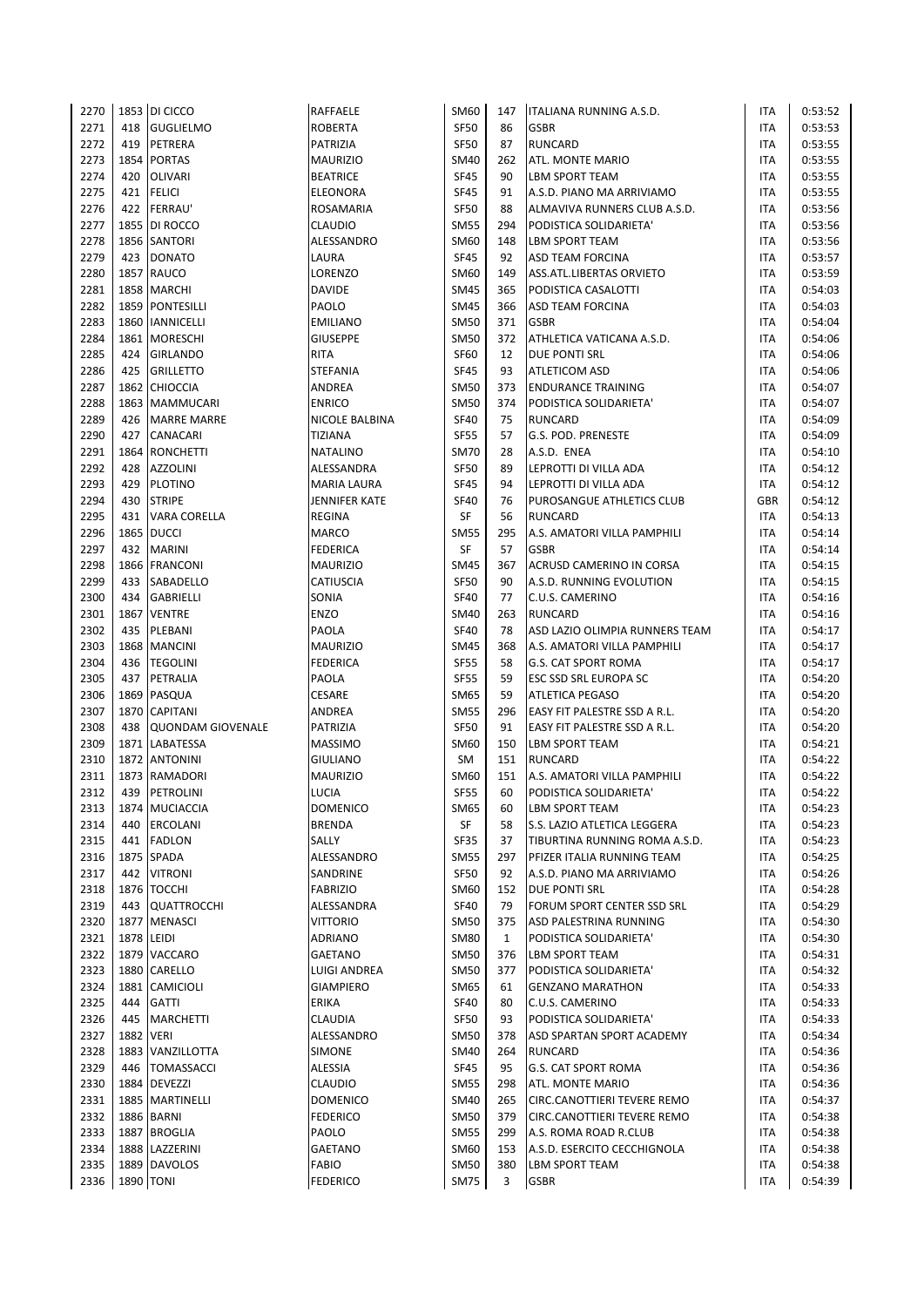| 2337         | 447  | <b>SCALA</b>                  | <b>GIUSEPPINA</b>             | <b>SF55</b>                | 61         | PODISTICA SOLIDARIETA'            | ITA        | 0:54:40            |
|--------------|------|-------------------------------|-------------------------------|----------------------------|------------|-----------------------------------|------------|--------------------|
| 2338         | 448  | <b>FLUMINI</b>                | CATIA                         | <b>SF45</b>                | 96         | PODISTICA SOLIDARIETA'            | ITA        | 0:54:40            |
| 2339         | 1891 | <b>SILVESTRI</b>              | <b>MAURIZIO</b>               | <b>SM70</b>                | 29         | S.S. LAZIO ATLETICA LEGGERA       | ITA        | 0:54:41            |
| 2340         | 449  | PELLEGRINI                    | <b>MARINA</b>                 | <b>SF55</b>                | 62         | <b>ITALIA MARATHON CLUB SSDRL</b> | <b>ITA</b> | 0:54:42            |
| 2341         |      | 1892 GUARRACINO               | <b>MAURIZIO</b>               | <b>SM60</b>                | 154        | A.S.D. RUNNING EVOLUTION          | <b>ITA</b> | 0:54:42            |
| 2342         | 1893 | LO MONACO                     | <b>FABRIZIO</b>               | <b>SM50</b>                | 381        | <b>RUNCARD</b>                    | ITA        | 0:54:42            |
| 2343         |      | 1894 LUCAIOLI                 | SANDRO                        | <b>SM50</b>                | 382        | <b>ASD SPORT EMOTION</b>          | ITA        | 0:54:42            |
| 2344         | 450  | DI POCE                       | <b>MARIA GRAZIA</b>           | <b>SF50</b>                | 94         | A.S.D. PIANO MA ARRIVIAMO         | <b>ITA</b> | 0:54:43            |
| 2345         |      | 1895   PETRANGELI             | <b>REGINALDO</b>              | <b>SM65</b>                | 62         | AMATORI PODISTICA TERNI           | ITA        | 0:54:43            |
| 2346         | 451  | LIBERALE                      | <b>DEBORAH</b>                | <b>SF50</b>                | 95         | PODISTICA SOLIDARIETA'            | ITA        | 0:54:43            |
| 2347         | 1896 | <b>GRASSI</b>                 | <b>GIANLUCA</b>               | <b>SM50</b>                | 383        | <b>RUNCARD</b>                    | ITA        | 0:54:43            |
| 2348         |      | 1897 PIRAS                    | <b>TONINO</b>                 | <b>SM55</b>                | 300        | ASD PALESTRINA RUNNING            | <b>ITA</b> | 0:54:44            |
| 2349         |      | 1898 AGNIESKA                 | <b>IVONA PAOLA</b>            | <b>SM45</b>                | 369        | <b>RUNCARD</b>                    | <b>ITA</b> | 0:54:45            |
| 2350         | 1899 | ANNICCHIARICO                 | <b>CIRO MICHELE</b>           | <b>SM50</b>                | 384        | <b>IPPOLIFE S.S.D. A R.L.</b>     | ITA        | 0:54:45            |
| 2351         | 452  | <b>GIGLIO</b>                 | MARISA                        | <b>SF40</b>                | 81         | ASD RUNNERS FOR EMERGENCY         | ITA        | 0:54:46            |
| 2352         |      | 1900 CONSALVI                 | <b>MARCO</b>                  | <b>SM40</b>                | 266        | A.S.D. CENTRO FITNESS MONTELLO    | <b>ITA</b> | 0:54:46            |
| 2353         |      | 1901 LIMONE                   | RAFFAELE                      | <b>SM50</b>                | 385        | A.S.D. CENTRO FITNESS MONTELLO    | <b>ITA</b> | 0:54:47            |
| 2354         | 1902 | <b>ARDITO</b>                 | <b>GIUSEPPE</b>               | <b>SM60</b>                | 155        | ASD PALESTRINA RUNNING            | ITA        | 0:54:47            |
| 2355         | 453  | <b>CIRCELLI</b>               | VANIA                         | <b>SF45</b>                | 97         | X-SOLID SPORT LAB ASD             | ITA        | 0:54:47            |
| 2356         |      | 1903 CICCARELLI               | SILVIO                        | <b>SM45</b>                | 370        | ASD RUNNERS FOR EMERGENCY         | <b>ITA</b> | 0:54:49            |
| 2357         |      | 1904 FIORANI                  | SILVIO                        | <b>SM70</b>                | 30         | ATLETICA WINNER FOLIGNO           | ITA        | 0:54:50            |
| 2358         | 1905 | <b>COLLALTO</b>               | <b>FRANCESCO</b>              | <b>SM50</b>                | 386        | ATL. COLLEFERRO SEGNI             | ITA        | 0:54:52            |
| 2359         |      | 1906 SIMEONI                  | PASQUALINO                    | <b>SM60</b>                | 156        | G.S. POD. PRENESTE                | ITA        | 0:54:52            |
| 2360         |      | 1907 TREGLIA                  | PAOLO                         | <b>SM45</b>                | 371        | A.S.D. GO RUNNING                 | ITA        | 0:54:52            |
| 2361         | 454  | RITELLA                       | SILVIA                        | <b>SF55</b>                | 63         | G.S. POD. PRENESTE                | ITA        | 0:54:53            |
| 2362         |      | 1908 ANELLO                   | PASQUALINO                    | <b>SM45</b>                | 372        | A.S.D. PI8 RUNNING                | ITA        | 0:54:53            |
| 2363         | 455  | DI VITO                       | <b>EMANUELA</b>               | <b>SF45</b>                | 98         | A.S.D. GO RUNNING                 | <b>ITA</b> | 0:54:53            |
| 2364         |      | 1909 GUERRA                   | PIERPAOLO                     | <b>SM60</b>                | 157        | ALMAVIVA RUNNERS CLUB A.S.D.      | <b>ITA</b> | 0:54:53            |
| 2365         | 1910 | <b>CHIAPPINI</b>              | PAOLO                         | <b>SM50</b>                | 387        | A.S. AMATORI VILLA PAMPHILI       | <b>ITA</b> | 0:54:54            |
| 2366         | 456  | <b>BARTOLUCCI</b>             | <b>GERMANA</b>                | <b>SF50</b>                | 96         | PODISTICA SOLIDARIETA'            | ITA        | 0:54:54            |
| 2367         | 457  | <b>TERZULLI</b>               | <b>GIOVANNA</b>               | <b>SF55</b>                | 64         | <b>RUNCARD</b>                    | <b>ITA</b> | 0:54:55            |
| 2368         |      | 1911 ROSSI                    | <b>RICCARDO</b>               | <b>SM40</b>                | 267        | A.S.D. PI8 RUNNING                | ITA        | 0:54:55            |
| 2369         | 458  | <b>BERTELLI</b>               | SABRINA                       | <b>SF45</b>                | 99         | PODISTICA SOLIDARIETA'            | ITA        | 0:54:56            |
| 2370         | 1912 | <b>FALLOCCO</b>               | <b>ROBERTO</b>                | <b>SM55</b>                | 301        | G.S. POD. PRENESTE                | ITA        | 0:54:57            |
| 2371         |      | 1913 LANCIONI                 | <b>MILKO</b>                  | <b>SM40</b>                | 268        | GP M. DELLA TOLFA L'AIRONE        | <b>ITA</b> | 0:54:58            |
| 2372         | 459  | <b>FRAU</b>                   | WANDA                         | <b>SF35</b>                | 38         | <b>LBM SPORT TEAM</b>             | ITA        | 0:54:59            |
| 2373         | 1914 | <b>RAMPINI</b>                | ARCANGELO                     | <b>SM65</b>                | 63         | ASD PALESTRINA RUNNING            | <b>ITA</b> | 0:54:59            |
| 2374         |      | 1915   D'ASCOLI GRAZIANO      | <b>ALFREDO</b>                | <b>SM45</b>                | 373        | ASD RUNNERS FOR EMERGENCY         | ITA        | 0:54:59            |
| 2375         | 460  | <b>RUGGIERI</b>               | PAOLA                         | <b>SF45</b>                | 100        | PUROSANGUE ATHLETICS CLUB         | ITA        | 0:54:59            |
| 2376         |      | 1916 LA GALA                  | <b>GIUSEPPE</b>               | <b>SM60</b>                | 158        | PODISTICA SOLIDARIETA'            | ITA        | 0:55:00            |
| 2377         | 1917 | GAGLIARDI                     | ALFREDO                       | <b>SM45</b>                | 374        | A.S.D. VEGAN POWER TEAM           | <b>ITA</b> | 0:55:02            |
| 2378         |      | 1918 PALMIERI                 | PIERPAOLO                     | SM60                       | 159        | CIRC.CANOTTIERI TEVERE REMO       | ITA        | 0:55:02            |
| 2379         | 461  | <b>IBRAKOVIC</b>              | <b>SENADA</b>                 | <b>SF60</b>                | 13         | <b>TIVOLI MARATHON</b>            | <b>ITA</b> | 0:55:05            |
| 2380         |      | 1919 ZORZO                    | <b>ROBERTO</b>                | <b>SM50</b>                | 388        | A.S.D. CENTRO FITNESS MONTELLO    | ITA        | 0:55:05            |
| 2381         |      | 1920 BRUNO                    | <b>GIUSEPPE</b>               | SM65                       | 64         | VIRTUS VILLA ADA FASHION SPORT    | ITA        | 0:55:07            |
| 2382         |      | 1921 SANNA                    | ANDREA                        | SM45                       | 375        | PODISTICA TUSCIA ASD              | ITA        | 0:55:08            |
| 2383         | 462  | <b>IORIO</b>                  | VALENTINA                     | <b>SF40</b>                | 82         | SSD RUNNER TRAINER A R.L.         | ITA        | 0:55:09            |
| 2384         |      | 1922 COIRO                    | <b>OSCAR</b>                  | SM65                       | 65         | ITALIANA RUNNING A.S.D.           | ITA        | 0:55:10            |
| 2385         |      | 1923 LINSALATA                | ORONZO RENZO                  | <b>SM55</b>                | 302        | PUROSANGUE ATHLETICS CLUB         | ITA        | 0:55:11            |
| 2386         |      | 1924 SCANDALIATO              | MARCO                         | <b>SM55</b>                | 303        | SPORT TEAM TRIGORIA ASD           | ITA        | 0:55:12            |
| 2387         | 463  | DI GIROLAMO                   | <b>FABIANA</b>                | SF50                       | 97         | <b>ATLETICOM ASD</b>              | ITA        | 0:55:12            |
| 2388         |      | 1925 FASTELLI                 | <b>MARCO</b>                  | <b>SM35</b>                | 159        | PODISTICA SOLIDARIETA'            | ITA        | 0:55:13            |
| 2389         |      | 1926 MARFOLI                  | <b>STEFANO</b>                | <b>SM35</b>                | 160        | <b>RUNCARD</b>                    | ITA        | 0:55:14            |
| 2390         | 464  | SERRATORE                     | CARMELA                       | <b>SF45</b>                | 101        | PUROSANGUE ATHLETICS CLUB         | ITA        | 0:55:14            |
| 2391         |      | 1927 MACCHIAVELLI             | <b>STEFANO</b>                | <b>SM55</b>                | 304        | <b>RUNCARD</b>                    | ITA        | 0:55:14            |
| 2392         |      | 1928 ROSATI                   | LUIGI                         | <b>SM50</b>                | 389        | A.S.D. PODISTICA VEIO             | ITA        | 0:55:15            |
| 2393         |      | 1929 LIMONGELLI               | <b>ALDO</b>                   | <b>SM35</b>                | 161        | <b>RUNCARD</b>                    | ITA        | 0:55:17            |
| 2394         |      | 1930 CATINI                   | ANTONELLO                     | <b>SM55</b>                | 305        | ASD MAGIC RUNNERS TAGLIACOZZO     | ITA        | 0:55:18            |
| 2395         |      | 1931 BUONOMINI                | ALESSANDRO                    | <b>SM45</b>                | 376        | <b>RUNCARD</b>                    | ITA        | 0:55:18            |
| 2396         |      | 1932 RENZI                    | ROSSANO                       | <b>SM50</b>                | 390        | A.S.D. ATLETICA CAVE              | ITA        | 0:55:20            |
| 2397         |      | 1933 STRACCIO                 | <b>STEFANO</b>                | SM60                       | 160        | <b>LBM SPORT TEAM</b>             | ITA        | 0:55:21            |
| 2398         |      | 1934 DE FINO<br>1935 ALIBARDI | GIOVANNI                      | <b>SM60</b><br><b>SM45</b> | 161<br>377 | RUNCARD                           | ITA        | 0:55:21            |
| 2399<br>2400 | 465  | <b>BASILI</b>                 | ANGELO                        | <b>SF45</b>                |            | A.S.D. CENTRO FITNESS MONTELLO    | ITA        | 0:55:22            |
| 2401         |      | 1936 D'ALO'                   | <b>FRANCESCA</b><br>GIANCARLO | SM65                       | 102<br>66  | PODISTICA SOLIDARIETA'<br>GSBR    | ITA<br>ITA | 0:55:22<br>0:55:22 |
| 2402         | 466  | <b>VITELLI</b>                | GIORDANA                      | <b>SF40</b>                | 83         | ATLETICOM ASD                     | ITA        | 0:55:22            |
| 2403         |      | 1937 URSELLA                  | <b>BRUNO</b>                  | <b>SM55</b>                | 306        | A.S. AMATORI VILLA PAMPHILI       | <b>ITA</b> | 0:55:22            |
|              |      |                               |                               |                            |            |                                   |            |                    |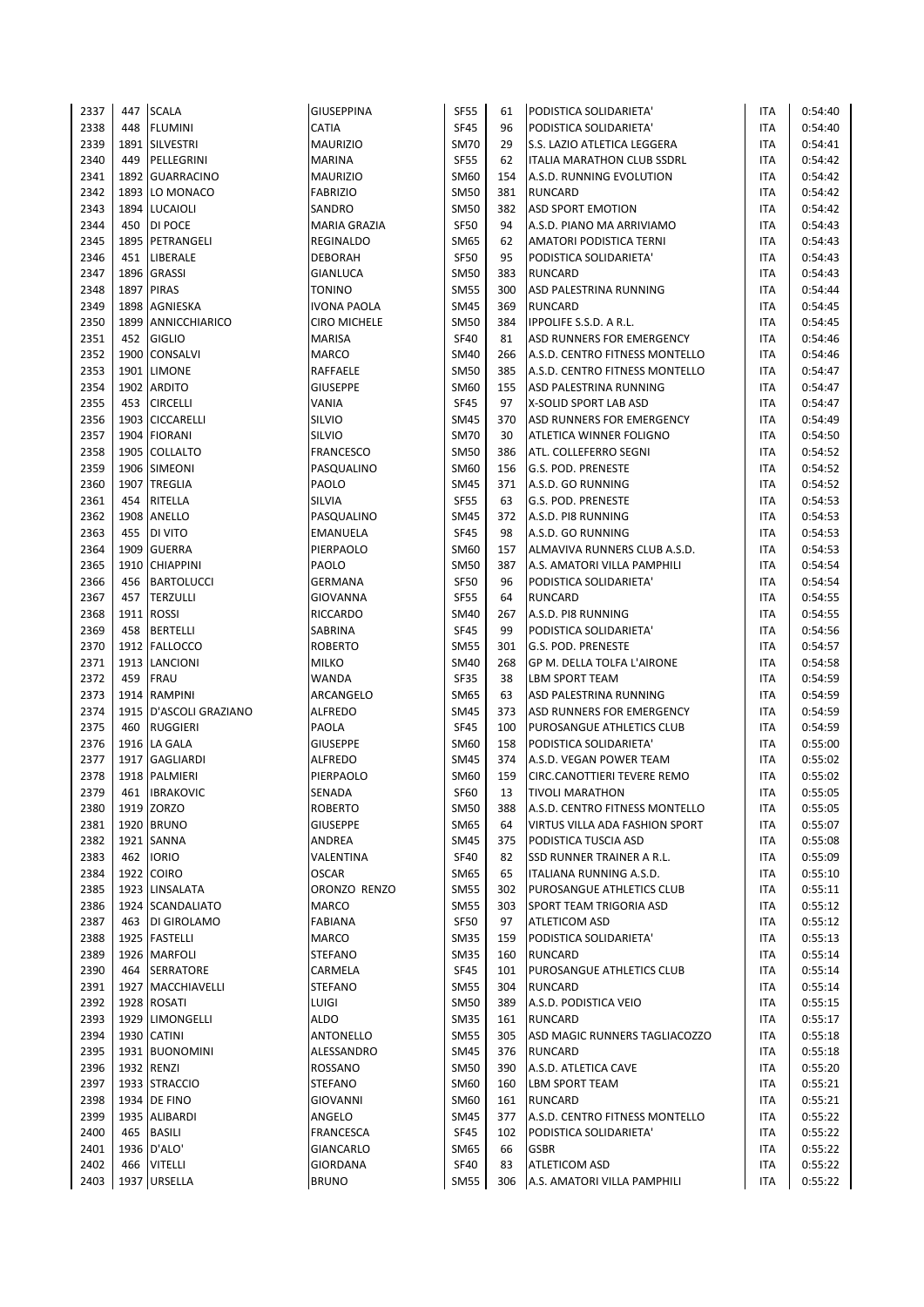| 2404         | 467  | SPINOZZI                    | <b>FRANCESCA</b>                    | <b>SF45</b>                | 103       | <b>LBM SPORT TEAM</b>                   | <b>ITA</b>               | 0:55:22            |
|--------------|------|-----------------------------|-------------------------------------|----------------------------|-----------|-----------------------------------------|--------------------------|--------------------|
| 2405         | 468  | <b>GAVA</b>                 | DONATELLA ANNA                      | <b>SF55</b>                | 65        | A.S.D. VILLA DE SANCTIS                 | <b>ITA</b>               | 0:55:22            |
| 2406         | 469  | <b>MANETTI</b>              | LIVIA                               | <b>SF45</b>                | 104       | <b>LBM SPORT TEAM</b>                   | <b>ITA</b>               | 0:55:23            |
| 2407         |      | 1938   MARINI               | GIANLUCA                            | <b>SM50</b>                | 391       | <b>RUNCARD</b>                          | <b>ITA</b>               | 0:55:23            |
| 2408         |      | 1939 ROSSI                  | <b>STEFANO</b>                      | <b>SM45</b>                | 378       | SSD RUNNER TRAINER A R.L.               | <b>ITA</b>               | 0:55:23            |
| 2409         |      | 1940 TRIPODI                | <b>ENZO MARIA</b>                   | <b>SM55</b>                | 307       | <b>GSBR</b>                             | <b>ITA</b>               | 0:55:23            |
| 2410         |      | 1941 COCURULLO              | SALVATORE                           | <b>SM45</b>                | 379       | A.S.D. CENTRO FITNESS MONTELLO          | <b>ITA</b>               | 0:55:23            |
| 2411         | 470  | <b>DI PROSPERO</b>          | ANNALISA                            | <b>SF45</b>                | 105       | ASD NISSOLINO INTESATLETICA             | <b>ITA</b>               | 0:55:24            |
| 2412         |      | 1942 SANTUCCI               | <b>JOHN</b>                         | <b>SM50</b>                | 392       | ASD NISSOLINO INTESATLETICA             | <b>ITA</b>               | 0:55:24            |
| 2413         |      | 1943 TRAVAGLINI             | <b>FRANCESCO</b>                    | <b>SM45</b>                | 380       | A.S.D. PIANO MA ARRIVIAMO               | <b>ITA</b>               | 0:55:24            |
| 2414         |      | 1944 DI GIAIMO              | <b>ANDREA</b>                       | SM60                       | 162       | RUN FOR LOVE PROJ. ANNA CERBONE         | <b>ITA</b>               | 0:55:25            |
| 2415         | 471  | <b>CORSALETTI</b>           | <b>FRANCESCA ROMANA</b>             | <b>SF50</b>                | 98        | RUN & SMILE ASD                         | <b>ITA</b>               | 0:55:27            |
| 2416         |      | 472 TAMMARO                 | <b>SARA</b>                         | SF                         | 59        | RUN FOR LOVE PROJ. ANNA CERBONE         | <b>ITA</b>               | 0:55:27            |
| 2417         | 473  | <b>DE VITO</b>              | <b>MARIA CRISTINA</b>               | <b>SF55</b>                | 66        | A.S.D. VILLA DE SANCTIS                 | <b>ITA</b>               | 0:55:28            |
| 2418         | 474  | <b>KNECHT</b>               | <b>VIRGINIE</b>                     | <b>SF45</b>                | 106       | <b>RUNCARD</b>                          | <b>ITA</b>               | 0:55:30            |
| 2419         |      | 1945 CERAUDO                | MASSIMILIANO                        | <b>SM45</b>                | 381       | TIBURTINA RUNNING ROMA A.S.D.           | <b>ITA</b>               | 0:55:31            |
| 2420         |      | 1946 PETRANGELI             | <b>FRANCESCO</b>                    | <b>SM65</b>                | 67        | ALMAVIVA RUNNERS CLUB A.S.D.            | <b>ITA</b>               | 0:55:31            |
| 2421         | 475  | <b>LIBERATI</b>             | <b>DONATELLA</b>                    | <b>SF55</b>                | 67        | S.S. LAZIO ATLETICA LEGGERA             | <b>ITA</b>               | 0:55:31            |
| 2422         |      | 1947 PIETRELLA              | ALESSIO                             | <b>SM65</b>                | 68        | <b>RUNCARD</b>                          | <b>ITA</b>               | 0:55:32            |
| 2423         |      | 1948 RONCADIN               | <b>GIANFRANCO</b>                   | <b>SM75</b>                | 4         | ASD LAZIO OLIMPIA RUNNERS TEAM          | <b>ITA</b>               | 0:55:32            |
| 2424         | 476  | <b>CATONI</b>               | <b>ANTONELLA</b>                    | <b>SF50</b>                | 99        | FILIPPIDE RUNNERS TEAM ASD              | <b>ITA</b>               | 0:55:33            |
| 2425         | 477  | <b>SCIROCCHI</b>            | <b>FRANCESCA</b>                    | <b>SF45</b>                | 107       | POLISPORTIVA MONTALTO ASD               |                          | 0:55:34            |
| 2426         |      | 1949 CIOCI                  | <b>STEFANO</b>                      | <b>SM45</b>                | 382       | 1/2 MARATONA A STAFFETTA                | <b>ITA</b>               | 0:55:35            |
| 2427         |      | 1950 SCEVOLA DEBELLI        | <b>CLAUDIO</b>                      | <b>SM55</b>                | 308       | A.S. AMATORI VILLA PAMPHILI             | <b>ITA</b>               | 0:55:35            |
| 2428         |      | 1951 CIPOLLONI              | PAOLO                               | <b>SM55</b>                | 309       | <b>TIVOLI MARATHON</b>                  | <b>ITA</b>               | 0:55:35            |
| 2429         | 478  | <b>ROSSI</b>                | DIANA LUNA                          | <b>SF35</b>                | 39        | CALCATERRA SPORT ASD                    | <b>ITA</b>               | 0:55:36            |
| 2430         | 479  | <b>GERMANI</b>              | CLAUDIA                             | <b>SF55</b>                | 68        | PUROSANGUE ATHLETICS CLUB               | <b>ITA</b>               | 0:55:37            |
| 2431         |      | 1952 RAMBOTTI               | <b>MARCO</b>                        | <b>SM50</b>                | 393       | <b>DUE PONTI SRL</b>                    | <b>ITA</b>               | 0:55:37            |
| 2432         | 480  | <b>SALVATORI</b>            | <b>MARZIA</b>                       | <b>SF45</b>                | 108       | A.S.D. GO RUNNING                       | <b>ITA</b>               | 0:55:37            |
| 2433         | 481  | <b>COTTATELLUCCI</b>        | <b>ANNA</b>                         | <b>SF50</b>                | 100       | <b>ITALIA MARATHON CLUB SSDRL</b>       | <b>ITA</b>               | 0:55:37            |
| 2434         |      | 1953 RANIERI                | <b>MICHELE</b>                      | <b>SM45</b>                | 383       | ASD TERZIGNO CORRE                      | <b>ITA</b>               | 0:55:39            |
| 2435         |      | 1954 CALDARELLI             | <b>MICHELE</b>                      | <b>SM35</b>                | 162       | <b>ASD TERZIGNO CORRE</b>               | <b>ITA</b>               | 0:55:39            |
| 2436         |      | 1955 GIUGLIANO              | <b>FRANCESCO</b>                    | <b>SM50</b>                | 394       | <b>ASD TERZIGNO CORRE</b>               | <b>ITA</b>               | 0:55:40            |
|              |      |                             |                                     |                            |           |                                         |                          |                    |
| 2437         | 482  | REGA                        | <b>MARIA LUISA</b>                  | <b>SF55</b>                | 69        | FORUM SPORT CENTER SSD SRL              | <b>ITA</b>               | 0:55:40            |
| 2438         | 483  | D'ALESSIO                   | ALESSANDRA                          | <b>SF45</b>                | 109       | PODISTICA SOLIDARIETA'                  | <b>ITA</b>               | 0:55:40            |
| 2439         |      | 1956 DI CICCO               | ALESSANDRO                          | <b>SM50</b>                | 395       | LBM SPORT TEAM                          | <b>ITA</b>               | 0:55:41            |
| 2440<br>2441 | 484  | 1957 MASA<br><b>BALZANO</b> | <b>GIUSEPPE</b>                     | <b>SM55</b><br><b>SF55</b> | 310<br>70 | LBM SPORT TEAM<br><b>LBM SPORT TEAM</b> | <b>ITA</b><br><b>ITA</b> | 0:55:41<br>0:55:43 |
|              |      | 1958 COLLATINA              | <b>MARIA LAURA</b>                  |                            |           |                                         |                          |                    |
| 2442         |      |                             | <b>FEDERICO</b>                     | <b>SM60</b>                | 163       | PODISTICA SOLIDARIETA'                  | <b>ITA</b>               | 0:55:43            |
| 2443         | 485  | <b>BLASI</b>                | LAURA                               | <b>SF40</b>                | 84        | <b>RUNCARD</b>                          | <b>ITA</b>               | 0:55:44            |
| 2444         | 486  | <b>RECHICHI</b>             | <b>MARIA ESPEDITA</b><br>ALESSANDRO | <b>SF50</b>                | 101       | ASD LAZIO OLIMPIA RUNNERS TEAM          | <b>ITA</b>               | 0:55:44            |
| 2445         | 1959 | VALLETTA                    |                                     | <b>SM40</b>                | 269       | PODISTICA SOLIDARIETA'                  | <b>ITA</b>               | 0:55:45            |
| 2446         | 487  | SAVOI                       | <b>STEFANIA</b>                     | <b>SF50</b>                | 102       | G.S. POD. PRENESTE                      | <b>ITA</b>               | 0:55:45            |
| 2447         |      | 1960 CAPOBIANCO             | <b>EUPLIO</b>                       | <b>SM45</b>                | 384       | ASD ATLETICO MONTEROTONDO               | <b>ITA</b>               | 0:55:46            |
| 2448         |      | 1961 MOTTOLA                | CLAUDIO                             | SM60                       | 164       | PODISTICA SOLIDARIETA'                  | <b>ITA</b>               | 0:55:46            |
| 2449         |      | 1962 STRIPPOLI              | <b>ROBERTO</b>                      | <b>SM50</b>                | 396       | PODISTICA SOLIDARIETA'                  | <b>ITA</b>               | 0:55:46            |
| 2450         |      | 1963 PALUCCI                | <b>ANTONIO</b>                      | <b>SM65</b>                | 69        | A.S.D. ENEA                             | <b>ITA</b>               | 0:55:46            |
| 2451         |      | 1964 MARTINELLI             | CANIO                               | SM60                       | 165       | RUNFOREVER APRILIA                      | <b>ITA</b>               | 0:55:47            |
| 2452         |      | 1965 BONANNI                | SETTIMIO                            | <b>SM50</b>                | 397       | A.S. AMATORI VILLA PAMPHILI             | <b>ITA</b>               | 0:55:48            |
| 2453         |      | 1966 LOMBARDI               | <b>VINCENZO</b>                     | <b>SM35</b>                | 163       | PODISTICA SOLIDARIETA'                  | <b>ITA</b>               | 0:55:48            |
| 2454         |      | 1967 COLLIN                 | WIM MARIA E                         | <b>SM45</b>                | 385       | ATHLETICA VATICANA A.S.D.               | BEL                      | 0:55:50            |
| 2455         |      | 488 BORRACCIO               | <b>MICHELA</b>                      | SF35                       | 40        | <b>ATLETICA VENAFRO</b>                 | <b>ITA</b>               | 0:55:50            |
| 2456         |      | 1968 ARMISI                 | LUCA                                | <b>SM40</b>                | 270       | G.S. CAT SPORT ROMA                     | <b>ITA</b>               | 0:55:51            |
| 2457         |      | 1969 MORETTI                | <b>ANTONIO</b>                      | <b>SM55</b>                | 311       | A.S.D. ATHLETIC SEA RUNNERS             | <b>ITA</b>               | 0:55:52            |
| 2458         | 489  | <b>TAPPI</b>                | ELISABETTA                          | <b>SF50</b>                | 103       | A.S.D. GO RUNNING                       | <b>ITA</b>               | 0:55:52            |
| 2459         | 490  | <b>ANTONINI</b>             | <b>GIULIA</b>                       | <b>SF40</b>                | 85        | ASD RUNNERS FOR EMERGENCY               | <b>ITA</b>               | 0:55:52            |
| 2460         | 491  | <b>LEPORE</b>               | <b>FRANCESCA</b>                    | SF45                       | 110       | ASD RUNNERS FOR EMERGENCY               | <b>ITA</b>               | 0:55:52            |
| 2461         |      | 1970 FILOSI BRUZICHES       | <b>CESAR AUGUSTO</b>                | SM                         | 152       | X-SOLID SPORT LAB ASD                   | ITA                      | 0:55:52            |
| 2462         |      | 492 MAURIZI                 | <b>ELVIRA</b>                       | <b>SF55</b>                | 71        | A.S. AMATORI VILLA PAMPHILI             | <b>ITA</b>               | 0:55:54            |
| 2463         |      | 1971 ZACCARELLI             | <b>LUCIO</b>                        | SM65                       | 70        | U.S. ROMA 83                            | ITA                      | 0:55:55            |
| 2464         |      | 1972 FIORINI                | EDGARDO                             | <b>SM45</b>                | 386       | ASD LAZIO OLIMPIA RUNNERS TEAM          | ITA                      | 0:55:55            |
| 2465         | 493  | EL MESSAOUDI                | <b>MOUNIA</b>                       | <b>SF45</b>                | 111       | <b>GENZANO MARATHON</b>                 | <b>ITA</b>               | 0:55:56            |
| 2466         | 494  | PROVENZANO                  | CLAUDIA                             | <b>SF50</b>                | 104       | A.S.D. RUNNING EVOLUTION                | <b>ITA</b>               | 0:55:57            |
| 2467         | 495  | <b>COMPARELLI</b>           | <b>MONICA</b>                       | <b>SF45</b>                | 112       | 6 IN MOVIMENTO A.S.D.                   | ITA                      | 0:55:57            |
| 2468         | 496  | <b>CONTERNO</b>             | SABRINA                             | <b>SF50</b>                | 105       | 6 IN MOVIMENTO A.S.D.                   | <b>ITA</b>               | 0:55:57            |
| 2469         |      | 1973 FERRI                  | <b>MARIO</b>                        | SM60                       | 166       | <b>LBM SPORT TEAM</b>                   | <b>ITA</b>               | 0:55:58            |
| 2470         |      | 1974 DANIELE                | BARTOLOMEO                          | SM60                       | 167       | ASD RUNNING VAIRANO                     | <b>ITA</b>               | 0:55:58            |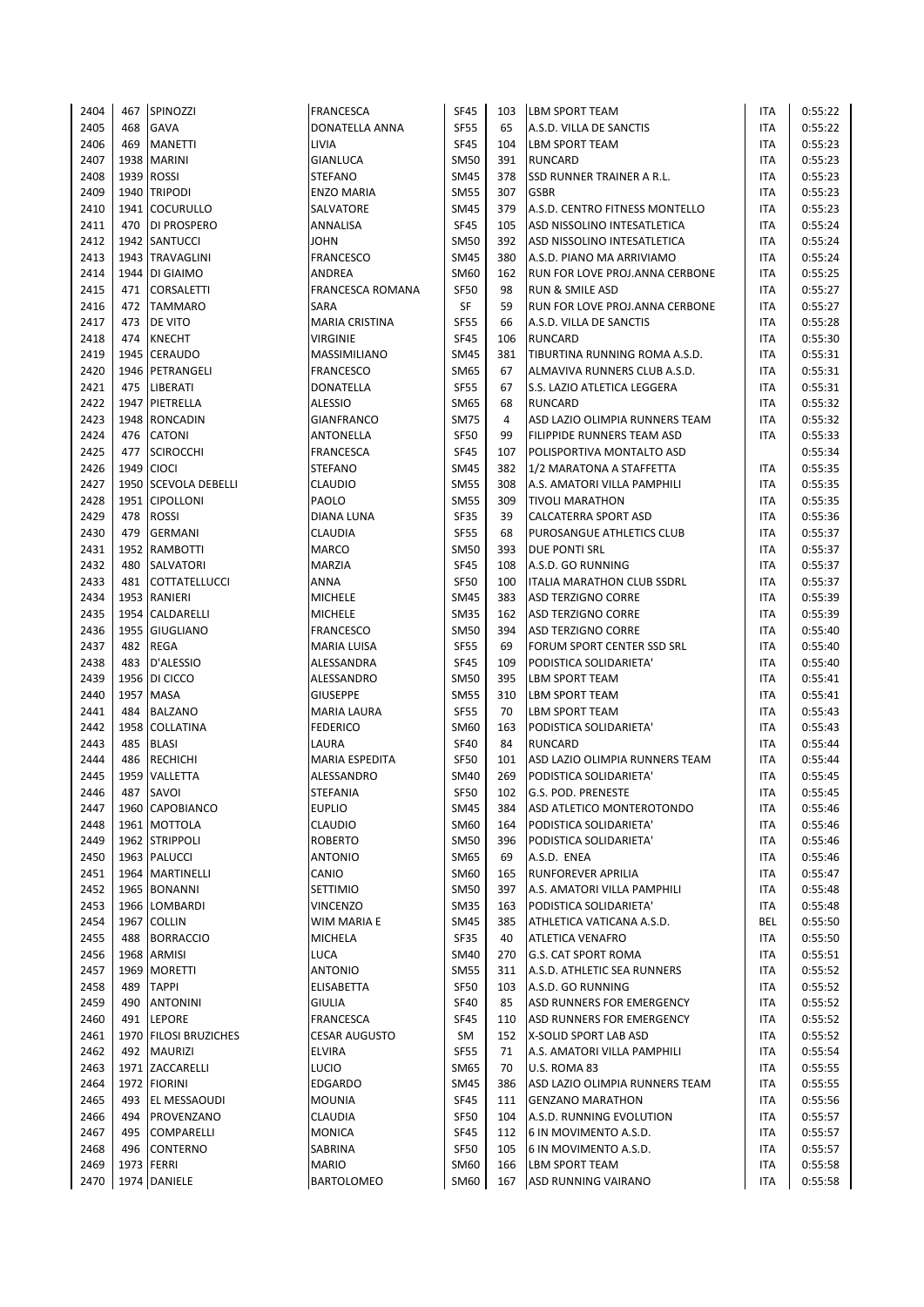| 2471 |          | 1975 MILLARELLI         | <b>STEFANO</b>          | SM65        | 71             | A.S.D. VILLA ADA               | ITA        | 0:55:59 |
|------|----------|-------------------------|-------------------------|-------------|----------------|--------------------------------|------------|---------|
| 2472 |          | 1976 GROSSI             | DANIELE                 | <b>SM45</b> | 387            | ATLETICOM ASD                  | ITA        | 0:56:01 |
| 2473 | 1977     | <b>CARETTA</b>          | <b>MASSIMO</b>          | <b>SM45</b> | 388            | A.S. AMATORI VILLA PAMPHILI    | ITA        | 0:56:01 |
| 2474 |          | 1978 PERUGIA            | <b>SETTIMIO</b>         | SM60        | 168            | A.S. AMATORI VILLA PAMPHILI    | <b>ITA</b> | 0:56:02 |
| 2475 |          | 1979 COTONE             | <b>MARIO</b>            | <b>SM45</b> | 389            | G.S. CAT SPORT ROMA            | <b>ITA</b> | 0:56:02 |
| 2476 |          | 1980 HASSEMER           | <b>EUGENIO</b>          | <b>SM60</b> | 169            | A.S.D. VILLA DE SANCTIS        | ITA        | 0:56:03 |
| 2477 | 497      | <b>BARBACINI</b>        | COSTANZA                | <b>SF50</b> | 106            | A.S.D. PIANO MA ARRIVIAMO      | ITA        | 0:56:04 |
| 2478 |          | 1981 ALUNNI             | ALESSANDRO              | <b>SM45</b> | 390            | <b>G.S. CAT SPORT ROMA</b>     | ITA        | 0:56:04 |
| 2479 |          | 1982 PERONE             | LUCA                    | <b>SM55</b> | 312            | PODISTICA SOLIDARIETA'         | ITA        | 0:56:05 |
| 2480 |          | 1983 QUARANTA           | <b>FRANCO</b>           | <b>SM65</b> | 72             | <b>RUNCARD</b>                 | ITA        | 0:56:06 |
| 2481 |          | 1984 SABATINO           | <b>MARIO</b>            | <b>SM50</b> | 398            | PODISTICA SOLIDARIETA'         | ITA        | 0:56:07 |
| 2482 |          | 1985 LUCCI              | <b>ANTONIO</b>          | <b>SM50</b> | 399            | <b>LBM SPORT TEAM</b>          | <b>ITA</b> | 0:56:08 |
| 2483 | 498      | <b>ADINOLFI</b>         | <b>FRANCESCA ROMANA</b> | <b>SF</b>   | 60             | A.S.D. RINCORRO                | <b>ITA</b> | 0:56:08 |
| 2484 |          | 1986 SARDI DE LETTO     | <b>UGO</b>              | <b>SM55</b> | 313            | <b>RUNCARD</b>                 | <b>ITA</b> | 0:56:08 |
| 2485 | 1987     | <b>VENUTI</b>           | <b>MARIO</b>            | <b>SM60</b> | 170            | AS.TRA. ROMA                   | <b>ITA</b> | 0:56:09 |
| 2486 | 499      | <b>DESIDERI</b>         | <b>DEBORA</b>           | <b>SF45</b> | 113            | A.S.D. VILLA ADA               | <b>ITA</b> | 0:56:10 |
| 2487 | 500      | <b>ZEPPIERI</b>         | VANESSA                 | <b>SF50</b> | 107            | A.S.D. CAFFARELLA RUNNERS      | <b>ITA</b> | 0:56:10 |
| 2488 |          | 1988 RANALLI            | <b>VITO</b>             | <b>SM75</b> | 5              | ASD ATLETICO MONTEROTONDO      | ITA        | 0:56:11 |
| 2489 | 1989     | <b>FASCETTI</b>         | <b>DANILO</b>           | <b>SM55</b> | 314            | A.S.D. RUN FOR FUN             | ITA        | 0:56:12 |
| 2490 | 501      | MEI                     | DANIELA                 | <b>SF45</b> | 114            | <b>RUNCARD</b>                 | ITA        | 0:56:12 |
| 2491 |          | 1990 CASTELLANO         | VITO                    | <b>SM35</b> | 164            | <b>GSBR</b>                    | <b>ITA</b> | 0:56:12 |
| 2492 | 1991     | <b>MAIURI</b>           | ARDUINO                 | <b>SM50</b> | 400            | A.S. AMATORI VILLA PAMPHILI    | ITA        | 0:56:14 |
| 2493 |          | 1992 AMATO              | <b>ROBERTO</b>          | <b>SM45</b> | 391            | ASD RUNNERS FOR EMERGENCY      | ITA        | 0:56:15 |
| 2494 | 502      | <b>STABILE</b>          | PAOLA                   | <b>SF50</b> | 108            | PUROSANGUE ATHLETICS CLUB      | <b>ITA</b> | 0:56:15 |
| 2495 | 1993 LAI |                         | ADRIANO                 | <b>SM65</b> | 73             | <b>GSBR</b>                    | <b>ITA</b> | 0:56:15 |
| 2496 | 503      | <b>FARES</b>            | MARIA KATIA             | <b>SF45</b> | 115            | <b>DUE PONTI SRL</b>           | ITA        | 0:56:16 |
| 2497 | 504      | <b>CATTIVERA</b>        | PATRIZIA                | SF60        | 14             | PODISTICA SOLIDARIETA'         | ITA        | 0:56:18 |
| 2498 |          | 1994 VESPRINI           | <b>ENIO</b>             | <b>SM50</b> | 401            | <b>G.S. CAT SPORT ROMA</b>     | ITA        | 0:56:18 |
| 2499 |          | 1995 CORRIERI           | <b>FERDINANDO</b>       | <b>SM55</b> | 315            | A.S.D. RUNNING EVOLUTION       | ITA        | 0:56:19 |
| 2500 |          | 1996 SBARDELLA          | <b>MASSIMO</b>          | <b>SM55</b> | 316            | ASD PALESTRINA RUNNING         | ITA        | 0:56:19 |
| 2501 |          | 1997 PAGNUTTI           | <b>FRANCESCO</b>        | <b>SM35</b> | 165            | A.S.D. MEDITERRANEA            | ITA        | 0:56:19 |
| 2502 | 505      | <b>MORETTI</b>          | ANNA MARIA              | <b>SF45</b> | 116            | A.S.D. RUNNING EVOLUTION       | ITA        | 0:56:19 |
| 2503 | 506      | PAGANI                  | PAOLA                   | <b>SF55</b> | 72             | A.S.D. VILLA DE SANCTIS        | ITA        | 0:56:19 |
| 2504 | 1998     | <b>CORRIERI</b>         | <b>TONINO</b>           | <b>SM55</b> | 317            | A.S.D. RUNNING EVOLUTION       | ITA        | 0:56:20 |
| 2505 |          | 1999 PERGOLESI          | <b>MAURO</b>            | <b>SM70</b> | 31             | <b>ATLETICA PEGASO</b>         | ITA        | 0:56:20 |
| 2506 |          | 2000 CANDELORO          | <b>ROBERTO</b>          | SM60        | 171            | ASD USA SPORTING CLUB AVEZZANO | <b>ITA</b> | 0:56:22 |
| 2507 | 507      | GIZZI                   | ELEONORA                | <b>SF35</b> | 41             | <b>RUN &amp; SMILE ASD</b>     | <b>ITA</b> | 0:56:22 |
| 2508 |          | 2001 PROIETTI           | <b>ANDREA</b>           | <b>SM45</b> | 392            | <b>RUN &amp; SMILE ASD</b>     | ITA        | 0:56:22 |
| 2509 |          | 2002 PETRUZZELLI        | ANGELO                  | <b>SM70</b> | 32             | PODISTICA SOLIDARIETA'         | <b>ITA</b> | 0:56:23 |
| 2510 | 508      | <b>BUCCARINI</b>        | <b>CLAUDIA</b>          | <b>SF35</b> | 42             | ITALIANA RUNNING A.S.D.        | <b>ITA</b> | 0:56:23 |
| 2511 | 509      | VENEZIA                 | VALERIA                 | <b>SF35</b> | 43             | <b>RUNCARD</b>                 | ITA        | 0:56:25 |
| 2512 | 2003     | <b>NOBILIA</b>          | GINALUCA                | <b>SM40</b> | 271            | ASD AREA ATLETICA SAN CESAREO  | <b>ITA</b> | 0:56:29 |
| 2513 | 510      | <b>FACELLI</b>          | <b>MARIA</b>            | <b>SF45</b> | 117            | PODISTICA SOLIDARIETA'         | <b>ITA</b> | 0:56:29 |
| 2514 |          | 2004 TIMPERI            | <b>FERDINANDO</b>       | <b>SM65</b> | 74             | G.S. POD. PRENESTE             | ITA        | 0:56:30 |
| 2515 |          | 2005 BARTOLONI          | VALTER                  | <b>SM35</b> | 166            | <b>RUNCARD</b>                 | ITA        | 0:56:33 |
| 2516 |          | 2006 GIULIANI           | <b>FAUSTO</b>           | SM60        | 172            | A.S.D. RUNNING EVOLUTION       | ITA        | 0:56:33 |
| 2517 |          | 2007 PERNA              | ALESSANDRO              | <b>SM45</b> | 393            | ASD SPARTAN SPORT ACADEMY      | ITA        | 0:56:33 |
| 2518 | 511      | RONZANI                 | MARTINA                 | <b>SF35</b> | 44             | <b>GSBR</b>                    | ITA        | 0:56:33 |
| 2519 |          | 2008 ROSSI              | JACOPO GUSTAVO          | <b>SM55</b> | 318            | PFIZER ITALIA RUNNING TEAM     | ITA        | 0:56:33 |
| 2520 | 512      | <b>SCAVUZZO</b>         | <b>FRANCESCA</b>        | <b>SF50</b> | 109            | A.S.D. ATLETICA ZAGAROLO       | ITA        | 0:56:33 |
| 2521 |          | 513 DILETTI             | SILVIA                  | SF35        | 45             | PODISTICA SOLIDARIETA'         | ITA        | 0:56:34 |
| 2522 |          | 2009 PERCOCO            | ADRIANO                 | <b>SM70</b> | 33             | A.S.D. CENTRO FITNESS MONTELLO | ITA        | 0:56:35 |
| 2523 | 514      | <b>ARTUSO</b>           | LORENA                  | <b>SF45</b> | 118            | PODISTICA SOLIDARIETA'         | ITA        | 0:56:36 |
| 2524 | 515      | <b>FALLARINO</b>        | ALESSIA                 | SF          | 61             | SSD RUNNER TRAINER A R.L.      | ITA        | 0:56:38 |
| 2525 |          | 2010 PROIETTI           | VALTER                  | <b>SM55</b> | 319            | <b>RUNCARD</b>                 | ITA        | 0:56:39 |
| 2526 | 516      | <b>GORETTI</b>          | <b>CHARIS</b>           | SF35        | 46             | S.S. LAZIO ATLETICA LEGGERA    | ITA        | 0:56:39 |
| 2527 | 517      | <b>TALONI</b>           | SONIA                   | SF35        | 47             | A.S.D. ATLETICA ZAGAROLO       | ITA        | 0:56:40 |
| 2528 |          | 2011 AURELI             | <b>MAURO</b>            | <b>SM55</b> | 320            | <b>GSBR</b>                    | ITA        | 0:56:40 |
| 2529 | 518      | <b>MARTINEZ BRIONES</b> | <b>DEISE MARISEL</b>    | SF55        | 73             | G.S. CAT SPORT ROMA            | ECU        | 0:56:41 |
| 2530 | 519      | <b>IPPOLITI</b>         | RITA                    | <b>SF55</b> | 74             | A.S. ATL. ROCCA DI PAPA        | ITA        | 0:56:41 |
| 2531 |          | 2012 GIORDANI           | ANDREA                  | <b>SM50</b> | 402            | S.S. LAZIO ATLETICA LEGGERA    | ITA        | 0:56:41 |
| 2532 |          | 2013   MARCANTONIO      | <b>BRUNO</b>            | <b>SM55</b> | 321            | <b>RUNCARD</b>                 | ITA        | 0:56:42 |
| 2533 |          | 2014 CANTARINI          | ANDREA                  | JM          | $\overline{2}$ | A.S.D. RUNNING EVOLUTION       | ITA        | 0:56:42 |
| 2534 | 520      | <b>MARRONI</b>          | CRISTINA                | <b>SF50</b> | 110            | A.S. ATL. ROCCA DI PAPA        | ITA        | 0:56:43 |
| 2535 |          | 2015   SECCI            | <b>ENRICO</b>           | SM45        | 394            | <b>ASD ROMATLETICA</b>         | ITA        | 0:56:43 |
| 2536 |          | 2016 NICOLO'            | SERGIO MASSIMO          | SM50        | 403            | DUE PONTI SRL                  | ITA        | 0:56:43 |
| 2537 |          | 521 RICOZZI             | MARIAPAOLA              | <b>SF35</b> | 48             | POL. CIOCIARA ANTONIO FAVA     | ITA        | 0:56:44 |
|      |          |                         |                         |             |                |                                |            |         |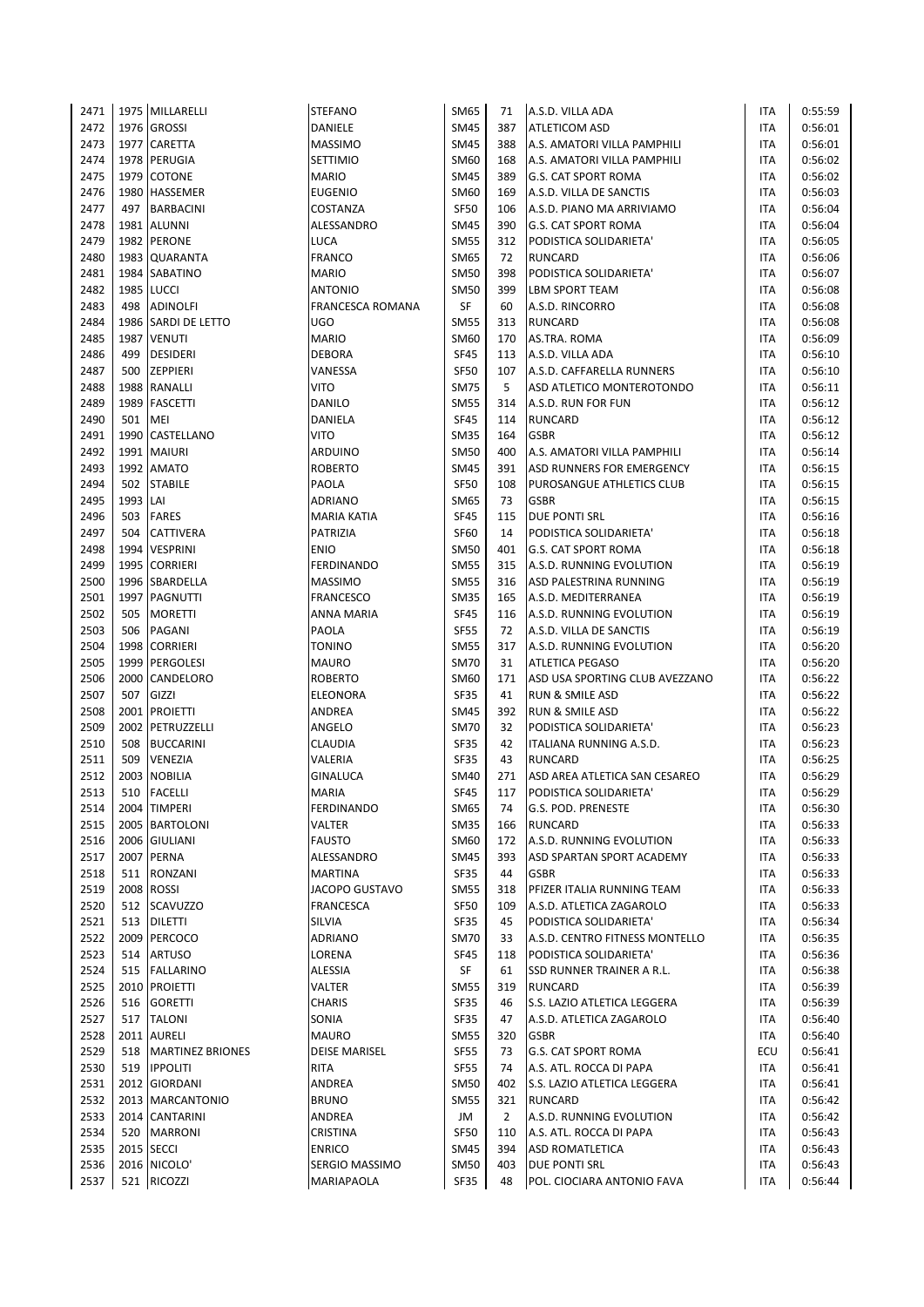| 2538 |          | 522 LA BARBERA           | <b>ALESSIA</b>   | <b>SF40</b> | 86  | <b>S.S. LAZIO ATLETICA LEGGERA</b> | ITA        | 0:56:44 |
|------|----------|--------------------------|------------------|-------------|-----|------------------------------------|------------|---------|
| 2539 | 523      | <b>MEDORI</b>            | <b>MARTINA</b>   | <b>SF50</b> | 111 | PODISTICA SOLIDARIETA'             | <b>ITA</b> | 0:56:45 |
| 2540 | 2017     | DA POZZO                 | LUCA             | <b>SM40</b> | 272 | <b>TIVOLI MARATHON</b>             | <b>ITA</b> | 0:56:45 |
| 2541 | 524      | <b>CAPPELLATO</b>        | LUCIA            | <b>SF45</b> | 119 | <b>GSBR</b>                        | <b>ITA</b> | 0:56:47 |
| 2542 |          | 2018 BAIONE              | <b>FABRIZIO</b>  | <b>SM50</b> | 404 | <b>RUNFOREVER APRILIA</b>          | <b>ITA</b> | 0:56:50 |
| 2543 | 2019 LEO |                          | <b>STEFANO</b>   | <b>SM55</b> | 322 | <b>GSBR</b>                        | <b>ITA</b> | 0:56:51 |
| 2544 | 525      | FERRARI                  | VANESSA          | <b>SF50</b> | 112 | <b>RUNCARD</b>                     | <b>ITA</b> | 0:56:51 |
| 2545 |          | 2020 AMORESE             | ANGELO           | <b>SM55</b> | 323 | RIFONDAZIONE PODISTICA             | <b>ITA</b> | 0:56:52 |
| 2546 | 526      | <b>GALETTA</b>           | ANGELA           | <b>SF55</b> | 75  | OLGIATA 20.12 S.S.D.R.L.           | ITA        | 0:56:53 |
| 2547 | 2021     | CATALANO                 | <b>LUCA</b>      | <b>SM50</b> | 405 | <b>RUNCARD</b>                     | ITA        | 0:56:54 |
| 2548 |          | 2022 NARDI               | <b>TONINO</b>    | <b>SM40</b> | 273 | ASD RUNNERS TEAM COLLEFERRO        | ITA        | 0:56:54 |
| 2549 | 527      | <b>DI SILVESTRE</b>      | SUSANNA          | SF          | 62  | <b>RUNCARD</b>                     | <b>ITA</b> | 0:56:55 |
| 2550 |          | 2023 LUPAIOLI            | LELIO            | <b>SM50</b> | 406 | PODISTICA SOLIDARIETA'             | ITA        | 0:56:55 |
| 2551 | 528      | <b>FULCI</b>             | <b>LICIA</b>     | <b>SF45</b> | 120 | PODISTICA SOLIDARIETA'             | ITA        | 0:56:55 |
| 2552 |          | 2024 MAGNANI             | SIMONE           | <b>SM50</b> | 407 | PODISTICA SOLIDARIETA'             | ITA        | 0:56:56 |
| 2553 | 529      | <b>TORRE</b>             | DONATELLA        | <b>SF45</b> | 121 | FORUM SPORT CENTER SSD SRL         | <b>ITA</b> | 0:56:56 |
| 2554 | 530      | <b>ORSINI</b>            | <b>MARIA</b>     | <b>SF35</b> | 49  | ASD AMATORI PODISMO BENEVENTO      | ITA        | 0:56:56 |
| 2555 | 531      | DE SIMONE                | <b>MARIA</b>     | <b>SF50</b> | 113 | LEPROTTI DI VILLA ADA              | ITA        | 0:56:57 |
| 2556 | 532      | <b>SCIARRETTA</b>        | <b>ROBERTA</b>   | <b>SF40</b> | 87  | <b>ATLETICOM ASD</b>               | ITA        | 0:56:57 |
| 2557 | 533      | <b>CASTAGNOLI</b>        | <b>CLAUDIA</b>   | <b>SF50</b> | 114 | <b>RUNCARD</b>                     | <b>ITA</b> | 0:56:57 |
| 2558 | 2025     | <b>CAVALLARO</b>         | <b>MERICO</b>    | <b>SM55</b> | 324 | A.S. AMATORI VILLA PAMPHILI        | ITA        | 0:57:00 |
| 2559 | 534      | SABBI                    | <b>ELISA</b>     | <b>SF40</b> | 88  | A.S.D. ATLETICA ZAGAROLO           | ITA        | 0:57:01 |
| 2560 | 535      | <b>IPPOLITI</b>          | <b>SIMONETTA</b> | <b>SF50</b> | 115 | <b>LBM SPORT TEAM</b>              | ITA        | 0:57:02 |
| 2561 | 536      | <b>PILOTO</b>            | PAOLA            | <b>SF45</b> | 122 | <b>ASD ROMATLETICA</b>             | <b>ITA</b> | 0:57:05 |
| 2562 | 537      | <b>FINOCCHIARO</b>       | ORNELLA          | <b>SF55</b> | 76  | LEPROTTI DI VILLA ADA              | ITA        | 0:57:05 |
| 2563 | 538      | <b>PIASTRA</b>           | LUANA            | <b>SF55</b> | 77  | PODISTICA SOLIDARIETA'             | ITA        | 0:57:06 |
| 2564 | 539      | D'ANGELO                 | EMANUELA         | <b>SF35</b> | 50  | PODISTICA SOLIDARIETA'             | <b>ITA</b> | 0:57:08 |
| 2565 |          | 2026 SAMMARTANO          | <b>MASSIMO</b>   | <b>SM40</b> | 274 | <b>RUNCARD</b>                     | <b>ITA</b> | 0:57:10 |
| 2566 |          | 2027 CARDONE             | COSIMO           | <b>SM55</b> | 325 | <b>RUNCARD</b>                     | <b>ITA</b> | 0:57:10 |
| 2567 |          | 2028 STEFANUCCI          | <b>MASSIMO</b>   | SM60        | 173 | A.S. AMATORI VILLA PAMPHILI        | <b>ITA</b> | 0:57:11 |
| 2568 | 540      | <b>MILANETTI</b>         | CHIARA           | <b>SF35</b> | 51  | PODISTICA SOLIDARIETA'             | <b>ITA</b> | 0:57:12 |
| 2569 |          | 2029 SBARAGLIA           | <b>MARIO</b>     | <b>SM55</b> | 326 | <b>GRUPPO MARCIATORI SIMBRUINI</b> | <b>ITA</b> | 0:57:15 |
| 2570 | 541      | <b>SILENZI</b>           | VALERIA          | <b>SF50</b> | 116 | PFIZER ITALIA RUNNING TEAM         | ITA        | 0:57:16 |
| 2571 |          | 2030 FLORIMO             | <b>ARTURO</b>    | <b>SM50</b> | 408 | <b>RUNCARD</b>                     | ITA        | 0:57:16 |
| 2572 | 542      | <b>LUCATELLI</b>         | <b>DORIANA</b>   | <b>SF50</b> | 117 | A.S. ATL. ROCCA DI PAPA            | <b>ITA</b> | 0:57:16 |
| 2573 | 543      | DI PADOVA                | <b>ROMINA</b>    | <b>SF50</b> | 118 | PODISTICA SOLIDARIETA'             | <b>ITA</b> | 0:57:16 |
| 2574 |          | 2031 MANZO               | <b>FABRIZIO</b>  | SM          | 153 | X-SOLID SPORT LAB ASD              | <b>ITA</b> | 0:57:18 |
| 2575 | 544      | PALOMBO                  | <b>KATIA</b>     | <b>SF35</b> | 52  | <b>RUNCARD</b>                     | ITA        | 0:57:18 |
| 2576 |          | 2032 TANTALO             | SILVANO          | SM          | 154 | X-SOLID SPORT LAB ASD              | <b>ITA</b> | 0:57:18 |
| 2577 |          | 2033 CIRILLO             | <b>VAERIO</b>    | <b>SM35</b> | 167 | SSD RUNNER TRAINER A R.L.          | ITA        | 0:57:18 |
| 2578 | 545      | CICCIOLA                 | <b>MARIA PIA</b> | <b>SF55</b> | 78  | 9,92 RUNNING ASD                   | ITA        | 0:57:19 |
| 2579 | 546      | <b>CAMPISI</b>           | CAROLINA LUCIA   | SF35        | 53  | SSD RUNNER TRAINER A R.L.          | ITA        | 0:57:19 |
| 2580 |          | 2034 FAZIOLI             | <b>FRANCO</b>    | <b>SM55</b> | 327 | 9,92 RUNNING ASD                   | <b>ITA</b> | 0:57:19 |
| 2581 |          | 2035 ZICCARDI            | <b>ERNESTO</b>   | <b>SM45</b> | 395 | <b>RUNCARD</b>                     | ITA        | 0:57:20 |
| 2582 |          | 2036 BRUSCHI             | ALESSANDRO       | <b>SM55</b> | 328 | PFIZER ITALIA RUNNING TEAM         | ITA        | 0:57:21 |
| 2583 | 547      | <b>MENGHIN</b>           | GIOVANNA         | <b>SF55</b> | 79  | RUNCARD                            | ITA        | 0:57:21 |
| 2584 | 548      | <b>SCIORILLI</b>         | <b>FRANCESCA</b> | <b>SF40</b> | 89  | A.S.D. JUST RUN                    | ITA        | 0:57:24 |
| 2585 | 549      | PALMACCI                 | LAURA            | <b>SF50</b> | 119 | A.S.D. VILLA DE SANCTIS            | ITA        | 0:57:24 |
| 2586 | 2037     | <b>CURZOLA</b>           | THOMAS           | <b>SM35</b> | 168 | <b>RUNCARD</b>                     | ITA        | 0:57:25 |
| 2587 | 550      | <b>BUCCINNA'</b>         | <b>MARIA</b>     | <b>SF40</b> | 90  | A.S.D. VILLA DE SANCTIS            | ITA        | 0:57:28 |
| 2588 |          | 2038 SIGILLO'            | LORENZO          | SM40        | 275 | <b>GSBR</b>                        | ITA        | 0:57:30 |
| 2589 | 551      | SANSONETTI               | CAMILLA          | <b>SF35</b> | 54  | <b>RUNCARD</b>                     | ITA        | 0:57:30 |
| 2590 | 2039     | <b>PROJETTI CIGNITTI</b> | <b>MARCO</b>     | SM          | 155 | <b>RUNCARD</b>                     | ITA        | 0:57:30 |
| 2591 | 552      | PECORARI                 | ANGELA           | <b>SF45</b> | 123 | PODISTICA SOLIDARIETA'             | <b>ITA</b> | 0:57:31 |
| 2592 |          | 2040 ALIBARDI            | <b>ROBERTO</b>   | <b>SM45</b> | 396 | A.S.D. CENTRO FITNESS MONTELLO     | <b>ITA</b> | 0:57:31 |
| 2593 | 553      | DEL SORBO                | ALESSANDRA       | <b>SF35</b> | 55  | A.S. AMATORI VILLA PAMPHILI        | ITA        | 0:57:33 |
| 2594 | 554      | <b>FINIZII</b>           | <b>ROBERTA</b>   | <b>SF55</b> | 80  | <b>ATLETICA PEGASO</b>             | ITA        | 0:57:33 |
| 2595 |          | 2041 SCROCCA             | <b>ILARIO</b>    | SM60        | 174 | FORUM SPORT CENTER SSD SRL         | ITA        | 0:57:34 |
| 2596 | 555      | DI PALMA                 | <b>FILOMENA</b>  | <b>SF45</b> | 124 | FORUM SPORT CENTER SSD SRL         | ITA        | 0:57:34 |
| 2597 | 556      | D'ACQUISTO               | VALENTINA        | <b>SF45</b> | 125 | ATL. ROMA ACQUACETOSA              | ITA        | 0:57:34 |
| 2598 | 2042     | <b>CENTOLA</b>           | <b>DIEGO</b>     | <b>SM40</b> | 276 | PODISTICA SOLIDARIETA'             | ITA        | 0:57:36 |
| 2599 | 557      | LIBERNINI                | LAURA            | <b>SF40</b> | 91  | ASD NISSOLINO INTESATLETICA        | ITA        | 0:57:37 |
| 2600 | 558      | <b>LENCI</b>             | VALENTINA        | <b>SF35</b> | 56  | A.S.D. RUN FOR FUN                 | ITA        | 0:57:38 |
| 2601 | 2043     | <b>GENTILUCCI</b>        | ANDREA           | <b>SM60</b> | 175 | ASD RUNNERS FOR EMERGENCY          | ITA        | 0:57:38 |
| 2602 |          | 2044 MINOTTI             | <b>NICOLINO</b>  | SM65        | 75  | A.S. AMATORI VILLA PAMPHILI        | ITA        | 0:57:38 |
| 2603 |          | 2045 FRIGENTI            | PIERO            | SM60        | 176 | ALMAVIVA RUNNERS CLUB A.S.D.       | ITA        | 0:57:39 |
| 2604 | 559      | <b>CORSETTI</b>          | ELISABETTA       | <b>SF50</b> | 120 | AS.TRA. ROMA                       | ITA        | 0:57:41 |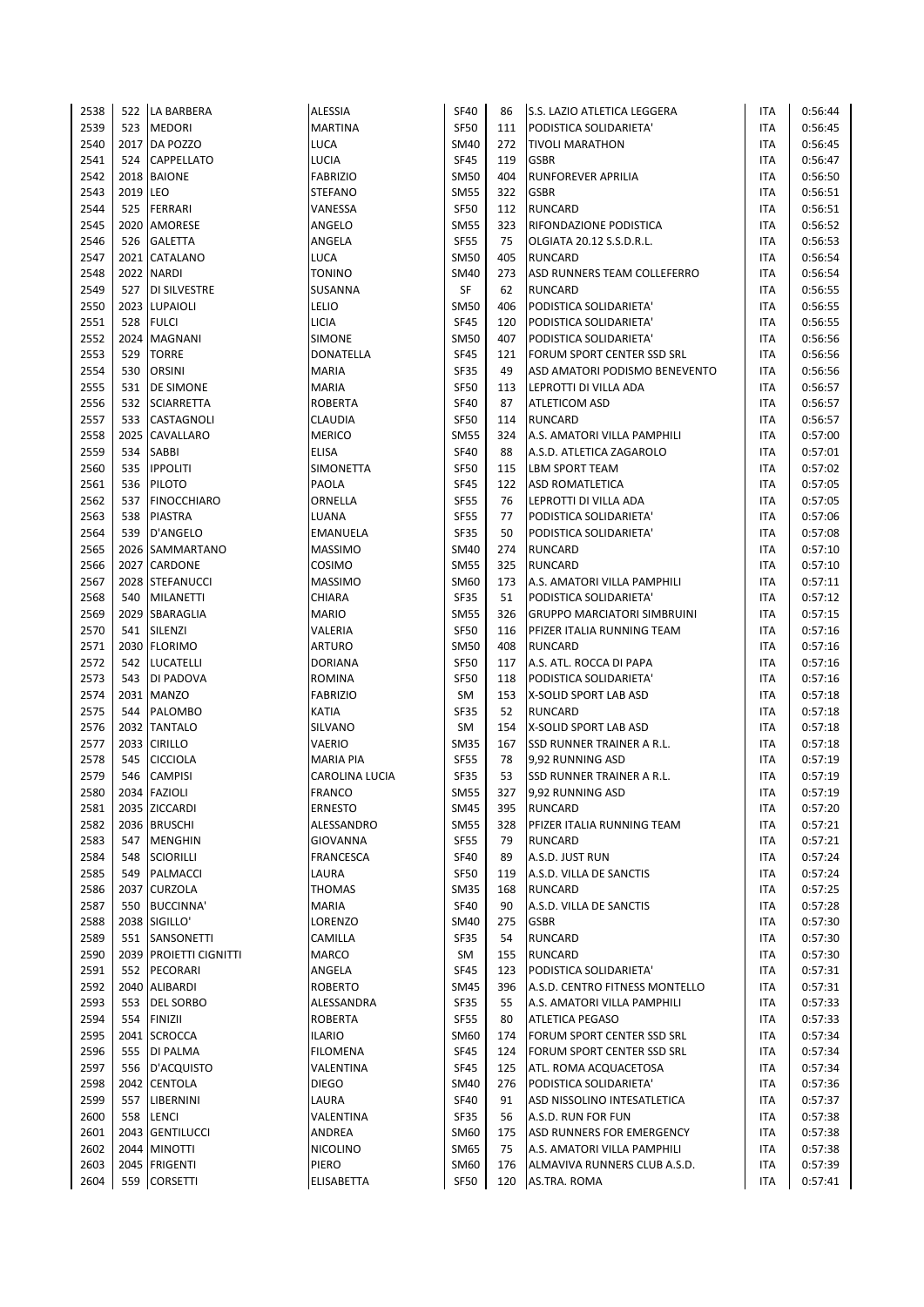| 2605         |            | 2046 LUCARELLI               | MASSIMILIANO                     | SM55                       | 329            | <b>RUNCARD</b>                                          | ITA               | 0:57:42            |
|--------------|------------|------------------------------|----------------------------------|----------------------------|----------------|---------------------------------------------------------|-------------------|--------------------|
| 2606         | 560        | <b>CESAREI</b>               | LAURA                            | <b>SF40</b>                | 92             | A.S. AMATORI VILLA PAMPHILI                             | <b>ITA</b>        | 0:57:42            |
| 2607         | 2047       | <b>DE SOSSI</b>              | ARMANDO MARIA                    | SM55                       | 330            | <b>GSBR</b>                                             | <b>ITA</b>        | 0:57:45            |
| 2608         |            | 2048 PAGLIAROLI              | <b>SERGIO</b>                    | SM60                       | 177            | A.S.D. RINCORRO                                         | <b>ITA</b>        | 0:57:45            |
| 2609         |            | 561   MANCINELLI             | LAURA                            | <b>SF50</b>                | 121            | S.S. LAZIO ATLETICA LEGGERA                             | <b>ITA</b>        | 0:57:46            |
| 2610         | 2049 RICCI |                              | GABRIELE                         | SM60                       | 178            | CIRC.CANOTTIERI TEVERE REMO                             | <b>ITA</b>        | 0:57:46            |
| 2611         |            | 562 CELLETTI                 | SILVANA                          | <b>SF50</b>                | 122            | A.S.D. ATLETICA CAVE                                    | <b>ITA</b>        | 0:57:46            |
| 2612         |            | 2050 MONTOTTI                | PIETRO                           | SM50                       | 409            | S.S. LAZIO ATLETICA LEGGERA                             | <b>ITA</b>        | 0:57:46            |
| 2613         |            | 563 PARRINI                  | ALESSANDRA                       | <b>SF45</b>                | 126            | ASD LAZIO OLIMPIA RUNNERS TEAM                          | <b>ITA</b>        | 0:57:47            |
| 2614         |            | 2051 GALASSO                 | PAOLO                            | SM60                       | 179            | <b>GSBR</b>                                             | <b>ITA</b>        | 0:57:47            |
| 2615         | 564        | <b>BARUCCI</b>               | VALERIA                          | <b>SF55</b>                | 81             | <b>GSBR</b>                                             | <b>ITA</b>        | 0:57:48            |
| 2616         |            | 2052 MORONI                  | <b>ROBERTO</b>                   | SM65                       | 76             | G.S. POD. PRENESTE                                      | <b>ITA</b>        | 0:57:48            |
| 2617         |            | 2053 MARZOLA                 | <b>FRANCESCO</b>                 | SM45                       | 397            | SSD RUNNER TRAINER A R.L.                               | <b>ITA</b>        | 0:57:51            |
| 2618         |            | 2054 ANTONELLI               | <b>STEFANO</b>                   | SM60                       | 180            | A.S.D. ATHLETIC SEA RUNNERS                             | <b>ITA</b>        | 0:57:52            |
| 2619         |            | 2055 IANDOLO                 | <b>VINCENZO</b>                  | <b>SM70</b>                | 34             | <b>LBM SPORT TEAM</b>                                   | ITA               | 0:57:56            |
| 2620         |            | 565 BAIOCCHI                 | MARIANGELA                       | <b>SF45</b>                | 127            | PFIZER ITALIA RUNNING TEAM                              | <b>ITA</b>        | 0:57:57            |
| 2621         |            | 2056 CAPANNOLO               | <b>ROBERTO</b>                   | SM65                       | 77             | A.S. AMATORI VILLA PAMPHILI                             | <b>ITA</b>        | 0:58:02            |
| 2622         | 566        | VELLA                        | <b>NINFA</b>                     | <b>SF45</b>                | 128            | A.S.D. GO RUNNING                                       | <b>ITA</b>        | 0:58:02            |
| 2623         |            | 2057 SANTINO                 | <b>STEFANO</b>                   | SM45                       | 398            | A.S.D. GO RUNNING                                       | <b>ITA</b>        | 0:58:02            |
| 2624         |            | 2058 ZUENA                   | MARCO                            | SM60                       | 181            | A.S.D. RINCORRO                                         | <b>ITA</b>        | 0:58:02            |
| 2625         |            | 2059 LOCONSOLO               | ROLANDO                          | <b>SM75</b>                | 6              | U.S. ROMA 83                                            | <b>ITA</b>        | 0:58:03            |
| 2626         |            | 2060 PAOLINO                 | <b>GIUSEPPE</b>                  | <b>SM50</b>                | 410            | <b>GSBR</b>                                             | <b>ITA</b>        | 0:58:04            |
| 2627         |            | 2061 GATTI                   | <b>ETTORE</b>                    | <b>SM70</b>                | 35             | U.S. ROMA 83                                            | <b>ITA</b>        | 0:58:04            |
| 2628         | 567        | <b>TECCA</b>                 | CRISTINA                         | <b>SF50</b>                | 123            | A.S.D. RINCORRO                                         | <b>ITA</b>        | 0:58:05            |
| 2629         |            | 2062   MENICHINI             | <b>STEFANO</b>                   | SM60                       | 182            | <b>RUNCARD</b>                                          | <b>ITA</b>        | 0:58:07            |
| 2630         | 568        | <b>CRISPICIANI</b>           | <b>TIZIANA</b>                   | <b>SF50</b>                | 124            | <b>TIVOLI MARATHON</b>                                  | <b>ITA</b>        | 0:58:07            |
| 2631         |            | 2063 ANTONINI                | <b>GIANFRANCO</b>                | SM55                       | 331            | RUN & SMILE ASD                                         | <b>ITA</b>        | 0:58:09            |
| 2632         |            | 2064 ANSELMI                 | LEONARDO                         | <b>SM50</b>                | 411            | G.S. DILETTANTISTICO ITALPOSE                           | <b>ITA</b>        | 0:58:10            |
| 2633         |            | 2065 RESPARAMBIA             | CARLO                            | SM45                       | 399            | C.U.S. CAMERINO                                         | <b>ITA</b>        | 0:58:11            |
| 2634         | 569        | DI STASIO                    | <b>FEDERICA</b>                  | <b>SF40</b>                | 93             | ITALIANA RUNNING A.S.D.                                 | <b>ITA</b>        | 0:58:11            |
| 2635         |            | 570 FAVAZZA                  | ELISABETTA                       | <b>SF50</b>                | 125            | PFIZER ITALIA RUNNING TEAM                              | <b>ITA</b>        | 0:58:12            |
| 2636         |            | 571 BOLDRINI                 | ALESSANDRA                       | <b>SF60</b>                | 15             | PUROSANGUE ATHLETICS CLUB                               | <b>ITA</b>        | 0:58:12            |
| 2637         | 572        | <b>SCOTTI</b>                | SILVANA                          | <b>SF60</b>                | 16             | ATLETICOM ASD                                           | <b>ITA</b>        | 0:58:13            |
| 2638         |            | 2066 BONSIGNORE              | GABRIELE                         | <b>SM55</b>                | 332            | PODISTICA SOLIDARIETA'                                  | <b>ITA</b>        | 0:58:13            |
| 2639         |            | 2067 BERNARDINI              | <b>MAURIZIO</b>                  | SM65                       | 78             | DUE PONTI SRL                                           | <b>ITA</b>        | 0:58:18            |
| 2640         | 573        | <b>PENNA</b>                 | <b>MARINA</b>                    | <b>SF50</b>                | 126            | ASD TALENTI RUNNING TEAM ROMA                           | <b>ITA</b>        | 0:58:19            |
| 2641         | 574        | <b>DEMARTE</b>               | ANNA MARIA                       | <b>SF50</b>                | 127            | ASD TALENTI RUNNING TEAM ROMA                           | <b>ITA</b>        | 0:58:19            |
| 2642         | 575        | <b>HIRNYAK</b>               | SOFIYA                           | <b>SF65</b>                | $\overline{2}$ | A.S. AMATORI VILLA PAMPHILI                             | <b>UKR</b>        | 0:58:22            |
| 2643         | 576        | <b>FARINA</b>                | <b>KATIUSCIA</b>                 | <b>SF50</b>                | 128            | A.S. AMATORI VILLA PAMPHILI                             | <b>ITA</b>        | 0:58:22            |
| 2644         |            | 2068 VARGAS                  | SALVATORE                        | <b>SM70</b>                | 36             | ASD TRAIL DEI DUE LAGHI                                 | <b>ITA</b>        | 0:58:23            |
| 2645         | 577        | VARGAS                       | <b>MARIANNA</b>                  | <b>SF40</b>                | 94             | ASD TRAIL DEI DUE LAGHI                                 | <b>ITA</b>        | 0:58:23            |
| 2646         | 2069       | <b>BRUTI</b>                 | <b>GIUSEPPE</b>                  | SM65                       | 79             | RUNNERS CANINO ASD                                      | <b>ITA</b>        | 0:58:23            |
| 2647         |            | 578 DI PORTO                 | SARA                             | <b>SF40</b>                | 95             | A.S.D. GO RUNNING                                       | <b>ITA</b>        | 0:58:24            |
| 2648         |            | 2070 MACINATI                | VALENTINO                        | SM60                       | 183            | <b>SPORT TEAM TRIGORIA ASD</b>                          | ITA               | 0:58:24            |
| 2649         |            | 2071 QUATRINI                | <b>FRANCESCO</b>                 | <b>SM55</b>                | 333            | PODISTICA TUSCIA ASD                                    | ITA               | 0:58:25            |
| 2650         |            | 2072 PANETTIERI              | <b>ALBERTO</b>                   | SM65                       | 80             | A.S.D. VILLA DE SANCTIS                                 | <b>ITA</b>        | 0:58:25            |
| 2651         |            | 2073 GIORGIO                 | PAOLO                            | SM45                       | 400            | RUNCARD                                                 | <b>ITA</b>        | 0:58:26            |
| 2652         | 579        | CARLIZZA                     | MARIA ALBENA                     | <b>SF55</b>                | 82             | PODISTICA SOLIDARIETA'                                  | <b>ITA</b>        | 0:58:28            |
| 2653         | 580        | PEPE                         | ROSALIA                          | <b>SF50</b>                | 129            | A.S.D. ATL. SPORTING CALORE                             | ITA               | 0:58:28            |
| 2654         |            | 581 DI GREGORIO              | RITA ANNA                        | <b>SF55</b>                | 83             | DUE PONTI SRL                                           | <b>ITA</b>        | 0:58:29            |
| 2655         |            | 2074 MANZO<br>2075 MARANGONI | <b>MICHELE</b>                   | SM65                       | 81             | ITALIA MARATHON CLUB SSDRL                              | ITA               | 0:58:31            |
| 2656         |            |                              | PIERFRANCESCO<br><b>BEATRICE</b> | SM45                       | 401            | A.S.D. CENTRO FITNESS MONTELLO                          | <b>ITA</b>        | 0:58:31            |
| 2657<br>2658 | 582        | <b>RUMMO</b>                 |                                  | <b>SF55</b>                | 84<br>130      | A.S.D. CENTRO FITNESS MONTELLO                          | ITA<br><b>ITA</b> | 0:58:33            |
|              |            | 583 ZLATKOVIC                | SUZANA                           | SF50<br><b>SF60</b>        | 17             | ATL. ROMA ACQUACETOSA                                   |                   | 0:58:33            |
| 2659         |            | 584 SANTORO                  | RITA                             |                            |                | ASD TALENTI RUNNING TEAM ROMA                           | ITA               | 0:58:33            |
| 2660         |            | 2076 ROMANO                  | <b>GRAZIANO</b>                  | SM45                       | 402            | <b>GSBR</b>                                             | <b>ITA</b>        | 0:58:34            |
| 2661         |            | 2077 CALCAGNI                | <b>MAURIZIO</b>                  | SM55                       | 334            | <b>RUNCARD</b>                                          | ITA               | 0:58:34            |
| 2662<br>2663 |            | 585 ANTONUCCI<br>586 PICCHI  | BARBARA<br><b>NATALIA</b>        | <b>SF50</b><br><b>SF50</b> | 131<br>132     | <b>RUNFOREVER APRILIA</b><br>PFIZER ITALIA RUNNING TEAM | <b>ITA</b><br>ITA | 0:58:35<br>0:58:36 |
| 2664         |            | 2078 CASELLA                 | <b>ANTONIO</b>                   | SM55                       | 335            | <b>DUE PONTI SRL</b>                                    | ITA               | 0:58:36            |
| 2665         |            | 2079 VERNA                   | VINCENZO                         | SM60                       | 184            | <b>RUNCARD</b>                                          | ITA               | 0:58:37            |
| 2666         | 587        | <b>PICCININ</b>              | ANTONELLA                        | <b>SF35</b>                | 57             | S.S. LAZIO ATLETICA LEGGERA                             | <b>ITA</b>        | 0:58:39            |
| 2667         |            | 2080 ROSOLIN                 | ALBERTO STEFANO                  | SM70                       | 37             | <b>LBM SPORT TEAM</b>                                   | <b>ITA</b>        | 0:58:39            |
| 2668         | 588        | PELLIZZERI                   | LETTERIA                         | <b>SF60</b>                | 18             | A.S.D. STILELIBERO                                      | <b>ITA</b>        | 0:58:40            |
| 2669         | 589        | <b>MARGOTTINI</b>            | ANNA                             | SF60                       | 19             | <b>RUNCARD</b>                                          | <b>ITA</b>        | 0:58:41            |
| 2670         |            | 2081 STO DOMINGO             | <b>VALENTIN REVOLOS</b>          | SM55                       | 336            | ITALIA MARATHON CLUB SSDRL                              | PHI               | 0:58:43            |
| 2671         |            | 590 DE LUCA                  | <b>DEBORA</b>                    | <b>SF50</b>                | 133            | ITALIA MARATHON CLUB SSDRL                              | <b>ITA</b>        | 0:58:46            |
|              |            |                              |                                  |                            |                |                                                         |                   |                    |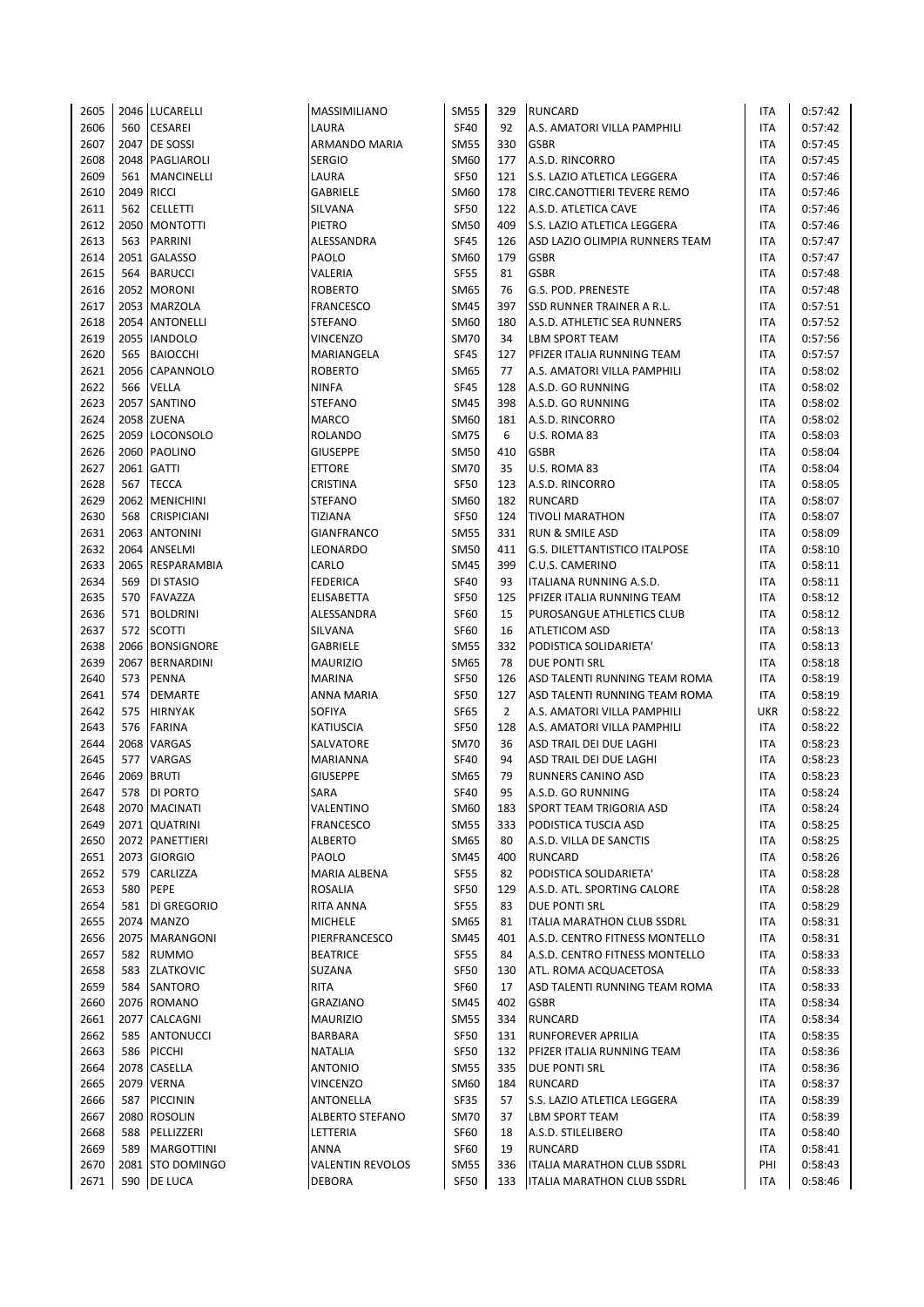| 2672         | 591        | <b>COSI</b>                          | <b>FRANCESCA</b>               | <b>SF45</b> | 129 | ASD AREA ATLETICA SAN CESAREO                         | ITA        | 0:58:47            |
|--------------|------------|--------------------------------------|--------------------------------|-------------|-----|-------------------------------------------------------|------------|--------------------|
| 2673         |            | 2082 D'ANGELO                        | <b>FRANCO</b>                  | SM60        | 185 | <b>LBM SPORT TEAM</b>                                 | <b>ITA</b> | 0:58:47            |
| 2674         | 592        | <b>CAMPOMAGGIORE</b>                 | LUANA                          | <b>SF50</b> | 134 | ASD AREA ATLETICA SAN CESAREO                         | <b>ITA</b> | 0:58:47            |
| 2675         |            | 2083 ZAPPONINI                       | ALESSANDRO                     | SM60        | 186 | <b>RUNCARD</b>                                        | <b>ITA</b> | 0:58:48            |
| 2676         |            | 2084 CHISARI                         | CRISTIANO                      | SM40        | 277 | <b>RUNCARD</b>                                        | <b>ITA</b> | 0:58:49            |
| 2677         | 593        | <b>ALESSO</b>                        | VALENTINA                      | <b>SF45</b> | 130 | A.S.D. GO RUNNING                                     | ITA        | 0:58:51            |
| 2678         | 2085       | <b>AMATO</b>                         | PASQUALE                       | <b>SM55</b> | 337 | A.S.D. GO RUNNING                                     | ITA        | 0:58:52            |
| 2679         | 594        | <b>NIGRO</b>                         | <b>EMILIA</b>                  | <b>SF45</b> | 131 | <b>RUNCARD</b>                                        | ITA        | 0:58:55            |
| 2680         | 2086       | <b>PICCONI</b>                       | <b>ROBERTO</b>                 | <b>SM55</b> | 338 | A.S. AMATORI VILLA PAMPHILI                           | ITA        | 0:58:57            |
| 2681         | 2087       | <b>PRESTOPINO</b>                    | <b>ALFREDO</b>                 | <b>SM70</b> | 38  | ITALIA MARATHON CLUB SSDRL                            | ITA        | 0:58:58            |
| 2682         | 595        | <b>FEDERICI</b>                      | <b>FRANCESCA</b>               | <b>SF55</b> | 85  | <b>RIEQUILIBRIO ASD</b>                               | ITA        | 0:59:00            |
| 2683         | 596        | <b>OLIVERIO</b>                      | ERLINDA                        | <b>SF50</b> | 135 | LBM SPORT TEAM                                        | <b>ITA</b> | 0:59:02            |
| 2684         | 2088       | <b>PICCIONE</b>                      | GIANCARLO                      | SM65        | 82  | ASD RUNNERS FOR EMERGENCY                             | <b>ITA</b> | 0:59:03            |
| 2685         | 2089       | LEANZA                               | <b>ANTONIO</b>                 | <b>SM55</b> | 339 | <b>LBM SPORT TEAM</b>                                 | <b>ITA</b> | 0:59:05            |
| 2686         |            | 2090 ASTORINO                        | <b>FRANCESCO</b>               | SM55        | 340 | OLGIATA 20.12 S.S.D.R.L.                              | <b>ITA</b> | 0:59:05            |
| 2687         |            | 2091 MONTEFALCONE                    | CLAUDIO                        | <b>SM55</b> | 341 | PODISTICA SOLIDARIETA'                                | <b>ITA</b> | 0:59:08            |
| 2688         | 597        | <b>DOMINICI</b>                      | <b>STEFANIA</b>                | <b>SF60</b> | 20  | <b>ATLETICA PEGASO</b>                                | <b>ITA</b> | 0:59:09            |
| 2689         | 598        | <b>GARAU</b>                         | GIULIANA                       | <b>SF50</b> | 136 | AMATORI TERRALBA                                      | ITA        | 0:59:11            |
| 2690         | 599        | <b>DE DONATIS</b>                    | SIMONETTA                      | <b>SF50</b> | 137 | <b>RUNCARD</b>                                        | <b>ITA</b> | 0:59:11            |
| 2691         |            | 2092 BUONFIGLIO                      | ROCCO MICHELE                  | <b>SM70</b> | 39  | PODISTICA SOLIDARIETA'                                | ITA        | 0:59:12            |
| 2692         | 600        | LATTERI                              | LUIGIA                         | <b>SF55</b> | 86  | DUE PONTI SRL                                         | ITA        | 0:59:13            |
| 2693         | 601        | PALONI                               | CRISTINA                       | <b>SF55</b> | 87  | <b>DUE PONTI SRL</b>                                  | ITA        | 0:59:13            |
| 2694         | 602        | <b>ROSSI</b>                         | <b>MARIA ANTONIETTA</b>        | <b>SF60</b> | 21  | ITALIANA RUNNING A.S.D.                               | ITA        | 0:59:16            |
| 2695         | 2093       | <b>CANGEMI</b>                       | <b>FEDERICO</b>                | <b>SM55</b> | 342 | PODISTICA SOLIDARIETA'                                | <b>ITA</b> | 0:59:18            |
| 2696         | 603        | <b>GRECO</b>                         | <b>MICHELA</b>                 | <b>SF45</b> | 132 | ASD RUNNERS FOR EMERGENCY                             | <b>ITA</b> | 0:59:19            |
| 2697         | 2094       | <b>MARSELLA</b>                      | MASSIMILIANO                   | SM50        | 412 | PODISTICA SOLIDARIETA'                                | <b>ITA</b> | 0:59:20            |
| 2698         | 604        | <b>IANNUCCI</b>                      | PINA                           | <b>SF45</b> | 133 | ATL. COLLEFERRO SEGNI                                 | <b>ITA</b> | 0:59:22            |
| 2699         |            | 2095 CAVERNI                         | ALESSANDRO                     | <b>SM55</b> | 343 | <b>G.S. CAT SPORT ROMA</b>                            | <b>ITA</b> | 0:59:25            |
| 2700         |            | 2096 CAVERNI                         | LUCA                           | <b>SM55</b> | 344 | <b>G.S. CAT SPORT ROMA</b>                            | ITA        | 0:59:26            |
| 2701         |            | 2097 FRANCO                          | RODRIGO ALEJANDRO              | SM40        | 278 | PUROSANGUE ATHLETICS CLUB                             | ITA        | 0:59:28            |
| 2702         | 605        | <b>SERAFINI</b>                      | VIOLA                          | <b>SF35</b> | 58  | <b>RUNCARD</b>                                        | <b>ITA</b> | 0:59:28            |
| 2703         | 606        | <b>CORDOVA GARZON</b>                | ERIKA NATHALI                  | <b>SF35</b> | 59  | ASD TEAM FORCINA                                      | ITA        | 0:59:29            |
| 2704         | 2098       | <b>MUSUMECI</b>                      | <b>DOMENICO</b>                | <b>SM35</b> | 169 | <b>RUNCARD</b>                                        | ITA        | 0:59:30            |
| 2705         | 2099       | <b>BOLOGNA</b>                       | MASSIMILIANO                   | <b>SM55</b> | 345 | ITALIA MARATHON CLUB SSDRL                            | ITA        | 0:59:30            |
| 2706         |            | 2100 ALOISIO                         | <b>RICCARDO</b>                | <b>SM50</b> | 413 | PUROSANGUE ATHLETICS CLUB                             | <b>ITA</b> | 0:59:31            |
| 2707         |            | 2101 LEONORI                         | PAOLO                          | SM60        | 187 | A.S. AMATORI VILLA PAMPHILI                           | ITA        | 0:59:33            |
| 2708         | 607        | <b>ROJAS</b>                         | ANDREA VIVIANA                 | <b>SF35</b> | 60  | S.S. LAZIO ATLETICA LEGGERA                           | ARG        | 0:59:35            |
| 2709         | 608        | <b>CAPPARUCCI</b>                    | VALERIA                        | <b>SF45</b> | 134 | A.S.D. JUST RUN                                       | ITA        | 0:59:35            |
| 2710         | 2102 BITTI |                                      | VINCENZO                       | <b>SM55</b> | 346 | A.S.D. PODISTICA PRIMAVALLE                           | ITA        | 0:59:36            |
|              | 2103       |                                      | LUCA                           | SM40        | 279 |                                                       | <b>ITA</b> |                    |
| 2711<br>2712 | 609        | <b>DI LIBERTO</b><br><b>GRAZIOLI</b> | <b>FULVIA</b>                  | <b>SF55</b> | 88  | RIFONDAZIONE PODISTICA                                | <b>ITA</b> | 0:59:37<br>0:59:39 |
| 2713         | 2104       | MARCHESELLI                          |                                | SM55        | 347 | A.S. AMATORI VILLA PAMPHILI<br><b>TIVOLI MARATHON</b> | <b>ITA</b> |                    |
|              |            | 2105 CRUDO                           | ANDREA                         | <b>SM50</b> | 414 |                                                       | <b>ITA</b> | 0:59:39            |
| 2714         |            |                                      | <b>FRANCESCO</b>               |             |     | <b>ITALIA MARATHON CLUB SSDRL</b>                     |            | 0:59:40            |
| 2715         | 610        | <b>ERRICHIELLO</b>                   | <b>MARIA</b><br><b>FABIANA</b> | <b>SF45</b> | 135 | <b>RUNCARD</b>                                        | ITA        | 0:59:40            |
| 2716         | 611        | <b>VISCILLO</b>                      |                                | <b>SF35</b> | 61  | G.S. CAT SPORT ROMA                                   | ITA        | 0:59:40            |
| 2717         |            | 2106 ANICETI                         | <b>GIOVANNI</b>                | SM70        | 40  | LBM SPORT TEAM                                        | ITA        | 0:59:45            |
| 2718         |            | 2107 CHIRICO                         | <b>VELIO ANDREA</b>            | SM65        | 83  | ATLETICA CEGLIE MESSAPICA                             | ITA        | 0:59:45            |
| 2719         | 612        | MELLOZZI                             | SIMONA                         | <b>SF50</b> | 138 | LBM SPORT TEAM                                        | ITA        | 0:59:45            |
| 2720         |            | 2108 GIARLETTA                       | DAMIANO                        | <b>SM75</b> | 7   | A.S.D. FREE RUNNER                                    | ITA        | 0:59:45            |
| 2721         |            | 2109 TESTUZZA                        | PETER                          | SM50        | 415 | PODISTICA SOLIDARIETA'                                | ITA        | 0:59:46            |
| 2722         |            | 613  INNOCENTI                       | SIMONA                         | <b>SF45</b> | 136 | <b>RUNCARD</b>                                        | ITA        | 0:59:48            |
| 2723         |            | 2110 ABATE                           | <b>FIORENZO</b>                | SM60        | 188 | A.S.D. RINCORRO                                       | ITA        | 0:59:48            |
| 2724         |            | 2111 AVILES CAIZACHANA               | <b>STIVEN AMADEOS</b>          | AM          | 5   | SPORT RACE S.S.D. A R.L.                              | ITA        | 0:59:49            |
| 2725         | 614        | <b>DE FELICIS</b>                    | <b>DOMENICA</b>                | <b>SF50</b> | 139 | ADRIATICO TEAM POLISPORTIVA                           | <b>ITA</b> | 0:59:50            |
| 2726         | 615        | DI PAOLO                             | <b>FRANCESCA</b>               | <b>SF45</b> | 137 | G.S.D. LITAL                                          | ITA        | 0:59:50            |
| 2727         |            | 2112 FRIGERI                         | <b>STEFANO</b>                 | SM60        | 189 | ADRIATICO TEAM POLISPORTIVA                           | ITA        | 0:59:50            |
| 2728         |            | 2113 DI PAOLANTONIO                  | <b>LUCA</b>                    | <b>SM55</b> | 348 | <b>DUE PONTI SRL</b>                                  | ITA        | 0:59:51            |
| 2729         |            | 2114 MORO                            | <b>ITALO</b>                   | <b>SM55</b> | 349 | A.S. AMATORI VILLA PAMPHILI                           | ITA        | 0:59:51            |
| 2730         |            | 2115 ZARATTI                         | PIERINO                        | <b>SM70</b> | 41  | A.S.D. RUNNING EVOLUTION                              | ITA        | 0:59:52            |
| 2731         | 616        | <b>RUFFA</b>                         | <b>MONICA</b>                  | <b>SF45</b> | 138 | <b>ATLETICOM ASD</b>                                  | ITA        | 0:59:52            |
| 2732         | 617        | <b>VITELLI</b>                       | REMA                           | <b>SF45</b> | 139 | ATLETICOM ASD                                         | ITA        | 0:59:52            |
| 2733         | 618        | <b>RUGGERI</b>                       | <b>FLORENZA</b>                | <b>SF35</b> | 62  | A.S.D. CENTRO FITNESS MONTELLO                        | ITA        | 0:59:53            |
| 2734         | 619        | <b>BOZZI</b>                         | <b>CONSIGLIA</b>               | <b>SF50</b> | 140 | A.S.D. GO RUNNING                                     | ITA        | 0:59:53            |
| 2735         |            | 2116 SINIBALDI                       | GIANCARLO                      | SM65        | 84  | ATL. MONTE MARIO                                      | ITA        | 0:59:53            |
| 2736         |            | 2117 DELLA SCALA                     | <b>STEFANO</b>                 | SM60        | 190 | VIRTUS VILLA ADA FASHION SPORT                        | ITA        | 0:59:54            |
| 2737         |            | 2118 PACINI                          | ALESSANDRO                     | <b>SM40</b> | 280 | ASD PODISTICA PONTINIA                                | ITA        | 0:59:57            |
| 2738         |            | 620 CAISSUTTI                        | SELENA                         | <b>SF40</b> | 96  | <b>RUNCARD</b>                                        | ITA        | 0:59:57            |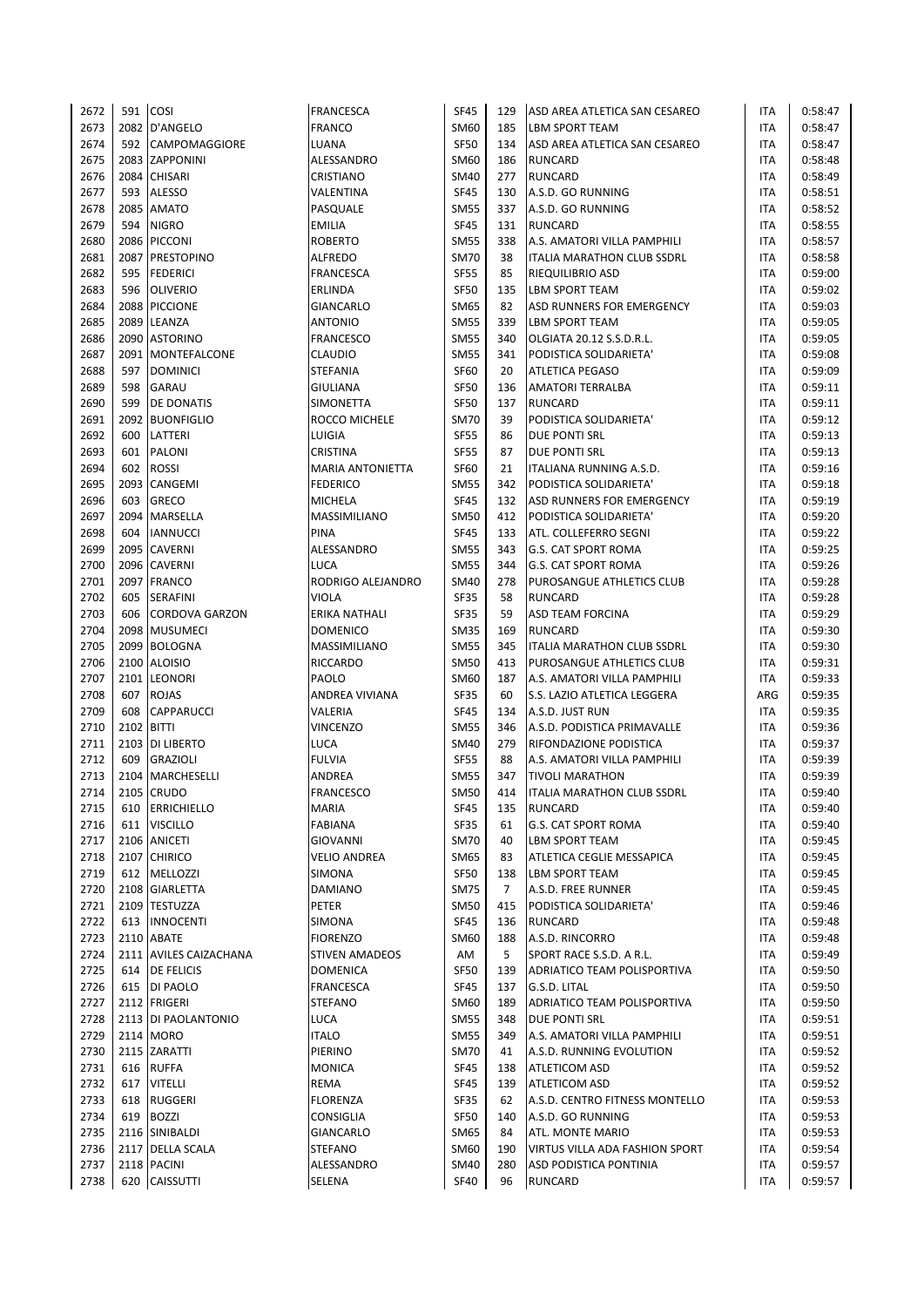| 2739         |           | 2119 MODUGNO                    | <b>ELIA</b>                | <b>SM40</b>                | 281            | A.S.D. PIANO MA ARRIVIAMO                       | ITA                      | 0:59:58            |
|--------------|-----------|---------------------------------|----------------------------|----------------------------|----------------|-------------------------------------------------|--------------------------|--------------------|
| 2740         |           | 2120 PASSAMONTI                 | SILVANO                    | <b>SM45</b>                | 403            | A.S.D. PODISTICA PRIMAVALLE                     | <b>ITA</b>               | 0:59:59            |
| 2741         |           | 2121 CAPORUSSO                  | UGO MATTIA                 | <b>SM70</b>                | 42             | <b>LUCANI FREE RUNNERS</b>                      | <b>ITA</b>               | 0:59:59            |
| 2742         | 621       | <b>RICCIARDI</b>                | <b>MARIA BEATRICE</b>      | <b>SF65</b>                | 3              | <b>LUCANI FREE RUNNERS</b>                      | <b>ITA</b>               | 0:59:59            |
| 2743         |           | 2122 PRELI                      | CARLO                      | <b>SM40</b>                | 282            | <b>LBM SPORT TEAM</b>                           | <b>ITA</b>               | 1:00:02            |
| 2744         | 622       | BOND?                           | <b>MARIA GIULIA</b>        | <b>SF35</b>                | 63             | <b>RUNCARD</b>                                  | <b>ITA</b>               | 1:00:05            |
| 2745         | 623       | <b>CARTA</b>                    | GIUSEPPINA                 | <b>SF55</b>                | 89             | <b>G.S. CAT SPORT ROMA</b>                      | <b>ITA</b>               | 1:00:08            |
| 2746         |           | 2123 CASTELLI                   | GIOVANNI                   | SM65                       | 85             | <b>RUNCARD</b>                                  | <b>ITA</b>               | 1:00:10            |
| 2747         |           | 2124 CAGIOLA                    | ROBERTO                    | <b>SM55</b>                | 350            | <b>RUNCARD</b>                                  | <b>ITA</b>               | 1:00:11            |
| 2748         |           | 2125 MORELLI                    | <b>ANTONIO</b>             | <b>SM55</b>                | 351            | <b>BARLETTA SPORTIVA</b>                        | <b>ITA</b>               | 1:00:13            |
| 2749         | 624       | <b>PAOLILLO</b>                 | MARIA ASSUNTA              | <b>SF55</b>                | 90             | <b>BARLETTA SPORTIVA</b>                        | <b>ITA</b>               | 1:00:13            |
| 2750         | 625       | SPINOSA                         | EMANUELA                   | <b>SF45</b>                | 140            | ASD RUNNERS FOR EMERGENCY                       | <b>ITA</b>               | 1:00:14            |
| 2751         | 626       | D'URSO                          | ROBERTA                    | SF                         | 63             | X-SOLID SPORT LAB ASD                           | <b>ITA</b>               | 1:00:15            |
| 2752<br>2753 | 627       | <b>RICCIARDI</b>                | <b>IRENE</b>               | <b>SF</b>                  | 64             | ASD ATLETICO MONTEROTONDO                       | <b>ITA</b>               | 1:00:15            |
|              |           | 2126 STRAINI<br>2127 RONDINELLI | <b>FABRIZIO</b>            | <b>SM65</b><br><b>SM50</b> | 86<br>416      | U.S. ROMA 83                                    | <b>ITA</b><br><b>ITA</b> | 1:00:16            |
| 2754<br>2755 |           | 2128 GERMANO'                   | ROBERTO<br><b>GIUSEPPE</b> | SM60                       | 191            | A.S.D. GO RUNNING<br><b>RUNCARD</b>             | <b>ITA</b>               | 1:00:17<br>1:00:18 |
| 2756         |           | 2129 GRAPPELLI                  | <b>GIORGIO</b>             | <b>SM45</b>                | 404            | CIRC.CANOTTIERI TEVERE REMO                     | <b>ITA</b>               | 1:00:20            |
| 2757         | 628       | <b>SERVIDIO</b>                 | ROMINA                     | <b>SF40</b>                | 97             | A.S.D. ATLETICA ZAGAROLO                        | <b>ITA</b>               | 1:00:22            |
| 2758         |           | 2130 VIOLANTE                   | SEBASTIANO                 | <b>SM45</b>                | 405            | <b>GSBR</b>                                     | <b>ITA</b>               | 1:00:25            |
| 2759         | 629       | <b>BOLDRINI</b>                 | SOFIA                      | <b>SF</b>                  | 65             | VIRTUS VILLA ADA FASHION SPORT                  | <b>ITA</b>               | 1:00:26            |
| 2760         |           | 2131 GIORGI                     | GIANCARLO                  | <b>SM55</b>                | 352            | FORUM SPORT CENTER SSD SRL                      | <b>ITA</b>               | 1:00:26            |
| 2761         | 2132 GILI |                                 | <b>ENRICO</b>              | <b>SM55</b>                | 353            | <b>RUNCARD</b>                                  | <b>ITA</b>               | 1:00:28            |
| 2762         |           | 2133 MASUCCI                    | <b>BENEDETTO</b>           | SM                         | 156            | <b>RUNCARD</b>                                  | <b>ITA</b>               | 1:00:29            |
| 2763         | 630       | <b>MALLIA</b>                   | MARIA LETIZIA              | <b>SF40</b>                | 98             | PUROSANGUE ATHLETICS CLUB                       | <b>ITA</b>               | 1:00:30            |
| 2764         |           | 2134   MONTALBANO               | FRANCESCO                  | <b>SM50</b>                | 417            | PUROSANGUE ATHLETICS CLUB                       | <b>ITA</b>               | 1:00:31            |
| 2765         | 631       | <b>ANTONICELLI</b>              | ILARIA                     | SF                         | 66             | A.S.D. ESERCITO CECCHIGNOLA                     | <b>ITA</b>               | 1:00:34            |
| 2766         |           | 2135 PIERRO                     | <b>GAETANO</b>             | <b>SM65</b>                | 87             | A.S.D. FREE RUNNER                              | <b>ITA</b>               | 1:00:36            |
| 2767         | 632       | RIZZA                           | ROSALBA                    | <b>SF40</b>                | 99             | <b>RUN &amp; SMILE ASD</b>                      | <b>ITA</b>               | 1:00:40            |
| 2768         | 633       | <b>DI FELICE</b>                | ANNA MARIA                 | <b>SF65</b>                | 4              | ATL. MONTE MARIO                                | <b>ITA</b>               | 1:00:41            |
| 2769         |           | 2136 FIORANI                    | <b>FIORENZO</b>            | <b>SM70</b>                | 43             | <b>ITALIA MARATHON CLUB SSDRL</b>               | <b>ITA</b>               | 1:00:41            |
| 2770         |           | 2137 MARIANI                    | DANIELE                    | SM60                       | 192            | A.S.D. RINCORRO                                 | <b>ITA</b>               | 1:00:41            |
| 2771         |           | 2138 MARINO                     | GIANLUCA                   | <b>SM45</b>                | 406            | <b>RUNCARD</b>                                  | <b>ITA</b>               | 1:00:44            |
| 2772         | 634       | LUCIANI                         | ALESSANDRA                 | <b>SF40</b>                | 100            | <b>AICS ROMA</b>                                | <b>ITA</b>               | 1:00:44            |
| 2773         | 635       | <b>GUGLIOTTA</b>                | CHIARA                     | <b>SF45</b>                | 141            | A.S.D. RUNNING EVOLUTION                        | <b>ITA</b>               | 1:00:44            |
| 2774         |           | 2139 FESTA                      | <b>GIANLUIGI</b>           | <b>SM50</b>                | 418            | A.S.D. RUNNING EVOLUTION                        | <b>ITA</b>               | 1:00:45            |
| 2775         | 636       | DI MARIO                        | SOFIA                      | SF                         | 67             | PFIZER ITALIA RUNNING TEAM                      | ITA                      | 1:00:47            |
| 2776         |           | 2140 DI MARIO                   | <b>MARIO</b>               | SM60                       | 193            | PFIZER ITALIA RUNNING TEAM                      | <b>ITA</b>               | 1:00:47            |
| 2777         |           | 2141 FRATTARI                   | MARCO                      | SM60                       | 194            | <b>RUNCARD</b>                                  | <b>ITA</b>               | 1:00:49            |
| 2778<br>2779 | 2143 PIVA | 2142 LIVIERI                    | <b>MASSIMO</b>             | <b>SM55</b>                | 354<br>355     | <b>RUNCARD</b>                                  | <b>ITA</b><br><b>ITA</b> | 1:00:49            |
| 2780         |           | 2144 ORONI                      | GABRIELE<br>MARCO          | <b>SM55</b><br><b>SM55</b> | 356            | <b>LBM SPORT TEAM</b><br>IPPOLIFE S.S.D. A R.L. | <b>ITA</b>               | 1:00:57<br>1:00:59 |
| 2781         |           | 2145 CHIOCCHETTI                | <b>BRUNO CLAUDIO</b>       | <b>SM55</b>                | 357            | <b>RUNCARD</b>                                  | <b>ITA</b>               | 1:00:59            |
| 2782         | 637       | <b>MANCI</b>                    | MARIATECLA                 | SF60                       | 22             | A.S. ROMA ROAD R.CLUB                           | ITA                      | 1:01:02            |
| 2783         |           | 2146 TESTARMATA                 | RAFFAELE                   | SM60                       | 195            | <b>ASD TIBUR ECOTRAIL</b>                       | <b>ITA</b>               | 1:01:02            |
| 2784         | 638       | <b>GIORDANI</b>                 | SIMONA                     | <b>SF45</b>                | 142            | RUNFOREVER APRILIA                              | <b>ITA</b>               | 1:01:02            |
| 2785         | 639       | <b>MORETTI</b>                  | SIMONA                     | <b>SF45</b>                | 143            | <b>AGOS 4 RUNNING</b>                           | <b>ITA</b>               | 1:01:02            |
| 2786         | 2147      | ZONZIN                          | <b>SERGIO</b>              | <b>SM60</b>                | 196            | A.S.D. CENTRO FITNESS MONTELLO                  | ITA                      | 1:01:03            |
| 2787         | 640       | PECORARO                        | CINZIA                     | <b>SF50</b>                | 141            | PODISTICA CASALOTTI                             | ITA                      | 1:01:05            |
| 2788         | 641       | <b>NONINO</b>                   | OLGA                       | <b>SF50</b>                | 142            | <b>TIVOLI MARATHON</b>                          | <b>ITA</b>               | 1:01:06            |
| 2789         |           | 2148 DE VITO                    | LUCA                       | <b>SM50</b>                | 419            | <b>G.S. CAT SPORT ROMA</b>                      | <b>ITA</b>               | 1:01:06            |
| 2790         | 2149      | <b>CUSIMANO</b>                 | <b>FRANCESCO</b>           | <b>SM50</b>                | 420            | <b>DUE PONTI SRL</b>                            | ITA                      | 1:01:07            |
| 2791         | 642       | GARBATI                         | <b>MONICA</b>              | SF50                       | 143            | RUN & SMILE ASD                                 | ITA                      | 1:01:08            |
| 2792         | 643       | INGLESE                         | MICAELA                    | <b>SF45</b>                | 144            | ASD AMATORI PODISMO BENEVENTO                   | <b>ITA</b>               | 1:01:08            |
| 2793         | 644       | <b>DONDI</b>                    | CRISTINA                   | <b>SF45</b>                | 145            | PODISTICA SOLIDARIETA'                          | ITA                      | 1:01:10            |
| 2794         | 645       | <b>BERLINCIONI</b>              | CARLA                      | <b>SF70</b>                | $\overline{2}$ | A.S.D. CENTRO FITNESS MONTELLO                  | ITA                      | 1:01:10            |
| 2795         | 646       | INGLESE                         | LOREDANA                   | <b>SF50</b>                | 144            | <b>RUNCARD</b>                                  | ITA                      | 1:01:11            |
| 2796         | 647       | <b>SCARDACI</b>                 | CHIARA AGATA MAR           | <b>SF50</b>                | 145            | RUN & SMILE ASD                                 | <b>ITA</b>               | 1:01:13            |
| 2797         |           | <b>2150 TENTI</b>               | GIUSEPPE                   | SM65                       | 88             | A.S.D. VITERBO RUNNERS                          | ITA                      | 1:01:13            |
| 2798         |           | 2151 SANZI                      | PIERFRANCESCO              | <b>SM50</b>                | 421            | FIAMME GIALLE G. SIMONI                         | ITA                      | 1:01:13            |
| 2799         |           | 2152 CIAFFONE                   | ANTONIO                    | <b>SM50</b>                | 422            | SSD RUNNER TRAINER A R.L.                       | <b>ITA</b>               | 1:01:13            |
| 2800         | 648       | <b>CARONIA</b>                  | MARIA GRAZIA BAR           | SF60                       | 23             | RUN & SMILE ASD                                 | ITA                      | 1:01:13            |
| 2801<br>2802 | 649       | FABI<br>2153 IANNACCONE         | DALILA<br><b>GIUSEPPE</b>  | <b>SF40</b><br><b>SM55</b> | 101<br>358     | RUN & SMILE ASD                                 | ITA<br>ITA               | 1:01:14            |
| 2803         |           | 2154 TICCHIONI                  | MARCO                      | SM45                       | 407            | A.S.D. VITERBO RUNNERS<br><b>RUNCARD</b>        | ITA                      | 1:01:14<br>1:01:14 |
| 2804         | 650       | <b>COLLICENZA</b>               | GIULIANA                   | <b>SF60</b>                | 24             | RUN & SMILE ASD                                 | <b>ITA</b>               | 1:01:14            |
| 2805         |           | 2155 DANIELE                    | LUIGI                      | SM65                       | 89             | <b>RUN &amp; SMILE ASD</b>                      | <b>ITA</b>               | 1:01:14            |
|              |           |                                 |                            |                            |                |                                                 |                          |                    |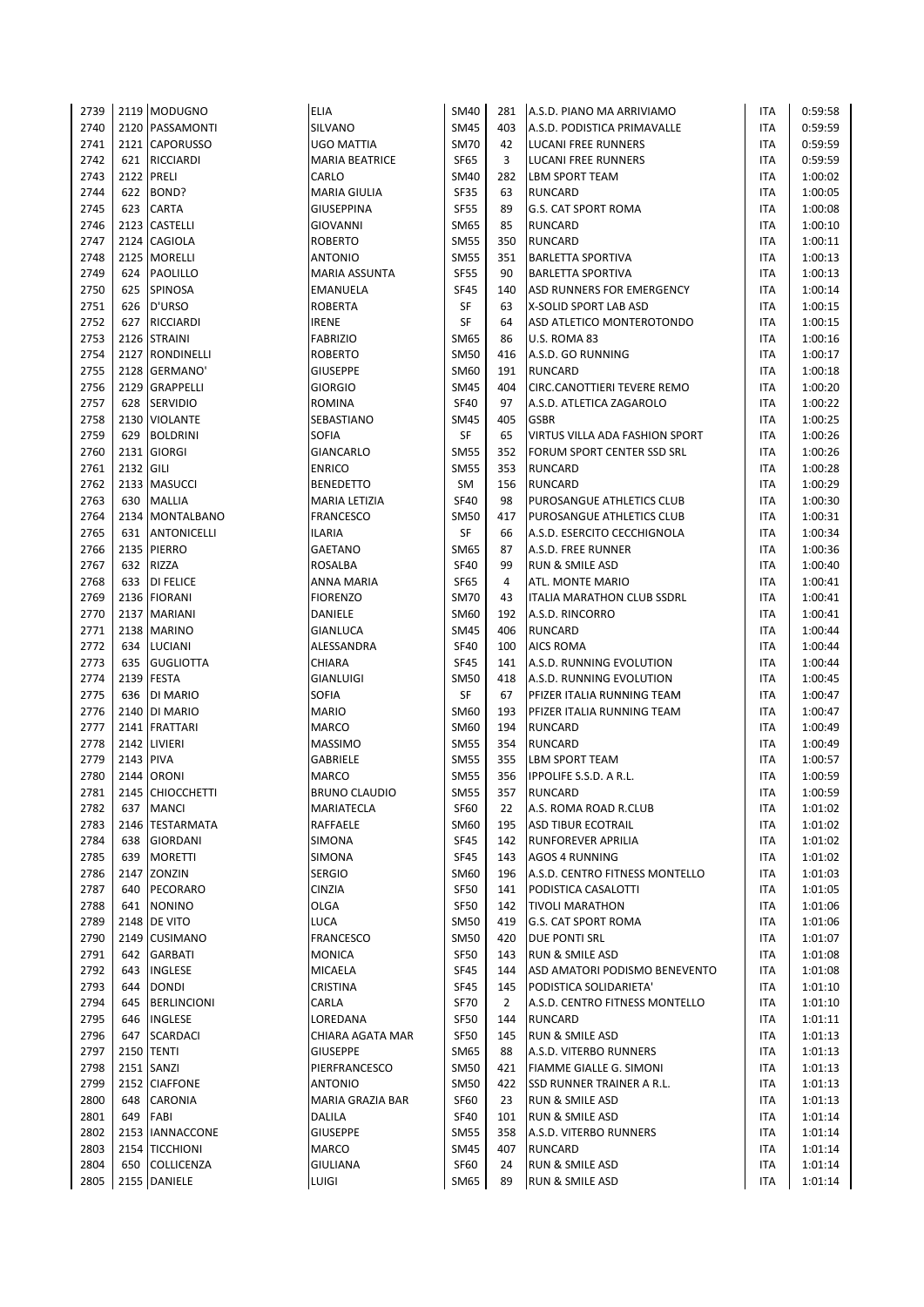| 2806 |           | 2156 BOZZO         | <b>MASSIMO</b>               | SM60        | 197          | A.S.D. IL CAMPANILE                                | ITA        | 1:01:15            |
|------|-----------|--------------------|------------------------------|-------------|--------------|----------------------------------------------------|------------|--------------------|
| 2807 |           | 2157 DE PETRIS     | <b>ANTONIO</b>               | SM60        | 198          | <b>RUNCARD</b>                                     | ITA        | 1:01:15            |
| 2808 |           | <b>2158 CONTI</b>  | <b>MAURIZIO</b>              | <b>SM60</b> | 199          | <b>RUN &amp; SMILE ASD</b>                         | ITA        | 1:01:15            |
| 2809 |           | 2159 LAUREANO LEON | <b>EDER FREED</b>            | <b>SM55</b> | 359          | <b>RUN &amp; SMILE ASD</b>                         | <b>ITA</b> | 1:01:15            |
| 2810 |           | 651 TERMINI        | SABRINA                      | <b>SF50</b> | 146          | RUN & SMILE ASD                                    | <b>ITA</b> | 1:01:15            |
| 2811 |           | 2160 BONDI'        | SALVATORE                    | <b>SM55</b> | 360          | <b>LBM SPORT TEAM</b>                              | <b>ITA</b> | 1:01:16            |
| 2812 |           | 2161 SCHIAPPONI    | <b>STEFANO</b>               | <b>SM50</b> | 423          | RUN & SMILE ASD                                    | <b>ITA</b> | 1:01:16            |
| 2813 |           | 2162 PANZETTA      | GIANLUCA                     | <b>SM50</b> | 424          | <b>RUN &amp; SMILE ASD</b>                         | <b>ITA</b> | 1:01:18            |
| 2814 |           | 2163 MARATEO       | <b>ANTONIO</b>               | <b>SM65</b> | 90           | FORUM SPORT CENTER SSD SRL                         | <b>ITA</b> | 1:01:18            |
| 2815 | 652       | <b>PIROZZI</b>     | <b>MARIA ROSARIA</b>         | <b>SF55</b> | 91           | PODISTICA SOLIDARIETA'                             | <b>ITA</b> | 1:01:19            |
| 2816 |           | 2164 MATTEI        | <b>ENRICO</b>                | <b>SM40</b> | 283          | A.S.D. GO RUNNING                                  | <b>ITA</b> | 1:01:19            |
| 2817 | 653       | GASTALDI           | <b>FRANCESCA</b>             | <b>SF55</b> | 92           | <b>GSBR</b>                                        | <b>ITA</b> | 1:01:21            |
| 2818 |           | 2165 DI MARCELLO   | <b>FABIO</b>                 | <b>SM55</b> | 361          | <b>LBM SPORT TEAM</b>                              | <b>ITA</b> | 1:01:23            |
| 2819 |           | 2166 LASAGNA       | <b>MAURO</b>                 | <b>SM65</b> | 91           | SABINA MARATHON CLUB                               | ITA        | 1:01:23            |
| 2820 | 2167 RE   |                    | <b>ALFREDO</b>               | <b>SM70</b> | 44           | A.S. ROMA ROAD R.CLUB                              | ITA        | 1:01:24            |
| 2821 |           | 2168 BITOCCHI      | <b>MASSIMO</b>               | <b>SM70</b> | 45           | U.S. ROMA 83                                       | ITA        | 1:01:24            |
| 2822 | 654       | D'AVELLO           | LOLA                         | <b>SF35</b> | 64           | X-SOLID SPORT LAB ASD                              | ITA        | 1:01:26            |
| 2823 | 655       | <b>ARIGONI</b>     | <b>CLAUDIA</b>               | <b>SF35</b> | 65           | ALTO LAZIO A.S.D.                                  | ITA        | 1:01:29            |
| 2824 |           | 2169 APOLLONI      | <b>FABIO</b>                 | SM65        | 92           | PODISTICA SOLIDARIETA'                             | <b>ITA</b> | 1:01:29            |
| 2825 | 656       | <b>CICCARELLI</b>  | SIMONA                       | <b>SF45</b> | 146          | A.S. ROMA ROAD R.CLUB                              | <b>ITA</b> | 1:01:30            |
| 2826 | 657       | PIERRI             | SABRINA                      | <b>SF40</b> | 102          | C. MAGISTRATI CORTE DEI CONTI                      | <b>ITA</b> | 1:01:30            |
| 2827 | 658       | <b>BARTOLINI</b>   | <b>RITA</b>                  | <b>SF55</b> | 93           | A.S.D. RINCORRO                                    | ITA        | 1:01:30            |
| 2828 | 659       | <b>FRANGIOLINI</b> | <b>FRANCESCA</b>             | <b>SF40</b> | 103          | <b>RUNCARD</b>                                     | <b>ITA</b> | 1:01:32            |
| 2829 | 660       | <b>VIRGILIO</b>    | ANNA                         | <b>SF65</b> | 5            | <b>ASD TEAM FORCINA</b>                            | ITA        | 1:01:32            |
| 2830 | 2170      | <b>CELLI</b>       | <b>MARCO</b>                 | <b>SM55</b> | 362          | <b>GSBR</b>                                        | ITA        | 1:01:33            |
| 2831 | 661       | <b>TROTTA</b>      | <b>FEDERICA</b>              | <b>SF55</b> | 94           | A.S.D. PODISTICA PRIMAVALLE                        | ITA        | 1:01:34            |
| 2832 | 662       | BELARDINELLI       | SILVIA                       | <b>SF60</b> | 25           | <b>RUNCARD</b>                                     | <b>ITA</b> | 1:01:34            |
| 2833 |           | 2171   BARGHINI    | <b>GIOVANNI</b>              | SM65        | 93           | <b>G.S. CAT SPORT ROMA</b>                         | ITA        | 1:01:34            |
| 2834 |           | 2172 SALCI         | PAOLO                        | SM60        | 200          | DUE PONTI SRL                                      | ITA        | 1:01:34            |
| 2835 |           | 2173 PICCIONI      | GIULIANO                     | <b>SM45</b> | 408          | C.U.S. CAMERINO                                    | ITA        | 1:01:39            |
| 2836 |           | <b>2174 NALLI</b>  |                              | <b>SM40</b> | 284          |                                                    | ITA        |                    |
| 2837 |           | 2175 ANNUNZIATA    | RICCARDO<br><b>FRANCESCO</b> | <b>SM45</b> | 409          | C.U.S. CAMERINO<br><b>ASD TERZIGNO CORRE</b>       | <b>ITA</b> | 1:01:40<br>1:01:40 |
| 2838 |           | 2176 DURACCIO      | <b>ANTONIO</b>               | SM60        | 201          |                                                    | <b>ITA</b> | 1:01:41            |
|      | 663       | <b>GIORGI</b>      |                              | <b>SF50</b> | 147          | <b>ASD TERZIGNO CORRE</b><br><b>LBM SPORT TEAM</b> |            |                    |
| 2839 | 664       |                    | <b>ELISABETTA</b>            |             |              |                                                    | <b>ITA</b> | 1:01:41            |
| 2840 |           | <b>FONTANA</b>     | <b>SOFIA</b>                 | <b>SF60</b> | 26           | <b>ASD TERZIGNO CORRE</b>                          | <b>ITA</b> | 1:01:41            |
| 2841 |           | 2177 DUMAG         | JOHNNY MOLINA                | <b>SM55</b> | 363          | ITALIA MARATHON CLUB SSDRL                         | PHI        | 1:01:43            |
| 2842 |           | 2178 ANTONUCCI     | ALESSANDRO                   | <b>SM40</b> | 285          | A.S.D. PI8 RUNNING                                 | <b>ITA</b> | 1:01:45            |
| 2843 |           | 2179 CALANDRO      | <b>FRANCESCO</b>             | <b>SM40</b> | 286          | A.S.D. PI8 RUNNING                                 | ITA        | 1:01:45            |
| 2844 | 665       | LIGIA              | LAURA                        | <b>SF45</b> | 147          | <b>RUNCARD</b>                                     | <b>ITA</b> | 1:01:46            |
| 2845 | 666       | <b>VERUCCI</b>     | ROSA                         | <b>SF65</b> | 6            | OLGIATA 20.12 S.S.D.R.L.                           | <b>ITA</b> | 1:01:47            |
| 2846 | 667       | <b>MONDINI</b>     | BARBARA                      | <b>SF45</b> | 148          | <b>RUNCARD</b>                                     | <b>ITA</b> | 1:01:48            |
| 2847 | 668       | <b>MARCHETTI</b>   | <b>FRANCESCA</b>             | <b>SF45</b> | 149          | ASD SPARTAN SPORT ACADEMY                          | <b>ITA</b> | 1:01:49            |
| 2848 | 669       | <b>ROMANI</b>      | ROSELLA ANTONELLA            | <b>SF60</b> | 27           | <b>G.S. CAT SPORT ROMA</b>                         | <b>ITA</b> | 1:01:53            |
| 2849 | 670       | <b>TOMASSINI</b>   | ALESSIA                      | <b>SF50</b> | 148          | <b>GSBR</b>                                        | ITA        | 1:01:55            |
| 2850 |           | 2180 MARTINO       | <b>CLAUDIO</b>               | <b>SM50</b> | 425          | SSD RUNNER TRAINER A R.L.                          | ITA        | 1:01:56            |
| 2851 |           | 2181 CAPRIOTTI     | <b>ALBINO</b>                | <b>SM75</b> | 8            | OLGIATA 20.12 S.S.D.R.L.                           | ITA        | 1:01:56            |
| 2852 |           | 2182 CORSINI       | <b>DIEGO</b>                 | <b>SM50</b> | 426          | A.S. AMATORI VILLA PAMPHILI                        | ITA        | 1:01:56            |
| 2853 |           | 2183 MORELLI       | <b>STEFANO</b>               | <b>SM55</b> | 364          | S.S. LAZIO ATLETICA LEGGERA                        | ITA        | 1:02:03            |
| 2854 |           | 2184 PACE          | <b>FRANCO LUIGI</b>          | <b>SM55</b> | 365          | ASD PODISTICA 2007 TORTRETESTE                     | ITA        | 1:02:06            |
| 2855 |           | 2185 BARRETTA      | ALFREDO                      | <b>SM70</b> | 46           | PUROSANGUE ATHLETICS CLUB                          | ITA        | 1:02:08            |
| 2856 |           | 2186 ALMADORI      | RICCARDO                     | <b>SM45</b> | 410          | CIRC.CANOTTIERI TEVERE REMO                        | <b>ITA</b> | 1:02:09            |
| 2857 |           | 2187 PUDIS         | RICCARDO                     | SM60        | 202          | ASD RUNNERS FOR EMERGENCY                          | ITA        | 1:02:09            |
| 2858 |           | 2188 MAZZINI       | ALESSANDRO                   | <b>SM50</b> | 427          | <b>GENZANO MARATHON</b>                            | ITA        | 1:02:11            |
| 2859 |           | 2189 PONZO         | ALESSANDRO                   | <b>SM35</b> | 170          | A.S. AMATORI VILLA PAMPHILI                        | ITA        | 1:02:11            |
| 2860 |           | 671 NICOLETTI      | LUISA                        | SF55        | 95           | UISP ROMA                                          | ITA        | 1:02:12            |
| 2861 |           | 672 DE LUCA        | <b>CLAUDIA</b>               | <b>SF35</b> | 66           | PFIZER ITALIA RUNNING TEAM                         | ITA        | 1:02:12            |
| 2862 |           | 673 TRETOLA        | MARIA GRAZIA                 | <b>SF55</b> | 96           | TUSCOLANA S.S.D. A.R.L.                            | ITA        | 1:02:18            |
| 2863 | 2190 VANI |                    | <b>GIUSEPPE</b>              | <b>SM65</b> | 94           | <b>RUNCARD</b>                                     | ITA        | 1:02:20            |
| 2864 | 674       | ANDREOLI           | VALERIA                      | <b>SF45</b> | 150          | <b>ATLETICA PEGASO</b>                             | ITA        | 1:02:20            |
| 2865 | 675       | SARMATI            | ALESSANDRA                   | <b>SF60</b> | 28           | RIEQUILIBRIO ASD                                   | ITA        | 1:02:20            |
| 2866 | 676       | <b>ROSATI</b>      | ASSIA SABINA LUL             | <b>SF55</b> | 97           | C. MAGISTRATI CORTE DEI CONTI                      | ITA        | 1:02:20            |
| 2867 |           | 2191 CICCIA        | <b>FABRIZIO</b>              | <b>SM40</b> | 287          | A.S.D. JUST RUN                                    | ITA        | 1:02:31            |
| 2868 |           | 677 ILARIO         | VALENTINA                    | <b>SF40</b> | 104          | PODISTICA SOLIDARIETA'                             | <b>ITA</b> | 1:02:32            |
| 2869 | 678       | <b>SCALA</b>       | <b>ANTONIETTA</b>            | <b>SF50</b> | 149          | PODISTICA SOLIDARIETA'                             | ITA        | 1:02:35            |
| 2870 |           | 2192 ROSATELLI     | <b>MASSIMO</b>               | <b>SM55</b> | 366          | LBM SPORT TEAM                                     | ITA        | 1:02:37            |
| 2871 |           | 2193 POSSENTI      | <b>MARIO</b>                 | <b>SM70</b> | 47           | <b>RUNCARD</b>                                     | ITA        | 1:02:37            |
| 2872 | 679       | <b>FERRI</b>       | <b>FLAVIA</b>                | AF          | $\mathbf{1}$ | LBM SPORT TEAM                                     | ITA        | 1:02:37            |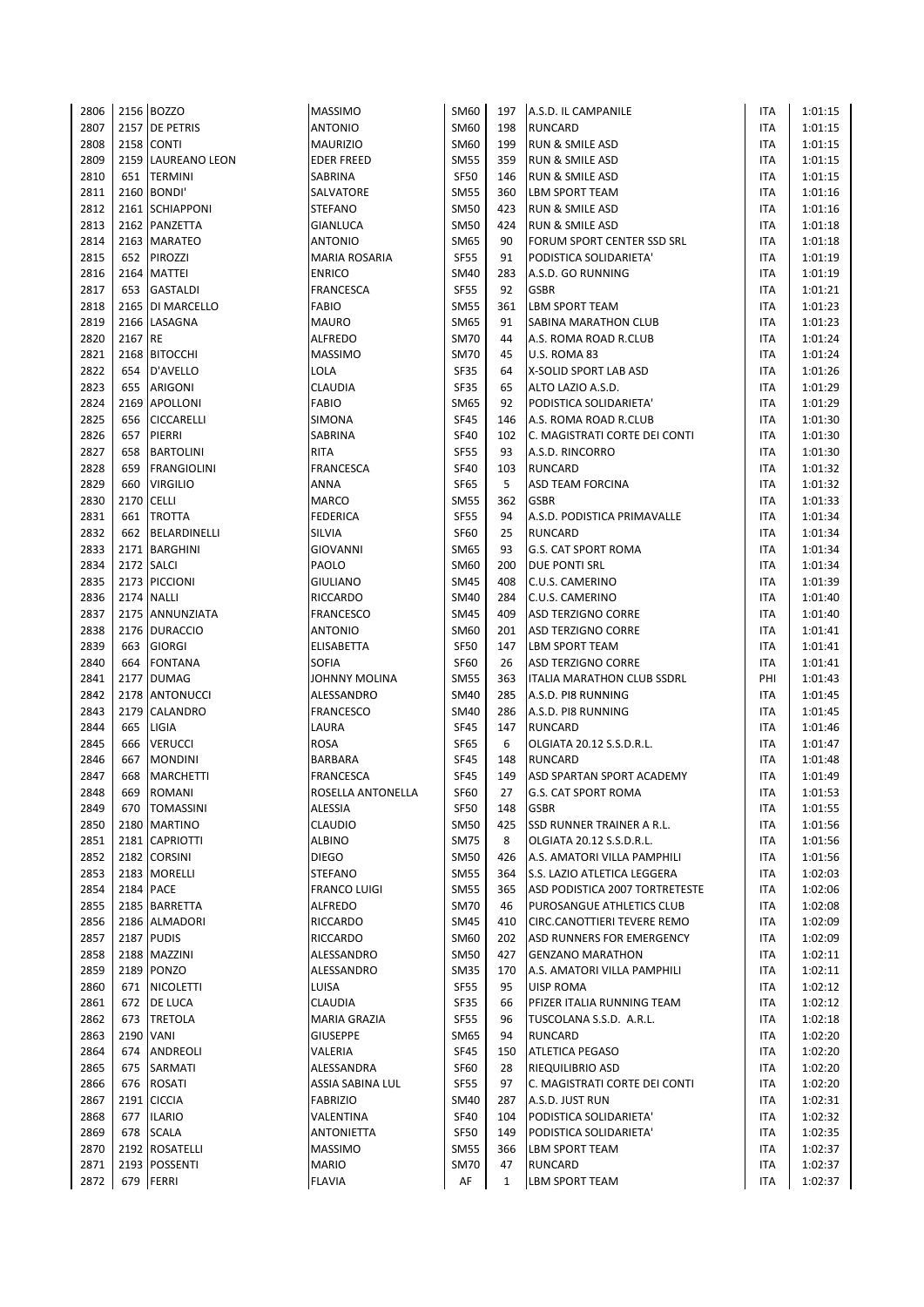| 2873         | 680  | <b>TAMBURRINI</b>              | <b>MARIA TULLIA</b>      | <b>SF55</b>         | 98        | PFIZER ITALIA RUNNING TEAM         | ITA        | 1:02:38            |
|--------------|------|--------------------------------|--------------------------|---------------------|-----------|------------------------------------|------------|--------------------|
| 2874         | 681  | PIROZZI                        | LAURA                    | <b>SF50</b>         | 150       | PODISTICA SOLIDARIETA'             | <b>ITA</b> | 1:02:38            |
| 2875         | 682  | <b>PETRUCCI</b>                | LAURA                    | <b>SF55</b>         | 99        | <b>RUNCARD</b>                     | ITA        | 1:02:40            |
| 2876         |      | 2194 FERRI                     | <b>CLAUDIO</b>           | SM60                | 203       | <b>LBM SPORT TEAM</b>              | <b>ITA</b> | 1:02:41            |
| 2877         |      | 2195 STEFANUCCI                | <b>MIRKO</b>             | SM                  | 157       | A.S. AMATORI VILLA PAMPHILI        | <b>ITA</b> | 1:02:42            |
| 2878         |      | 2196 ALBANI                    | DAVID                    | <b>SM50</b>         | 428       | A.S. ROMA ROAD R.CLUB              | ITA        | 1:02:43            |
| 2879         |      | 2197 BROCANELLI                | <b>FRANCESCO</b>         | <b>SM40</b>         | 288       | LBM SPORT TEAM                     | ITA        | 1:02:45            |
| 2880         | 683  | <b>BERNARDO</b>                | STEFANIA                 | SF                  | 68        | <b>ACSD FELIX RUNNING</b>          | ITA        | 1:02:54            |
| 2881         |      | 2198 SARTO                     | <b>GIANLUCA</b>          | <b>SM50</b>         | 429       | <b>GSBR</b>                        | ITA        | 1:02:55            |
| 2882         | 2199 | <b>BABUIN</b>                  | <b>ROLANDO</b>           | <b>SM50</b>         | 430       | ASD LAZIO OLIMPIA RUNNERS TEAM     | <b>ITA</b> | 1:02:57            |
| 2883         | 2200 | <b>COCCHIERI</b>               | <b>BRUNO</b>             | SM45                | 411       | <b>TIVOLI MARATHON</b>             | ITA        | 1:02:57            |
| 2884         | 684  | <b>CACI</b>                    | FILOMENA FLORIND         | <b>SF35</b>         | 67        | SSD RUNNER TRAINER A R.L.          | <b>ITA</b> | 1:03:04            |
| 2885         | 685  | <b>DE ANGELIS</b>              | <b>FRANCESCA</b>         | <b>SF50</b>         | 151       | ASD RUNNERS FOR EMERGENCY          | <b>ITA</b> | 1:03:09            |
| 2886         | 2201 | <b>BARBIERI</b>                | PASQUALE                 | <b>SM70</b>         | 48        | U.S. ROMA 83                       | ITA        | 1:03:19            |
| 2887         | 686  | <b>DECATALDO</b>               | <b>TIZIANA</b>           | <b>SF45</b>         | 151       | <b>RUNCARD</b>                     | ITA        | 1:03:20            |
| 2888         |      | 2202 PERRI                     | <b>GIUSEPPE NELLO</b>    | SM60                | 204       | <b>RUNCARD</b>                     | ITA        | 1:03:20            |
| 2889         | 687  | <b>MAUCELI</b>                 | <b>NADIA</b>             | <b>SF55</b>         | 100       | A.S.D. STILELIBERO                 | ITA        | 1:03:23            |
| 2890         | 2203 | <b>RIGGI</b>                   | LORENZO                  | SM60                | 205       | CIRC.CANOTTIERI TEVERE REMO        | ITA        | 1:03:23            |
| 2891         |      | 2204 NUNZIANTE                 | <b>MAURO</b>             | SM55                | 367       | <b>TIVOLI MARATHON</b>             | ITA        | 1:03:25            |
| 2892         |      | <b>2205 VILLA</b>              | <b>ANTONIO MARIA</b>     | <b>SM50</b>         | 431       | <b>AGOS 4 RUNNING</b>              | ITA        | 1:03:25            |
| 2893         |      | 2206 SCALAMANDRE'              | CARLO                    | <b>SM55</b>         | 368       | PODISTICA SOLIDARIETA'             | ITA        | 1:03:27            |
| 2894         |      | 2207 AMBROSI                   | <b>GIAMPIERO</b>         | <b>SM55</b>         | 369       | G.S. CAT SPORT ROMA                | ITA        | 1:03:30            |
| 2895         |      | 2208 FAZIO                     | <b>NICOLINO</b>          | SM65                | 95        | ASD NISSOLINO INTESATLETICA        | ITA        | 1:03:30            |
| 2896         | 688  | <b>MELONI</b>                  | <b>MARIA ESTER</b>       | <b>SF50</b>         | 152       | <b>RUN &amp; SMILE ASD</b>         | ITA        | 1:03:31            |
| 2897         |      | 2209 DE SANTIS                 | LORENZO                  | <b>SM50</b>         | 432       | <b>DUE PONTI SRL</b>               |            | 1:03:38            |
| 2898         | 2210 | <b>BERNARDUCCI</b>             | <b>ANTONIO</b>           | <b>SM70</b>         | 49        | TIBURTINA RUNNING ROMA A.S.D.      | ITA        | 1:03:38            |
| 2899         |      | 2211 URBANI                    | <b>MAURO</b>             | <b>SM55</b>         | 370       | TEAM CAMELOT A.S.D.                | ITA        | 1:03:41            |
| 2900         | 689  | <b>SALVATI</b>                 | CONSOLATA                | <b>SF50</b>         | 153       | A.S.D. FREE RUNNER                 | ITA        | 1:03:41            |
| 2901         |      | 2212 NOTARGIACOMO              | <b>MAURO</b>             | SM60                | 206       | ALMAVIVA RUNNERS CLUB A.S.D.       | ITA        | 1:03:41            |
| 2902         | 690  | <b>PICCOLO</b>                 | <b>STEFANIA</b>          | <b>SF45</b>         | 152       | FORUM SPORT CENTER SSD SRL         | ITA        | 1:03:44            |
| 2903         |      | 2213 LEONARDI                  | <b>STEFANO</b>           | SM55                | 371       | <b>RUNCARD</b>                     | <b>ITA</b> | 1:03:49            |
| 2904         |      | 2214 ANTONELLI                 | ANDREA                   | <b>SM35</b>         | 171       | <b>RUNCARD</b>                     | ITA        | 1:03:54            |
| 2905         |      | 2215 CICIANI                   | <b>ENRICO</b>            | SM60                | 207       | PODISTICA SOLIDARIETA'             | ITA        | 1:03:58            |
| 2906         |      | 2216 MINOZZI                   | <b>SERGIO</b>            | <b>SM55</b>         | 372       | PFIZER ITALIA RUNNING TEAM         | ITA        | 1:04:00            |
| 2907         | 691  | <b>VENUTI</b>                  | <b>ALICE</b>             | SF                  | 69        | AS.TRA. ROMA                       | ITA        | 1:04:01            |
| 2908         |      | 2217 VENUTI                    | MANUEL                   | <b>SM35</b>         | 172       | AS.TRA. ROMA                       | ITA        | 1:04:01            |
| 2909         |      | 2218 QUARANTA                  | <b>SERGIO</b>            | SM60                | 208       | A.S.D. RUN FOR FUN                 | ITA        | 1:04:07            |
| 2910         | 692  | <b>PROIETTI</b>                | <b>CLAUDIA</b>           | <b>SF50</b>         | 154       | LBM SPORT TEAM                     | ITA        | 1:04:13            |
| 2911         | 693  | <b>QUISPE FLORES</b>           | MARILUZ                  | <b>SF40</b>         | 105       | <b>GSBR</b>                        | PER        | 1:04:13            |
| 2912         | 694  | D'ANGELO                       | SIMONA                   | <b>SF40</b>         | 106       | <b>RUNCARD</b>                     | <b>ITA</b> | 1:04:16            |
| 2913         | 2219 | <b>TOSCANI</b>                 | DANIELE                  | <b>SM35</b>         | 173       | A.S.D. GO RUNNING                  | ITA        | 1:04:18            |
| 2914         |      | 2220 GIOVANNETTI               | <b>MAURIZIO</b>          | SM60                | 209       | PODISTICA SOLIDARIETA'             | <b>ITA</b> | 1:04:18            |
| 2915         |      | 2221 DE CARIS                  | <b>DANIELE</b>           | <b>SM40</b>         | 289       | FORUM SPORT CENTER SSD SRL         | <b>ITA</b> | 1:04:18            |
| 2916         |      | 695 MANGIONE                   | ANTONELLA                | <b>SF50</b>         | 155       | A.S.D. GO RUNNING                  | ITA        | 1:04:19            |
| 2917         |      | 2222 MINELLA                   | <b>GIACOMO</b>           | SM35                | 174       | <b>G.S. CAT SPORT ROMA</b>         | ITA        | 1:04:19            |
| 2918         |      | 2223 DI SALVO                  | <b>FABRIZIO</b>          | <b>SM50</b>         | 433       | <b>RUNCARD</b>                     | ITA        | 1:04:19            |
| 2919         |      | 2224 SALVATORI                 | <b>FABIO</b>             | <b>SM45</b>         | 412       | <b>GSBR</b>                        | ITA        | 1:04:19            |
| 2920         |      | 2225 VISCONTI                  | <b>MARCO</b>             | <b>SM45</b>         | 413       | A.S.D. GO RUNNING                  | ITA        | 1:04:20            |
| 2921         |      | 2226 ANTICOLI                  | LIVIO                    | <b>SM40</b>         | 290       | FORUM SPORT CENTER SSD SRL         | ITA        | 1:04:20            |
| 2922         |      | 2227 MOSCOVINI                 | SIMONE                   | SM50                | 434       | ASD SPARTAN SPORT ACADEMY          | ITA        | 1:04:26            |
| 2923         | 696  | SIGISMONDI                     | SARA                     | <b>SF45</b>         | 153       | A.S. AMATORI VILLA PAMPHILI        | ITA        | 1:04:27            |
| 2924         |      | 2228 NICOLAI                   | GIANLUCA                 | <b>SM50</b>         | 435       | A.S.D. RUNNING EVOLUTION           | ITA        | 1:04:27            |
| 2925         | 697  | <b>DANCIU</b>                  | <b>AURELIANA FLORINA</b> | <b>SF55</b>         | 101       | AMATORI PODISTICA TERNI            | ITA        | 1:04:33            |
| 2926         |      | 2229 GALLO                     | <b>DOMENICO</b>          | SM65                | 96        | PODISTICA MARE DI ROMA             | <b>ITA</b> | 1:04:37            |
| 2927         |      | 2230 MINARDI RUSPI             | <b>ADRIANO</b>           | SM60                | 210       | S.S. LAZIO ATLETICA LEGGERA        | <b>ITA</b> | 1:04:41            |
| 2928         | 698  | <b>BARBATO</b>                 | STEFANIA                 | <b>SF55</b>         | 102       | RUNNERS CANINO ASD                 | ITA        | 1:04:45            |
| 2929         |      | 2231 FERRANTI                  | MARCELLO                 | SM65                | 97        | <b>RUNCARD</b>                     | ITA        | 1:04:53            |
| 2930         |      | 2232 FERRANTI<br>2233 CLEMENTI | <b>FEDERICO</b>          | SM                  | 158       | <b>RUNCARD</b>                     | ITA        | 1:04:54            |
| 2931<br>2932 |      |                                | SETTIMIO                 | SM60                | 211<br>98 | AS.TRA. ROMA                       | ITA        | 1:04:55            |
| 2933         |      | 2234 DE NUNTIS<br>2235 GRILLI  | CARLO<br><b>ANTONIO</b>  | SM65<br><b>SM70</b> | 50        | U.S. ROMA 83                       | ITA<br>ITA | 1:04:57            |
| 2934         |      | 2236 PERA                      | GUIDO                    | <b>SM65</b>         | 99        | ATL. MONTE MARIO                   | ITA        | 1:05:00            |
| 2935         |      | 2237 MAMMETTI                  | RENZO                    | <b>SM50</b>         | 436       | RUNCARD<br>SPORT TEAM TRIGORIA ASD | ITA        | 1:05:01<br>1:05:02 |
| 2936         |      | 2238 DI DOMENICO               | <b>SERGIO</b>            | <b>SM55</b>         | 373       | SPORT TEAM TRIGORIA ASD            | ITA        | 1:05:03            |
| 2937         | 699  | <b>CUOMO</b>                   | DONATELLA                | SF60                | 29        | LBM SPORT TEAM                     | ITA        | 1:05:07            |
| 2938         |      | 2239 RAGOGNA                   | GIOVANNI                 | SM60                | 212       | A.S. ALBATROS ROMA                 | <b>ITA</b> | 1:05:08            |
| 2939         | 700  | <b>TERLIZZESE</b>              | SABRINA                  | <b>SF50</b>         | 156       | A.S. AMATORI VILLA PAMPHILI        | <b>ITA</b> | 1:05:09            |
|              |      |                                |                          |                     |           |                                    |            |                    |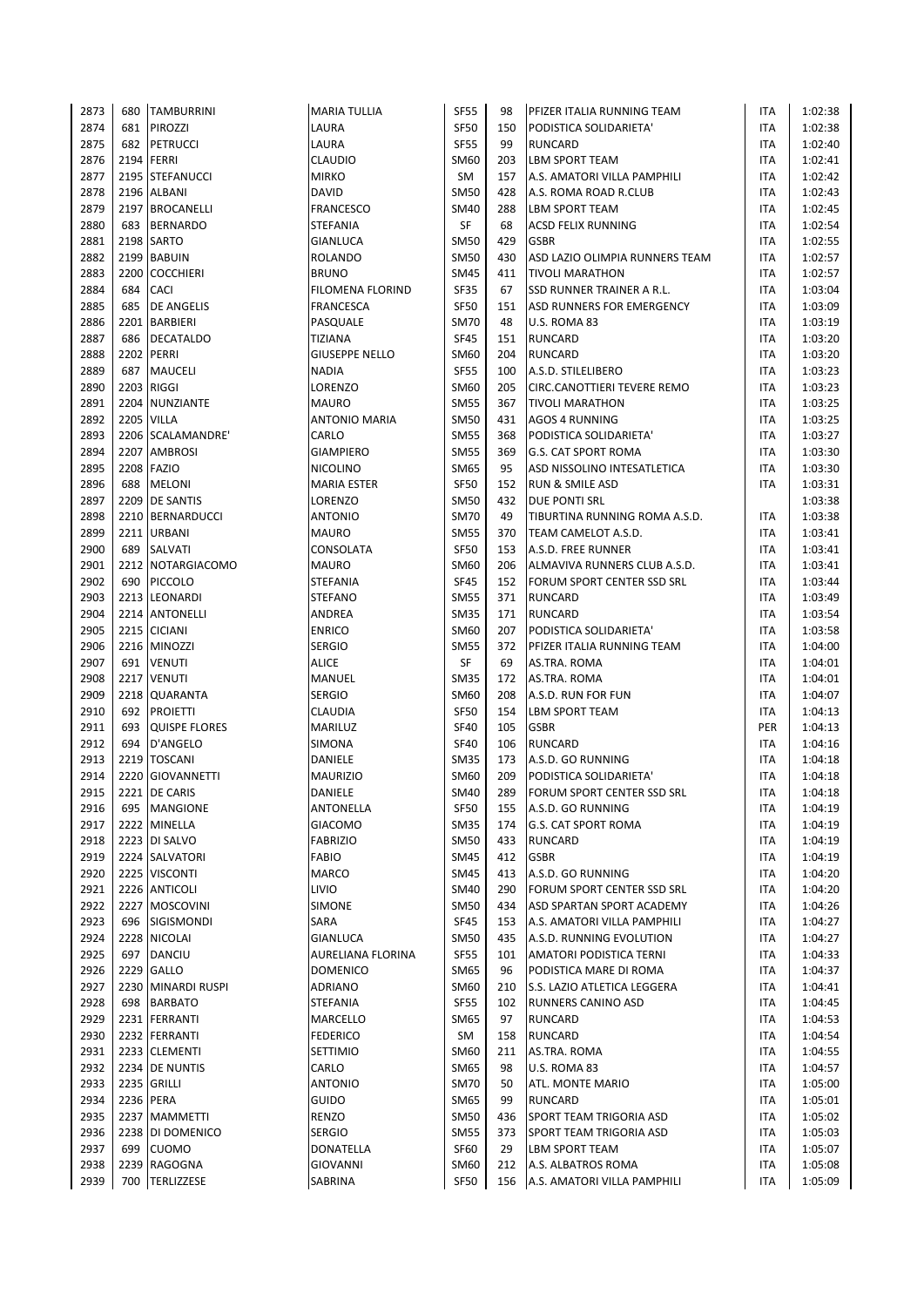| 2940         |      | 2240 ROMANO                       | <b>CLAUDIO</b>                       | SM60                       | 213        | A.S. ROMA ROAD R.CLUB                                  | ITA               | 1:05:10            |
|--------------|------|-----------------------------------|--------------------------------------|----------------------------|------------|--------------------------------------------------------|-------------------|--------------------|
| 2941         |      | 2241 HERNANDEZ                    | <b>JOSEPH JOSE</b>                   | <b>SM50</b>                | 437        | ITALIA MARATHON CLUB SSDRL                             | PHI               | 1:05:12            |
| 2942         | 701  | <b>CACCIUNI</b>                   | ANNA                                 | <b>SF60</b>                | 30         | <b>SSD RUNNER TRAINER A R.L.</b>                       | ITA               | 1:05:12            |
| 2943         |      | 2242 MERLINO                      | <b>MAURO</b>                         | <b>SM60</b>                | 214        | S.S. LAZIO ATLETICA LEGGERA                            | ITA               | 1:05:13            |
| 2944         |      | 2243 D'ALEMA                      | <b>MARCO</b>                         | <b>SM70</b>                | 51         | <b>G.S. CAT SPORT ROMA</b>                             | <b>ITA</b>        | 1:05:16            |
| 2945         | 702  | <b>GAVILANES GALEAS</b>           | JECENIA ARACELLY                     | <b>SF40</b>                | 107        | G.S. CAT SPORT ROMA                                    | ECU               | 1:05:20            |
| 2946         | 703  | <b>FUSARI</b>                     | <b>CRISTINA</b>                      | <b>SF40</b>                | 108        | <b>RUNCARD</b>                                         | <b>ITA</b>        | 1:05:20            |
| 2947         |      | 2244 COCCO                        | <b>GIANRINO</b>                      | <b>SM70</b>                | 52         | ASD PODISTICA 2007 TORTRETESTE                         | <b>ITA</b>        | 1:05:20            |
| 2948         | 704  | <b>PONI</b>                       | <b>ROBERTA</b>                       | <b>SF55</b>                | 103        | <b>G.S. CAT SPORT ROMA</b>                             | <b>ITA</b>        | 1:05:28            |
| 2949         | 705  | LATTANZI                          | SUELEN                               | <b>SF40</b>                | 109        | <b>TIVOLI MARATHON</b>                                 | ITA               | 1:05:28            |
| 2950         | 706  | <b>DE MARCO</b>                   | <b>FELICITA</b>                      | <b>SF45</b>                | 154        | <b>GSBR</b>                                            | ITA               | 1:05:30            |
| 2951         | 707  | <b>SALETTI</b>                    | <b>FRANCESCA</b>                     | <b>SF50</b>                | 157        | PUROSANGUE ATHLETICS CLUB                              | ITA               | 1:05:39            |
| 2952         |      | 2245 PASSALACQUA                  | LUCA                                 | <b>SM55</b>                | 374        | PODISTICA SOLIDARIETA'                                 | <b>ITA</b>        | 1:05:41            |
| 2953         | 708  | <b>TRENTA</b>                     | <b>MARINA</b>                        | <b>SF60</b>                | 31         | <b>RUNNERS CANINO ASD</b>                              | ITA               | 1:05:45            |
| 2954         | 709  | <b>BLASUCCI</b>                   | <b>ELISA</b>                         | <b>SF45</b>                | 155        | ASD RUNNERS FOR EMERGENCY                              | ITA               | 1:05:48            |
| 2955         | 710  | <b>DE CAMILLIS</b>                | <b>ALESSIA</b>                       | <b>SF45</b>                | 156        | ASD RUNNERS FOR EMERGENCY                              | ITA               | 1:05:48            |
| 2956         | 712  | 711 LA NOCE<br>LAZZARI            | EMANUELA GIOVANNA<br><b>GIOVANNA</b> | <b>SF40</b><br><b>SF60</b> | 110<br>32  | PODISTICA SOLIDARIETA'                                 | ITA               | 1:05:49<br>1:05:49 |
| 2957<br>2958 |      | 2246 TOZZI                        | STEFANO                              | <b>SM45</b>                | 414        | TUSCOLANA S.S.D. A.R.L.<br>ASD OSTIA TRACK 'N FIELD    | ITA<br>ITA        | 1:05:49            |
| 2959         | 713  | <b>SCARLATTI</b>                  | ILARIA                               | <b>SF50</b>                | 158        | <b>CLUB ATL. CENTRALE</b>                              | <b>ITA</b>        | 1:05:51            |
| 2960         | 714  | <b>SCARLATTI</b>                  | <b>GERMANA</b>                       | <b>SF45</b>                | 157        | CLUB ATL. CENTRALE                                     | ITA               | 1:05:52            |
| 2961         | 715  | <b>CASILLO</b>                    | <b>GIUSEPPINA</b>                    | <b>SF55</b>                | 104        | <b>UISP ROMA</b>                                       | <b>ITA</b>        | 1:05:52            |
| 2962         |      | 2247 DANESE                       | RAFFAELE                             | <b>SM70</b>                | 53         | S.S. LAZIO ATLETICA LEGGERA                            | ITA               | 1:05:53            |
| 2963         |      | 716 MONACA                        | PAMELA                               | <b>SF35</b>                | 68         | A.S.D. PODISTICA APRILIA                               | ITA               | 1:05:57            |
| 2964         |      | 2248 VALENTI                      | PAOLO                                | <b>SM50</b>                | 438        | DUE PONTI SRL                                          | ITA               | 1:05:59            |
| 2965         | 717  | <b>PANETTA</b>                    | VALENTINA                            | <b>SF45</b>                | 158        | ASD RUNNERS FOR EMERGENCY                              | ITA               | 1:06:01            |
| 2966         | 718  | <b>BONADIES</b>                   | ALESSANDRA                           | <b>SF40</b>                | 111        | A.S.D. PIANO MA ARRIVIAMO                              | ITA               | 1:06:08            |
| 2967         |      | 2249 CINQUINA                     | <b>GIOVANNI</b>                      | <b>SM50</b>                | 439        | A.S.D. PIANO MA ARRIVIAMO                              | ITA               | 1:06:09            |
| 2968         | 2250 | <b>CASTIGLIA</b>                  | <b>LUCA</b>                          | <b>SM45</b>                | 415        | PODISTICA POMEZIA A.S.D.                               | ITA               | 1:06:13            |
| 2969         | 719  | <b>MARIANI</b>                    | <b>BARBARA</b>                       | <b>SF50</b>                | 159        | <b>GRUPPO MILLEPIEDI</b>                               | ITA               | 1:06:14            |
| 2970         | 720  | D'ATRI                            | FRANCESCA                            | <b>SF45</b>                | 159        | <b>GRUPPO MILLEPIEDI</b>                               | ITA               | 1:06:15            |
| 2971         | 721  | <b>RUSSO</b>                      | MARILENA                             | <b>SF60</b>                | 33         | DUE PONTI SRL                                          | <b>ITA</b>        | 1:06:17            |
| 2972         |      | 2251 ALESSANDRONI                 | ALESSANDRO                           | <b>SM50</b>                | 440        | A.S.D. PIANO MA ARRIVIAMO                              | ITA               | 1:06:17            |
| 2973         | 722  | <b>DE SIMONE</b>                  | CHIARA                               | <b>SF35</b>                | 69         | A.S.D. PIANO MA ARRIVIAMO                              | ITA               | 1:06:17            |
| 2974         |      | 2252 CALO'                        | <b>FULVIO</b>                        | <b>SM50</b>                | 441        | A.S.D. ATLETICA SABAUDIA                               | <b>ITA</b>        | 1:06:18            |
| 2975         | 723  | <b>RUFFINI</b>                    | <b>MARINA</b>                        | <b>SF40</b>                | 112        | A.S.D. PIANO MA ARRIVIAMO                              | <b>ITA</b>        | 1:06:18            |
| 2976         |      | 2253 GARONNA                      | MARCO                                | <b>SM55</b>                | 375        | A.S.D. PIANO MA ARRIVIAMO                              | <b>ITA</b>        | 1:06:19            |
| 2977         |      | 2254 BUCRA                        | ANDREA                               | <b>SM45</b>                | 416        | A.S.D. PIANO MA ARRIVIAMO                              | ITA               | 1:06:19            |
| 2978         |      | 2255 MIGLIORATI                   | <b>CLAUDIO</b>                       | <b>SM40</b>                | 291        | A.S.D. PIANO MA ARRIVIAMO                              | ITA               | 1:06:19            |
| 2979         | 724  | <b>GIULIANI</b>                   | SARA                                 | <b>SF40</b>                | 113        | A.S.D. PIANO MA ARRIVIAMO                              | ITA               | 1:06:19            |
| 2980         | 725  | 2256 NICOLUSSI<br><b>PADOVANI</b> | RAFFAELE                             | <b>SM45</b>                | 417        | A.S.D. PIANO MA ARRIVIAMO<br>PODISTICA SOLIDARIETA'    | ITA               | 1:06:19            |
| 2981<br>2982 |      | 2257 DI GRAZIA                    | LORELLA<br>DANIELE                   | <b>SF50</b><br><b>SM40</b> | 160<br>292 | A.S.D. PIANO MA ARRIVIAMO                              | ITA<br><b>ITA</b> | 1:06:20<br>1:06:20 |
| 2983         | 726  | <b>MARCHETTI</b>                  | <b>FRANCESCA</b>                     | SF50                       | 161        | A.S.D. PIANO MA ARRIVIAMO                              | ITA               | 1:06:20            |
| 2984         |      | 2258 BELLANTONI                   | <b>VINCENZO</b>                      | <b>SM55</b>                | 376        | A.S.D. PIANO MA ARRIVIAMO                              | ITA               | 1:06:20            |
| 2985         | 727  | LOMBARDI                          | LUISA                                | <b>SF40</b>                | 114        | A.S.D. PIANO MA ARRIVIAMO                              | <b>ITA</b>        | 1:06:20            |
| 2986         |      | 2259 FISICHELLA                   | DANIELE                              | <b>SM45</b>                | 418        | A.S.D. PIANO MA ARRIVIAMO                              | ITA               | 1:06:20            |
| 2987         |      | 2260 DEL SIGNORE                  | <b>MARIO</b>                         | SM60                       | 215        | A.S.D. PIANO MA ARRIVIAMO                              | ITA               | 1:06:20            |
| 2988         | 728  | PASQUARIELLO                      | RACHELE                              | <b>SF40</b>                | 115        | A.S.D. PIANO MA ARRIVIAMO                              | ITA               | 1:06:20            |
| 2989         | 729  | <b>SICONOLFI</b>                  | ANNA                                 | SF65                       | 7          | A.S.D. PIANO MA ARRIVIAMO                              | ITA               | 1:06:21            |
| 2990         |      | 730 SOMIGLI                       | <b>CECILIA</b>                       | SF45                       | 160        | A.S.D. PIANO MA ARRIVIAMO                              | ITA               | 1:06:21            |
| 2991         |      | 2261 ACHILLE                      | <b>GIANLUCA</b>                      | <b>SM50</b>                | 442        | A.S.D. PIANO MA ARRIVIAMO                              | ITA               | 1:06:21            |
| 2992         |      | 2262 VOLTERRA                     | <b>PIERGIORGIO</b>                   | <b>SM45</b>                | 419        | A.S.D. PIANO MA ARRIVIAMO                              | ITA               | 1:06:21            |
| 2993         |      | 731 BARBAGALLO                    | <b>FEDERICA</b>                      | SF45                       | 161        | A.S.D. PIANO MA ARRIVIAMO                              | ITA               | 1:06:21            |
| 2994         |      | 732 LION                          | <b>CRISTINA</b>                      | SF50                       | 162        | A.S.D. PIANO MA ARRIVIAMO                              | ITA               | 1:06:21            |
| 2995         |      | 733 BIANCHINI                     | <b>EUGENIA</b>                       | <b>SF45</b>                | 162        | A.S.D. PIANO MA ARRIVIAMO                              | ITA               | 1:06:21            |
| 2996         |      | 2263 MENGHI                       | MAURO                                | <b>SM55</b>                | 377        | ATL. MONTE MARIO                                       | ITA               | 1:06:21            |
| 2997         |      | 2264 CURZI                        | SIMONE                               | SM                         | 159        | A.S.D. PIANO MA ARRIVIAMO                              | ITA               | 1:06:21            |
| 2998         |      | 2265 MINICI                       | <b>GIUSEPPE</b>                      | SM40                       | 293        | A.S.D. PIANO MA ARRIVIAMO                              | <b>ITA</b>        | 1:06:22            |
| 2999         |      | 2266 FANTELLI                     | <b>MASSIMO</b>                       | <b>SM55</b>                | 378        | A.S.D. PIANO MA ARRIVIAMO                              | ITA               | 1:06:22            |
| 3000         |      | 2267 FORMOSA                      | ANDREA                               | SM40                       | 294        | A.S.D. PIANO MA ARRIVIAMO                              | ITA               | 1:06:22            |
| 3001         | 734  | <b>DESCISCIOLO</b>                | <b>CLAUDIA</b>                       | <b>SF55</b>                | 105        | ATL. MONTE MARIO                                       | <b>ITA</b>        | 1:06:22            |
| 3002         |      | 735 LOCANTO                       | ROSSANA                              | <b>SF50</b>                | 163        | A.S.D. PIANO MA ARRIVIAMO                              | <b>ITA</b>        | 1:06:22            |
| 3003<br>3004 |      | 2268 MERCURI<br>2269 GEMELLI      | <b>MARCO</b><br>LUCA                 | <b>SM55</b><br><b>SM45</b> | 379<br>420 | A.S.D. PIANO MA ARRIVIAMO<br>A.S.D. PIANO MA ARRIVIAMO | <b>ITA</b><br>ITA | 1:06:22<br>1:06:22 |
| 3005         |      | 2270 GRANZAROLO                   | <b>GIORGIO</b>                       | <b>SM55</b>                | 380        | A.S.D. PIANO MA ARRIVIAMO                              | ITA               | 1:06:23            |
| 3006         | 736  | <b>CECCOLI</b>                    | LAURA                                | SF50                       | 164        | A.S.D. PIANO MA ARRIVIAMO                              | ITA               | 1:06:23            |
|              |      |                                   |                                      |                            |            |                                                        |                   |                    |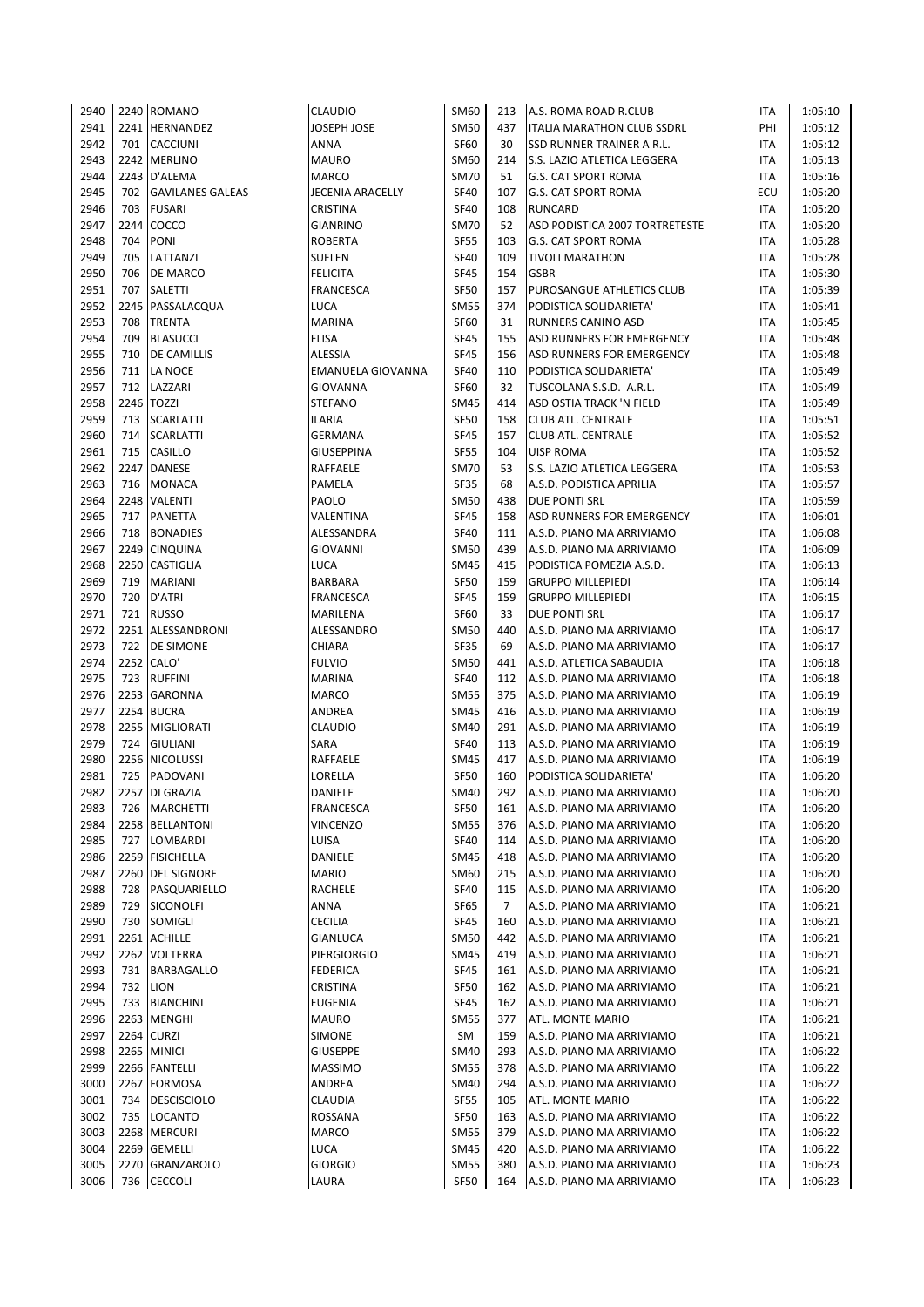| 3007 |           | 2271 GIAMPAOLI    | <b>GIUSEPPE</b>         | <b>SM75</b>      | 9            | AS.TRA. ROMA                      | ITA        | 1:06:23 |
|------|-----------|-------------------|-------------------------|------------------|--------------|-----------------------------------|------------|---------|
| 3008 |           | 737 FONTECEDRO    | MARIA CRISTINA          | <b>SF45</b>      | 163          | A.S.D. PIANO MA ARRIVIAMO         | ITA        | 1:06:23 |
| 3009 |           | 2272 ILARDO       | <b>ROBERTO</b>          | <b>SM40</b>      | 295          | A.S.D. PIANO MA ARRIVIAMO         | ITA        | 1:06:24 |
| 3010 | 2273      | <b>IOSSA</b>      | DANIELE                 | <b>SM45</b>      | 421          | A.S.D. PIANO MA ARRIVIAMO         | ITA        | 1:06:24 |
| 3011 |           | 2274 CARLETTI     | <b>AUGUSTO</b>          | SM60             | 216          | A.S.D. PIANO MA ARRIVIAMO         | ITA        | 1:06:24 |
| 3012 |           | 2275 CALCAGNI     | <b>EMILIANO</b>         | <b>SM45</b>      | 422          | A.S.D. PIANO MA ARRIVIAMO         | ITA        | 1:06:24 |
| 3013 | 738       | MARATEA           | DANIELA                 | <b>SF55</b>      | 106          | A.S.D. PIANO MA ARRIVIAMO         | ITA        | 1:06:24 |
| 3014 | 739       | <b>BOGDAN</b>     | CORNELIA                | <b>SF45</b>      | 164          | A.S.D. PIANO MA ARRIVIAMO         | ROU        | 1:06:24 |
| 3015 | 740       | VELLETRANI        | SILVIA                  | <b>SF45</b>      | 165          | A.S.D. PIANO MA ARRIVIAMO         | ITA        | 1:06:24 |
| 3016 |           | 2276 GIUNTI       | <b>MARCO</b>            | <b>SM50</b>      | 443          | A.S.D. PIANO MA ARRIVIAMO         | ITA        | 1:06:25 |
| 3017 | 2277      | <b>BONANNI</b>    | <b>MORENO</b>           | <b>SM40</b>      | 296          | A.S.D. PIANO MA ARRIVIAMO         | ITA        | 1:06:25 |
| 3018 |           | 2278 BARABUCCI    | NAZZARENO               | <b>SM45</b>      | 423          | A.S.D. PIANO MA ARRIVIAMO         | ITA        | 1:06:25 |
| 3019 |           | 2279 ANNINI       | <b>ALAN</b>             | <b>SM50</b>      | 444          | A.S.D. PIANO MA ARRIVIAMO         | ITA        | 1:06:25 |
| 3020 | 741       | MAZZIERI          | SARA                    | <b>SF40</b>      | 116          | A.S.D. PIANO MA ARRIVIAMO         | ITA        | 1:06:25 |
| 3021 | 2280      | <b>GALASSI</b>    | <b>MAURO</b>            | <b>SM40</b>      | 297          | A.S.D. PIANO MA ARRIVIAMO         | ITA        | 1:06:26 |
| 3022 |           | 742 MARCHETTI     | LAURA                   | <b>SF50</b>      | 165          | A.S.D. PIANO MA ARRIVIAMO         | ITA        | 1:06:26 |
| 3023 |           | 2281 D'AMICO      | LEONARDO                | <b>SM50</b>      | 445          | A.S.D. PIANO MA ARRIVIAMO         | ITA        | 1:06:26 |
| 3024 |           | 2282 DELFINO      | ANDREA                  | <b>SM35</b>      | 175          | A.S.D. PIANO MA ARRIVIAMO         | ITA        | 1:06:26 |
| 3025 |           | 2283 PANETTA      | DANILO                  | <b>SM45</b>      | 424          | A.S.D. PIANO MA ARRIVIAMO         | ITA        | 1:06:27 |
| 3026 | 743       | <b>MARIANI</b>    | <b>GIULIA</b>           | <b>SF50</b>      | 166          | A.S.D. PIANO MA ARRIVIAMO         | ITA        | 1:06:27 |
| 3027 | 2284 LEVI |                   | GABRIELE                | <b>SM45</b>      | 425          | A.S.D. PIANO MA ARRIVIAMO         | ITA        | 1:06:28 |
| 3028 | 2285 LUZI |                   | ANDREA                  | <b>SM45</b>      | 426          | A.S.D. PIANO MA ARRIVIAMO         | ITA        | 1:06:28 |
| 3029 |           | 2286 MERCURI      | <b>TIZIANO</b>          | SM60             | 217          | A.S.D. PIANO MA ARRIVIAMO         | ITA        | 1:06:33 |
| 3030 |           | 2287 GELATI       | DANIIL                  | AM               | 6            | <b>CLUB ATL. CENTRALE</b>         | ITA        | 1:06:36 |
| 3031 | 744       | <b>BRUNI</b>      | STEFANIA                | SF50             | 167          | PODISTICA SOLIDARIETA'            | ITA        | 1:06:42 |
| 3032 | 2288      | <b>MURIESS</b>    | <b>DAVIDE</b>           | SM60             | 218          | AS.TRA. ROMA                      | ITA        | 1:06:43 |
| 3033 | 745       | CARELLA           | ALBA                    | <b>SF35</b>      | 70           | POLISPORTIVA ROCCA PRIORA         | ITA        | 1:06:44 |
| 3034 |           | 2289 CARLINI      | MANUELE                 | <b>SM35</b>      | 176          | PODISTICA SOLIDARIETA'            | ITA        | 1:06:56 |
| 3035 |           | 2290 TOMASSINI    | <b>MARCO</b>            | <b>SM65</b>      | 100          | PODISTICA SOLIDARIETA'            | ITA        | 1:07:00 |
| 3036 | 2291      | <b>TARTAGLIA</b>  | <b>ALDO</b>             | SM60             | 219          | RUNNERS CANINO ASD                | ITA        | 1:07:00 |
| 3037 | 746       | <b>CASTELLI</b>   | VALENTINA               | <b>SF35</b>      | 71           | POLISPORTIVA ROCCA PRIORA         | ITA        | 1:07:02 |
| 3038 |           | 2292 CONVERTINO   | PASQUALE                | <b>SM50</b>      | 446          | POLISPORTIVA ROCCA PRIORA         | ITA        | 1:07:02 |
| 3039 |           | 2293 SBARDELLA    | PIETRO                  | <b>SM70</b>      | 54           | POLISPORTIVA ROCCA PRIORA         | ITA        | 1:07:02 |
| 3040 | 747       | <b>CIERVO</b>     | STEFANIA                | <b>SF50</b>      | 168          | POLISPORTIVA ROCCA PRIORA         | ITA        | 1:07:03 |
| 3041 | 748       | <b>QUILICI</b>    | MANDELLA                | SF <sub>50</sub> | 169          | PODISTICA SOLIDARIETA'            | ITA        | 1:07:08 |
| 3042 | 749       | <b>POMPEI</b>     | <b>DEBORA</b>           | <b>SF50</b>      | 170          | <b>RUNCARD</b>                    | ITA        | 1:07:16 |
| 3043 | 750       | <b>ROMANO</b>     | VIRGINIA                | <b>SF45</b>      | 166          | PODISTICA SOLIDARIETA'            | <b>ITA</b> | 1:07:18 |
| 3044 | 751       | <b>BASSANESI</b>  | <b>MICHELLE</b>         | <b>SF60</b>      | 34           | <b>RUNCARD</b>                    | ITA        | 1:07:21 |
| 3045 |           | 2294 MARIANO      | ANGELO                  | <b>SM70</b>      | 55           | <b>GSBR</b>                       | ITA        | 1:07:32 |
| 3046 |           | 2295 ROTA SPERTI  | PAOLO                   | <b>SM50</b>      | 447          | PFIZER ITALIA RUNNING TEAM        | <b>ITA</b> | 1:07:37 |
| 3047 | 752       | CASAMENTO         | ILARIA                  | <b>SF45</b>      | 167          | <b>RIEQUILIBRIO ASD</b>           | ITA        | 1:07:37 |
| 3048 | 753       | MAZZEI            | <b>MARIA</b>            | <b>SF45</b>      | 168          | TEAM CAMELOT A.S.D.               | ITA        | 1:07:41 |
| 3049 |           | 2296 ZAPPONE      | <b>MARCO</b>            | <b>SM50</b>      | 448          | <b>LBM SPORT TEAM</b>             | <b>ITA</b> | 1:07:49 |
| 3050 | 754       | <b>MAGGIORE</b>   | ROSSELLA                | <b>SF55</b>      | 107          | ATL. MONTE MARIO                  | ITA        | 1:07:59 |
| 3051 | 755       | CAZZATELLO        | MARIA ALESSANDRA        | <b>SF55</b>      | 108          | RUN & SMILE ASD                   | ITA        | 1:08:05 |
| 3052 | 2297      | <b>VERDUCHI</b>   | MARCO                   | SM55             | 381          | <b>GSBR</b>                       | ITA        | 1:08:11 |
| 3053 | 756       | <b>CISTARO</b>    | TERESA                  | <b>SF55</b>      | 109          | <b>GSBR</b>                       | ITA        | 1:08:13 |
| 3054 |           | 2298 MARROSU      | MARCO                   | <b>SM50</b>      | 449          | <b>ATLETICOM ASD</b>              | ITA        | 1:08:16 |
| 3055 |           | 2299 DE AMICIS    | ADAMO                   | <b>SM75</b>      | 10           | G.S. POD. PRENESTE                | ITA        | 1:08:26 |
| 3056 |           | 2300 PAZIELLI     | ANDREA                  | <b>SM70</b>      | 56           | <b>GSBR</b>                       | ITA        | 1:08:36 |
| 3057 | 757       | SANTARELLI        | <b>GIULIA</b>           | <b>SF40</b>      | 117          | <b>ITALIA MARATHON CLUB SSDRL</b> | ITA        | 1:08:41 |
| 3058 | 758       | <b>CARUGHI</b>    | <b>MARIA ANTONIETTA</b> | <b>SF60</b>      | 35           | PODISTICA MARE DI ROMA            | ITA        | 1:08:49 |
| 3059 | 2301 RAO  |                   | <b>ANTONIO</b>          | <b>SM85</b>      | $\mathbf{1}$ | ATL. MONTE MARIO                  | ITA        | 1:08:49 |
| 3060 |           | 2302 TORRE        | ANDREA                  | <b>SM50</b>      | 450          | ITALIA MARATHON CLUB SSDRL        | ITA        | 1:08:50 |
| 3061 |           | 2303 GIACCO       | <b>DOMENICO</b>         | <b>SM70</b>      | 57           | POLISPORTIVA MONTALTO ASD         | ITA        | 1:08:52 |
| 3062 |           | 2304 TREVISAN     | ROBERTO LUCA            | <b>SM40</b>      | 298          | X-SOLID SPORT LAB ASD             | ITA        | 1:09:00 |
| 3063 |           | 2305 MICARA       | PRIMO                   | SM60             | 220          | A.S.D. RUNNING EVOLUTION          | ITA        | 1:09:03 |
| 3064 |           | 2306 PAOLINI      | SALVATORE               | SM60             | 221          | A.S.D. RUNNING EVOLUTION          | ITA        | 1:09:03 |
| 3065 |           | 759 SAMPEDRO      | LAURA                   | <b>SF50</b>      | 171          | GIOVANNI SCAVO 2000 ATL.          | GBR        | 1:09:06 |
| 3066 | 2307      | CAROZZA           | <b>ANTONIO</b>          | <b>SM55</b>      | 382          | <b>ATLETICA PEGASO</b>            | ITA        | 1:09:09 |
| 3067 |           | 2308 CARRARINI    | PAOLO                   | <b>SM55</b>      | 383          | G.S. CAT SPORT ROMA               | ITA        | 1:09:10 |
| 3068 | 760       | <b>BERARDI</b>    | NADIA                   | SF45             | 169          | <b>ATLETICA PEGASO</b>            | ITA        | 1:09:13 |
| 3069 |           | 2309 CONSEGNATI   | SIMONE                  | <b>SM40</b>      | 299          | G.S. CAT SPORT ROMA               | ITA        | 1:09:28 |
| 3070 | 761       | <b>BERGANTINI</b> | NATALINA                | <b>SF45</b>      | 170          | POLISPORTIVA MONTALTO ASD         | ITA        | 1:09:28 |
| 3071 | 762       | PENDINO           | ORNELLA                 | SF50             | 172          | A.S.D. FREE RUNNER                | ITA        | 1:09:31 |
| 3072 | 763       | <b>MARAMAO</b>    | DANIELA                 | <b>SF50</b>      | 173          | <b>GSBR</b>                       | ITA        | 1:09:33 |
| 3073 |           | 2310 PICCINNO     | ROSSANO                 | <b>SM55</b>      | 384          | <b>G.S. CAT SPORT ROMA</b>        | ITA        | 1:09:35 |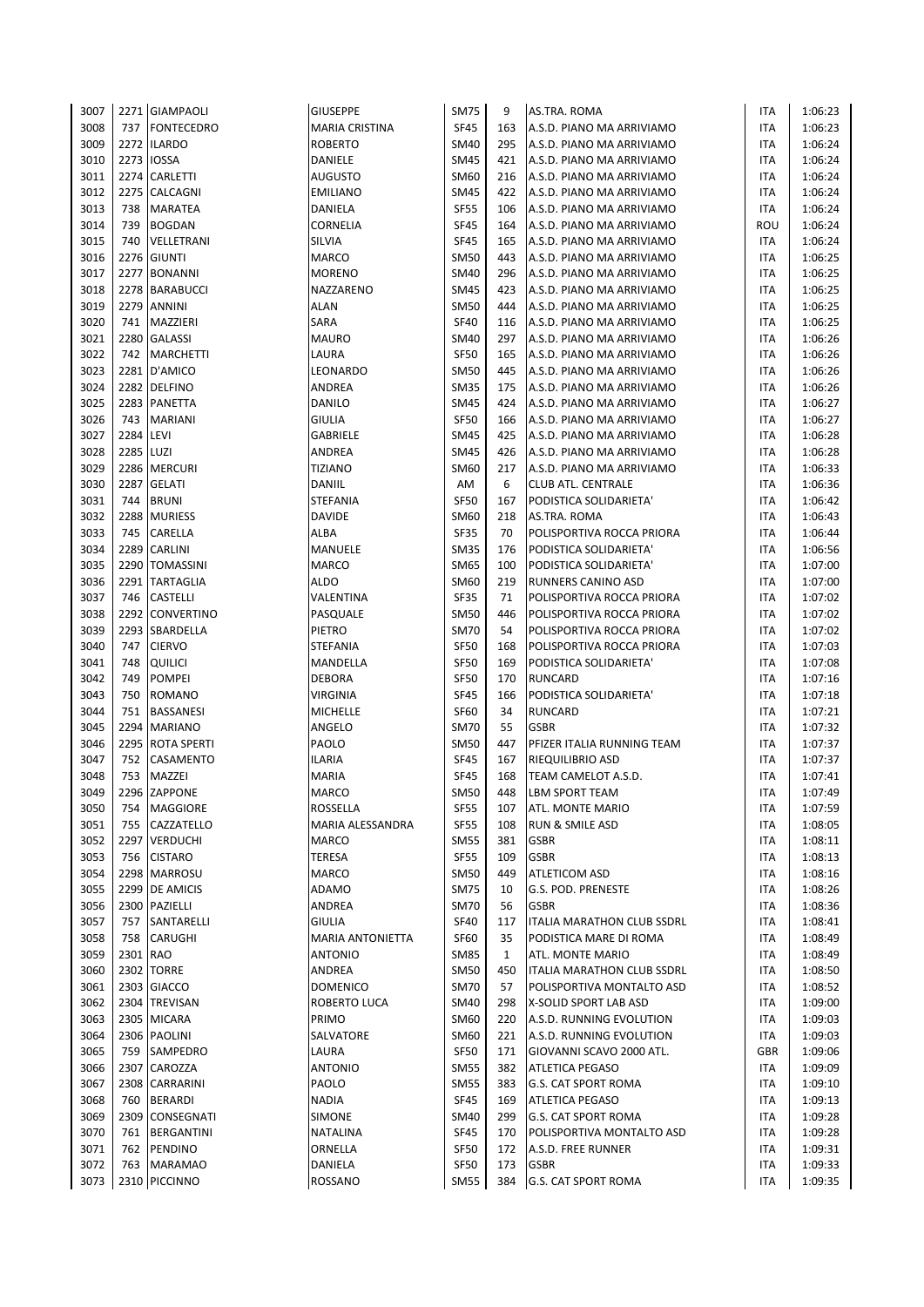| 3074 | 764 | <b>CILLA</b>           | <b>GIORGIA</b>        | <b>SF45</b> | 171            | C.U.S. CAMERINO                   | ITA        | 1:09:45 |
|------|-----|------------------------|-----------------------|-------------|----------------|-----------------------------------|------------|---------|
| 3075 |     | 2311 GRIECO            | <b>GERARDO</b>        | <b>SM70</b> | 58             | PODISTICA SOLIDARIETA'            | ITA        | 1:09:45 |
| 3076 | 765 | <b>MIOTTO</b>          | SIMONA                | <b>SF50</b> | 174            | A.S.D. ATHLETIC SEA RUNNERS       | ITA        | 1:09:49 |
| 3077 | 766 | <b>CHECCHI</b>         | CRISTINA              | SF35        | 72             | ITALIANA RUNNING A.S.D.           | ITA        | 1:10:00 |
| 3078 | 767 | <b>UBERTI</b>          | ELISABETTA            | <b>SF65</b> | 8              | A.S.D. ATHLETIC SEA RUNNERS       | ITA        | 1:10:02 |
| 3079 |     | 2312 CIARALLI          | <b>MARCO</b>          | <b>SM50</b> | 451            | CIRCOLO CANOTTIERI ROMA           | ITA        | 1:10:10 |
| 3080 | 768 | <b>VALENTE</b>         | ANGELA                | <b>SF60</b> | 36             | <b>RUNCARD</b>                    | ITA        | 1:10:12 |
| 3081 | 769 | <b>COLUZZI</b>         | PAOLA                 | <b>SF60</b> | 37             | <b>LBM SPORT TEAM</b>             | ITA        | 1:10:14 |
| 3082 |     | 2313 OLIVA             | <b>GABRIELE</b>       | <b>SM35</b> | 177            | A.S.D. PIANO MA ARRIVIAMO         | <b>ITA</b> | 1:10:16 |
| 3083 | 770 | <b>GERMANI</b>         | <b>ANNA</b>           | <b>SF45</b> | 172            | A.S.D. PIANO MA ARRIVIAMO         | ITA        | 1:10:18 |
| 3084 | 771 | <b>FOLCARELLI</b>      | SILVIA                | <b>SF50</b> | 175            | A.S.D. PIANO MA ARRIVIAMO         | ITA        | 1:10:19 |
| 3085 | 772 | <b>VENTOSILLA SHAW</b> | <b>EDITH ROSARIO</b>  | <b>SF60</b> | 38             | A.S.D. PIANO MA ARRIVIAMO         | ITA        | 1:10:22 |
| 3086 | 773 | <b>FILIPPONI</b>       | <b>DEBORA</b>         | <b>SF45</b> | 173            | ATL. MONTEFIASCONE                | <b>ITA</b> | 1:10:28 |
| 3087 | 774 | <b>CUOCCIO</b>         | <b>MARIA CRISTINA</b> | <b>SF50</b> | 176            | ITALIANA RUNNING A.S.D.           | ITA        | 1:10:38 |
| 3088 |     | 2314 BASILI            | VALERIO               | <b>SM65</b> | 101            |                                   | ITA        | 1:10:38 |
| 3089 |     |                        |                       | SM60        |                | <b>ITALIA MARATHON CLUB SSDRL</b> |            |         |
|      |     | 2315 CECERE            | <b>MASSIMO</b>        |             | 222            | <b>RUNCARD</b>                    | ITA        | 1:10:41 |
| 3090 |     | 775   DI ROLLO         | <b>CRISTINA</b>       | <b>SF50</b> | 177            | PFIZER ITALIA RUNNING TEAM        | <b>ITA</b> | 1:10:43 |
| 3091 |     | 2316 RAFFREDDATO       | <b>GIUSEPPE</b>       | <b>SM70</b> | 59             | <b>GSBR</b>                       | ITA        | 1:10:51 |
| 3092 |     | 2317 IANNILLI          | <b>FRANCO</b>         | <b>SM60</b> | 223            | MILLEPIEDI 1978 A.S.D.            | ITA        | 1:11:03 |
| 3093 | 776 | <b>FAVA</b>            | ANNALISA              | <b>SF45</b> | 174            | PODISTICA SOLIDARIETA'            | <b>ITA</b> | 1:11:17 |
| 3094 | 777 | <b>ROTONDI</b>         | <b>VIRIDIANA</b>      | <b>SF45</b> | 175            | ASD LAZIO OLIMPIA RUNNERS TEAM    | ITA        | 1:11:24 |
| 3095 |     | 2318 CAPORALI          | <b>MAURO</b>          | <b>SM45</b> | 427            | <b>G.S. CAT SPORT ROMA</b>        | <b>ITA</b> | 1:11:41 |
| 3096 |     | 2319 BERTOLI           | MASSIMILIANO          | <b>SM50</b> | 452            | ASD LAZIO OLIMPIA RUNNERS TEAM    | ITA        | 1:11:46 |
| 3097 | 778 | <b>GABRIELLI</b>       | ERSILIA               | <b>SF60</b> | 39             | <b>G.S. CAT SPORT ROMA</b>        | <b>ITA</b> | 1:12:03 |
| 3098 |     | 2320 STORNI            | LUCA                  | <b>SM55</b> | 385            | A.S. AMATORI VILLA PAMPHILI       | ITA        | 1:12:04 |
| 3099 | 779 | <b>STORNI</b>          | <b>GIORGIA</b>        | JF          | $\overline{2}$ | A.S. AMATORI VILLA PAMPHILI       | ITA        | 1:12:04 |
| 3100 |     | 2321 CASTIGLIA         | <b>VINCENZO</b>       | <b>SM50</b> | 453            | PODISTICA POMEZIA A.S.D.          | ITA        | 1:12:11 |
| 3101 |     | 2322 CASTIGLIA         | <b>MASSIMO</b>        | <b>SM45</b> | 428            | PODISTICA POMEZIA A.S.D.          | <b>ITA</b> | 1:12:15 |
| 3102 | 780 | <b>MASTROFRANCESCO</b> | <b>ALESSIA</b>        | <b>SF50</b> | 178            | PODISTICA SOLIDARIETA'            | <b>ITA</b> | 1:12:42 |
| 3103 |     | 2323 DI LORENZO        | LUCA                  | <b>SM35</b> | 178            | <b>RUNCARD</b>                    | ITA        | 1:12:56 |
| 3104 |     | 2324 VALENTE           | ALESSANDRO            | <b>SM40</b> | 300            | A.S.D. ATL. VILLA GUGLIELMI       | ITA        | 1:12:56 |
| 3105 |     | 781 MUZI               | ANTONELLA             | <b>SF55</b> | 110            | <b>LBM SPORT TEAM</b>             | ITA        | 1:12:58 |
| 3106 |     | 2325 MIGLIORI          | <b>CLAUDIO</b>        | <b>SM55</b> | 386            | A.S.D. VILLA DE SANCTIS           | ITA        | 1:13:15 |
| 3107 |     | 2326 GIUGLIANO         | CARMINE               | <b>SM55</b> | 387            | <b>ASD TERZIGNO CORRE</b>         | ITA        | 1:13:17 |
| 3108 |     | 2327 SATTANINO         | ADO                   | <b>SM45</b> | 429            | <b>G.S. CAT SPORT ROMA</b>        | ITA        | 1:13:20 |
| 3109 |     | 782 PECORELLA          | ALESSANDRA            | <b>SF70</b> | 3              | A.S. ROMA ROAD R.CLUB             | <b>ITA</b> | 1:13:27 |
| 3110 |     | 2328 FALLONGO          | ANGELO                | <b>SM70</b> | 60             | <b>G.S. CAT SPORT ROMA</b>        | <b>ITA</b> | 1:13:31 |
| 3111 |     | 2329 SPALLACCI         | LUIGI                 | <b>SM60</b> | 224            | <b>G.S. CAT SPORT ROMA</b>        | ITA        | 1:13:32 |
| 3112 |     | 2330 BAGUI             | ROSWEL                | <b>SM45</b> | 430            | <b>ITALIA MARATHON CLUB SSDRL</b> | ITA        | 1:13:34 |
| 3113 | 783 | <b>MODESTI</b>         | MARIA GRAZIA          | <b>SF55</b> | 111            | <b>RUNCARD</b>                    | ITA        | 1:13:47 |
| 3114 | 784 | <b>ZUCCARDI MERLI</b>  | <b>ELEONORA</b>       | <b>SF50</b> | 179            | SPORT TEAM TRIGORIA ASD           | ITA        | 1:14:05 |
| 3115 |     | 2331 CATANZARO         | <b>IGINO</b>          | <b>SM55</b> | 388            | A.S.D. RUNNING EVOLUTION          | <b>ITA</b> | 1:14:15 |
| 3116 | 785 | <b>BILLE'</b>          | <b>GIUSEPPA</b>       | <b>SF60</b> | 40             | A.S.D. STILELIBERO                | <b>ITA</b> | 1:14:26 |
| 3117 |     | 2332 CERVELLI          | <b>EVENO</b>          | <b>SM65</b> | 102            | G.S. POD. PRENESTE                | ITA        | 1:14:30 |
| 3118 | 786 | <b>SALMASO CROBU</b>   | CRISTIANA             | <b>SF50</b> | 180            | <b>LBM SPORT TEAM</b>             | ITA        | 1:14:31 |
| 3119 | 787 | <b>FRALEONI</b>        | RITA                  | <b>SF55</b> | 112            | SPORT TEAM TRIGORIA ASD           | ITA        | 1:14:41 |
| 3120 | 788 | <b>GIACONIA</b>        | <b>MONICA</b>         | <b>SF40</b> | 118            | PODISTICA SOLIDARIETA'            | ITA        | 1:14:41 |
| 3121 |     | 2333 NUCCI             | LUCIANO               | <b>SM65</b> | 103            | <b>LBM SPORT TEAM</b>             | ITA        | 1:14:42 |
| 3122 | 789 | <b>PICCININI</b>       | ELENA                 | <b>SF55</b> | 113            | SPORT TEAM TRIGORIA ASD           | ITA        | 1:14:42 |
| 3123 |     | 2334 NOVELLI           | <b>ROBERTO</b>        | <b>SM60</b> | 225            | <b>G.S. CAT SPORT ROMA</b>        | ITA        | 1:14:50 |
| 3124 |     | 2335 SALUZZI           | CANIO ANTONIO         | <b>SM75</b> | 11             | BIANCO MODA SPORT CIAMPINO ASD    | ITA        | 1:14:53 |
| 3125 | 790 | <b>BOLOGNA</b>         | <b>FABIANA</b>        | <b>SF55</b> | 114            | <b>LBM SPORT TEAM</b>             | ITA        | 1:14:55 |
| 3126 | 791 | <b>PONTUALE</b>        | ELISABETTA            | SF50        | 181            | A.S.D. AT RUNNING                 | ITA        | 1:15:05 |
| 3127 |     | 2336 MARZANO           | <b>DONATO</b>         | <b>SM60</b> | 226            | A.S.D. FREE RUNNER                | ITA        | 1:15:06 |
| 3128 |     | 2337 CONIGLI           | <b>ENRICO</b>         | <b>SM55</b> | 389            | <b>G.S. CAT SPORT ROMA</b>        | ITA        | 1:15:19 |
| 3129 |     | 2338 SCOMAZZON         | MARCO                 | <b>SM55</b> | 390            | <b>RUNCARD</b>                    | ITA        | 1:15:30 |
| 3130 |     | 2339 CIVITELLA         | <b>DIEGO</b>          | <b>SM40</b> | 301            | <b>LBM SPORT TEAM</b>             | ITA        | 1:15:46 |
| 3131 | 792 | <b>BARONI</b>          | ANNA                  | <b>SF50</b> | 182            | <b>LBM SPORT TEAM</b>             | ITA        | 1:15:46 |
| 3132 | 793 | <b>FALVO</b>           | <b>FRANCA OREANA</b>  | SF60        | 41             | <b>RUNCARD</b>                    | ITA        | 1:15:54 |
| 3133 | 794 | <b>ANTONACCI</b>       | ALESSANDRA            | <b>SF35</b> | 73             | <b>RUNCARD</b>                    | ITA        | 1:15:59 |
| 3134 |     | 2340 PERNA             | PASQUALINO            | <b>SM65</b> | 104            | G.S. POD. PRENESTE                | ITA        | 1:16:04 |
| 3135 |     | 2341 TEMPESTA          | <b>MARIO</b>          | SM          | 160            | A.S.D. PIANO MA ARRIVIAMO         | ITA        | 1:16:10 |
| 3136 | 795 | <b>GIANNOTTA</b>       | CRISTINA              | <b>SF55</b> | 115            | SPORT TEAM TRIGORIA ASD           | ITA        | 1:16:37 |
| 3137 | 796 | SBRAGA                 | SIMONA                | <b>SF50</b> | 183            | SPORT TEAM TRIGORIA ASD           | ITA        | 1:16:37 |
| 3138 | 797 | RAIMONDI               | VALENTINA             | <b>SF50</b> | 184            | <b>LBM SPORT TEAM</b>             | ITA        | 1:16:46 |
| 3139 |     | 2342 SANNINO           | CATELLO               | <b>SM50</b> | 454            | A.S. AMATORI VILLA PAMPHILI       | <b>ITA</b> | 1:16:55 |
| 3140 |     | 2343 MENICONI          | MASSIMO               | SM60        | 227            | <b>GSBR</b>                       | ITA        | 1:16:56 |